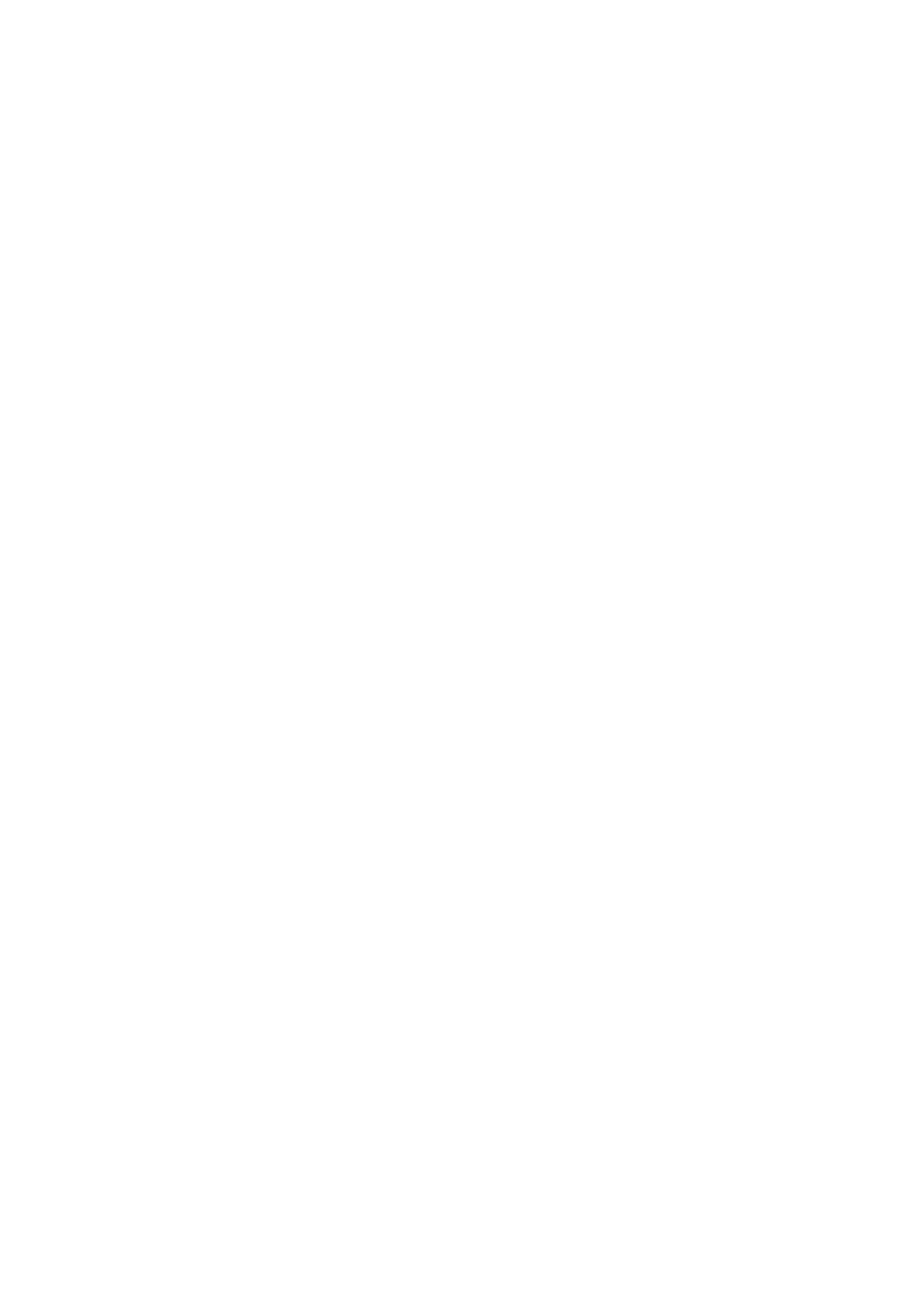# **Table of Contents**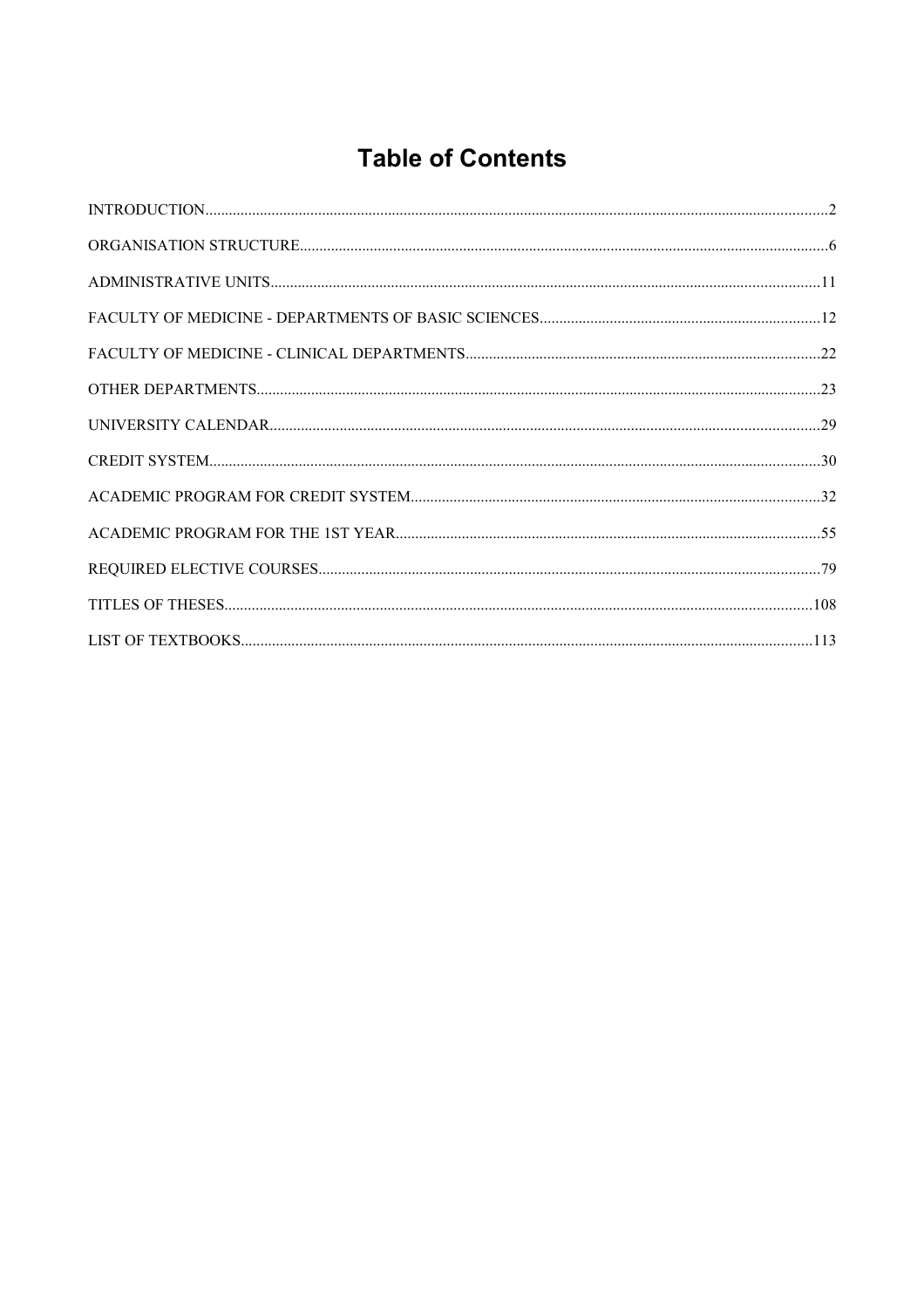# **CHAPTER 1 INTRODUCTION**

#### **MISSION STATEMENT OF THE UNIVERSITY OF DEBRECEN MEDICAL AND HEALTH SCIENCE CENTER**

The aim of the Medical and Health Science Center of the University of Debrecen is to become a university of medical sciences committed to the prevention and restoration of health of the people, not only in its region but in the entire country.

In the past two decades both medical science and health care have entered a new era: the medical science of the  $21<sup>st</sup>$ century. Molecular medicine is opening up and new possibilities are available for the diagnosis, prevention, prediction and treatment of the diseases. One can witness such a progress in medical sciences that has never been seen before. Modern attitudes in health care should be enforced in practice, including therapeutical approaches that consider the explanation and possible prevention of diseases, and attempt to comprehend and take the human personality into consideration. These approaches demand the application of the most modern techniques in all fields of the medical education.

All curricula of the Medical and Health Science Center of the University of Debrecen wish to meet the challenges of modern times and they embody some very basic values. They are comprehensive; they take into consideration the whole human personality (body and soul) in its natural and social surroundings; and they are based upon the best European humanistic traditions. Moreover, all curricula prepare students for co-operation and teamwork.

With respect to **education**, both students and teachers are inspired to acquire higher levels of professionalism, precision, and problem solving skills, upon which the foundations of specialist training and independent medical practice can be built. This approach enables the assimilation of new scientific developments, facilitating further education and the continuous expansion of knowledge. The interplay of these factors ensures the ability to understand and handle the changing demands of health care.

With respect to **research**, the faculty members of the Medical and Health Science Center continuously acquire, internalize and subsume new knowledge, especially concerning the genesis, possible prevention and treatment of diseases. Moreover, new information aimed at improving, preserving and restoring the health of the society is also absorbed. The Medical and Health Science Center of the University of Debrecen is already internationally recognized in the fields of both basic and clinical research, and the clinicians and scientists of the Center are determined to preserve this achievement. Special attention is given to facilitate and support the close co-operation of researchers representing basic science and clinical research, and/or interdisciplinary studies.

With respect to **therapeutic practice**, the main objective is to provide high quality, effective, up to date and much devoted health care to all members of the society, showing an example for other medical institutions in Hungary. One of the primary tasks is to continuously improve the actual standards of the diagnostic and therapeutic procedures and techniques, and to establish regional or even nationwide protocols.

With respect to **serving the community**, all faculty members of the Medical and Health Science Center wish to play a central role in shaping the policies of the health service; both within the region and in Hungary. They also want to ensure that sufficient number of medical doctors, dentists and other health care experts with university education is provided for the society.

With respect to the **development of the Medical and Health Science Center**, all employees strive for reinforcing those features and skills of the lecturers, scientists, medical doctors, health care professionals, collaborators and students which are of vital importance in meeting the challenges of medical education, research and therapy of the  $21<sup>st</sup>$  century. These include humanity, empathy, social sensitivity, team-spirit, creativity, professionalism, independence, critical and innovative thinking, co-operation and management.

The organizational structure, including the multi-faculty construction of the institution, is a constantly improving, colorful educational environment, in which co-operation is manifest between the individual faculties and colleges, the various postgraduate programs as well as the molecular- and medical biology educations.

## **HIGHER EDUCATION IN DEBRECEN**

#### **A Brief History**

1235: First reference to the town of Debrecen in ancient charters.

1538: Establishment of the "College of Reformed Church" in Debrecen.

1567: Higher education begins in the College.

1693: Declaration of Debrecen as a "free royal town".

1849: Debrecen serves as the capital of Hungary for 4 months.

1912: Establishment of the State University of Debrecen comprising the Faculties of Arts, Law, Medicine and Theology.

1918: Inauguration of the Main Building of the Medical Faculty by King Charles IV of Hungary.

1921: The Medical Faculty becomes operational.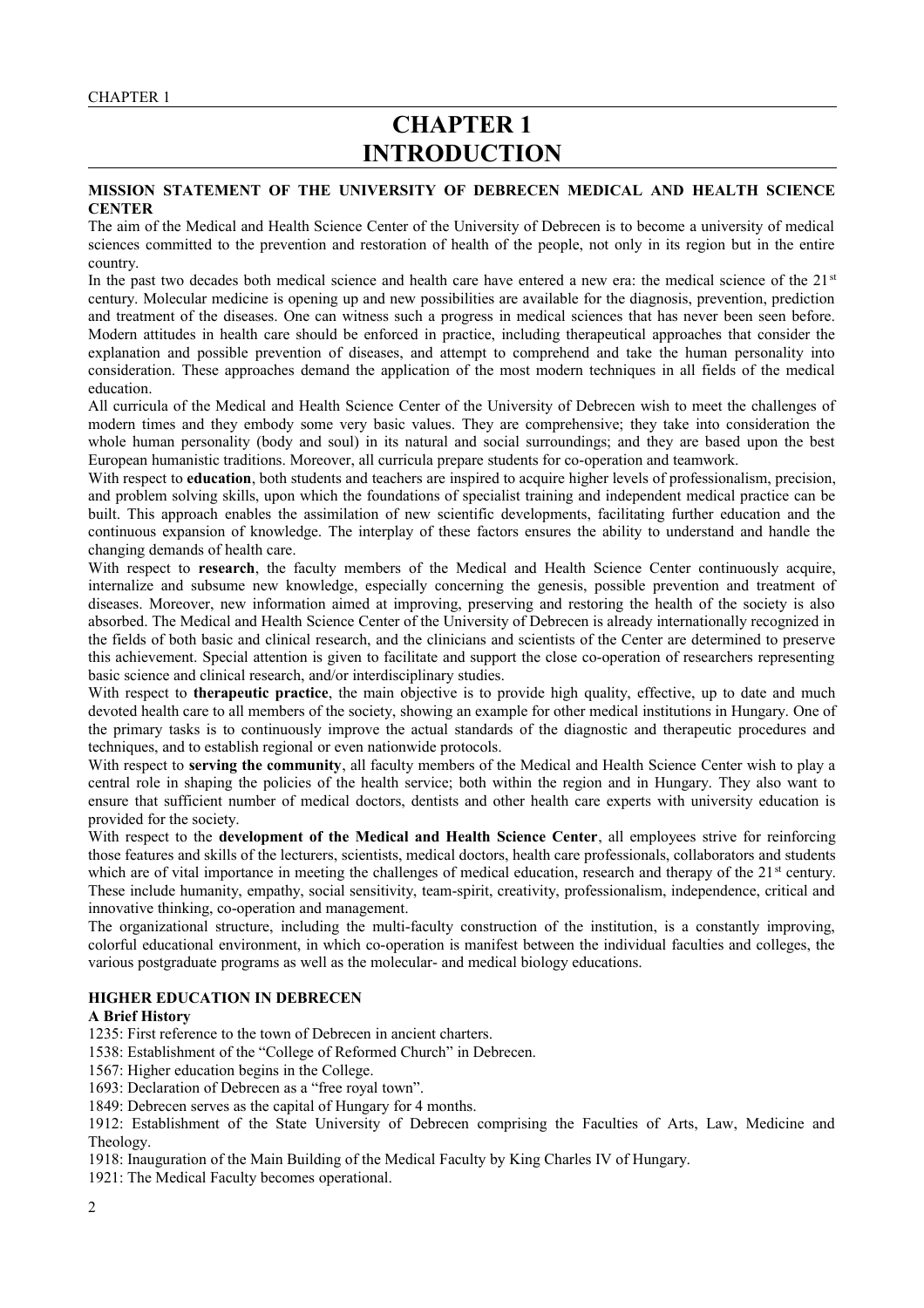1932: Completion of buildings of the campus.

1944: Although during the Second World War, Debrecen became the capital of Hungary again (for 100 days), the University itself is abandoned for a while.

1949: The only year when the University has five faculties.

1950: The Faculty of Law idles; the Faculty of Science is established.

1951: The University is split up into three independent organizations: Academy of Theology, Medical School, Lajos Kossuth University of Arts and Sciences.

1991: The "Debrecen Universitas Association" is established.

1998: The "Federation of Debrecen Universities" is founded.

2000. The federation is transformed into the unified "University of Debrecen" with all the relevant faculties and with some 20,000 students.

Debrecen is the traditional economic and cultural center of Eastern Hungary. In the 16<sup>th</sup> century Debrecen became the center of the Reformed Church in Hungary and later it was referred to as the "Calvinist Rome". The 17<sup>th</sup> century was regarded as the golden age of the city because Debrecen became the mediator between the three parts of Hungary: the part under Turkish occupation, the Kingdom of Hungary and the Principality of Transylvania. For short periods of time, Debrecen served twice as the capital of Hungary. Nowadays, with its population of approximately a quarter of a million, it is the second largest city in Hungary.

Debrecen is a unique city: although it has no mountains and rivers, its natural environment is rather interesting. One of the main attractions and places of natural uniqueness in Hungary is Hortobágy National Park, known as "puszta" ("plain"), which begins just in the outskirts of Debrecen. This is the authentic Hungarian Plain without any notable elevations, with unique flora and fauna, natural phenomena (e.g. the Fata Morgana), and ancient animal husbandry traditions. The region is unmatched in Europe, no matter whether one considers its natural endowments or its historic and ethnographic traditions. A very lovely part of Debrecen is the "Nagyerdő" ("The Great Forest"), which is a popular holiday resort. Besides a number of cultural and tourist establishments, luxurious thermal baths and spas, Nagyerdő accommodates the University campus too.

The history of higher education in Debrecen goes back to the 16<sup>th</sup> century when the College of the Reformed Church was established. The University Medical School of Debrecen has its roots in this spiritual heritage. It was in the year of the millennium of the establishment of Hungary (1896) when the foundation of the present University was decided. The University of Debrecen was established in 1912, initially having four faculties (Faculties of Arts, Law, Medicine and Theology). The University was officially inaugurated by King Charles IV of Hungary on October  $23<sup>rd</sup>$ , 1918.

The educational activity at the University started in 1924, although the construction of the whole University was completed only in 1932. In 1951 the Faculty of Medicine became a self-contained, independent Medical University for training medical doctors.

The special training of dentists began in 1976. As a further development the University Medical School established the Health College of Nyíregyháza in 1991. In 1993, as part of a nationwide program, the University was given the rights to issue scientific qualifications and new Ph.D. programs were also launched. Several new programs (e.g. the training of molecular biologists, pharmacists, general practitioners) were commenced in the '90s. The Faculty of Public Health was established in 1999, while the Faculty of Dentistry was founded in the academic year 2000/2001.

The architectural and instrumental developments of the University Medical School of Debrecen (UMSD) were completed in several stages. In the '70s, the Theoretical Building and the new building of Dentistry were completed. The second phase of development was the establishment of the new Dialysis Center and the Cardiac Surgery Unit in the early '90s. The next stage was the construction of the 3<sup>rd</sup> Department of Medicine and various radiological units (PET, linear accelerator, etc.) in the second half of the decade. The Life Science Building and a new library (with lecture halls, reading rooms and 200 computer terminals freely available for the students) were completed in 2006. At present, the Debrecen Building of the Health College is being planned.

The Medical and Health Science Center of the University of Debrecen celebrated the 90<sup>th</sup> anniversary of its foundation in October 2008 with a highly successful international scientific conference.

#### **Education at the Medical and Health Science Center of the University of Debrecen**

Debrecen, the second largest city of Hungary, is situated in Eastern Hungary. Students enrolled in the various programs (e.g. General Medicine, Dentistry, Pharmacy, Public Health, Molecular Biology, etc.) study on a beautiful campus situated in the area called "Great Forest".

The Hungarian Government gives major priorities to the higher education of health sciences in its higher education policy. One of these priorities is to increase the ratio of college level training forms within the Hungarian higher education system. The governmental policy wishes to implement conditions in which the whole health science education system is built vertically from the lowest (post-secondary or certificate) to the highest (PhD-training) levels. In fact, this governmental policy was the reason behind the establishment of the new Health Science Education Center within the Federation of Debrecen Universities (DESZ), based partially on the intellectual resources of the University of Debrecen Medical and Health Science Center. The new programs – with specialized training for paramedics – will help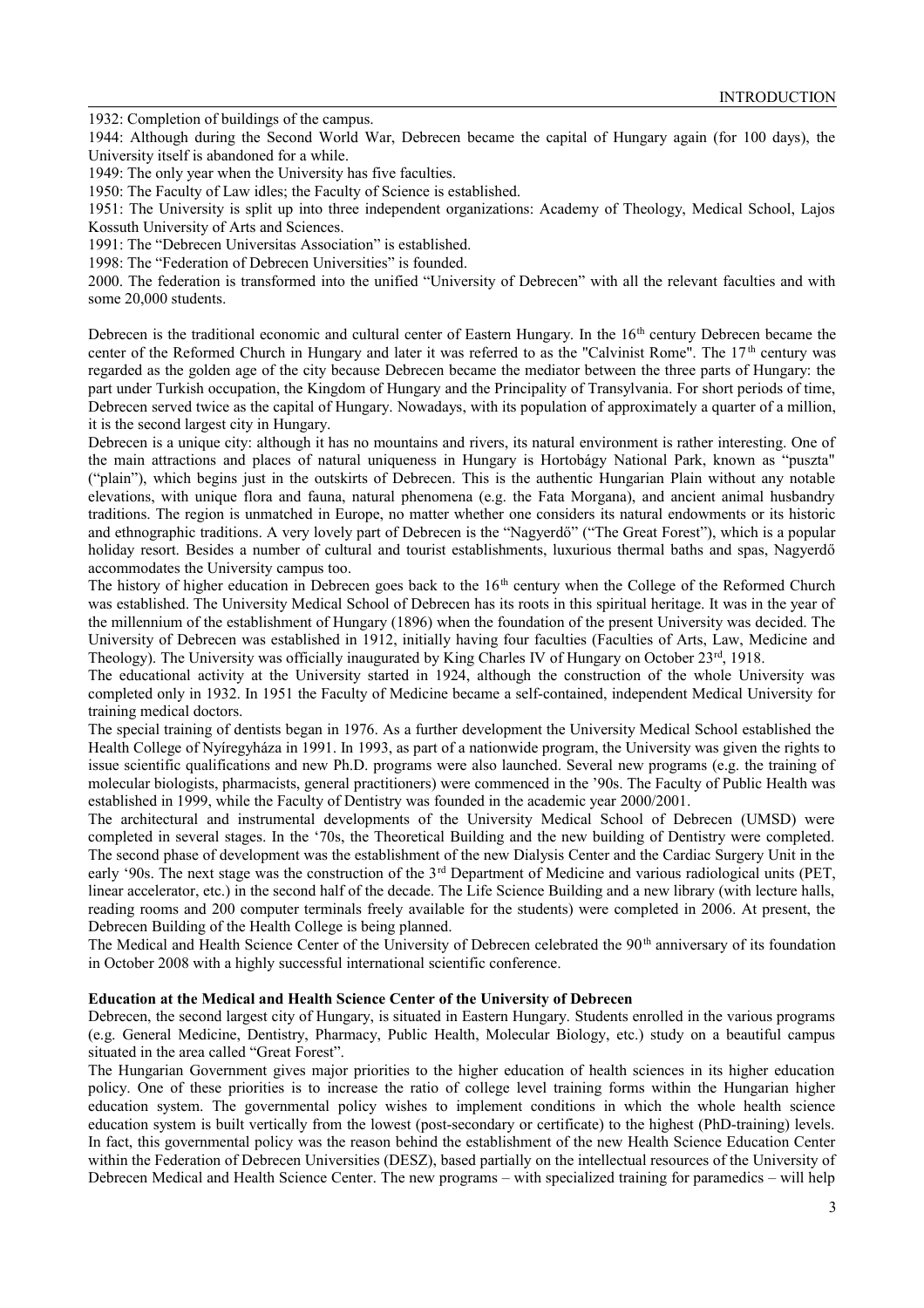#### CHAPTER 1

to correct the balance of the Hungarian labor-market that became rather unsettled in the past few decades.

The Act of Higher Education (1993) has restored the rights of the medical universities to award postgraduate degrees and residency, and permission was also given to license Physicians' procedures. This kind of training required a new structure, a new administrative apparatus, and a suitable training center. The new residency programs were commenced in 1999.

The introduction of the credit system, starting in September 2003, has been mandatory in every Hungarian university, helping the quantitative and qualitative evaluation of the students' achievements. Admission requirements for Hungarian students are defined at national level, and they are applicable for every student wishing to be enrolled into the General Medicine or Dentistry programs.

International students must pass an entrance interview in biology and (depending on their preference) in physics or chemistry. In some special cases it may be possible for the candidates to apply for transfer to higher years on the basis of their previous studies and achievements. International students study in English language, but those fluent in Hungarian may use this language also during their studies. Entrance for certain courses of the Health College is also possible on the basis of a special evaluation (scoring) and an entrance interview.

The syllabuses and classes of all courses correspond to European standards. The total number of contact hours in medical education is over 5,500, which can be divided into three main parts: basic theoretical training ( $1<sup>st</sup>$  and  $2<sup>nd</sup>$  year), pre-clinical subjects ( $3<sup>rd</sup>$  year) and clinical subjects ( $4<sup>th</sup>$  and  $5<sup>th</sup>$  year) followed by the internship ( $6<sup>th</sup>$  year). The proportion of the theoretical and practical classes is 30% to 70%; whereas the students/instructors ratio is about 8/1. The first two years of dentistry education are similar to the general medicine program, but the former contains a basic dental training that is followed by a three-year-long pre-clinical and clinical training. Besides the general medicine and dentistry programs, there are several other courses also available, including molecular biology. The various Health College courses include more and more new curricula.

The General Medicine program delivered in English and intended for international students was commenced in 1987; whereas the Dentistry and Pharmacy programs for international students started in 2000 and 2004, respectively. The curriculum of the English language General Medicine program meets all the requirements prescribed by the European medical curriculum, which was outlined in 1993 by the Association of Medical Schools in Europe. Compared to the Hungarian program, the most important differences are:

-Hungarian language is taught,

-More emphasis is laid upon the tropical infectious diseases (as parts of the "Internal Medicine" and "Hygiene and Epidemiology" courses).

Otherwise, the English language curriculum is identical with the Hungarian one. The  $6<sup>th</sup>$  year of the curriculum is the internship that includes Internal Medicine, Pediatrics, Surgery, Obstetrics and Gynecology, Neurology, and Psychiatry. The completion of these subjects takes at least 47 weeks, although students are allowed to finish them within a 24 month-long period. The successfully completed internship is followed by the Hungarian National Board Examination. Just like the rest of the courses, the internship is also identical in the Hungarian and English programs.

A one-year-long premedical (Basic Medicine) course, which serves as a foundation year, is recommended for those applicants who do not possess sufficient knowledge in Biology, Physics and Chemistry after finishing high school.

After graduation, several interesting topics are offered for PhD training, which lasts for three years. If interested, outstanding graduates of the English General Medicine and Dentistry programs may join these PhD courses ("English PhD-program"). Special education for general practitioners has been recently started and a new system is in preparation now for the training of licensed physicians in Debrecen.

#### **The accredited PhD programs of the Medical and Health Science Center include the following topics:**

- -Molecular and Cell Biology; Mechanisms of Signal Transduction
- -Microbiology and Pharmacology
- -Biophysics

-Physiology-Neurobiology

- -Experimental and Clinical Investigations in Hematology and Hemostasis
- -Epidemiological and Clinical Epidemiological Studies

-Cellular- and Molecular Biology: Study of the Activity of Cells and Tissues under Healthy and Pathological **Conditions** 

-Immunology

- -Experimental and Clinical Oncology
- -Public Health
- -Preventive Medicine
- -Dental Research

The PhD-programs are lead by more than 100 accredited, highly qualified coordinators and tutors.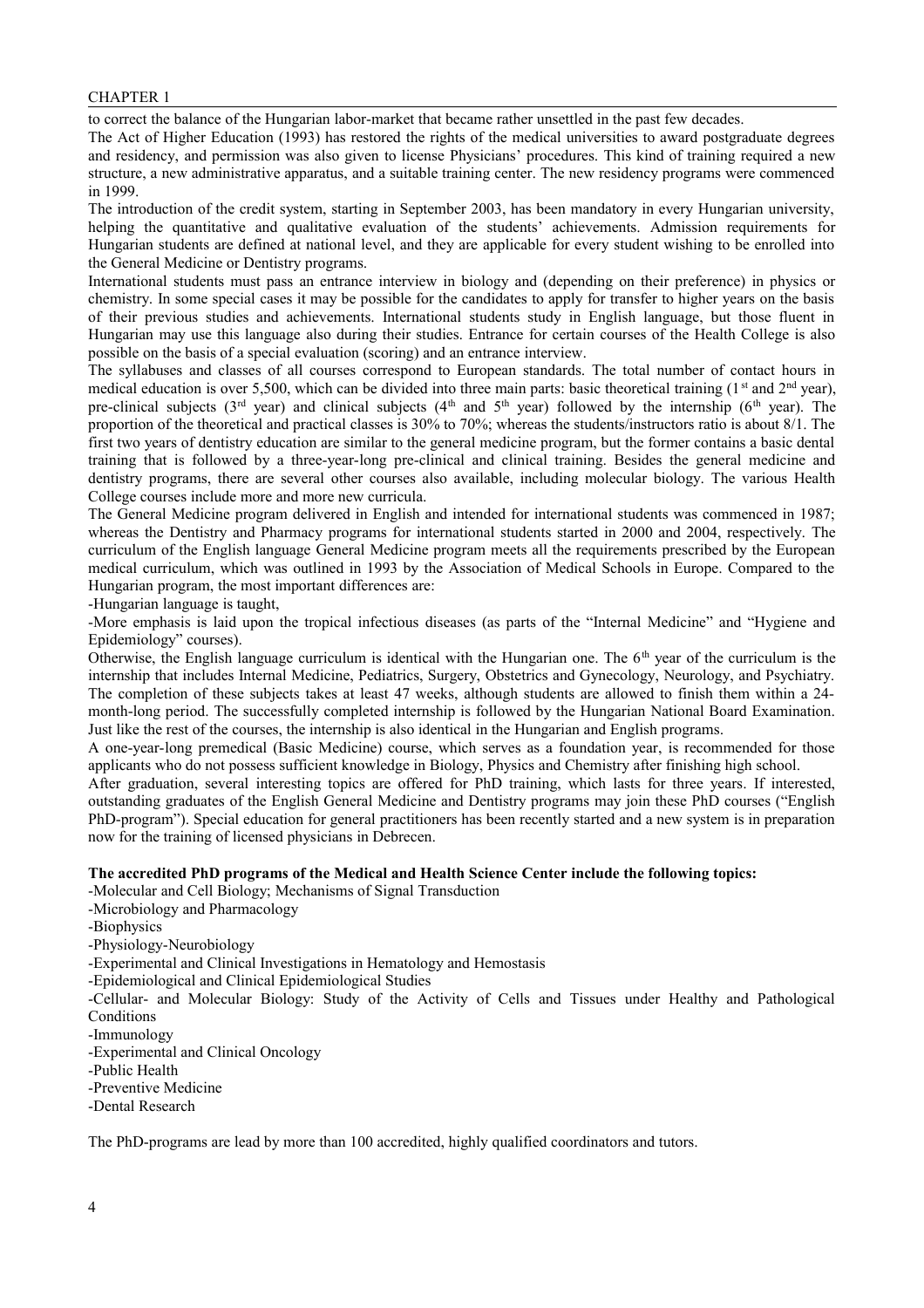#### **Medical Activity at the University of Debrecen Medical and Health Science Center (UDMHSC)**

The UDMHSC is not only the second largest medical school in Hungary, but it is also one of the largest Hungarian hospitals, consisting of 49 departments; including 18 different clinical departments with more than 1,800 beds serving 62,000 inpatients and 670,000 outpatients every year. The UDMHSC is not only the best-equipped institution in the area but it also represents the most important health care facility for the day-to-day medical care in its region (including an adult hemodialysis center, open-heart surgery facilities, kidney transplantation unit, etc.).

The Kenézy Gyula County Infirmary (with some 1,400 beds) is strongly affiliated with the UDMHSC and plays an important role in teaching the practical aspects of medicine. The Department of Obstetrics and Gynecology of the UDMHSC has been an official reference center of the World Health Organization (WHO) for several years. There are also close contacts between the University and other health care institutions, mainly (but not exclusively) in its closer region. The UDMHSC has a Teaching Hospital Network consisting of 10 hospitals in nearby counties.

It is also of importance that the UDMHSC has a particularly fruitful collaboration with the Nuclear Research Institute of the Hungarian Academy of Sciences in Debrecen, allowing the coordination of all activities that involve the use of their cyclotron in conjunction with various diagnostic and therapeutic procedures (e.g. Positron Emission Tomography 'PET').

#### **Scientific Research at the University of Debrecen Medical and Health Science Center**

Scientific research is performed both at the departments for basic sciences and at the laboratories of clinical departments. The faculty members of the UDMHSC publish about 600 scientific papers every year in international scientific journals. According to the scientometric data, the UDMHSC is among the 4 best of the more than 80 Hungarian research institutions and universities. Lots of scientists reach international recognition, exploiting the possibilities provided by local, national and international collaborations. Internationally acknowledged research areas are Biophysics, Biochemistry, Cell Biology, Immunology, Experimental and Clinical Oncology, Hematology, Neurobiology, Molecular Biology, Neurology, and Physiology. The scientific exchange program involves numerous foreign universities and a large proportion of the faculty members are actively involved in programs that absorb foreign connections (the most important international collaborators are from Belgium, France, Germany, Italy, Japan, the UK and the USA).

#### **New Facilities at the University of Debrecen Medical and Health Science Center**

The development of the UDMHSC has been accelerated in recent years, with the following important results:

-New units have been developed to increase the quality of the medical care (Center for Nephrology, a newly constructed building serving the Cardiology and Heart Surgery Departments, a Kidney Transplantation Unit, a new building for the 3<sup>rd</sup> Department of Medicine).

-Up to date medical imaging equipments (including X-ray, MRI and PET) are now available for research and diagnostic purposes.

-The internationally acknowledged Gamma Radiosurgery Center of Debrecen allows the application of a unique method for the treatment of neurological deseases - even within one day.

-A Hungarian-Japanese Center for Electron Microscopy has been founded.

-The fiber optic cable computer network of the University is connected to the Internet World Academic Computer System via the metropolitan FDDI network. Students can use up to 30 terminals at the same time in the Education Center, in the Center for Educational Development, and in a number of other departments. There is a continuous development in this area with new Ethernet and ATM networks.

-A new computer center will be established for students, having 40 workstations connected to the Internet in one of the Students' Hostels. The access will be available free of charge for all students of the UDMHSC.

-A new linear accelerator has been purchased for patients requiring radiology treatment.

-New Life Science Building and Library have been built recently.

-A similar project, aimed at the construction of a new building for the Health College Faculty in Debrecen, has been initiated.

-A new building belonging to the Faculty of Dentistry has been built.

-In the frame of the "Augusta Program" – that was launched in 2005 – a center has been established dealing with cardiovascular and tumorous deseases. The primary goal of the program is to reduce the mortality of these severe disorders.

-A new PET/CT equipment started to operate in the UDMHSC in May 2007. This high-tech equipment not only allows easier, earlier, and more precise diagnosis of various tumorous diseases, but it also helps in the early recognition of several neurological and cardiovascular disorders.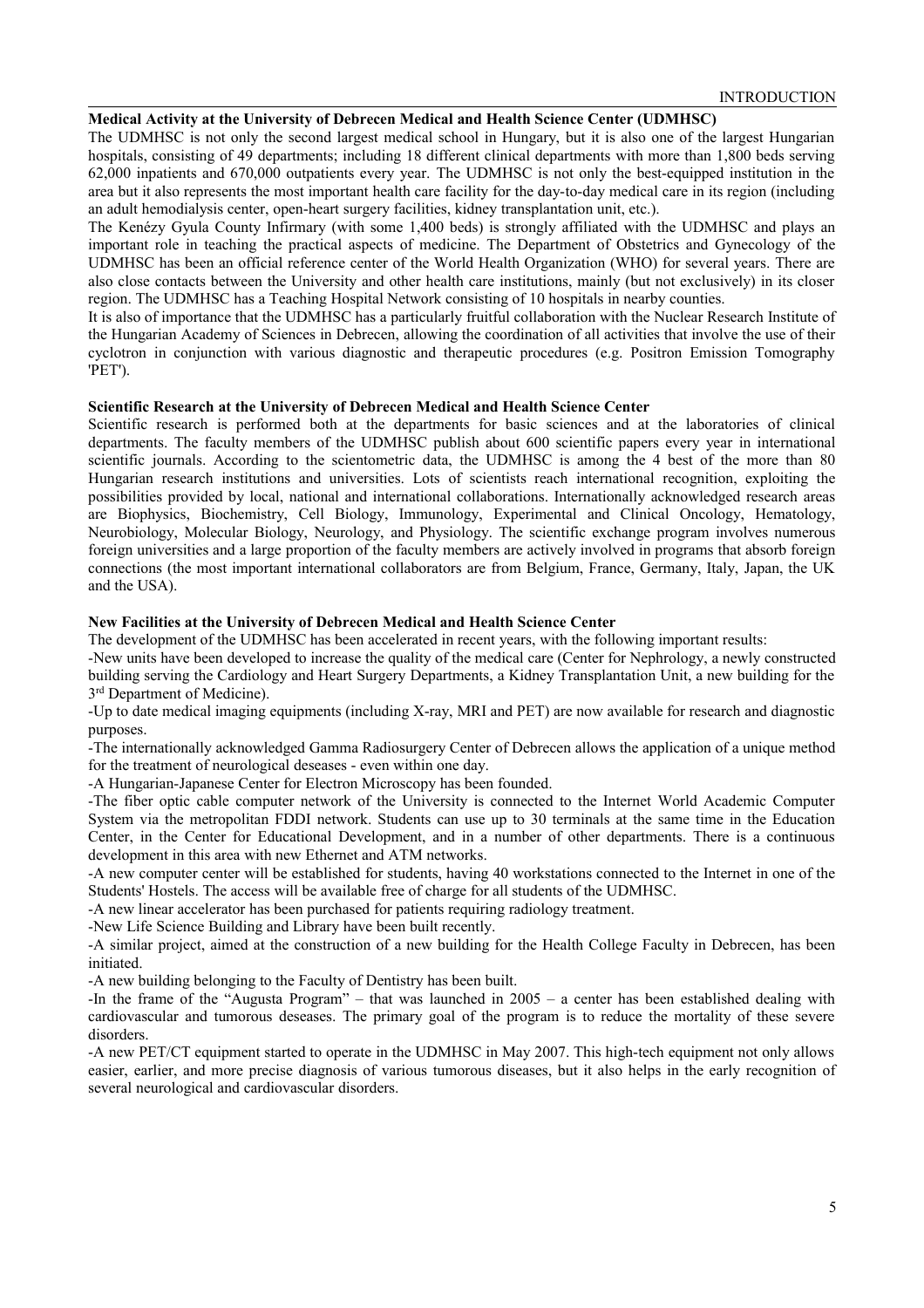# **CHAPTER 2 ORGANISATION STRUCTURE**

#### RECTOR OF THE UNIVERSITY OF DEBRECEN

| Rector    | Zoltán Szilvássy M.D., Ph.D., D.Sc. |
|-----------|-------------------------------------|
| Address   | 4032 Debrecen, Egyetem tér 1.       |
| Phone     | $+36 - 52 - 412 - 060$              |
| Phone/fax | $+36-52-416-490$                    |
| E-mail    | $rector@$ unideb.hu                 |
|           |                                     |

### PRESIDENT OF THE MEDICAL AND HEALTH SCIENCE CENTER

| President | Béla Fülesdi M.D., Ph.D., D.Sc.    |
|-----------|------------------------------------|
| Address   | 4032, Debrecen, Nagyerdei krt. 98. |
| Phone     | $+36 - 52 - 417 - 571$             |
| Fax       | $+36 - 52 - 419 - 807$             |
| E-mail    | szendreierika@med.unideb.hu        |

#### VICE-PRESIDENTS OF THE MEDICAL AND HEALTH SCIENCE CENTER

Vice-President for General Affairs, Dean of the Faculty of László Mátyus M.D., Ph.D., D.Sc. Medicine

| Address | 4032, Debrecen, Nagyerdei krt. 98. |
|---------|------------------------------------|
| Phone   | $+36 - 52 - 258 - 086$             |
| Fax     | $+36 - 52 - 255 - 150$             |
| E-mail  | $dekan@med.$ unideb.hu             |

Vice-President for Clinical Affairs Endre Nagy M.D., Ph.D., D.Sc. Address 4032, Debrecen, Nagyerdei krt. 98. Phone  $+36-52-417-717/54166$ Fax  $+36-52-419-807$ E-mail endrenagy@med.unideb.hu

| Vice-President for Scientific Affairs | Tamás Bíró M.D., Ph. D., D.Sc.     |
|---------------------------------------|------------------------------------|
| Address                               | 4032, Debrecen, Nagyerdei krt. 98. |
| Phone                                 | $+36 - 52 - 255 - 810$             |
| Fax                                   | $+36-52-501-090$                   |
| E-mail                                | science.office@med.unideb.hu       |
|                                       |                                    |

Vice-President for Postgraduate Education Róza Ádány M.D., Ph.D., D.Sc. Address 4032, Debrecen, Nagyerdei krt. 98.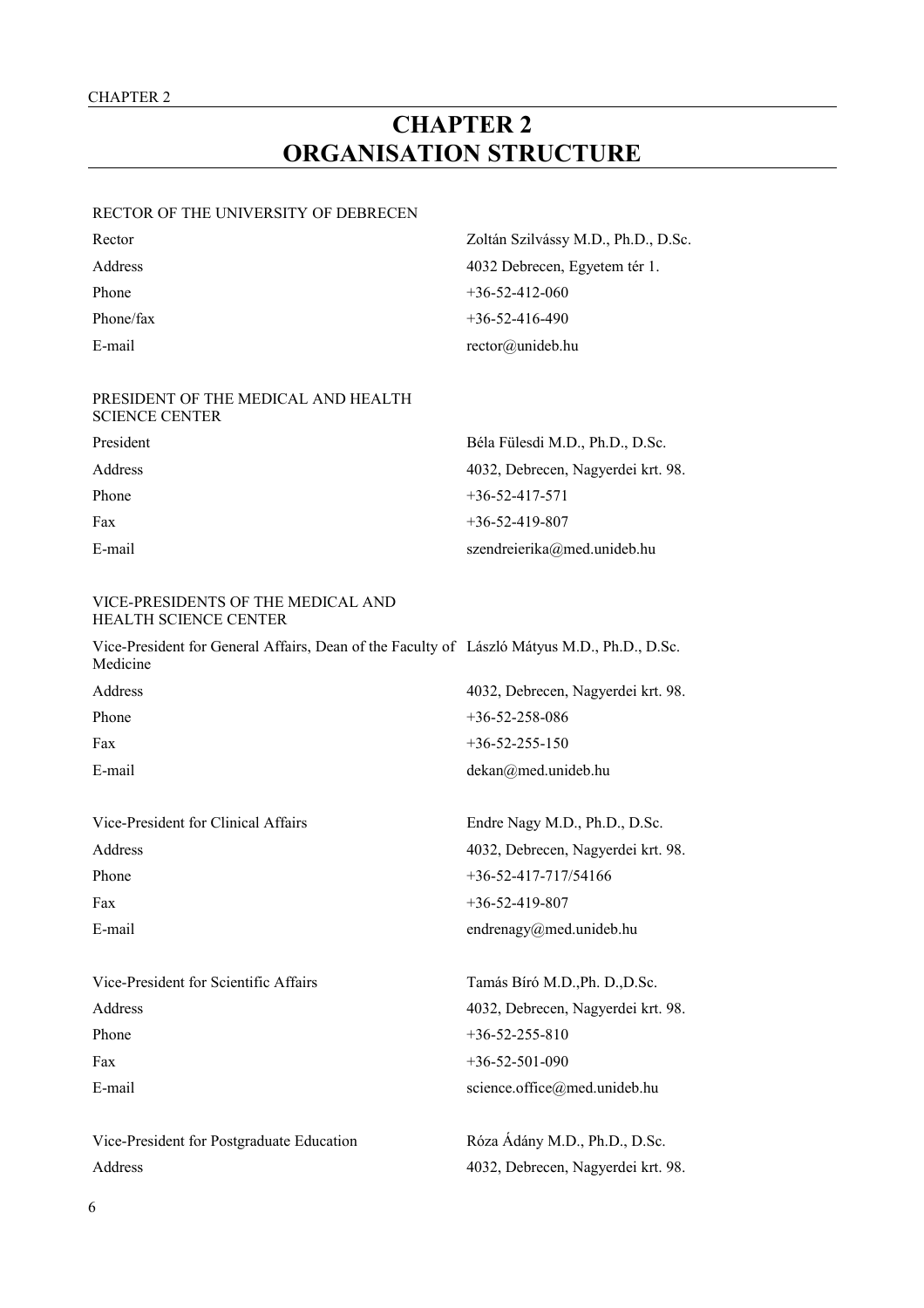| Phone                                | $+36 - 52 - 417 - 571$             |
|--------------------------------------|------------------------------------|
| Fax                                  | $+36 - 52 - 419 - 807$             |
| E-mail                               | adany.roza@sph.unideb.hu           |
|                                      |                                    |
| Vice-President for Strategic Affairs | Klára Bíró D.M.D., MBA., Ph. D.    |
| Address                              | 4032, Debrecen, Nagyerdei krt. 98. |
| Phone                                | $+36 - 52 - 417 - 571$             |
| Fax                                  | $+36 - 52 - 419 - 807$             |
| E-mail                               | kbiro@med.unideb.hu                |

#### VICE-DEANS OF THE FACULTY OF MEDICINE

| Vice-Dean for Scientific Affairs | László Virág M.D., Ph.D., D.Sc    |
|----------------------------------|-----------------------------------|
| Address                          | 4032 Debrecen, Nagyerdei krt. 98. |
| Phone                            | $+36 - 52 - 412 - 345$            |
| Fax                              | $+36 - 52 - 412 - 566$            |
| E-mail                           | $dekan@med.$ unideb.hu            |
|                                  |                                   |

Vice-Dean for General Affairs Zoltán Szekanecz M.D.,Ph.D.,D.Sc Address 4032 Debrecen, Nagyerdei krt. 98. Phone  $+36-52-255-091$ Fax +36-52-255-091 E-mail dekan@med.unideb.hu

Vice-Dean for Educational Affairs Zoltán Papp M.D.,Ph.D.,D.Sc Address 4032 Debrecen, Nagyerdei krt. 98. Phone  $+36-52-255-978$ Fax +36-52-255-978 E-mail dekan@med.unideb.hu

# RECTOR'S OFFICE

Address 4010 Debrecen, Egyetem tér 1. Phone  $+36-52-412-060$ Phone/fax  $+36-52-416-490$ E-mail rector@unideb.hu

#### DEAN'S OFFICE OF THE FACULTY OF MEDICINE

| Head      | Katalin Juhász M.A.                |
|-----------|------------------------------------|
| Address   | 4032, Debrecen, Nagyerdei krt. 94. |
| Phone/Fax | $+36-52-258-085, +36-52-255-150$   |
| E-mail    | kjuhasz@edu.unideb.hu              |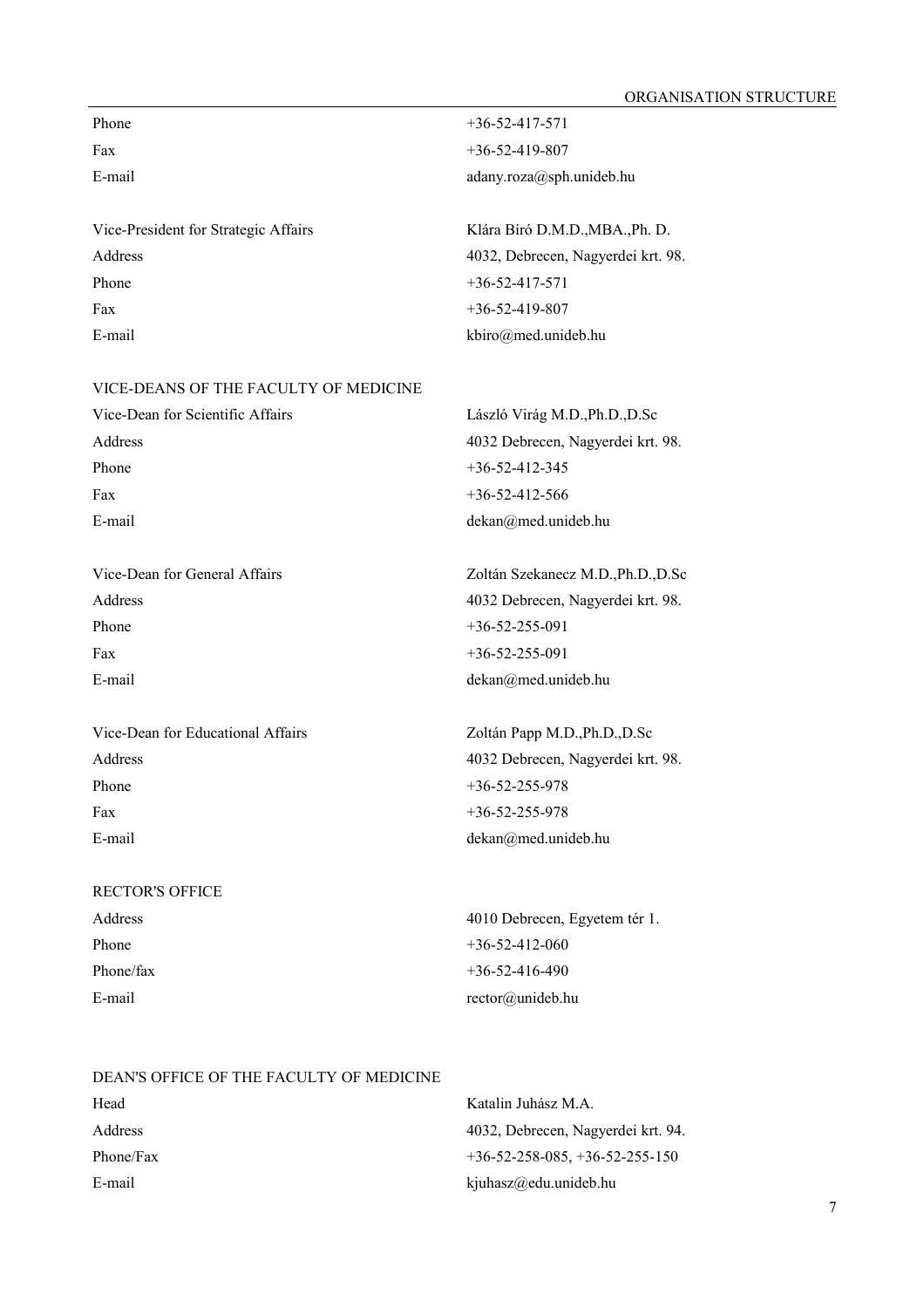#### REGISTRAR'S OFFICE

| Director  | Csilla Kerékgyártó M.D.            |
|-----------|------------------------------------|
| Address   | 4032, Debrecen, Nagyerdei krt. 94. |
| Phone/Fax | $+36 - 52 - 258 - 001$             |
| E-mail    | $kerekgy@med.$ unideb.hu           |

#### INTERNATIONAL EDUCATION CENTER

| Director | Attila Jenei M.Sc., Ph.D.          |
|----------|------------------------------------|
| Address  | 4032, Debrecen, Nagyerdei krt. 94. |
| Phone    | $+36 - 52 - 258 - 058$             |
| Fax      | $+36 - 52 - 414 - 013$             |
| E-mail   | $info@edu.$ unideb.hu              |
|          |                                    |

## FACULTY OF HEALTH

| Dean    | Gergely Fábián Ph.D.              |
|---------|-----------------------------------|
| Address | 4400, Nyíregyháza, Sóstói u. 2-4. |
| Phone   | $+36-42-598-235$                  |
| Fax     | $+36-42-408-656$                  |
| E-mail  | $dekan@foh.$ unideb.hu            |
|         |                                   |

| Vice-Dean for Scientific Affairs | Imre Semsei DSc. |
|----------------------------------|------------------|
| Address                          | 4400 Nyíregyháza |
| Phone                            | $+36-42-598-235$ |
| Fax                              | $+36-42-408-656$ |
| E-mail                           | semsei.imre@foh. |

| Vice-Dean for Educational Affairs |
|-----------------------------------|
| Address                           |
| Phone                             |
| Fax                               |
| E-mail                            |

Vice-Dean for General and Development Affairs Zsigmond Kósa Ph.D. Address 4400 Nyíregyháza, Sóstói út 2-4. Phone  $+36-42-598-235$ Fax  $+36-42-408-656$ E-mail kosa.zsigmond@foh.unideb.hu

4400 Nyíregyháza, Sóstói út 2-4.  $+36-42-598-235$  $+36-42-408-656$ semsei.imre@foh.unideb.hu

Attila Sárváry Ph.D. Address 4400 Nyíregyháza, Sóstói út 2-4.  $+36-42-598-235$  $+36-42-408-656$ sarvary.attila@foh.unideb.hu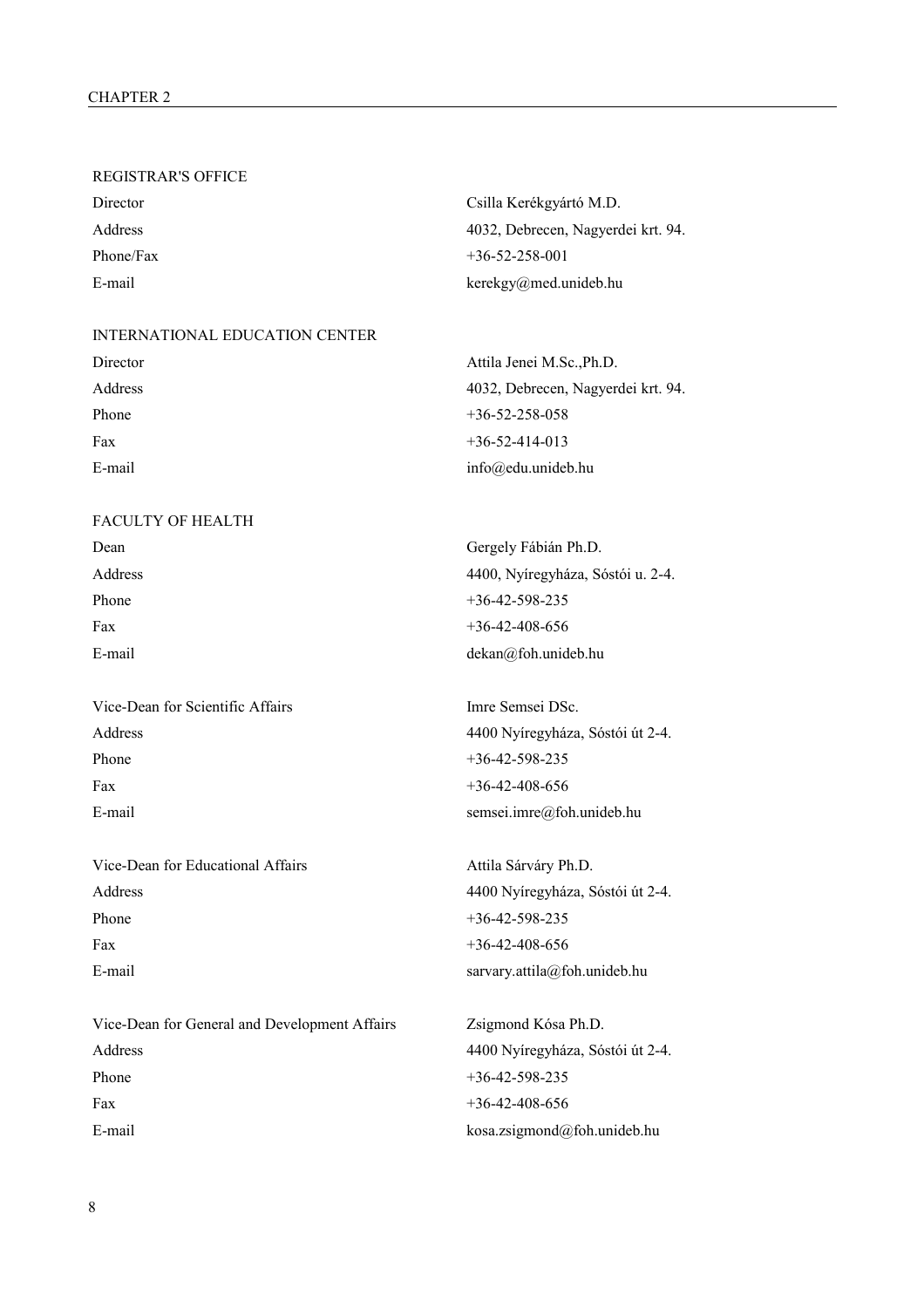#### FACULTY OF DENTISTRY

Vice-Dean for Educational Affairs István Tornai M.D.,Ph.D. Phone/Fax  $+36-52-255-208$ E-mail itornai@med.unideb.hu

Vice-Dean for General Affairs Pál Redl M.D.,L.D.S.,Ph.D. Phone/Fax  $+36-52-255-208$ E-mail redl.pal@dental.unideb.hu

FACULTY OF PHARMACY Phone/Fax +36-52-521-900/22456

# FACULTY OF PUBLIC HEALTH

Dean Csaba Hegedűs M.D., L.D.S.,Ph.D., Address 4032 Debrecen, Nagyerdei krt. 98. Phone/Fax  $+36-52-255-208$ E-mail hegedus.csaba.prof@dental.unideb.hu

Address 4032 Debrecen, Nagyerdei krt. 98.

Address 4032 Debrecen, Nagyerdei krt. 98.

Dean Miklós Vecsernyés Pharm.D.,Ph.D.,D.Sc. Address 4032 Debrecen, Nagyerdei krt. 98. E-mail vecsernyes.miklos@pharm.unideb.hu

Vice-Dean Gábor Halmos D.Pharm,.Ph.D Address 4032 Debrecen, Nagyerdei krt. 98. Phone/Fax  $+36-52-411-600/55292$ E-mail halmos.gabor@pharm.unideb.hu

Dean Margit Balázs MSc.,Ph.D.,D.Sc. Address 4028 Debrecen, Kassai út 26/b. Phone  $+36-52-460-194$ Fax  $+36-52-460-195$ E-mail balazs.margit@sph.unideb.hu

Vice-Dean Attila Bánfalvi MA., Ph.D. Address 4032, Debrecen, Mórics Zs. Krt. 22. Phone  $+36-52-411-600$ Fax +36-52-255-487 E-mail banfalvi.attila@sph.unideb.hu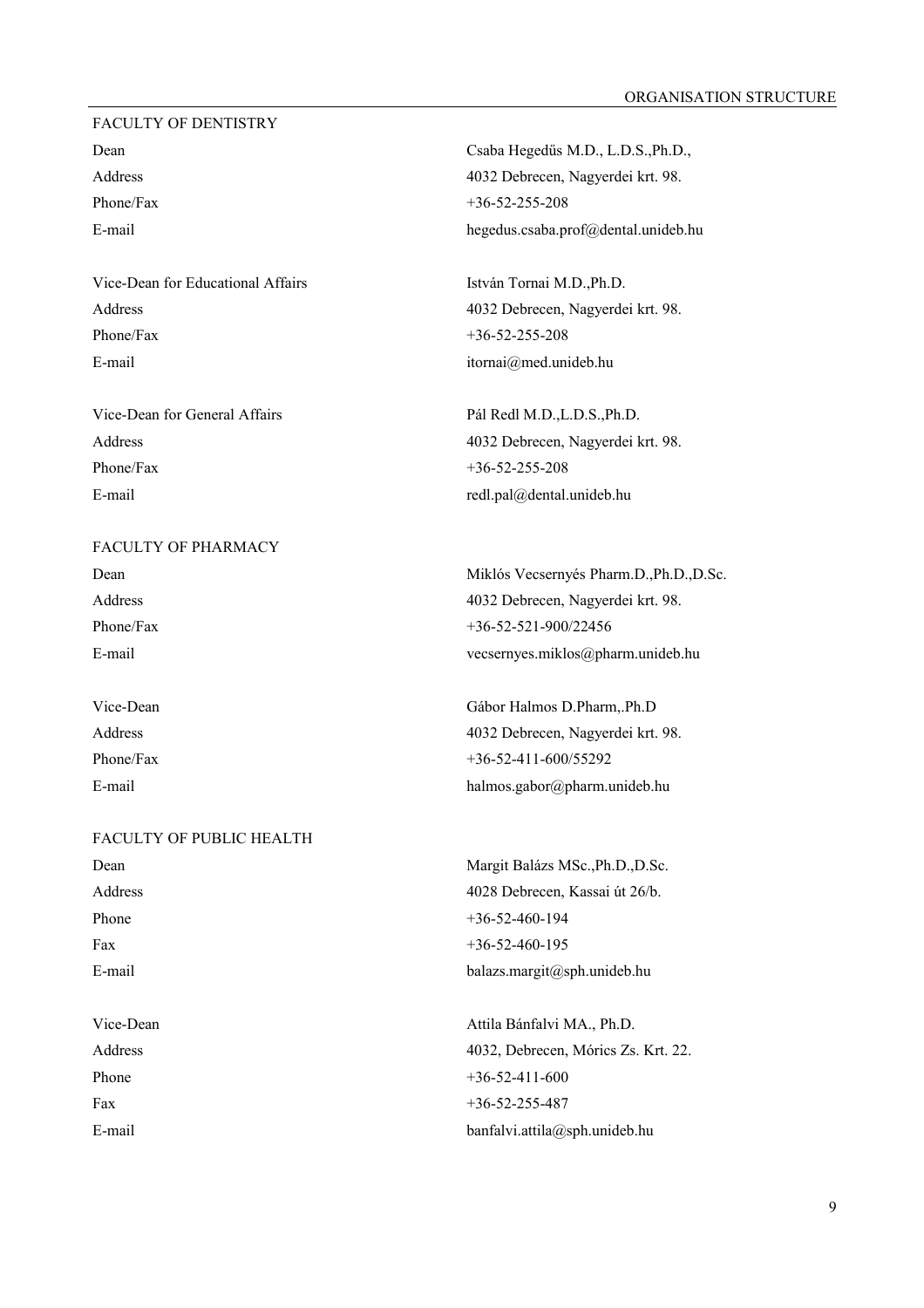## CHAPTER 2

| FOREIGN MEDICAL STUDENT ASSOCIATION<br>(FMSA) |                                         |
|-----------------------------------------------|-----------------------------------------|
| <b>Address</b>                                | 4032 Debrecen, Móricz Zsigmond krt. 22. |
|                                               | III.sz. Markusovszky Kollégium          |
| Phone                                         | $+36 - 52 - 411 - 717/55376$            |
| Fax                                           | $+36 - 52 - 255 - 028$                  |
| Internet                                      | www.fmsa.hu                             |
| E-mail                                        | info@fmsa.hu                            |

# KENÉZY LIFE SCIENCES LIBRARY Address 4032 Debrecen, Egyetem tér 1. Phone/Fax  $+36-52-518-610$ ,  $+36-52-518-605$ E-mail kenezy@lib.unideb.hu Internet http://kenezy.lib.unideb.hu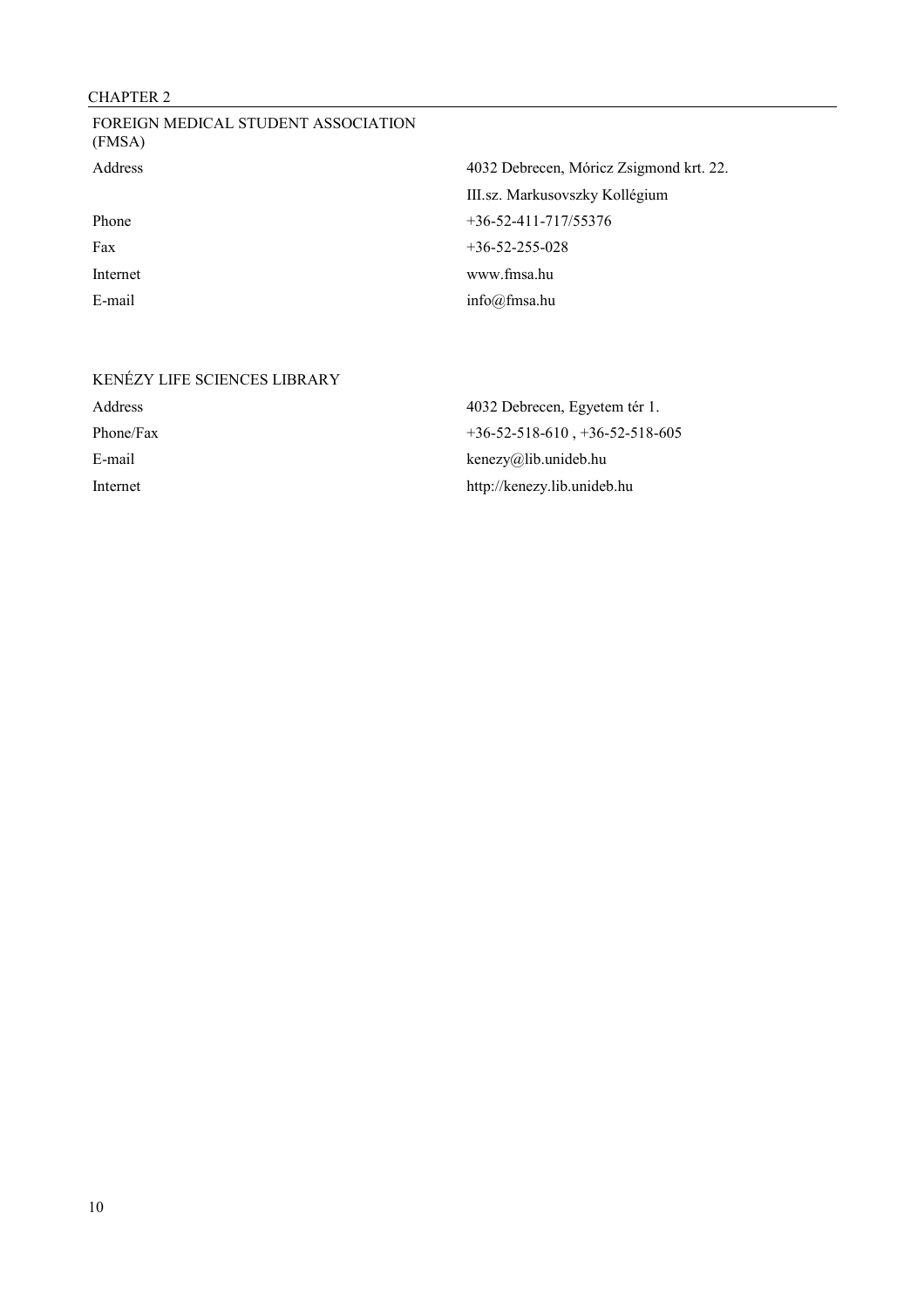## **CHAPTER 3 ADMINISTRATIVE UNITS**

## **INTERNATIONAL EDUCATION CENTER**

Nagyerdei krt. 94., Debrecen, 4032 Telephone: +36-52-258-058 Fax: +36-52-414-013 E-mail: info@edu.unideb.hu, Web: www.edu.dote.hu

Manager Assistant Ms. Zsanett Pálocska Marketing Assistant Ms. Dóra Szűcs Financial officer Ms. Rita Kovács Agent Coordinator Erik Kontér English Program Officer Ms. Ildikó Balogh

Director Attila Jenei M.Sc., Ph.D.

- 
- 
- 

(Tuition fee, Health Insurance)

- Ms. Dóra Benkő (Admissions, US&Canadian loans)
- Ms. Adrienn Gagna-Szakó (Admissions, BMC requests, US&Canadian loans)
- Ms. Anett Galvácsi (Tuition fee, Certificates, Money Back)
- Ms. Katalin Györe (Admissions, BMC, Visa Issues)

## **REGISTRAR'S OFFICE**

Nagyerdei krt. 94., Debrecen, 4032 Telephone: +36-52-258-020 Fax: +36-52-258-020;+36-52-255-980 E-mail: eduoffice@med.unideb.hu;info@med.unideb.hu

| Education Director of the Medical and Health Science<br>Center | Ms. | Csilla Kerékgyártó M.D.                                                       |
|----------------------------------------------------------------|-----|-------------------------------------------------------------------------------|
| Secretary                                                      | Ms. | Tünde Fekete M.Sc.                                                            |
| Head of Dean's Office                                          | Ms. | Katalin Juhász M.A.                                                           |
| Dean's Office Secretary                                        | Ms. | Judit Domján                                                                  |
| Vice Head of the Educational Office                            | Ms. | Edit Fábián M.A.                                                              |
| English Program Officer                                        |     | Richárd Jasák<br>(3rd, 4th, 5th year Medicine)                                |
|                                                                | Ms. | Éva Ludánszki<br>(6th year Medicine, 1-5th year Dentistry, 1-5th<br>Pharmacy) |
|                                                                | Ms. | Adrienn Somogyi<br>(BMC, 1st-2nd year Medicine)                               |
| Hungarian Program Officer                                      | Ms. | Anna Bakonszegi                                                               |
|                                                                | Ms. | Zsuzsa Barta                                                                  |
|                                                                |     | Tamás Buka                                                                    |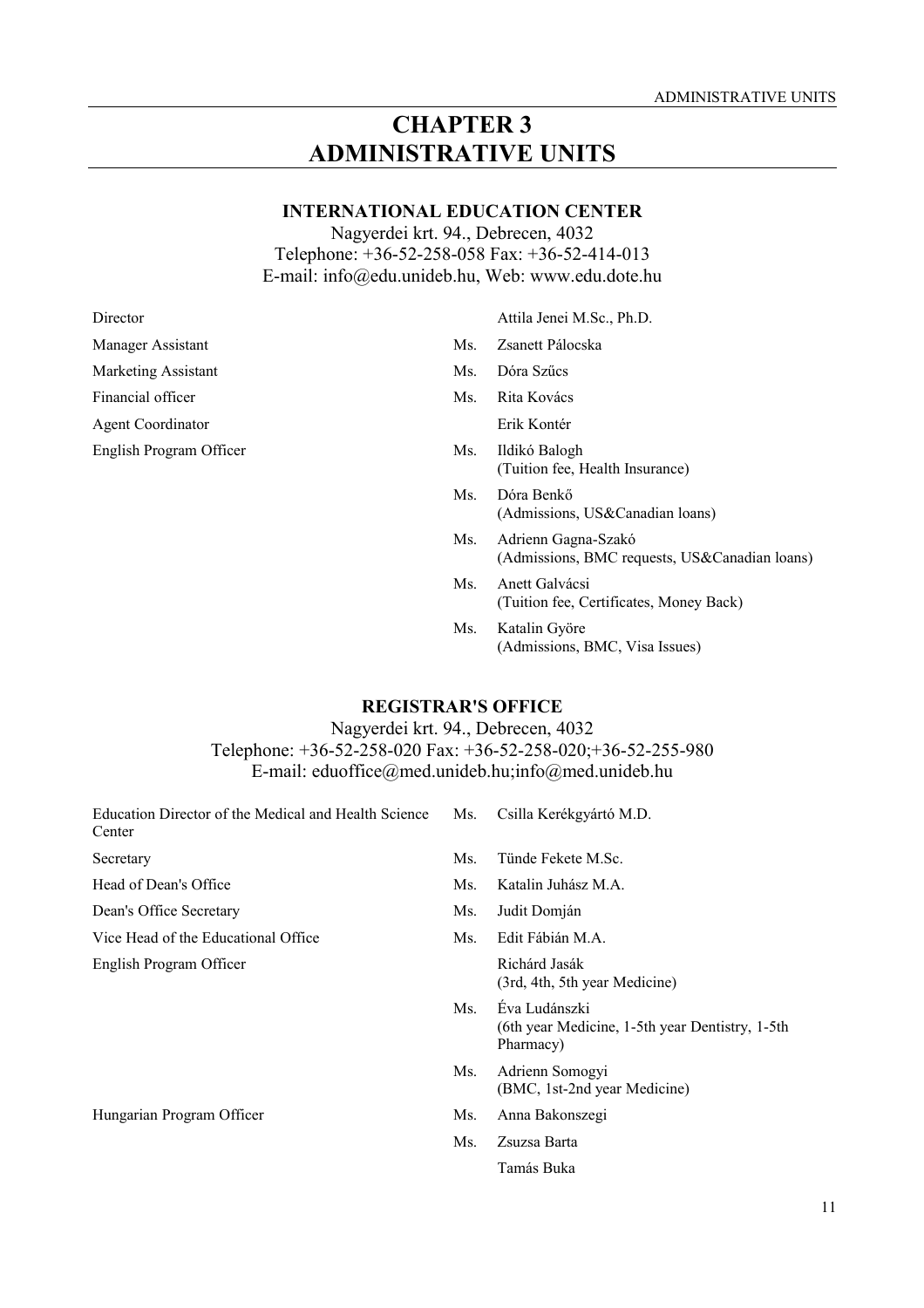## CHAPTER 3

|                                                         | Ms. | Beáta Csűry - Bagaméry |
|---------------------------------------------------------|-----|------------------------|
|                                                         | Ms. | Dóra Gancsella         |
|                                                         | Ms. | Anikó Karcza           |
|                                                         | Ms. | Ágnes Ojtozi           |
|                                                         | Ms. | Annamária Pásztori     |
| Publishing Editor                                       | Ms. | Judit Derzsi           |
| Center for Specialization and Further Education Officer | Ms. | Ibolya Csatári         |
|                                                         | Ms. | Tímea Dihen            |
|                                                         | Ms. | Annamária Kiss         |
|                                                         | Ms. | Szabina Sári           |
|                                                         | Ms. | Erzsébet Szabó         |
| Division of Emergency Medicine, officer                 | Ms. | Ildikó Csige           |
| Erasmus Office, Officer                                 |     | Péter Gara             |
| PhD Officer                                             | Ms. | Zsuzsa Bíró - Oláh     |
| Hungarian Student Union, Officer                        | Ms. | Viktória Szűcs         |
|                                                         | Ms. | Tímea Veres            |
|                                                         |     |                        |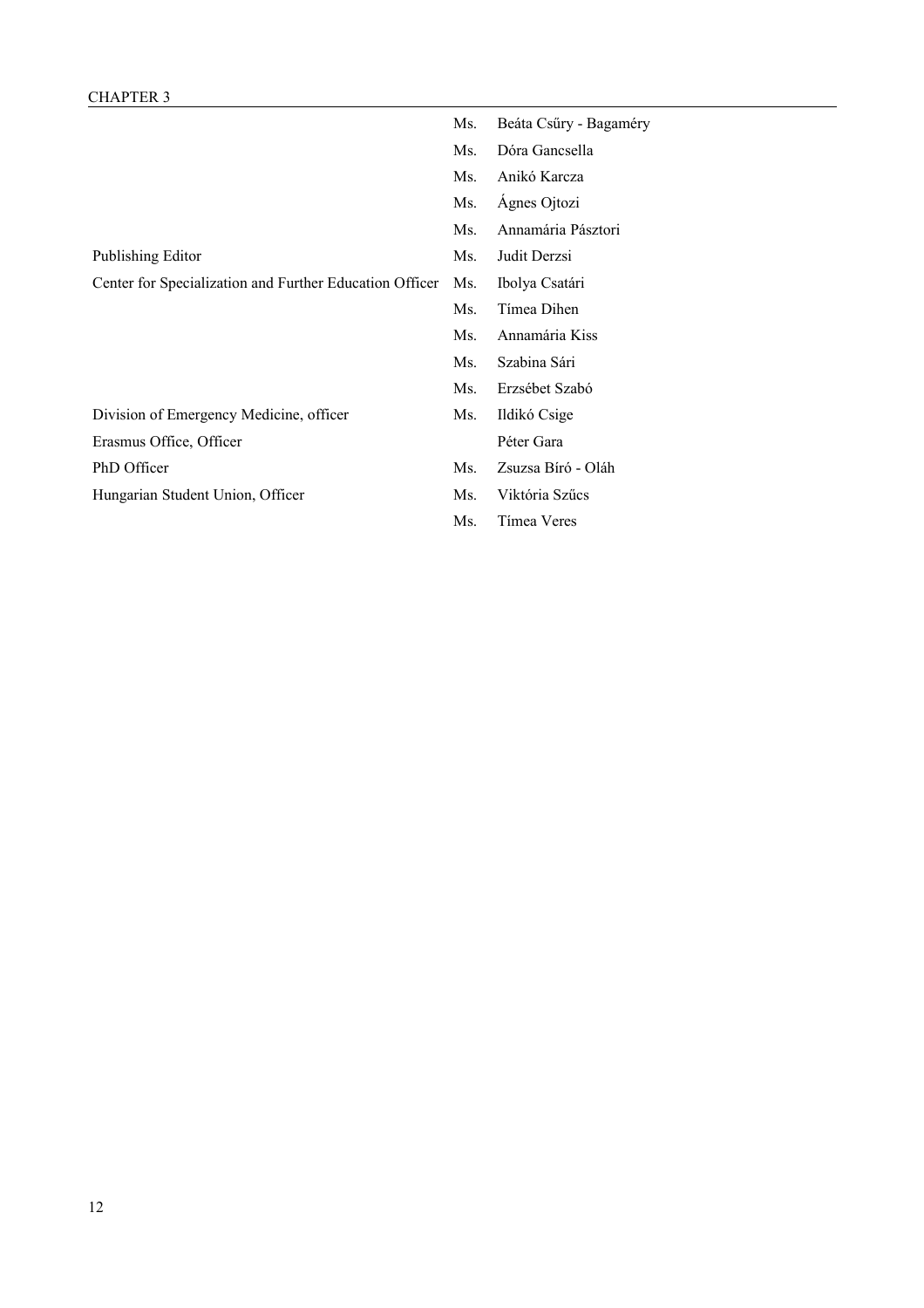# **CHAPTER 4 FACULTY OF MEDICINE - DEPARTMENTS OF BASIC SCIENCES**

## **DEPARTMENT OF ANATOMY, HISTOLOGY AND EMBRYOLOGY**

Nagyerdei krt. 98., Debrecen, 4032 Telephone: +36-52-255-567 Fax: +36-52-255-155 Web: http://www.anat.dote.hu

| Full Professor, Head of Department            |     | Miklós Antal M.D., Ph.D., D.Sc.              |
|-----------------------------------------------|-----|----------------------------------------------|
| Full Professor, Head of Oral Anatomy Division | Ms. | Klára Matesz M.D., Ph.D., D.Sc.              |
| Professor Emeritus                            |     | István Földes M.D., Ph.D., D.Sc.             |
|                                               |     | László Módis M.D., Ph.D., D.Sc.              |
|                                               |     | György Székely M.D., Ph.D., D.Sc., M.H.A.Sc. |
| <b>Associate Professor</b>                    |     | András Birinyi M.Sc., Ph.D.                  |
|                                               |     | Szabolcs Felszeghy Ph.D., D.D.S.             |
|                                               |     | Zoltán Kisvárday M.Sc., Ph.D., D.Sc.         |
|                                               |     | Ervin Wolf M.Sc., Ph.D.                      |
|                                               | Ms. | Róza Zákány M.D., Ph.D.                      |
| <b>Assistant Professor</b>                    | Ms. | Krisztina Holló M.Sc., Ph.D.                 |
|                                               |     | Tamás Juhász M.Sc., Ph.D.                    |
|                                               |     | Csaba Matta M.Sc., Ph.D.                     |
|                                               |     | Zoltán Mészár M.Sc., Ph.D.                   |
| Postgraduate Lecturer                         | Ms. | Zsófia Antal M.D.                            |
|                                               | Ms. | Anita Balázs M.Sc.                           |
|                                               | Ms. | Krisztina Hegedűs M.Sc.                      |
|                                               |     | Zoltán Hegyi M.Sc.                           |
|                                               | Ms. | Nikoletta Gréta Kis M.Sc.                    |
|                                               | Ms. | Ildikó Papp M.Sc., Ph.D.                     |
|                                               | Ms. | Éva Rácz M.Sc., Ph.D.                        |
|                                               | Ms. | Zsanett Sólyom M.Sc.                         |
|                                               | Ms. | Mónika Szakadát M.Sc.                        |
|                                               | Ms. | Ildikó Wéber M.Sc., Ph.D.                    |
| Junior Scientific Officer                     | Ms. | Bernadett Martinec M.Sc.                     |
| PhD Student                                   | Ms. | Klaudia Docova M.Sc.                         |
|                                               |     | László Ducza M.Sc.                           |
|                                               | Ms. | Javdani Fariba M.D.                          |
|                                               |     | Botond Gaál M.Sc.                            |
|                                               |     | Tibor Hajdú M.D.                             |
|                                               | Ms. | Éva Katona M.Sc.                             |
|                                               | Ms. | Szilvia Kecskés M.Sc.                        |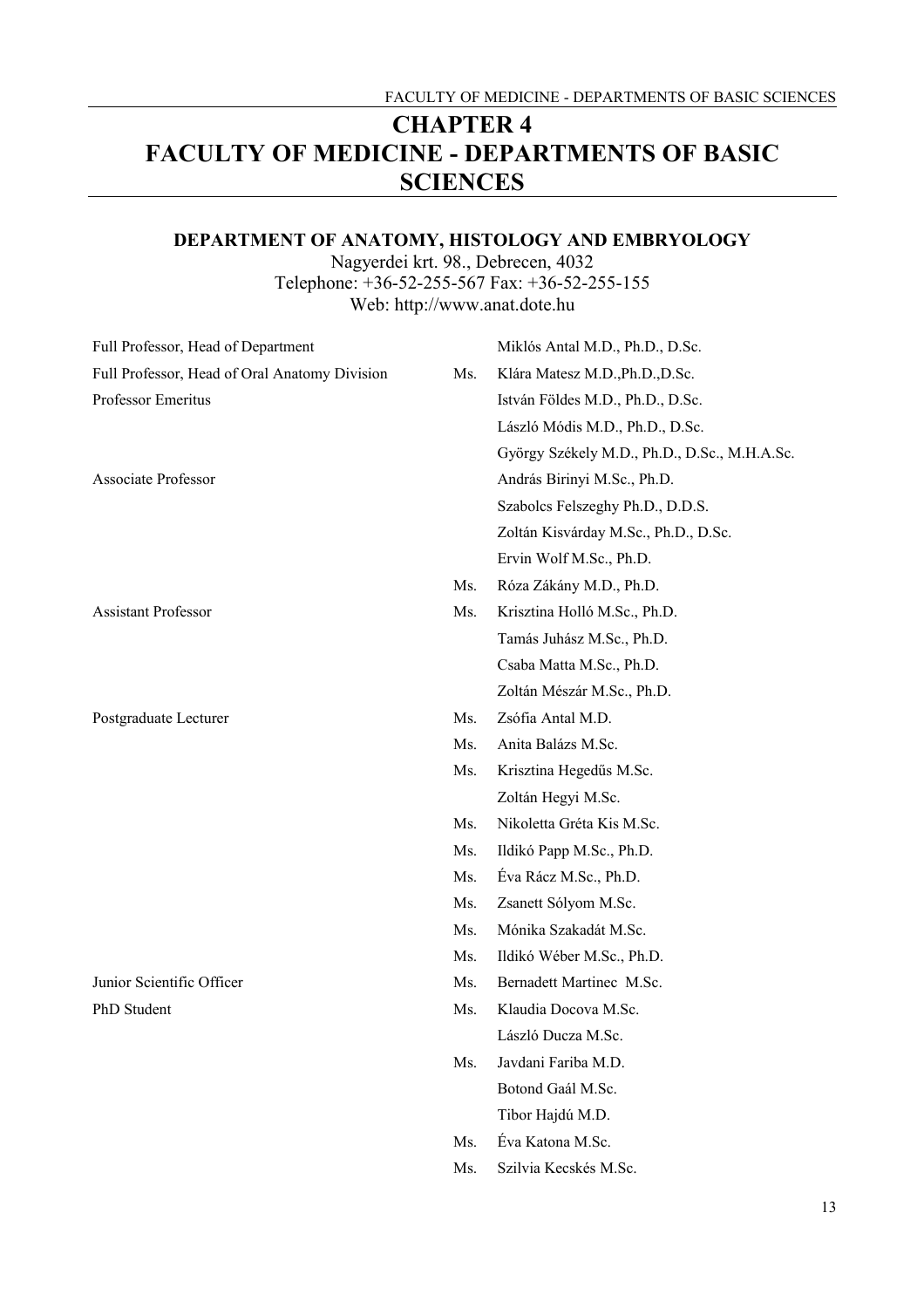Tamás Papp M.D. Ms. Csilla Somogyi M.Sc. Roland Takács M.Sc. Ms. Tahir Uddin M.Sc. Ms. Rita Varga M.Sc. Course Director Zoltán Kisvárday M.Sc., Ph.D., D.Sc. (Neurobiology) Ervin Wolf M.Sc., Ph.D. (Histology and Embryology) Academic Advisor Ms. Gréta Kis M.Sc. (2nd year) Ms. Zsanett Sólyom M.Sc. Ms. Mónika Szakadát M.Sc.

## **DEPARTMENT OF BIOCHEMISTRY AND MOLECULAR BIOLOGY**

(1st year)

Nagyerdei krt. 98., Debrecen, 4032

Telephone: +36-52-416-432 Fax: +36-52-314-989 E-mail: tokes@med.unideb.hu, Web: http://bmbi.med.unideb.hu

| Full Professor, Head of Department   |     | József Tőzsér M.Sc., Ph.D., D.Sc.          |
|--------------------------------------|-----|--------------------------------------------|
| Head of Dental Biochemistry Division | Ms. | Zsuzsa Szondy M.D., Ph.D., D.Sc.           |
| Full Professor                       |     | László Fésüs M.D., Ph.D., D.Sc., M.H.A.Sc. |
|                                      |     | László Nagy M.D., Ph.D., M.H.A.Sc.         |
| <b>Associate Professor</b>           |     | Zoltán Balajthy M.Sc., Ph.D.               |
|                                      | Ms. | Mónika Fuxreiter M.Sc., Ph.D.              |
|                                      | Ms. | Réka Révészné Tóth M.Sc., Ph.D.            |
|                                      |     | István Szatmári M.Sc., Ph.D.               |
| <b>Assistant Professor</b>           |     | Bálint Bálint L. M.D., Ph.D.               |
|                                      | Ms. | Éva Csősz M.Sc., Ph.D.                     |
|                                      |     | Róbert Király M.Sc., Ph.D.                 |
|                                      |     | Zsolt Sarang M.Sc., Ph.D.                  |
|                                      | Ms. | Beáta Scholtz M.Sc., Ph.D.                 |
|                                      | Ms. | Szilvia Tőkés M.Sc., Ph.D.                 |
| Senior Research Fellow               |     | Endre Barta M.Sc., Ph.D.                   |
|                                      |     | András Mádi M.Sc., Ph.D.                   |
|                                      |     | Márton Miskei M.Sc., Ph.D.                 |
|                                      |     | Ralph Rühl M.Sc., Ph.D.                    |
| <b>Research Fellow</b>               |     | Krisztián Csomós M.Sc., Ph.D.              |
|                                      |     | Máté Demény M.D., Ph.D.                    |
|                                      |     | Zsolt Keresztessy M.Sc., Ph.D.             |
|                                      | Ms. | Zsuzsanna Nagy M.Sc., Ph.D.                |
|                                      |     | Szilárd Póliska M.Sc., Ph.D.               |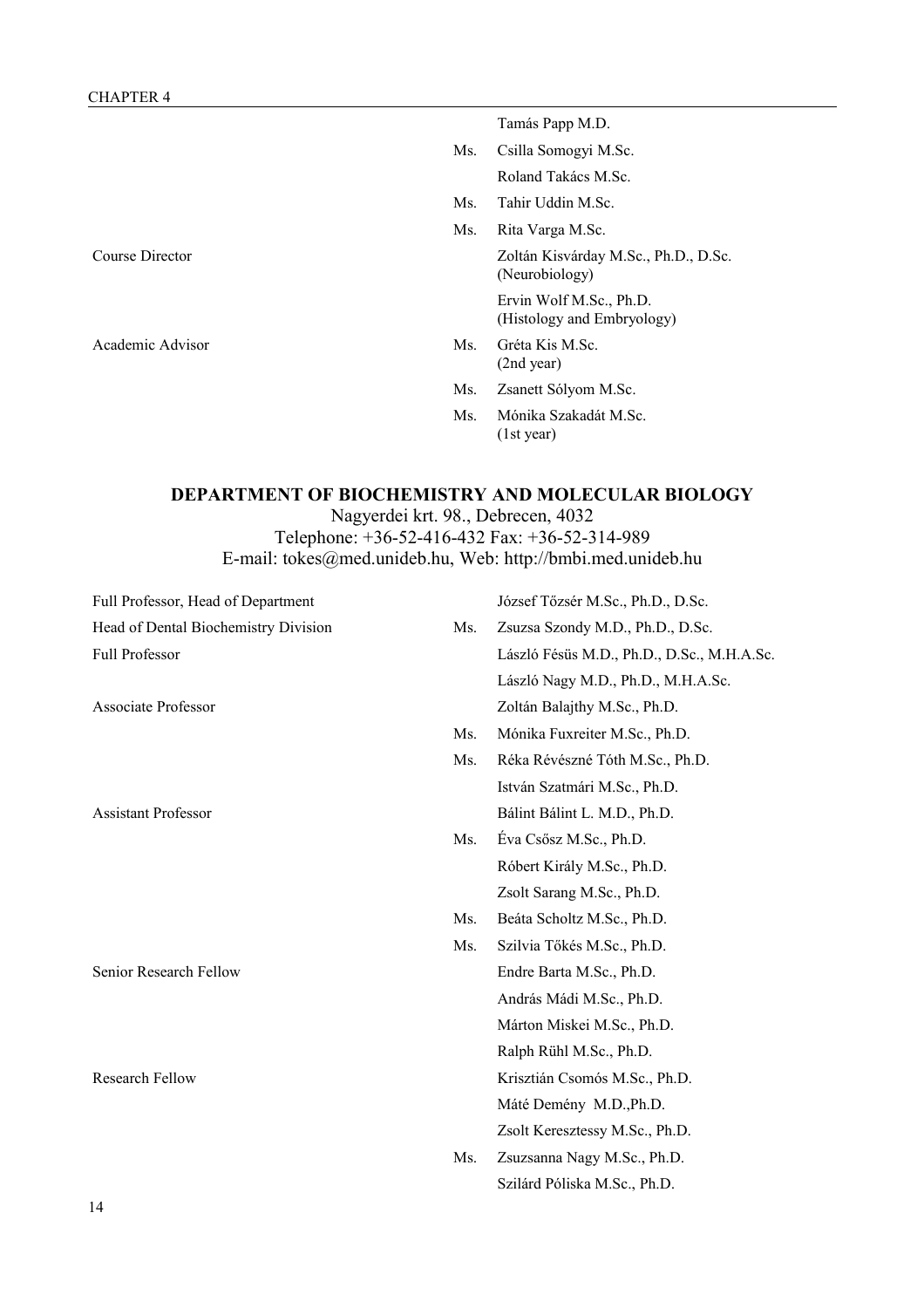|                        |     | Tamás Varga M.Sc., Ph.D.          |
|------------------------|-----|-----------------------------------|
| Junior Research Fellow | Ms. | Beáta Bartáné Tóth M.Sc.          |
|                        |     | Péter Brázda M.Sc.                |
|                        |     | Zsolt Czimmerer M.Sc.             |
|                        | Ms. | Adrienn Gyöngyösi M.Sc.           |
|                        | Ms. | Krisztina Köröskényi M.Sc., Ph.D. |
|                        | Ms. | Krisztina Matúz M.Sc.             |
|                        | Ms. | Johanna Mihály M.Sc., Ph.D.       |
|                        |     | János Mótyán M.Sc., Ph.D.         |
|                        |     | Attila Pap M.Sc.                  |
|                        | Ms. | Éva Péntek-Garabuczi M.Sc.        |
|                        | Ms. | Zsófia Simon-Vecsei M.Sc., Ph.D.  |
|                        | Ms. | Katalin Ágnes Tóth M.Sc., Ph.D.   |
|                        |     | Zoltán Veréb M.Sc.                |
| Biologist              |     | Pál Botó M.Sc.                    |
|                        | Ms. | Tímea Cseh M.Sc.                  |
|                        |     | Tibor Gyuris M.Sc.                |
|                        |     | Edit Hathy M.Sc.                  |
|                        |     | Tamás Kerekes M.Sc.               |
|                        | Ms. | Erzsébet Mátyás M.Sc.             |
|                        | Ms. | Éva Nagy M.Sc.                    |
|                        | Ms. | Emília Simó M.Sc.                 |
|                        | Ms. | Szilvia Szalóki M.Sc.             |
| PhD Student            | Ms. | Réka Albert M.D.                  |
|                        | Ms. | Gabriella Béke M.Sc.              |
|                        | Ms. | Renáta Bencsik M.Sc.              |
|                        | Ms. | Beáta Bozóki M.Sc.                |
|                        |     | Bence Dániel M.Sc.                |
|                        | Ms. | Ergulen Elvan M.Sc.               |
|                        | Ms. | Lívia Gazda M.Sc.                 |
|                        | Ms. | Monroy Ixchelt Cuaranta M.Sc.     |
|                        |     | Gergely Joós M.D.                 |
|                        |     | Gergő Kalló M.Sc.                 |
|                        | Ms. | Edina Keresztesi M.Sc.            |
|                        |     | Thangarajan Kiruphagaran M.Sc.    |
|                        | Ms. | Beáta Kiss M.Sc.                  |
|                        | Ms. | Júlia Koller M.D.                 |
|                        |     | Endre Károly Kristóf M.D.         |
|                        |     | Péter Lábiscsák M.Sc.             |
|                        |     | Mohamed Faisal Mahdi M.D.         |
|                        |     | Bertalan Meskó M.D.               |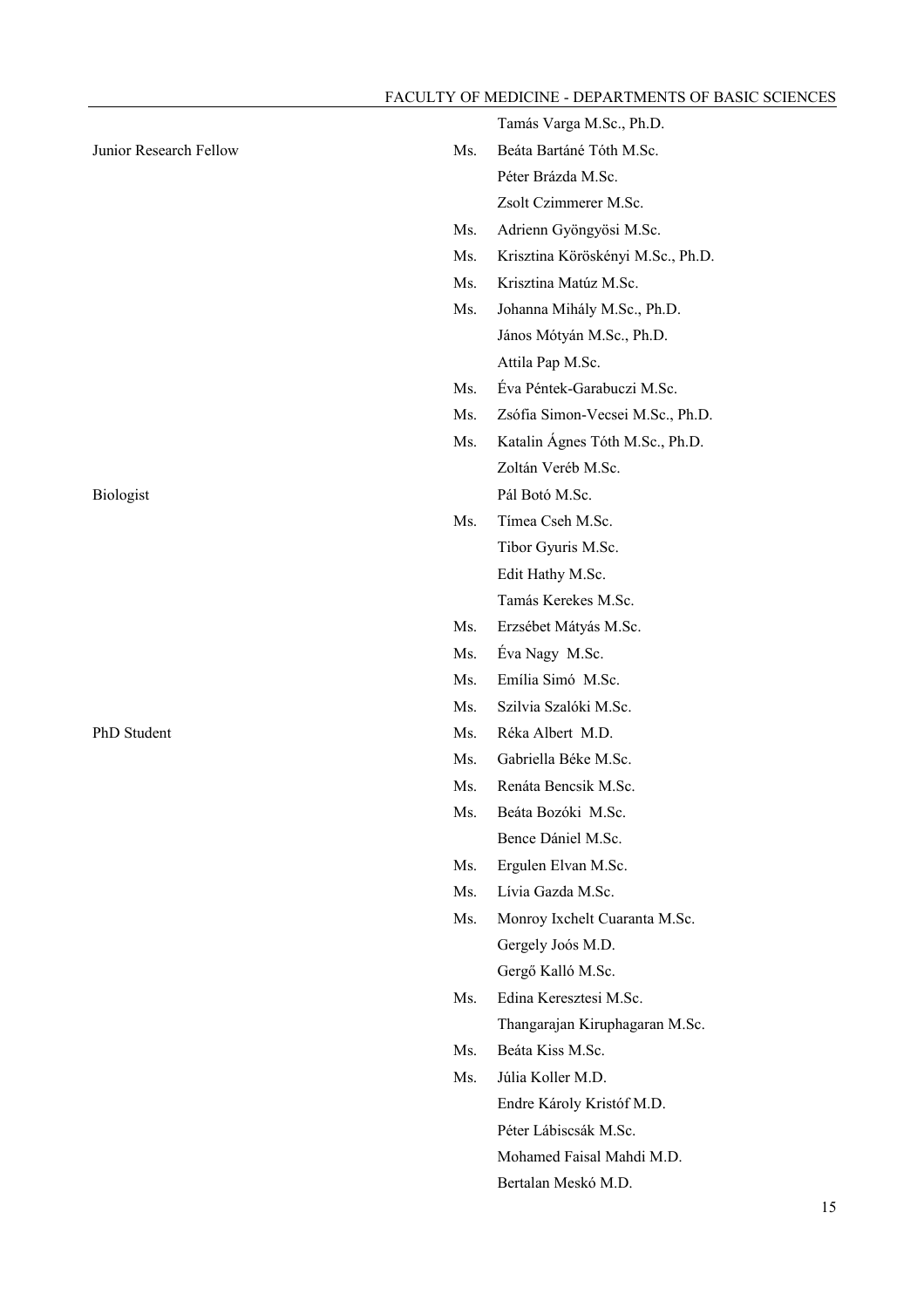Gergely Nagy M.Sc.

- Ms. Katalin Nagy M.D.
- Ms. Alexandra Nagy-Bársony M.Sc. István Német M.Sc.
- Ms. Anna Pallai M.Sc.
- Ms. Rashmi Rashmi M.Sc.
- Ms. Anita Sárvári M.Sc. Zoltán Simándi M.Sc.
- Ms. Erika Takács M.Sc.
- Ms. Boglárka Tóth M.Sc. Ferenc Tóth M.Sc.
- Ms. Mária Tóth M.D.
- Ms. Boglárka Újházi M.Sc.
- Academic Advisor Ms. Szilvia Tőkés M.Sc., Ph.D. (E-mail: tokessz@dote.hu, Ext.:64439)

### **DEPARTMENT OF BIOPHYSICS AND CELL BIOLOGY**

Nagyerdei krt. 98., Debrecen, 4032 Telephone: +36-52-412-623 Fax: +36-52-532-201

E-mail: biophys@med.unideb.hu, Web: http://biophys.med.unideb.hu

| Full Professor, Head of Department                 |     | János Szöllősi M.Sc., Ph.D., D.Sc.               |
|----------------------------------------------------|-----|--------------------------------------------------|
| Full Professor, Head of Division of Biomathematics |     | László Mátyus M.D., Ph.D., D.Sc.                 |
| Full Professor, Head of Division of Biophysics     |     | György Panyi M.D., Ph.D., D.Sc.                  |
| Full Professor, Head of Division of Cell Biology   |     | Gábor Szabó M.D., Ph.D., D.Sc.                   |
| <b>Full Professor</b>                              |     | György Vereb M.D., Ph.D., D.Sc.                  |
| Professor Emeritus                                 |     | Sándor Damjanovich M.D., Ph.D., D.Sc., M.H.A.Sc. |
| Associate Professor                                |     | Zsolt Bacsó M.D., Ph.D.                          |
|                                                    |     | Attila Jenei M.Sc., Ph.D.                        |
|                                                    |     | Zoltán Krasznai M.Sc., Ph.D.                     |
|                                                    |     | Péter Nagy M.D., Ph.D.                           |
| <b>Assistant Professor</b>                         |     | Zsolt Fazekas M.Sc., Ph.D.                       |
|                                                    | Ms. | Katalin Goda M.Sc., Ph.D.                        |
|                                                    |     | Péter Hajdú M.Sc., Ph.D.                         |
|                                                    |     | Lóránt Székvölgyi M.Sc., Ph.D.                   |
|                                                    |     | Zoltán Varga M.Sc., Ph.D.                        |
| <b>Assistant Lecturer</b>                          | Ms. | Éva Hegedűs M.Sc., Ph.D.                         |
|                                                    |     | G. Tibor Szántó M.Sc., Ph.D.                     |
| Senior Research Fellow                             | Ms. | Andrea Dóczy-Bodnár M.Sc., Ph.D.                 |
|                                                    |     | György Vámosi M.Sc., Ph.D.                       |
| <b>Research Fellow</b>                             |     | Pál Pap M.Sc., Ph.D.                             |
|                                                    |     | Sándor Sárközi M.Sc., Ph.D.                      |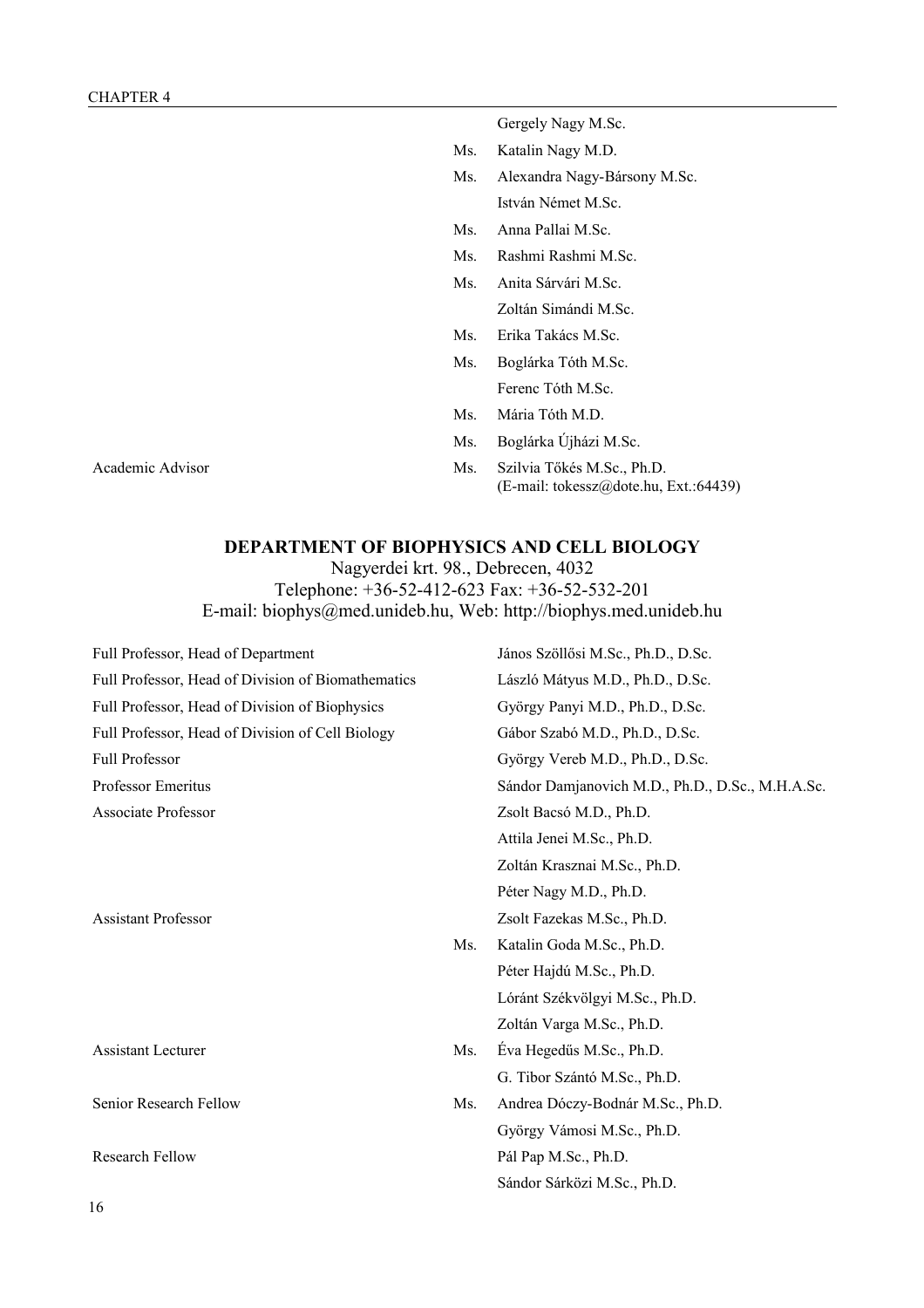László Simon M.Sc., Ph.D.

|                              | Ms. | Ágnes Tóth M.Sc.                |
|------------------------------|-----|---------------------------------|
|                              | Ms. | Tímea Váradi M.Sc.              |
| Junior Research Fellow       | Ms. | Tímea Bácskai M.Sc., Ph.D.      |
|                              |     | Ádám Bartók M.Sc.               |
|                              |     | Gyula Gábor Batta M.Sc., Ph.D.  |
|                              | Ms. | Henrietta Horváth M.Sc., Ph.D.  |
|                              | Ms. | Nikoletta Szalóki M.Sc.         |
| Other Graduated Staff Member | Ms. | Enikő Nizsalóczki M.Sc.         |
|                              |     | Árpád Szöőr M.D.                |
| PhD Student                  |     | András Balajthy M.D.            |
|                              | Ms. | Orsolya Bársony M.Sc.           |
|                              |     | István Csomós M.Sc.             |
|                              |     | Quang Minh Doan Xuan M.D.       |
|                              | Ms. | Brigitta Domján M.Sc.           |
|                              | Ms. | Zsuzsanna Gutayné Tóth D.Pharm. |
|                              |     | László Imre M.Sc.               |
|                              |     | Tamás Kovács M.D.               |
|                              |     | Tamás Lajtos M.Sc.              |
|                              |     | Gábor Mocsár M.Sc.              |
|                              |     | Péter Nánási M.D.               |
|                              | Ms. | Tünde Rente M.Sc.               |
|                              |     | Dilip Shrestha M.Sc.            |
|                              |     | Gábor Szalóki M.Sc.             |
|                              |     | András Szántó M.Sc.             |
|                              | Ms. | Orsolya Szilágyi M.Sc.          |
|                              |     | Szabolcs Tarapcsák M.Sc.        |
|                              |     | Gábor Tóth M.D.                 |
|                              | Ms. | Adrienn Veres M.Sc.             |
|                              | Ms. | Julianna Volkó M.Sc.            |
| Academic Advisor             |     | Zsolt Fazekas M.Sc., Ph.D.      |

### **DEPARTMENT OF HUMAN GENETICS**

Nagyerdei krt. 98., Debrecen, 4032 Telephone: +36-52-416-531 Fax: +36-52-416-531 E-mail: sbiro@dote.hu, Web: http://www.genetics.dote.hu

Full Professor, Head of Department Sándor Biró M.Sc., Ph.D., D.Sc.

Full Professor László Takács M.D., Ph.D., D.Sc., M.H.A.Sc. Professor Emeritus György Barabás M.Sc., Ph.D., D.Sc. Associate Professor András Penyige M.Sc., Ph.D.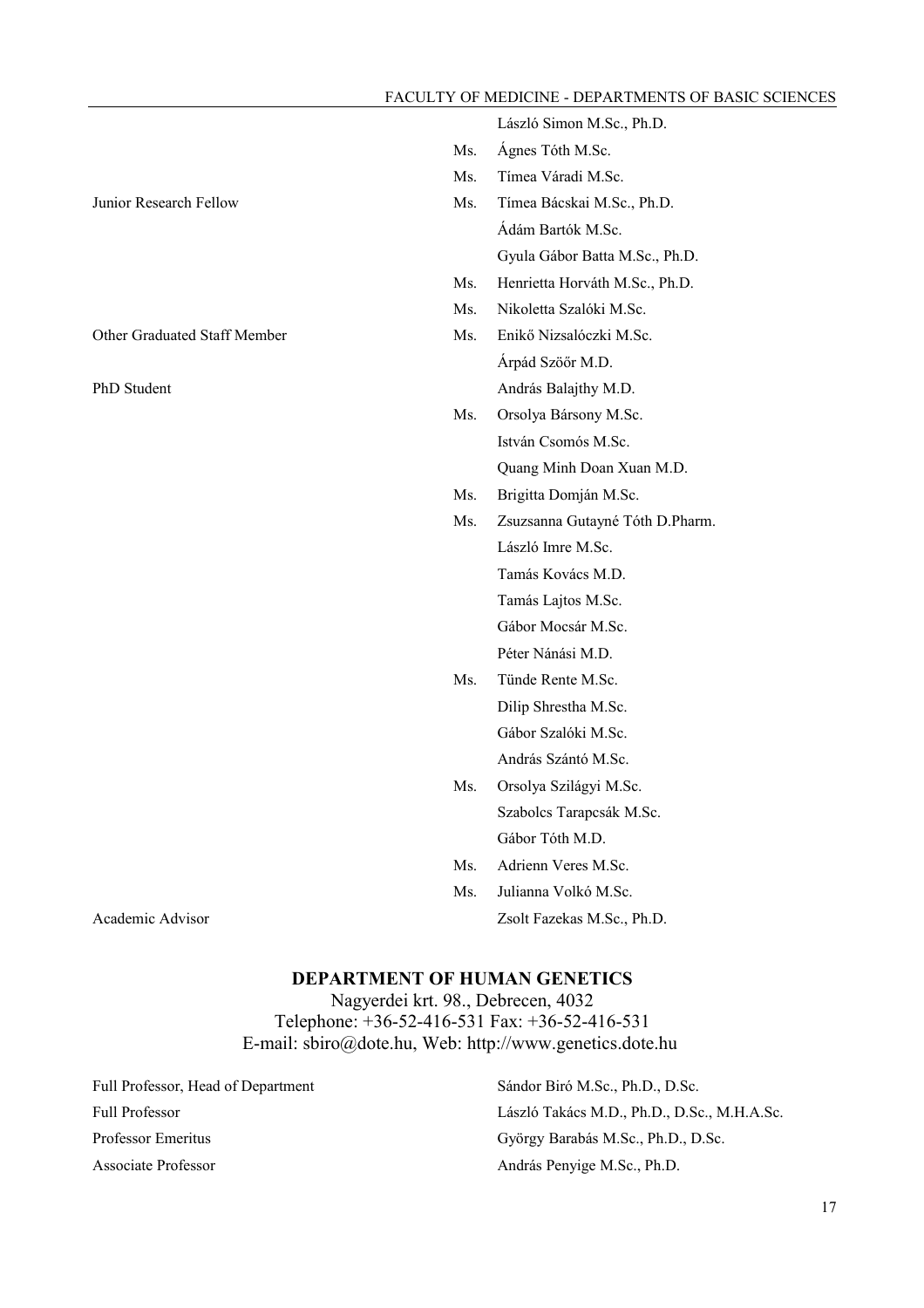## CHAPTER 4

| <b>Assistant Professor</b> | Ms. | Zsuzsanna Birkó M.Sc., Ph.D.                                  |
|----------------------------|-----|---------------------------------------------------------------|
| <b>Assistant Lecturer</b>  |     | Dániel Ernő Beyer M.Sc., Ph.D.                                |
|                            | Ms. | Judit Keserű M.Sc., Ph.D.                                     |
|                            | Ms. | Melinda Szilágyi-Bónizs M.Sc., Ph.D.                          |
| Senior Research Fellow     |     | György Vargha M.D., Ph.D.                                     |
| Junior Research Fellow     | Ms. | Krisztina Szirák M.Sc.                                        |
| Invited Lecturer           |     | Zsigmond Fehér M.D., Ph.D.                                    |
|                            |     | József Schlammadinger M.D., Ph.D.                             |
|                            |     | Sándor Vitális M.D., Ph.D.                                    |
| PhD Student                |     | Gergely Buglyó M.D.                                           |
|                            | Ms. | Melinda Paholcsek M.Sc.                                       |
| Academic Advisor           |     | András Penyige M.Sc., Ph.D.<br>(BMC, Biology, Human Genetics) |

## **DEPARTMENT OF IMMUNOLOGY**

Egyetem tér 1., Debrecen, 4032 Telephone: +36-52-417-159 Fax: +36-52-417-159 Web: www.immunology.unideb.hu

| Full Professor, Head of Department | Ms. | Eva Rajnavölgyi M.Sc., Ph.D., D.Sc. |
|------------------------------------|-----|-------------------------------------|
| <b>Associate Professor</b>         |     | Attila Bácsi M.Sc., Ph.D.           |
|                                    |     | Árpád Lányi M.Sc., Ph.D.            |
| <b>Assistant Lecturer</b>          | Ms. | Renáta Laczik M.D., Ph.D.           |
|                                    |     | Attila Szabó M.Sc., Ph.D.           |
| Research Fellow                    |     | Péter Gogolák M.Sc., Ph.D.          |
|                                    |     | Gábor Koncz M.Sc., Ph.D.            |
| PhD Student                        | Ms. | Zsófia Agod M.Sc.                   |
|                                    | Ms. | Ildikó Bacskai M.Sc.                |
|                                    |     | Pál Krisztián Bene M.Sc.            |
|                                    | Ms. | Esther Bokhobza M.Sc.               |
|                                    | Ms. | Arunima Chatterjee M.Sc.            |
|                                    | Ms. | Tünde Fekete M.Sc.                  |
|                                    |     | Krisztián Horváth M.D.              |
|                                    | Ms. | Kitti Pázmándi M.Sc.                |
| Junior Lecturer                    | Ms. | Anikó Csillag M.Sc.                 |
| Academic Advisor                   |     | Árpád Lányi M.Sc., Ph.D.            |
|                                    |     |                                     |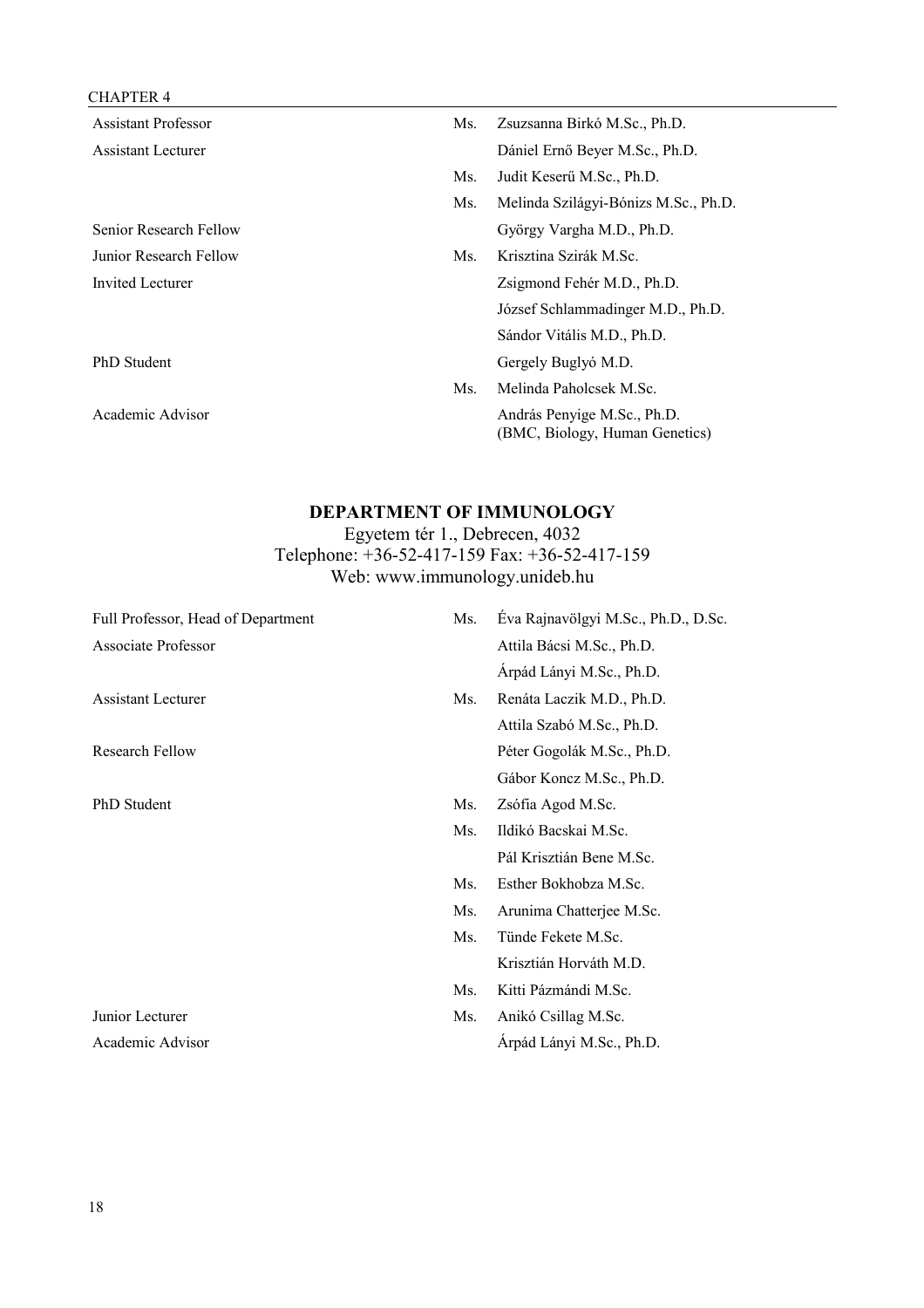## **DEPARTMENT OF MEDICAL CHEMISTRY**

Egyetem tér 1., Debrecen, 4010

Telephone: +39-52-412-345 Fax: +36-52-412-566 E-mail: medchem@unideb.hu, Web: medchem.unideb.hu

| Full Professor, Head of Department |     | László Virág M.D., Ph.D., D.Sc.            |
|------------------------------------|-----|--------------------------------------------|
| Full Professor                     |     | Viktor Dombrádi M.Sc., Ph.D., D.Sc.        |
|                                    |     | Ferenc Erdődi M.Sc., Ph.D., D.Sc.          |
|                                    |     | Pál Gergely M.Sc., Ph.D., D.Sc., M.H.A.Sc. |
| <b>Associate Professor</b>         |     | Péter Bay M.Sc., Ph.D.                     |
|                                    | Ms. | Csilla Csortos M.Sc., Ph.D.                |
|                                    | Ms. | Ilona Farkas M.Sc., Ph.D.                  |
| <b>Assistant Professor</b>         | Ms. | Éva Bakó M.Sc., Ph.D.                      |
|                                    | Ms. | Edina Bakondi M.Sc., Ph.D.                 |
|                                    |     | Csaba Hegedűs M.D., M.Sc., Ph.D.           |
|                                    | Ms. | Andrea Kiss M.Sc., Ph.D.                   |
|                                    | Ms. | Beáta Lontay M.Sc., Ph.D.                  |
| <b>Assistant Lecturer</b>          |     | Endre Kókai M.Sc., Ph.D.                   |
| Research Fellow                    |     | Tibor Docsa M.Sc., Ph.D.                   |
|                                    |     | Richárd Földi M.Sc., Ph.D.                 |
|                                    | Ms. | Judit Iván M.Sc., Ph.D.                    |
|                                    | Ms. | Magdolna Szántó M.Sc., Ph.D.               |
| Junior Research Fellow             |     | Bálint Bécsi M.Sc.                         |
|                                    | Ms. | Katalin Kovács M.Sc.                       |
|                                    |     | Gábor Törő M.Sc.                           |
| <b>Invited Lecturer</b>            |     | Béla Tóth M.Sc., Ph.D.                     |
| PhD Student                        |     | Róbert Bátori M.Sc.                        |
|                                    | Ms. | Anita Boratkó M.Sc.                        |
|                                    | Ms. | Dóra Dedinszki M.Sc.                       |
|                                    |     | Tamás Fodor M.Sc.                          |
|                                    |     | Dániel Horváth M.Sc.                       |
|                                    | Ms. | Éva Kerekes M.Sc.                          |
|                                    |     | Zoltán Kónya M.Sc.                         |
|                                    | Ms. | Petra Lakatos M.Sc.                        |
|                                    | Ms. | Lilla Nikoletta Nagy M.Sc.                 |
|                                    | Ms. | Margit Péter M.Sc.                         |
|                                    | Ms. | Katalin Petrényi M.Sc.                     |
|                                    | Ms. | Adrienn Sipos M.Sc.                        |
|                                    | Ms. | Zsuzsanna Valkó M.Sc.                      |
| Academic Advisor                   | Ms. | Éva Bakó M.Sc., Ph.D.                      |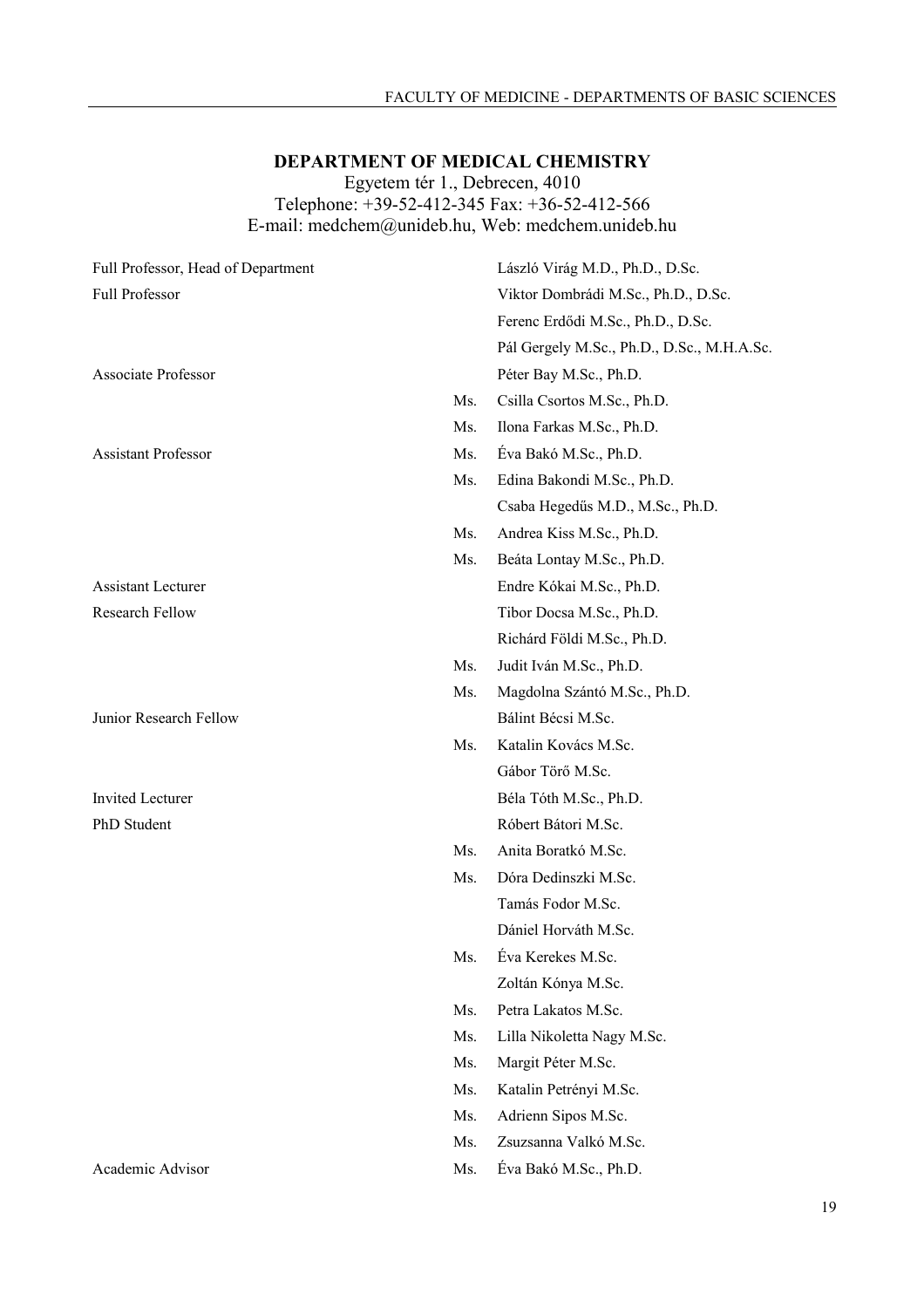## **DEPARTMENT OF MEDICAL MICROBIOLOGY**

Nagyerdei krt. 98., Debrecen, 4032 Telephone: +36-52-255-425 Fax: +36-52-255-424 E-mail: mikro@dote.hu, Web: mikrobiologia.deoec.hu

| Associate Professor, Head of Department  |     | József Kónya M.D., Ph.D.         |
|------------------------------------------|-----|----------------------------------|
| Professor Emeritus                       |     | Lajos Gergely M.D., Ph.D., D.Sc. |
| <b>Associate Professor</b>               |     | László Majoros M.D., Ph.D.       |
|                                          | Ms. | Judit Szabó M.D., Ph.D.          |
|                                          |     | György Veress M.Sc., Ph.D.       |
| <b>Assistant Professor</b>               | Ms. | Eszter Csoma M.Sc., Ph.D.        |
|                                          | Ms. | Krisztina Szarka M.Sc., Ph.D.    |
| <b>Assistant Lecturer</b>                | Ms. | Zsuzsanna Dombrádi M.Sc., Ph.D.  |
|                                          |     | Gábor Kardos M.D., Ph.D.         |
| Junior Research Fellow                   | Ms. | Eszter Gyöngyösi M.Sc.           |
|                                          | Ms. | Brigitta László M.Sc., Ph.D.     |
|                                          | Ms. | Anita Szalmás M.Sc., Ph.D.       |
| <b>Biologist</b>                         | Ms. | Andrea Kis M.Sc.                 |
|                                          | Ms. | Cecilia Miszti M.Sc.             |
| Resident                                 | Ms. | Evelin Bukta M.D.                |
|                                          | Ms. | Anita Kozák M.D.                 |
| PhD Student                              | Ms. | Réka Berényi M.Pharm.            |
|                                          | Ms. | Marianna Domán                   |
|                                          | Ms. | Shabnam Ebrahimi M.Pharm.        |
|                                          | Ms. | Annamária Ferenczi M.Sc.         |
|                                          |     | Renátó Kovács M.Sc.              |
|                                          | Ms. | Julianna Mózes M.Sc.             |
|                                          | Ms. | Levente Szakács M.Sc.            |
|                                          | Ms. | Timea Tatár M.Pharm.             |
| Academic Advisor of Faculty of Medicine  |     | György Veress M.Sc., Ph.D.       |
| Academic Advisor of Faculty of Dentistry |     | György Veress M.Sc., Ph.D.       |
| Academic Advisor of Faculty of Pharmacy  |     | László Majoros M.D., Ph.D.       |

## **DEPARTMENT OF PHARMACOLOGY AND PHARMACOTHERAPY**

Nagyerdei krt. 98., Debrecen, 4032 Telephone: +36-52-255-009 Fax: +36-52-255-009 Web: http://pharmacology.med.unideb.hu

| Full Professor, Head of Department |     | Zoltán Szilvássy M.D., Ph.D., D.Sc.   |
|------------------------------------|-----|---------------------------------------|
| Professor Emeritus                 | Ms. | Judith Gergely Ph.D., D.Sc., D.Pharm. |
| Associate Professor                | Ms. | Ilona Benkő M.D., Ph.D.               |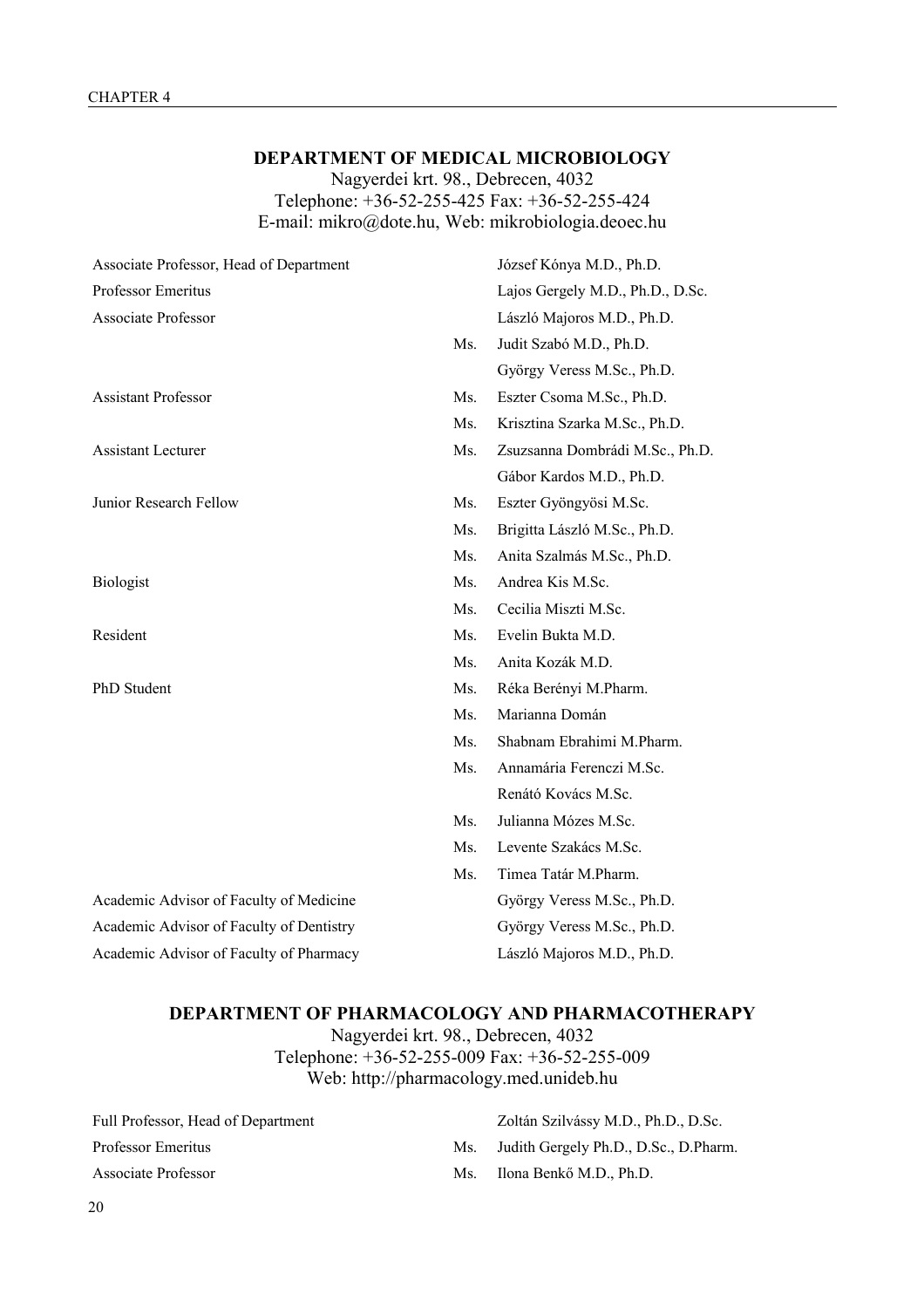|                            |     | Róbert Pórszász M.D., Ph.D., MBA    |
|----------------------------|-----|-------------------------------------|
|                            |     | József Szentmiklósi M.D., Ph.D.     |
| <b>Assistant Professor</b> |     | Attila Megyeri M.D., Ph.D.          |
|                            |     | Barna Peitl M.D., Ph.D.             |
|                            | Ms. | Zsuzsanna Réka Sári Ph.D., D.Pharm. |
| <b>Assistant Lecturer</b>  | Ms. | Ágnes Cseppentő M.D.                |
|                            |     | László Drimba M.D.                  |
|                            | Ms. | Rita Kiss M.D.                      |
| Senior Research Fellow     |     | József Németh M.Sc., Ph.D.          |
| <b>Research Fellow</b>     | Ms. | Zsuzsanna Gál M.Sc., Ph.D.          |
| PhD Student                |     | Csaba Hegedűs M.Sc.                 |
|                            | Ms. | Diána Kovács M.Sc.                  |
|                            | Ms. | Beáta Lelesz M.Sc.                  |
|                            |     | Balázs Marics M.Sc.                 |
|                            | Ms. | Éva Ungvári M.Sc.                   |
| Academic Advisor           | Ms. | Ilona Benkő M.D., Ph.D.             |
|                            |     | Róbert Pórszász M.D., Ph.D., MBA    |

## **DEPARTMENT OF PHYSIOLOGY**

Nagyerdei krt. 98., Debrecen, 4012 Telephone: +36-52-255-575 Fax: +36-52-255-116 Web: http://phys.dote.hu

| Full Professor, Head of Department                                     |     | László Csernoch M.Sc., Ph.D., D.Sc.         |
|------------------------------------------------------------------------|-----|---------------------------------------------|
| Full Professor, Head of Dental Physiology and<br>Pharmacology Division |     | Péter Nánási M.D., Ph.D., D.Sc.             |
| Professor Emeritus                                                     |     | László Kovács M.D., Ph.D., D.Sc., M.H.A.Sc. |
| <b>Associate Professor</b>                                             |     | Tamás Bányász M.D., Ph.D.                   |
|                                                                        |     | Tamás Bíró M.D., Ph.D., D.Sc.               |
|                                                                        |     | János Magyar M.D., Ph.D., D.Sc.             |
| <b>Assistant Professor</b>                                             | Ms. | Szilvia Benkő M.Sc., Ph.D.                  |
|                                                                        |     | Balázs Pál M.D., Ph.D.                      |
|                                                                        |     | Norbert Szentandrássy M.D., Ph.D.           |
| Assistant Lecturer                                                     |     | János Almássy M.Sc., Ph.D.                  |
|                                                                        |     | Balázs Horváth M.D., Ph.D.                  |
|                                                                        |     | István Balázs Tóth M.Sc., Ph.D.             |
| Postgraduate Lecturer                                                  | Ms. | Ágnes Jenes M.D.                            |
|                                                                        |     | Attila Oláh M.D.                            |
|                                                                        | Ms. | Olga Ruzsnavszky M.D.                       |
|                                                                        |     | Attila Szöllősi M.D.                        |
| Senior Research Fellow                                                 |     | Péter Szentesi M.Sc., Ph.D.                 |
| <b>Research Fellow</b>                                                 | Ms. | Beatrix Dienes M.Sc., Ph.D.                 |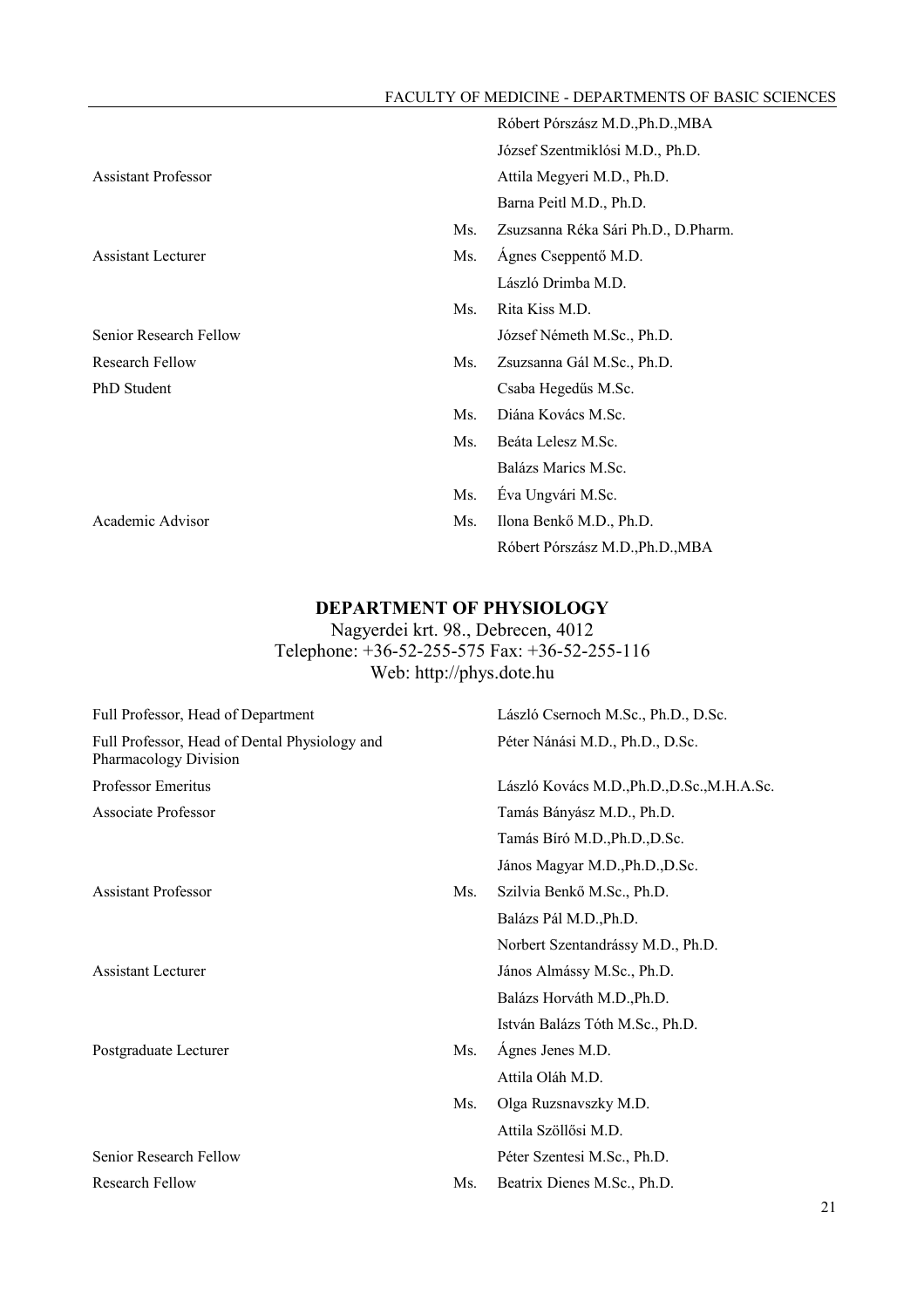| CHAP I EK 4                     |     |                                 |
|---------------------------------|-----|---------------------------------|
|                                 | Ms. | Mónika Gönczi M.Sc., Ph.D.      |
|                                 |     | János Magyar M.D., Ph.D., D.Sc. |
|                                 | Ms. | Mónika Sztretye M.Sc., Ph.D.    |
| Junior Research Fellow          | Ms. | Erika Lisztes M.Sc.             |
|                                 |     | Dénes Nagy M.Sc.                |
|                                 |     | Tamás Oláh M.Sc., Ph.D.         |
|                                 | Ms. | Aliz Varga M.Sc.                |
| <b>OTKA Postdoctoral Fellow</b> |     | János Fodor M.Sc., Ph.D.        |
|                                 | Ms. | Mónika Gönczi M.Sc., Ph.D.      |
|                                 |     | Áron Kőszeghy M.Sc., Ph.D.      |
| PhD Student                     | Ms. | Lídia Ambrus M.Sc.              |
|                                 | Ms. | Dóra Bodnár M.Sc.               |
|                                 | Ms. | Marietta Budai M.Sc.            |
|                                 | Ms. | Nikolett Geyer M.Sc.            |
|                                 | Ms. | Bence Hegyi M.D.                |
|                                 |     | Kornél Kistamás M.Sc.           |
|                                 | Ms. | Adrienn Kovács M.Sc.            |
|                                 | Ms. | Zsuzsanna Nagy M.Sc., Ph.D.     |
|                                 |     | Tamás Oláh M.Sc., Ph.D.         |
|                                 |     | Zoltán Palicz M.D.              |
|                                 |     | Ferenc Ruzsnavszky M.D.         |
|                                 | Ms. | Imre Lőrinc Szabó M.D.          |
|                                 | Ms. | Adrienn Tóth M.Sc.              |
|                                 | Ms. | Krisztina Váczi M.D.            |
|                                 | Ms. | Diana Varga M.Sc.               |
|                                 | Ms. | Nikoletta Vasas M.D.            |
| Research Advisor                |     | István Jóna M.Sc., Ph.D., D.Sc. |
| Academic Advisor                |     | János Magyar M.D., Ph.D., D.Sc. |
|                                 |     |                                 |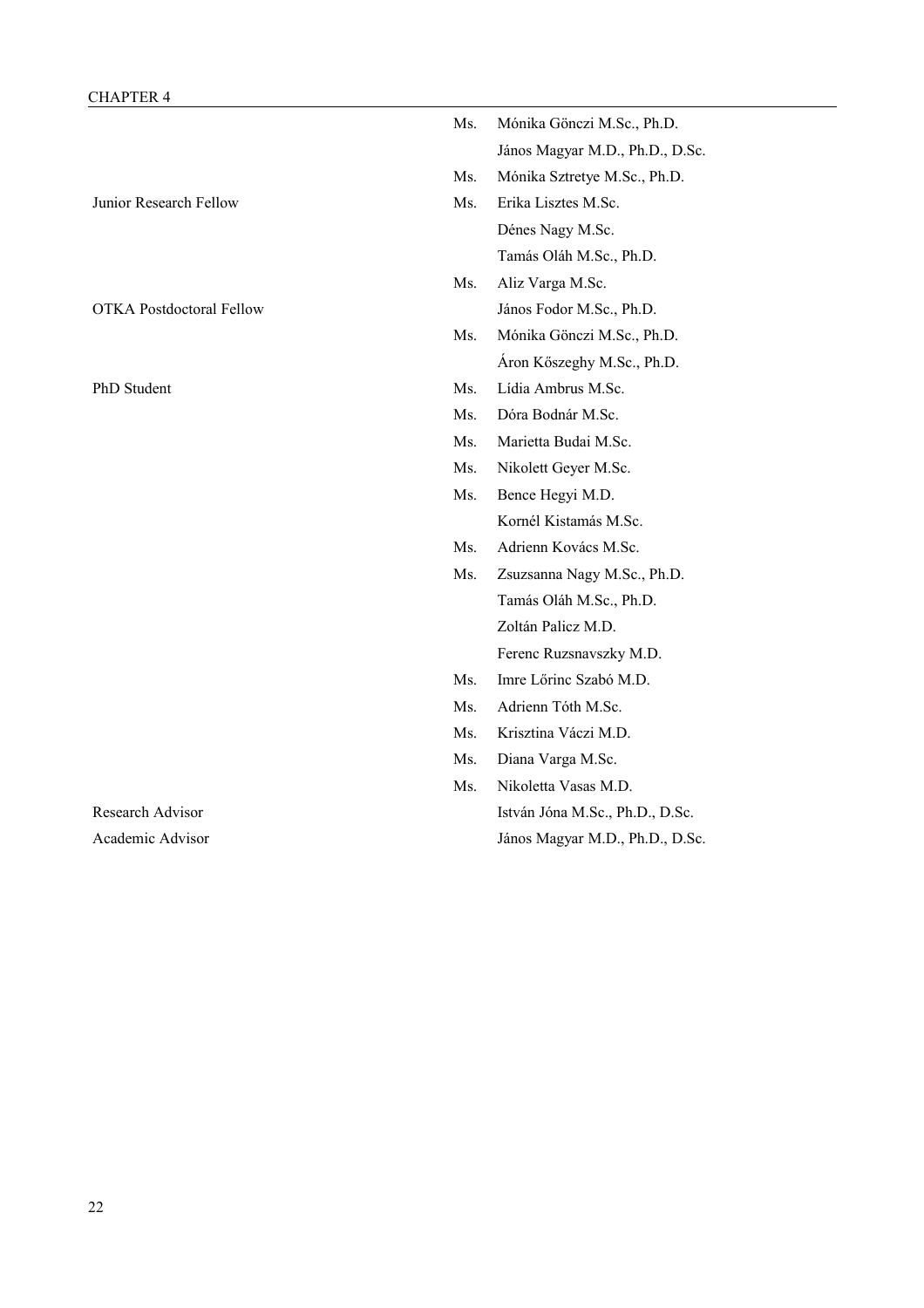## **CHAPTER 5 FACULTY OF MEDICINE - CLINICAL DEPARTMENTS**

## **DEPARTMENT OF NUCLEAR MEDICINE**

Nagyerdei krt. 98., Debrecen, 4032

Telephone: +36-52-255-510 Fax: +36-52-255-510 E-mail: jvarga@med.unideb.hu, Web: http://oktatas.nuklmed.deoec.hu/index.php? option=com\_content&view=article&id=77&Itemid=265

Associate Professor, Head of the Department József Varga M.Sc., Ph.D. Head of Radiochemical Center Pál Mikecz M.Sc. Full Professor László Galuska M.D., Ph.D. Professor Emeritus Lajos Trón M.Sc., Ph.D., D.Sc. Associate Professor Ms. Ildikó Garai M.D., Ph.D. Senior Research Fellow László Balkay M.Sc., Ph.D. Miklós Emri M.Sc., Ph.D. Ms. Teréz Márián M.Sc., Ph.D. Research Fellow István Kertész M.Sc., Ph.D. Gábor Pintér Ph.D., D.Pharm. Biologist György Trencsényi M.Sc., Ph.D. Invited Lecturer Sándor Kristóf Barna M.D. Zoltán Barta M.D. Ms. Nikol Fedinecz M.D. Attila Forgács M.Sc. Ms. Orsolya Sántha M.D. Chemist István Jószai M.Sc., Ph.D. Ms. Tünde Miklovicz M.Sc. Ms. Enikő Németh Várhalminé M.Sc. Ms. Judit Péliné Szabó M.Sc. Norbert Pótári M.Sc. Béla Rubleczky M.Sc. Dezső Szikra M.Sc., Ph.D. PhD Student **Array Array Array Array Array Array Array Array Array Array Array Array Array Array Array Array Array Array Array Array Array Array Array Array Array Array Array Array Array Array Array Array Array Array Array** Imre Lajtos M.Sc. Gábor Máté D.Pharm., M.Pharm. Tamás Spisák M.Sc. Physicist Sándor Attila Kis M.Sc., Ph.D. Gábor Opposits M.Sc., Ph.D. László Pohubi M.Sc. Academic Advisor László Balkay M.Sc., Ph.D.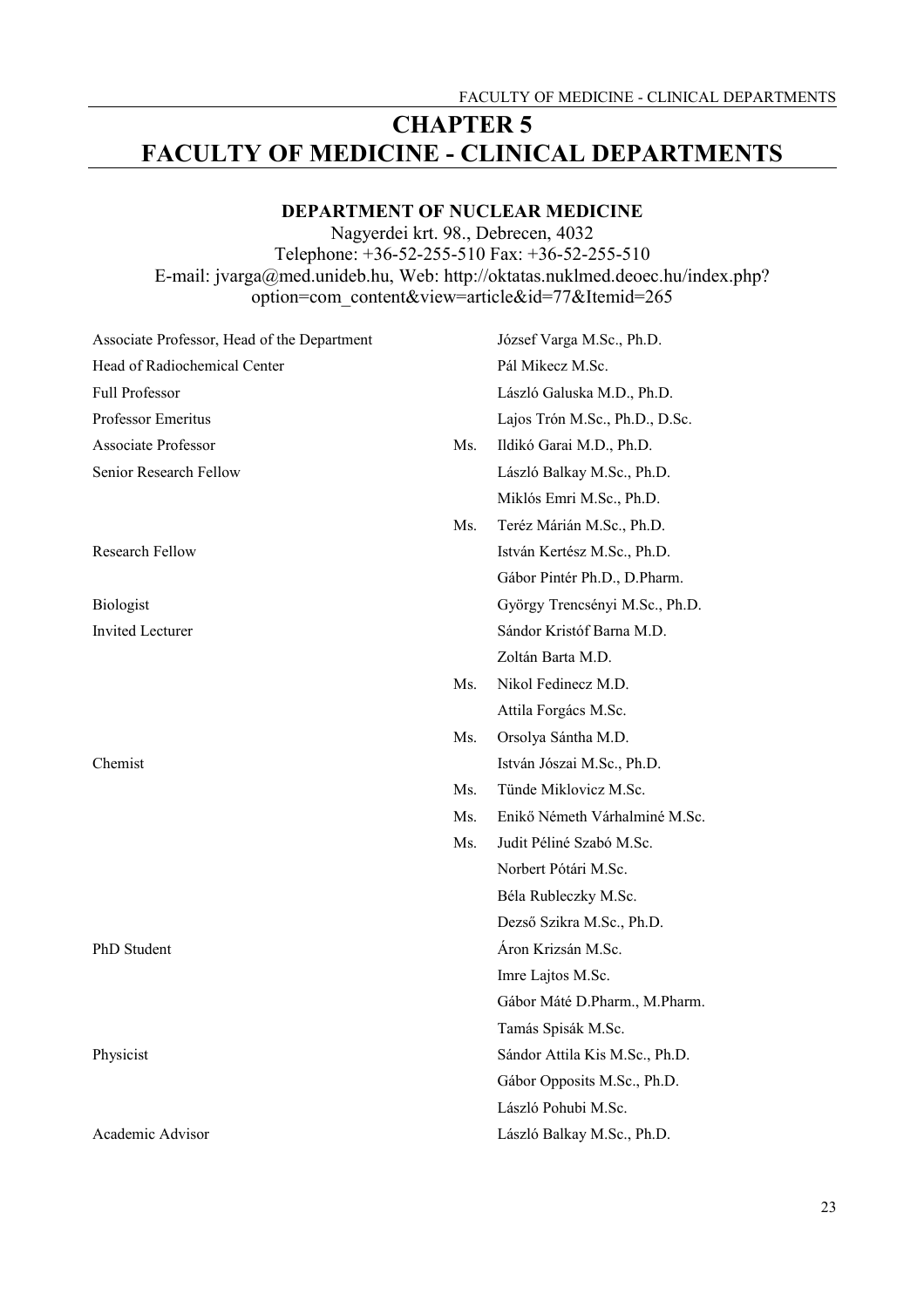## **CHAPTER 6 OTHER DEPARTMENTS**

## **FACULTY OF SCIENCE AND TECHNOLOGY**

## **INSTITUTE OF BIOLOGY AND ECOLOGY**

Egyetem tér 1., Debrecen, 4032 Telephone: +3652-512-900 Fax: +3652-533-677

Head of Institute Béla Tóthmérész Ph.D., D.Sc.

#### **Department of Biochemical Engineering**

Egyetem tér 1., Debrecen, 4032 Telephone: +36-52-512-900/23180 E-mail: biochemeng@science.unideb.hu, Web: http://biochemeng.unideb.hu/en/home

Associate Professor, Head of Department Levente Karaffa M.Sc., Ph.D. Associate Professor Ms. Erzsébet Fekete M.Sc., Ph.D. Assistant Professor Ákos Péter Molnár M.Sc.

Other Graduated Staff Member Ms. Zoltán Fekete B.Sc. PhD Student Norbert Ágh M.Sc.

- Zoltán Németh M.Sc. Research Fellow Mojtaba Assadollahi M.Sc., Ph.D.
	- Ms. Anita Orosz M.Sc.

## **Department of Botany** Egyetem tér 1., Debrecen, 4032 Telephone: +36-52-512-900 Fax: +36-52-512-943

| Associate Professor, Head of Department | Ms. | Ilona Mészáros M.Sc., Ph.D., C.Sc.    |
|-----------------------------------------|-----|---------------------------------------|
| <b>Full Professor</b>                   |     | György Borbély M.Sc., D.Sc.           |
| Associate Professor                     |     | Gábor Matus M.Sc., Ph.D.              |
|                                         |     | Gábor Vasas M.Sc., Ph.D.              |
| <b>Assistant Professor</b>              | Ms. | Márta M-Hamvas M.Sc., Ph.D.           |
|                                         |     | Csaba Máthé M.Sc., Ph.D.              |
|                                         |     | Attila Molnár M.Sc., Ph.D.            |
|                                         | Ms. | Viktor Oláh M.Sc., Ph.D., C.Sc.       |
|                                         |     | Gyula Surányi M.Sc., C.Sc.            |
| <b>Assistant Lecturer</b>               |     | Sándor Gonda M.Sc., D. Pharm.         |
| Senior Research Fellow                  |     | János Kerékgyártó M.Sc., Ph.D., C.Sc. |
| Academic Advisor                        |     | Gábor Vasas M.Sc., Ph.D.              |
|                                         |     |                                       |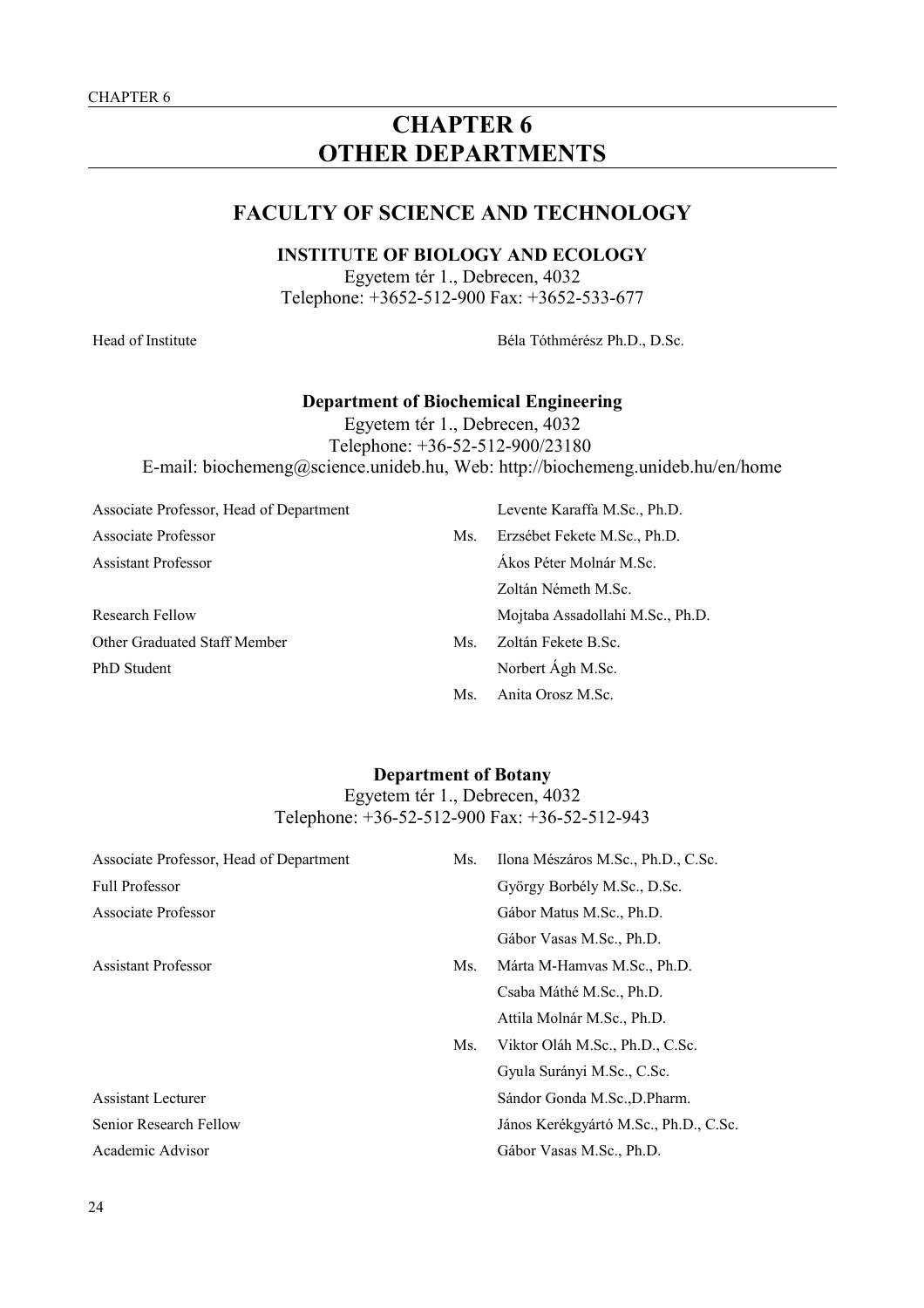## **Department of Ecology**

Egyetem tér 1., Debrecen, 4032 Telephone: +36 (52) 512-900 / 22617 Fax: +36 (52) 512743 E-mail: tothmerb@gmail.com

| Full Professor, Head of Department |     | Béla Tóthmérész Ph.D., D.Sc.    |
|------------------------------------|-----|---------------------------------|
| <b>Assistant Professor</b>         |     | Roland Horváth M.Sc., Ph.D.     |
|                                    | Ms. | Ibolya Márkóczi M.Sc., Ph.D.    |
|                                    | Ms. | Edina Simon M.Sc., Ph.D.        |
|                                    |     | Péter Török M.D.                |
|                                    | Ms. | Orsolya Valkó M.Sc., Ph.D.      |
| Assistant Lecturer                 | Ms. | István Gyulai M.Sc.             |
| Senior Research Fellow             |     | Zoltán Szurmai Ph.D.            |
| <b>Invited Lecturer</b>            |     | Gábor Lövei M.Sc., Ph.D., D.Sc. |

## **Department of Evolutionary Zoology and Human Biology**

Egyetem tér 1., Debrecen, 4032 Telephone: +36 (52) 518-600 / 62334 Fax: +36 (52) 512-941 E-mail: barta.zoltan@science.unideb.hu

Head of Department Zoltán Barta M.D.

## **Department of Genetics and Applied Microbiology**

Egyetem tér 1., Debrecen, 4032 Telephone: +36 (52) 518-600 / 62056 Fax: +36 (52) 533-690 E-mail: miklos.ida@science.unideb.hu

| Head of Department         | Ms. | Ida Gálné Dr. Miklós Ph.D.         |
|----------------------------|-----|------------------------------------|
| <b>Full Professor</b>      |     | Mátyás Sipiczky M.D., Ph.D., D.Sc. |
| Senior Assistant Professor | Ms. | Zsuzsa Antunovics Ph.D.            |
| <b>Assistant Professor</b> | Ms. | Terézia Barna Ph.D.                |
|                            | Ms. | Hajnalka Csoma Ph.D.               |
| PhD Student                |     | László Elek                        |
|                            | Ms. | Enikő Horváth                      |
|                            | Ms. | Zoltán Kállai                      |
|                            |     |                                    |

- Ms. Edina Karanyicz
- Ms. Erika Papp M.D. László Papp Walter Pfliegler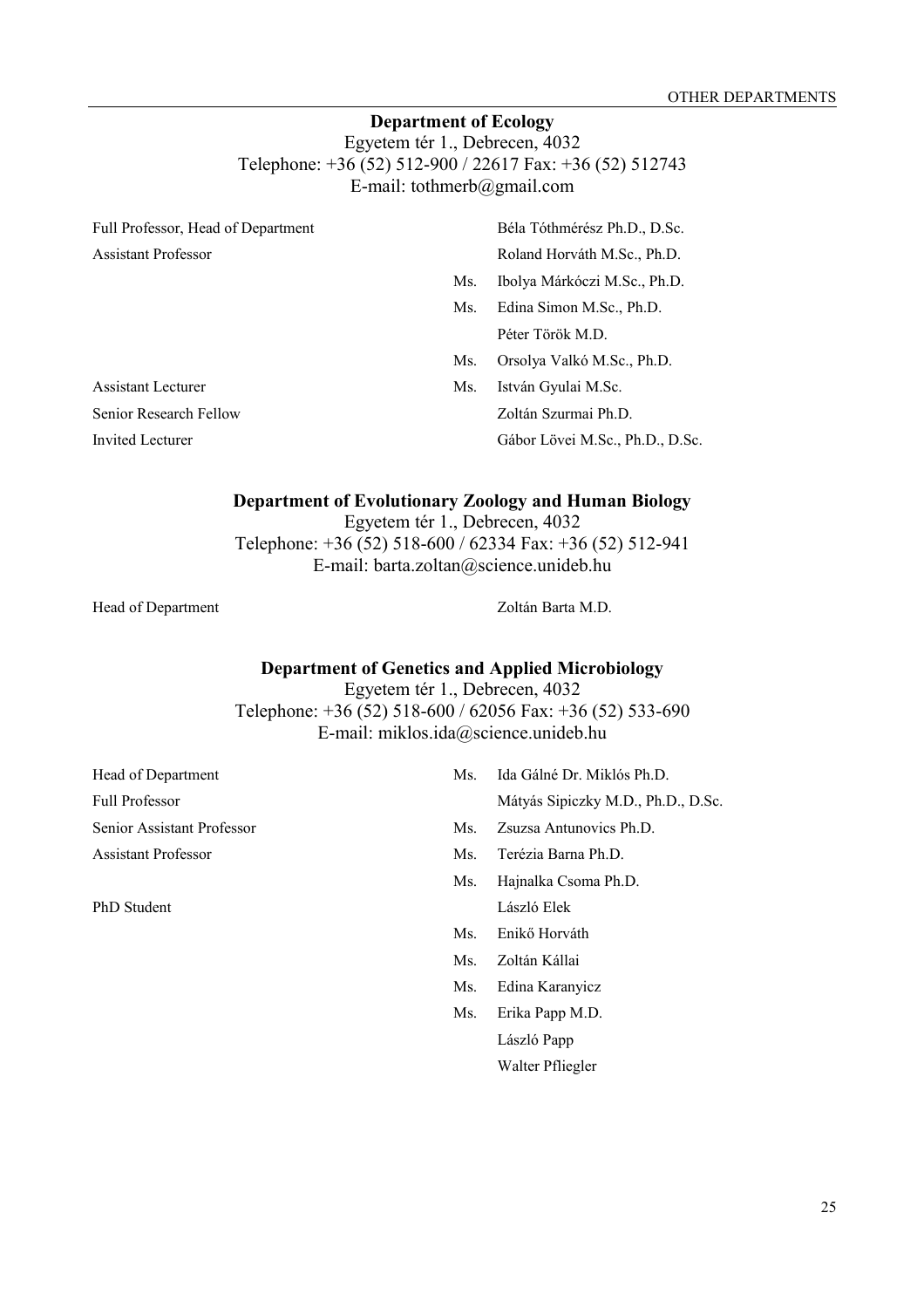## **Department of Hydrobiology**

Egyetem tér 1., Debrecen, 4032 Telephone: +36 (52) 512-900 / 22622 Fax: +36 (52) 512-912 E-mail: nagy.sandor.alex@science.unideb.hu, Web: http://hidrobiologia.unideb.hu

Head of Department, Associate Professor Sándor Alex Nagy Ph.D.

## **Department of Microbial Biotechnology and Cell Biology**

Egyetem tér 1., Debrecen, 4032 Telephone: 06-52-512-900/62318 Fax: 06-52-512-925 E-mail: pocsi.istvan@science.unideb.hu

Head of Department Ms. István Pócsi Ph.D.

## **INSTITUTE OF CHEMISTRY**

Egyetem tér 1., Debrecen, 4032 Telephone: +3652512900 Fax: +3652512744

Head of Institute László Somsák Ph.D., D.Sc.

## **Department of Organic Chemistry**

Egyetem tér 1., Debrecen, 4032 Telephone: +36-52-512-900 Fax: +36-52-453-836

| Full Professor, Head of Department                 |     | Tamás Patonay M.Sc., Ph.D., D.Sc. |
|----------------------------------------------------|-----|-----------------------------------|
| Full Professor, Head of the Institute of Chemistry |     | László Somsák Ph.D., D.Sc.        |
| <b>Full Professor</b>                              |     | Sándor Antus Ph.D., D.Sc.         |
|                                                    |     | Gyula Batta Ph.D., D.Sc.          |
| Associate Professor                                |     | Tibor Kurtán M.Sc., Ph.D.         |
| <b>Assistant Professor</b>                         | Ms. | Eva Bokor Ph.D.                   |
|                                                    |     | László Juhász M.Sc., Ph.D.        |
|                                                    | Ms. | Tóth Marietta Vágyölgyiné Ph.D.   |
| <b>Assistant Lecturer</b>                          |     | Mihály Herczeg Ph.D.              |
|                                                    | Ms. | Eva Juhászné Tóth M.Sc., Ph.D.    |
|                                                    | Ms. | Tünde Zita Tóthné Illyés Ph.D.    |
| Academic Advisor                                   | Ms. | Tünde Zita Tóthné Illyés Ph.D.    |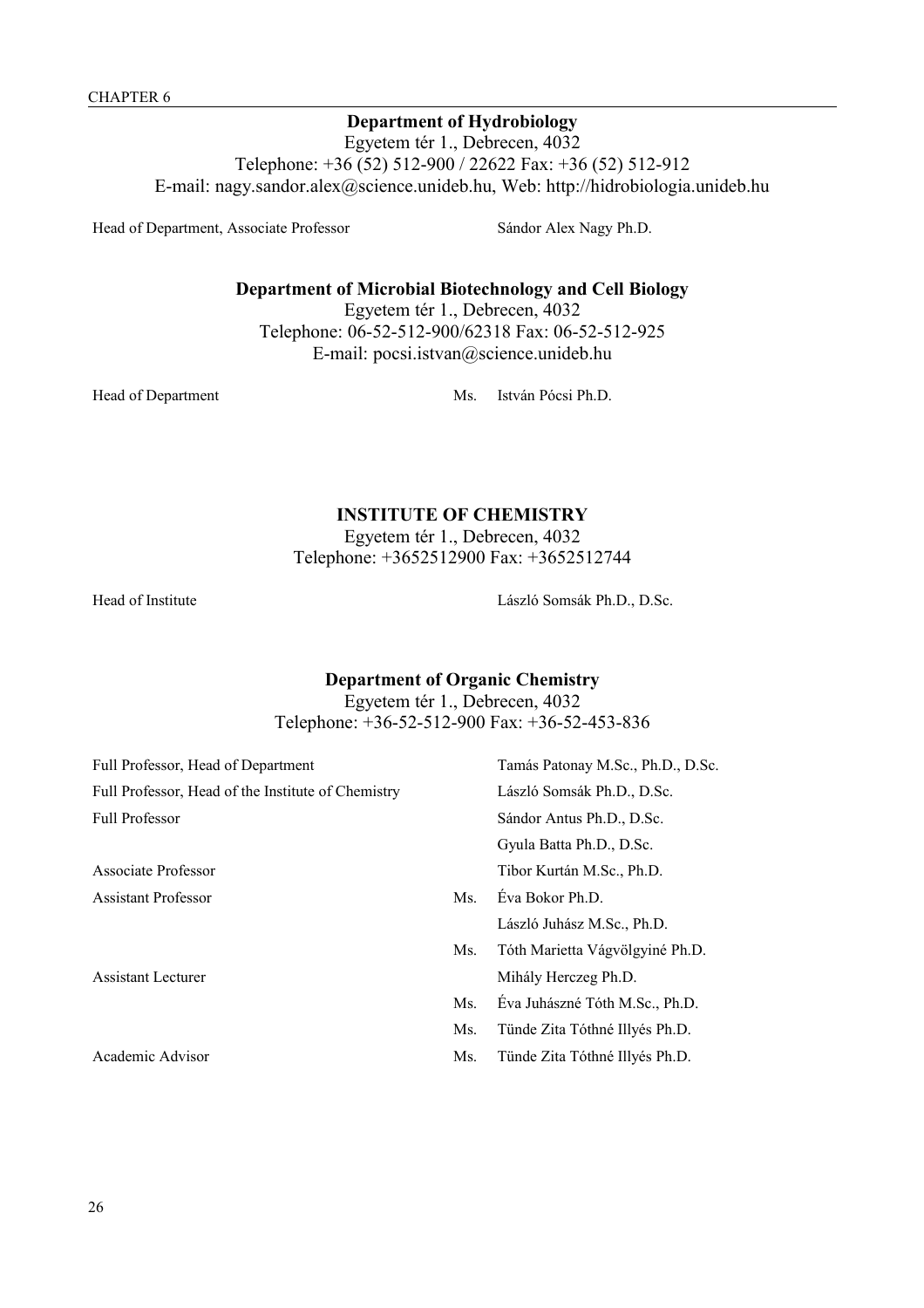## **Department of Physical Chemistry**

Egyetem tér 1., Debrecen, 4010 Telephone: +36-52-512-900 Fax: +36-52-512-900/22591 Web: http://fizkem.unideb.hu/physchem.html

| Full Professor, Head of Department           |     | Vilmos Gáspár D.Sc.             |
|----------------------------------------------|-----|---------------------------------|
| Associate Professor, Vice-Head of Department |     | György Póta C.Sc.               |
| <b>Full Professor</b>                        |     | Ferenc Joó D.Sc., M.H.A.Sc.     |
|                                              |     | Gyula Rábai D.Sc.               |
| <b>Professor Emeritus</b>                    |     | György Bazsa D.Sc.              |
|                                              |     | Mihály T. Beck D.Sc., M.H.A.Sc. |
| Associate Professor                          | Ms. | Katalin Ösz Ph.D.               |
| <b>Assistant Lecturer</b>                    | Ms. | Réka Gombos M.Sc.               |
| Senior Research Fellow                       | Ms. | Ágnes Kathó C.Sc.               |
| <b>Research Fellow</b>                       |     | István Pontos M.Sc.             |
| Secretary                                    | Ms. | Istvánné Román                  |
| <b>PhD</b> Student                           | Ms. | Éva Józsa M.Sc.                 |

## **INSTITUTE OF MATHEMATICS**

Egyetem tér 1., Debrecen, 4032

Telephone: +36 (52) 512-900 / 23417 Fax: +36 (52) 512-728 E-mail: apinter@science.unideb.hu

Director Ákos Pintér Ph.D., D.Sc.

**Department of Algebra and Number Theory** Egyetem tér 1., Debrecen, 4032

Telephone: +3652512900 Fax: +3652512728

Full Professor Ákos Pintér Ph.D., D.Sc. Assistant Professor Gábor Horváth Ph.D.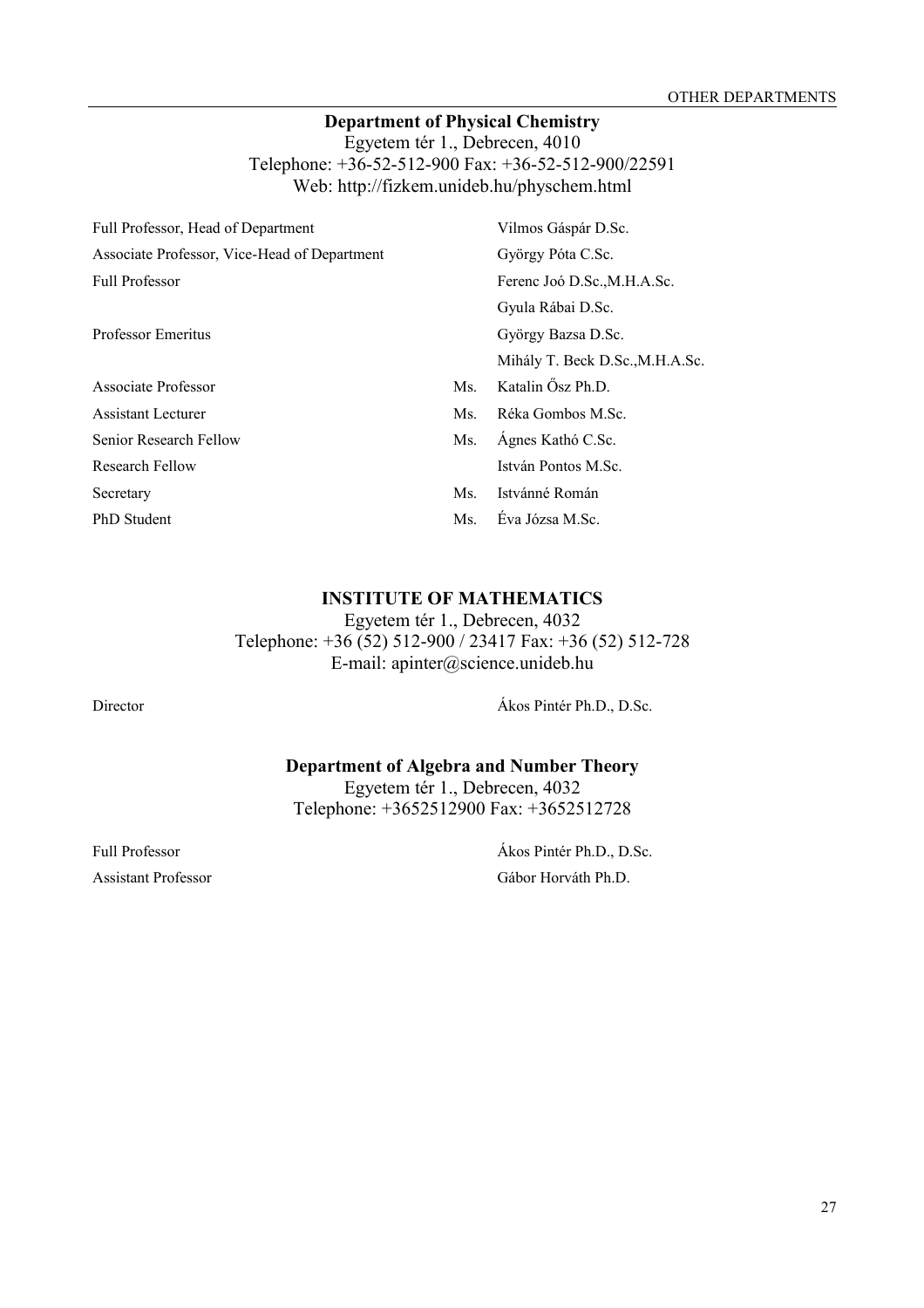## **FACULTY OF AGRICULTURAL AND FOOD SCIENCES AND ENVIRONMENTAL MANAGEMENT**

## **INSTITUTE OF AGRICULTURAL CHEMISTRY AND SOIL SCIENCES** Böszörményi út 138., Debrecen, 4032 Telephone: +3652508444 Fax: +3652413385

| Full Professor, Head of Department |     | János Kátai M.Sc., Ph.D., C.Sc.  |
|------------------------------------|-----|----------------------------------|
| <b>Professor Emeritus</b>          |     | Jakab Loch M.D., Ph.D., D.Sc.    |
| Associate Professor                | Ms. | Andrea Balla Kovács M.Sc., Ph.D. |
|                                    | Ms. | Mária Csubák M.D., Ph.D.         |
|                                    |     | Imre Vágó M.Sc., Ph.D.           |
| <b>Assistant Professor</b>         | Ms. | Rita Erdei Kremper M.Sc., Ph.D.  |
|                                    | Ms. | Sándorné Kincses M.D., Ph.D.     |
| <b>Assistant Lecturer</b>          |     | Zsolt Sándor M.Sc., Ph.D.        |
| Research Fellow                    | Ms. | Magdolna Tállai M.Sc., Ph.D.     |
| Laboratory Assistant               | Ms. | Antalné Gergely                  |
|                                    | Ms. | Mónika Horváthné Rácz            |
|                                    | Ms. | Eva Katona M.Sc.                 |
| <b>PhD</b> Student                 | Ms. | Anita Jakab M.Sc.                |
|                                    | Ms. | Zsuzsanna Kovács M.Sc.           |
|                                    | Ms. | Anita Szabó M.Sc.                |

## **INSTITUTE OF ANIMAL SCIENCE, BIOTECHNOLOGY AND NATURE CONSERVATION**

## **Department of Animal Breeding**

Böszörményi út 138., Debrecen, 4032 Telephone: +3652508444 Fax: +3652486285

| Head of Department         | Ms. | István Komlósi M.Sc., D.Sc.            |
|----------------------------|-----|----------------------------------------|
| <b>Full Professor</b>      | Ms. | István Komlósi M.Sc., D.Sc.            |
| Associate Professor        |     | Béla Béri M.Sc., Ph.D.                 |
|                            | Ms. | Gabriella Novotniné Dankó M.Sc., Ph.D. |
| <b>Assistant Professor</b> |     | János Posta B.Sc.                      |
|                            | Ms. | Nóra Vass M.Sc., Ph.D.                 |
| <b>Assistant Lecturer</b>  |     | Péter Bársony M.Sc., Ph.D.             |
|                            |     | Levente Czeglédi M.Sc., Ph.D.          |
|                            |     | László Stündl M.Sc., Ph.D.             |
|                            |     |                                        |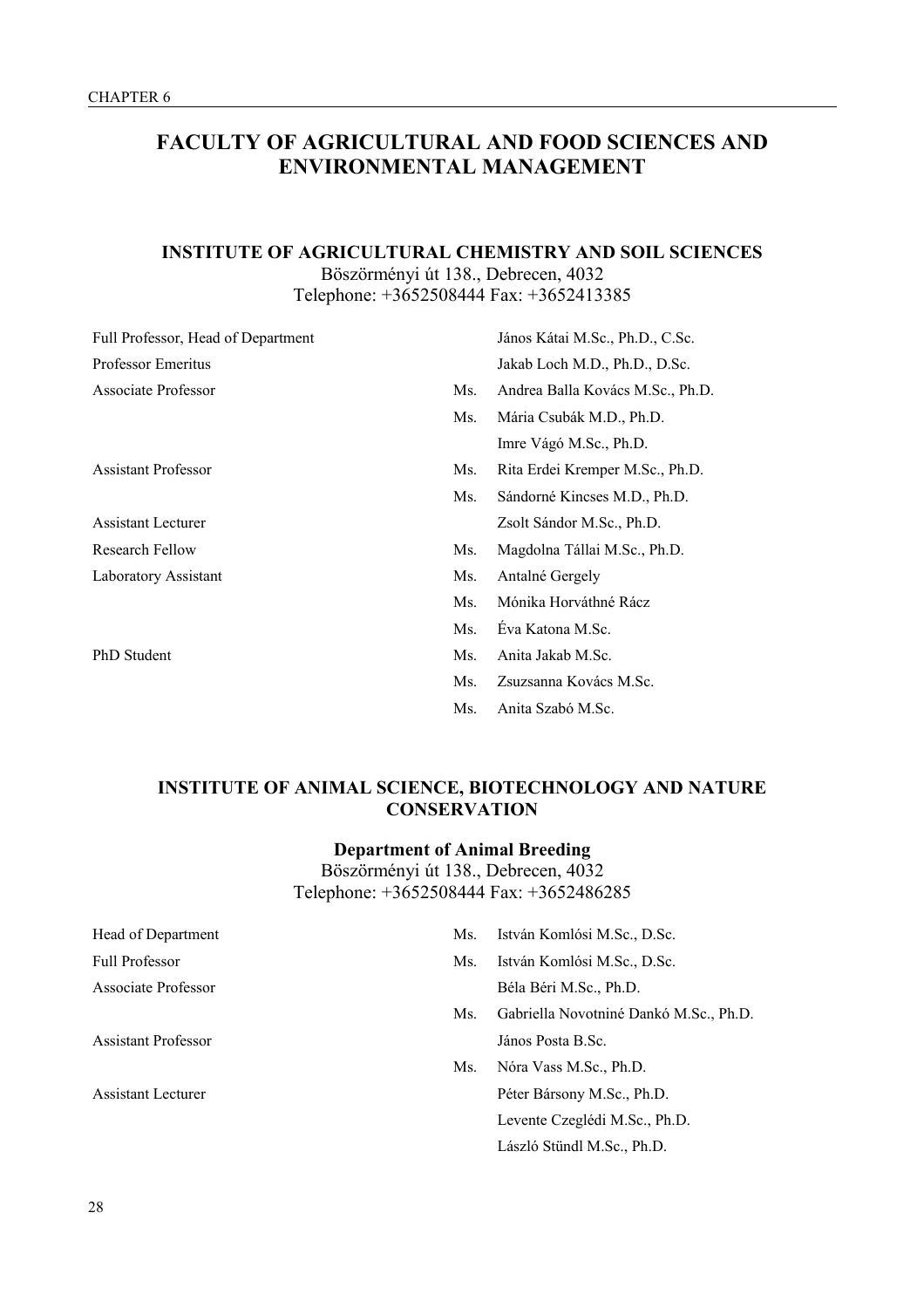## **INSTITUTE OF CROP SCIENCES** Böszörményi utca 138., Debrecen, 4032 Telephone: +3652508461 E-mail: pepopal@agr.unideb.hu

Full Professor, Head of Institute Péter Pepó D.Sc.

## **INSTITUTE OF FOOD SCIENCE, QUALITY ASSURANCE AND MICROBIOLOGY**

Böszörményi út 138., Debrecen, 4032 Telephone: +36 (52) 418-624 Fax: +36 (52) 417-572

E-mail: kovacsb@agr.unideb.hu

| Head of Institute          |     | Béla Kovács Ph.D.      |
|----------------------------|-----|------------------------|
| Associate Professor        | Ms. | Jánosné Borbély Ph.D.  |
|                            | Ms. | Erzsébet Karaffa Ph.D. |
|                            |     | Péter Sipos Ph.D.      |
| <b>Assistant Professor</b> |     | Ferenc Peles Ph.D.     |
| <b>Assistant Lecturer</b>  | Ms. | Diána Ungai Ph.D.      |

## **INSTITUTE OF PLANT PROTECTION**

Böszörmény str. 138. , Debrecen, 4032 Telephone: +3652 508378 Fax: +3652 508459 E-mail: kovics@agr.unideb.hu, Web: http://portal.agr.unideb.hu/tanszekek/novenyvedelmi/intezet/index

| Head of Institute          |     | György János Kövics M.Sc., Ph.D. |
|----------------------------|-----|----------------------------------|
| <b>Professor Emeritus</b>  |     | István Szarukán M.D.             |
| Associate Professor        |     | András Bozsik M.Sc., Ph.D.       |
|                            |     | György János Kövics M.Sc., Ph.D. |
|                            |     | László Radócz M.Sc., Ph.D.       |
| <b>Assistant Professor</b> |     | István Dávid M.Sc., Ph.D.        |
|                            |     | Antal Nagy M.Sc., Ph.D.          |
| <b>PhD</b> Student         | Ms. | Rita Földesi M.Sc.               |
|                            |     | Gábor Görcsös M.Sc.              |
|                            |     | Miklós Varga M.Sc.               |
| Administrator              | Ms. | Tünde Szabóné-Asbolt             |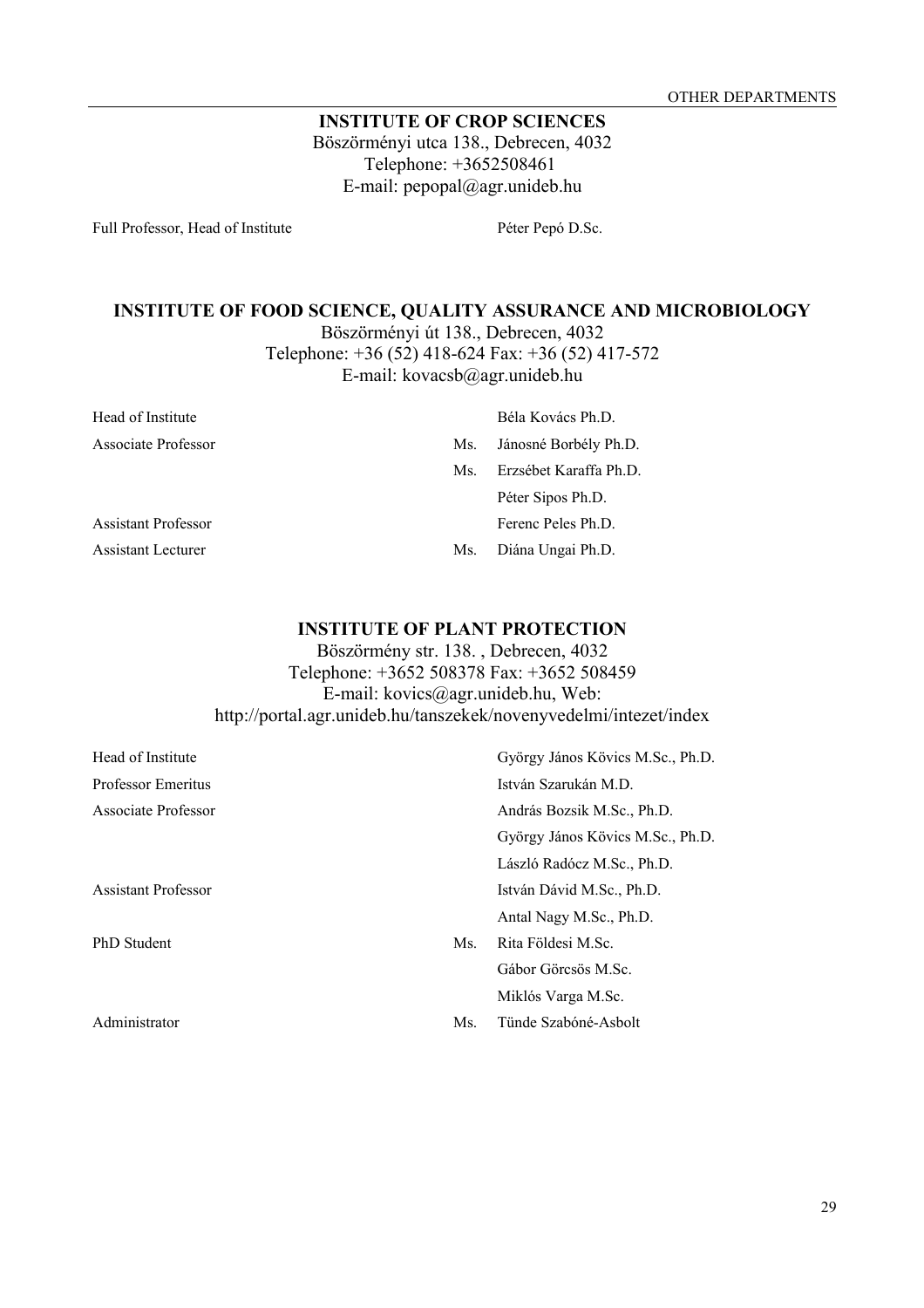# **CHAPTER 7 UNIVERSITY CALENDAR**

## **UNIVERSITY CALENDAR FOR THE MSC IN MOLECULAR BIOLOGY PROGRAM ACADEMIC YEAR 2013/2014**

#### **OPENING CEREMONY: 8th September, 2013**

## **REGISTRATION WEEK**: 2nd September - 6th September, 2013

#### **1** st**SEMESTER**

| Year       | Course                                                        | <b>Examination Period</b>                                                                          |
|------------|---------------------------------------------------------------|----------------------------------------------------------------------------------------------------|
| $1st$ vear | $9th September - 20th December, 2013$<br>$(15 \text{ weeks})$ | 21,23,30 December, 2013<br>$2nd$ January - 7 <sup>th</sup> February, 2014<br>$(6.5 \text{ weeks})$ |

## **REGISTRATION WEEK**: 3<sup>rd</sup> February - 7<sup>th</sup> February, 2014

### **2** nd**SEMESTER**

| Year                 | Course                                     | <b>Examination Period</b>               |
|----------------------|--------------------------------------------|-----------------------------------------|
|                      | $10^{th}$ February - $23^{rd}$ May, $2014$ | $26th$ May - 11 <sup>th</sup> July 2014 |
| 1 <sup>st</sup> vear | $(15 \text{ weeks})$                       | (7 weeks)                               |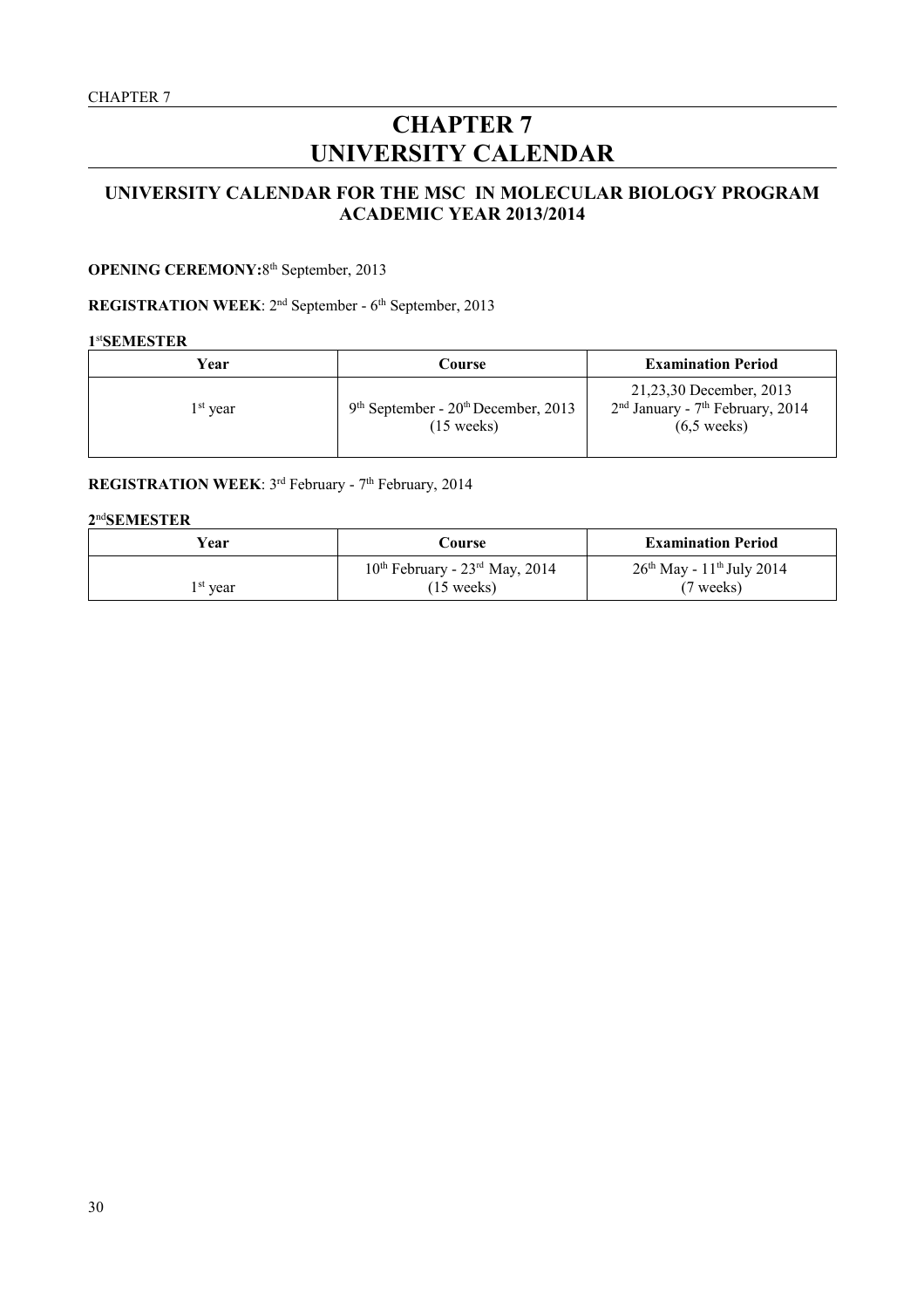## **CHAPTER 8 CREDIT SYSTEM**

#### ACADEMIC PROGRAM FOR CREDIT SYSTEM

The introduction of the credit system became compulsory in every Hungarian university, including the University of Debrecen by September, 2003. The aim of the credit system is to ensure that the students' achievements can be properly and objectively evaluated both quantitatively and qualitatively.

A credit is a relative index of cumulative work invested in a compulsory, a required elective or a freely chosen subject listed in the curriculum. The credit value of a course is based upon the number of lectures, seminars and practical classes of the given subject that should be attended or participated in (so called "contact hours"), and upon the amount of work required for studying and preparing for the examination(s). Together with the credit(s) assigned to a particular subject (quantitative index), students are given grades (qualitative index) on passing an exam/course/class. The credit system that has been introduced in Hungary meets the standards of the European Credit Transfer System (ECTS). The introduction of the ECTS promotes student mobility, facilitates more effective organization of students' exchange programs aimed at further education in foreign institutions, and allows recognition of the students' work, studies and achievements completed in various foreign departments by the mother institution. Credit-based training is flexible. It provides a wider range of choice, enables the students to make progress at an individual pace, and it also offers students a chance to study the compulsory or required subjects at a different university, even abroad. Owing to the flexible credit accumulation system, the term "repetition of a year" does not make sense any longer. It should be noted, however, that students do not enjoy perfect freedom in the credit system either, as the system does not allow students to randomly include subjects in their curriculum or mix modules. Since knowledge is based on previous studies, it is imperative that the departments clearly and thoroughly lay down the requirements to be met before students start studying a subject. The general principles of the credit system are the following:

1.Students can be given their degree if, having met other criteria as well, they have collected 120 credits during their studies. Considering the recommended curriculum, this can be achieved in two years (four semesters).

2.According to the credit regulations, students should obtain an average of 30 credits in each semester.

3.The criterion of obtaining 1 credit is to spend 30 hours (including both contact and non-contact hours) studying the given subject.

4.Credit(s) can only be obtained if students pass the exam of the given subject.

5.Students accumulate the required amount of credits by passing exams on compulsory, required elective and freely chosen subjects. Completion of every single compulsory credit course is one of the essential prerequisites of getting a degree. Courses belonging to the required elective courses are closely related to the basic subjects, but the information provided here is more detailed, and includes material not dealt with in the frame of the compulsory courses. Students do not need to take all required elective courses, but they should select some of them wisely to accumulate the predetermined amount of credits from this pool. Finally, a certain amount of credits should be obtained by selecting from the freely chosen courses, which are usually not related to the basic (and thus mandatory) subjects, but they offer a different type of knowledge.

6.58, 19, 7 and 6 credits of the total of 120 credits should be accumulated by completing the compulsory, differentiated professional, oriented elective and freely chosen courses, respectively.

The curriculum in English program corresponds with the curriculum in Hungarian program.

7.The students qualified in molecular biology are required to know the principles of biology, to have general knowledge in the fields of natural sciences and to be familiar with the methods of scientific thinking and problem-solving approach. The competency is based on the content of basic modules and the process of preparation of diploma thesis. Since the target can be reached mainly by collection and evaluation of knowledge, the lectures and seminars are important forms of education.

Besides the acquirement of knowledge, the professionals in molecular biology have to be able to recognize the problems, to elaborate the way of solution, to evaluate and interpret the results. From this respect, the practicals and the laboratory work during the making of diploma thesis offer good possibilities.

Nowadays there is an ever increasing demand for the skills regarding innovative activity, abilities for self-improvement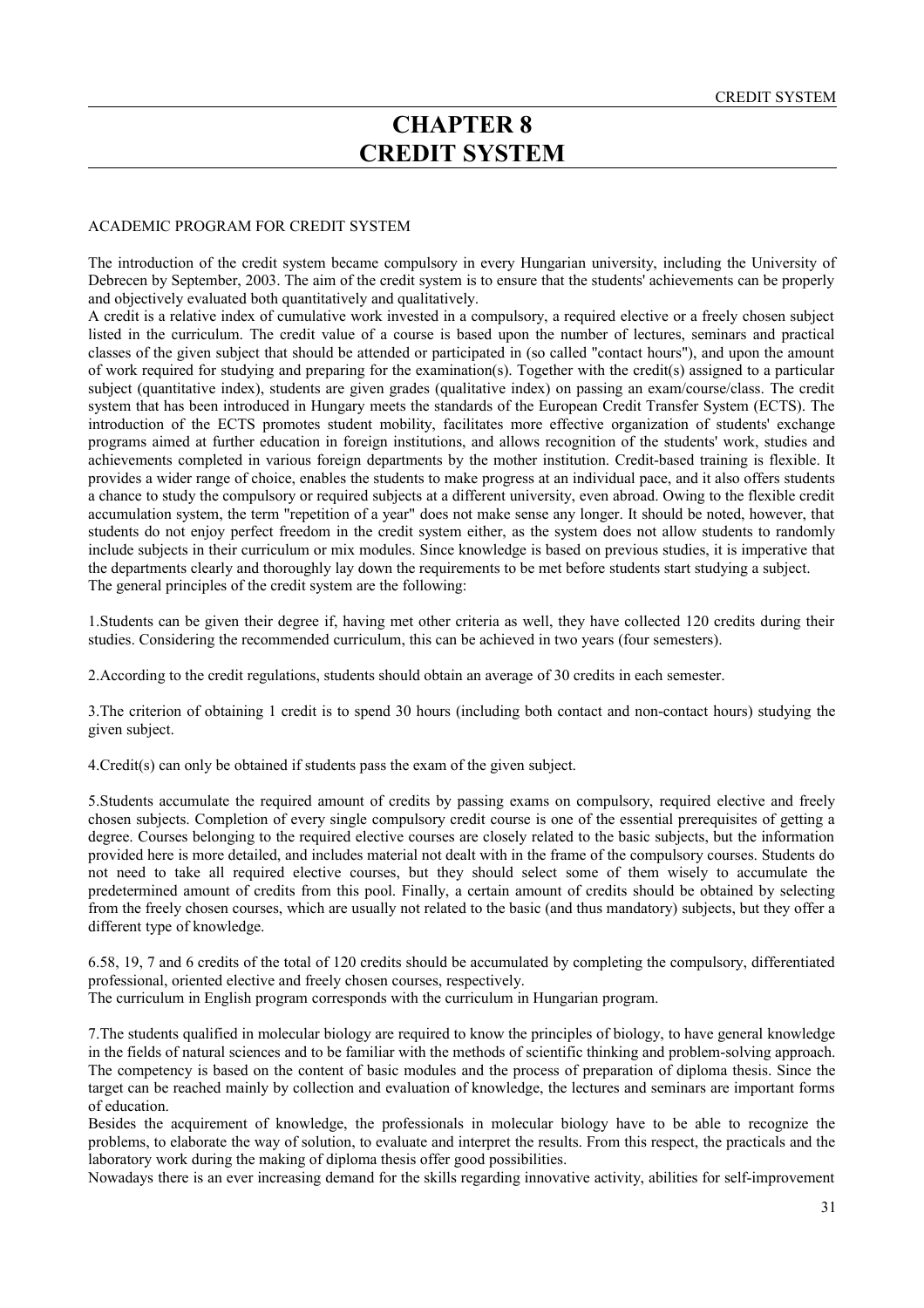### CHAPTER 8

of practical utilization of own results, and organization of individual activity. It can require some type of nonprofessional (legal, economical, management) knowledge, which can be achieved also by optional courses.

The students graduated in molecular biology master program know the most important results of molecular biology and the possibilities for their application, the approach and methodological tools of molecular biology, the structure and function of the human body to an extent necessary for acquirement of professional knowledge, the bases of genomics, medical immunology and microbiology, and have general knowledge in pharmacology. The differentiated professional subjects assure the acquirement of professional competencies. These subjects are offered in obligatory or oriented elective form. The topics are processed in lectures and practicals, which guarantee the acquirement of competencies. Considering the institutional characteristics and possibilities, it is warranted that in the given fields the highly qualified staff takes part in the education.

8.The pilot curricula show the recommended pacing of compulsory courses. If these courses are carefully supplemented with credits obtained from the necessary number of required elective and freely chosen courses, students can successfully accumulate the credits required for their degree within 4 semesters.

9.The diploma work is worth 30 credits.

The Degree thesis (dissertation) is a paper written about the individual scientific investigations in the field of molecular biology, which proves the profound knowledge of the student. It has to demonstrate, that the student became familiar with the basis of library and literature use as well as is able to formulate and document own opinion in adequate form, and defend the thesis in a debate taken before a professional committee.

10.Regulations concerning the training of students in the credit system prescribe a minimum amount of credits for certain periods as outlined in the Rules and Regulations for English Program Students.

11.Although Physical Education is not recognized by credits, it have to be completed to get the final degree (see the rules outlined in the Information section about the conditions).

12.Evaluation of the students' achievements needed for grants or applications is described in Rules and Regulations for English Program Students.

13.Further information is available in the Rules and Regulations for English Program Students.

We very much hope that the system of training will contribute to the successful completion of your studies. We wish you good luck with your university studies.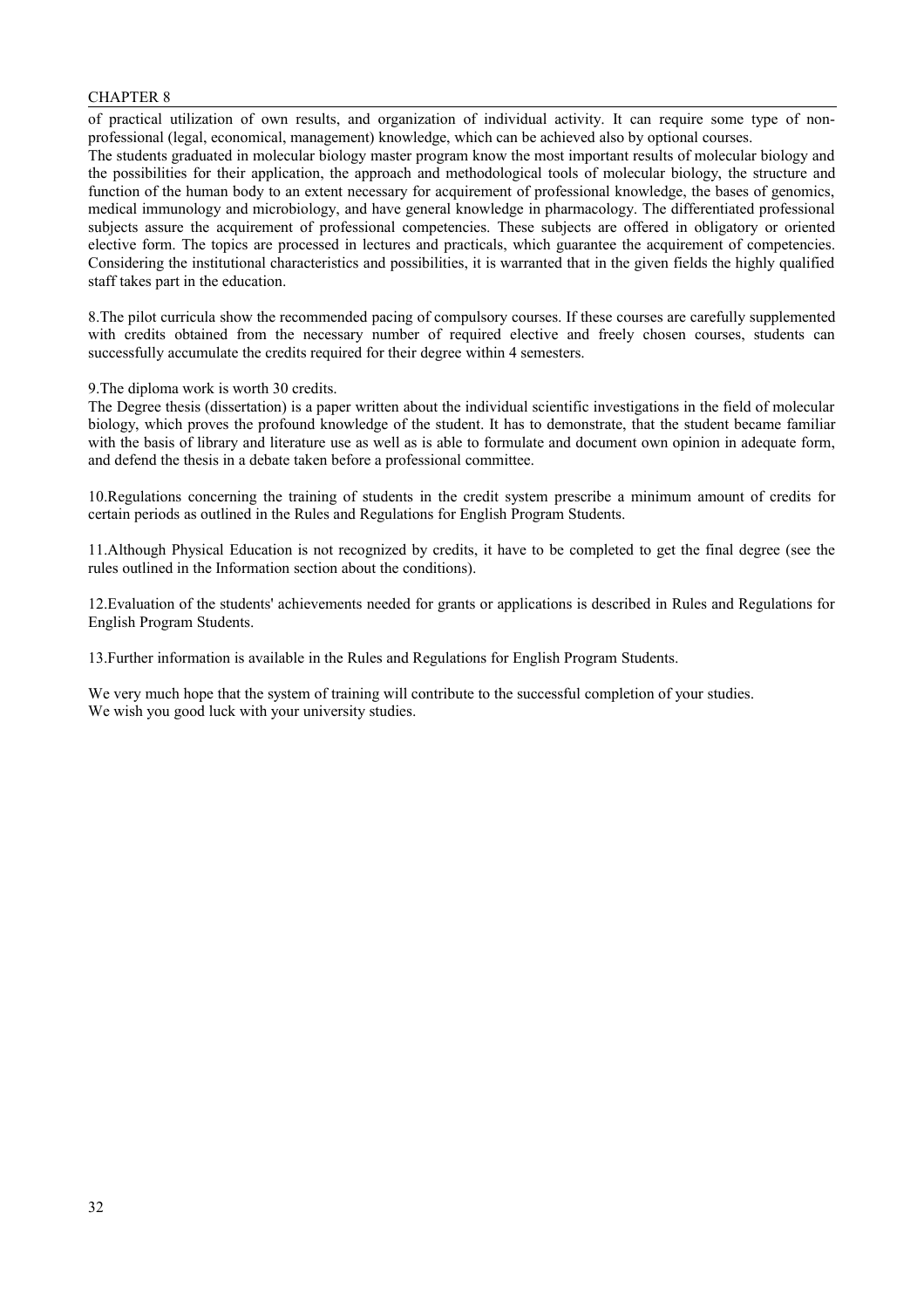|                                                  |                     |                          | Compulsory courses |              |               |                |        |        |                          |                |              |                                                          |
|--------------------------------------------------|---------------------|--------------------------|--------------------|--------------|---------------|----------------|--------|--------|--------------------------|----------------|--------------|----------------------------------------------------------|
|                                                  |                     |                          | 1. year            |              |               |                |        |        |                          |                |              |                                                          |
|                                                  |                     |                          |                    | 1st semester |               |                |        |        |                          | $2nd$ semester |              |                                                          |
| Subjects                                         | Neptun code         | ┙                        | S                  | $\sim$       | Exam          | ಕ              | 凵      | S      | $\overline{\phantom{a}}$ | Exam           | Crd.         | Prerequisites of taking the subject                      |
| <b>Biochemistry of Metabolism</b>                | AO_MBE_ACS01        | $\overline{\mathbf{30}}$ | $\overline{15}$    |              | $_{\rm{ESE}}$ | 4              |        |        |                          |                |              | None                                                     |
| <b>Bioinformatics</b>                            | AO_MBE_BIE02        |                          |                    |              |               |                | 30     | $30\,$ |                          | $_{\rm{BSE}}$  | $\epsilon$   | None                                                     |
| <b>Bioinformatics Practicals</b>                 | <b>AO_MBE_BIG02</b> |                          |                    |              |               |                |        |        | 15                       | AW5            |              | together with Bioinformatics                             |
| <b>Biophysics</b>                                | AO_MBE_BIF01        | 30                       |                    |              | $_{\rm{EST}}$ | $\mathfrak{g}$ |        |        |                          |                |              | None                                                     |
| <b>Biostatistics</b>                             | <b>AO_MBE_BST02</b> |                          |                    |              |               |                | 15     |        |                          | ESE            |              | None                                                     |
| Cell and Organ Biochemistry                      | <b>AO_MBE_SBK02</b> |                          |                    |              |               |                | $30\,$ | 15     | 15                       | ESE            | 4            | <b>Biochemistry of Metabolism</b>                        |
| Cell Biology                                     | <b>AO_MBE_SBI02</b> |                          |                    |              |               |                | 30     |        |                          | ESE            | 3            | None                                                     |
| Human Physiology I.                              | AO_MBE_HET01        | 30                       |                    |              | ESE           | 3              |        |        |                          |                |              | None                                                     |
| Human Physiology II.                             | <b>AO_MBE_HET02</b> |                          |                    |              |               |                | 30     |        |                          | ESE            | 3            | Human Physiology I.                                      |
| Human Physiology Practicals                      | <b>AO_MBE_HEG02</b> |                          |                    |              |               |                |        |        | $30\,$                   | ESE            | $\mathbf{c}$ | Human Physiology I, together with Human<br>Physiology II |
| Medical Genome Biology                           | AO_MBE_GRB01        | 30                       |                    |              | $_{\rm{BSE}}$ | $\epsilon$     |        |        |                          |                |              | None                                                     |
| Medical Genome Biology<br>Practicals             | AO_MBE_GRG01        |                          |                    | 45           | AW5           | $\mathbf{c}$   |        |        |                          |                |              | None                                                     |
| Methods in Molecular Biology                     | AO_MBE_MBE01        | 30                       |                    |              | ESE           | $\epsilon$     |        |        |                          |                |              | None                                                     |
| Methods in Molecular Biology<br>Practicals       | AO_MBE_MBG0         |                          |                    |              |               |                |        |        | 45                       | ESE            | $\sim$       | Methods of Molecular Biology                             |
| <b>Molecular Genetics</b>                        | AO_MBE_GEN01        | 30                       |                    | 30           | ESE           | 4              |        |        |                          |                |              | None                                                     |
| Molecular Immunology                             | AO_MBE_IMMO         | 30                       |                    |              | $_{\rm{ESE}}$ | 3              |        |        |                          |                |              | None                                                     |
| Physiology of Prokaryotes,<br>Molecular Virology | <b>AO_MBE_PRO02</b> |                          |                    |              |               |                | $30\,$ |        | 15                       | ESE            | 4            | None                                                     |
| Plant Molecular Biology                          | AO_MBE_NBI02        |                          |                    |              |               |                | $30\,$ | $30\,$ |                          | ESE            | 4            | None                                                     |

# **CHAPTER 9 ACADEMIC PROGRAM FOR CREDIT SYSTEM**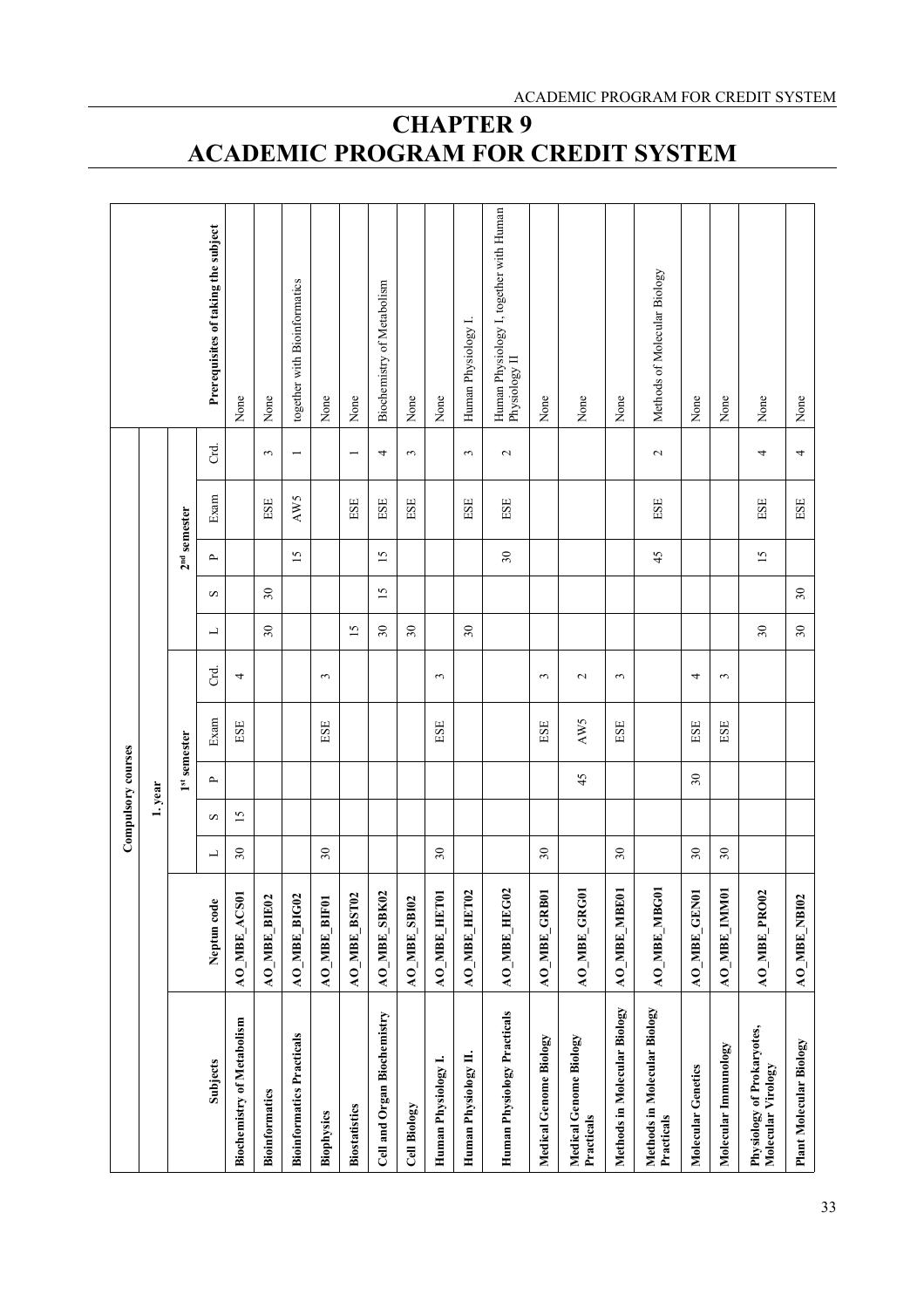|                                                             |              |        |   | Compulsory courses  |      |        |               |                |      |             |                                                         |
|-------------------------------------------------------------|--------------|--------|---|---------------------|------|--------|---------------|----------------|------|-------------|---------------------------------------------------------|
|                                                             |              |        |   | 1. year (continued) |      |        |               |                |      |             |                                                         |
|                                                             |              |        |   | 1st semester        |      |        |               | $2nd$ semester |      |             |                                                         |
| Subjects                                                    | Neptun code  |        | S | ≏                   | Exam | ਰ<br>ਹ | $\frac{1}{2}$ |                | Exam | Crd.        | Prerequisites of taking the subject                     |
| Problem-solving exercises in<br>Molecular Biology           | AO_MBE_PMF0  |        |   |                     |      |        |               | 45             | AW5  | $\mathbf 2$ | together with Radioisotope Techniques in<br>Biomedicine |
| Radioisotope Techniques in<br>Biomedicine                   | AO_MBE_ITE01 | $30\,$ |   |                     | ESE  |        |               |                |      |             | None                                                    |
| Radioisotope Techniques In<br><b>Biomedicine Practicals</b> | AO_MBE_ITG01 |        |   | $\overline{15}$     | AW5  |        |               |                |      |             | parallel to Radioisotope Techniques in<br>Biomedicine   |
|                                                             |              |        |   |                     |      |        |               |                |      |             |                                                         |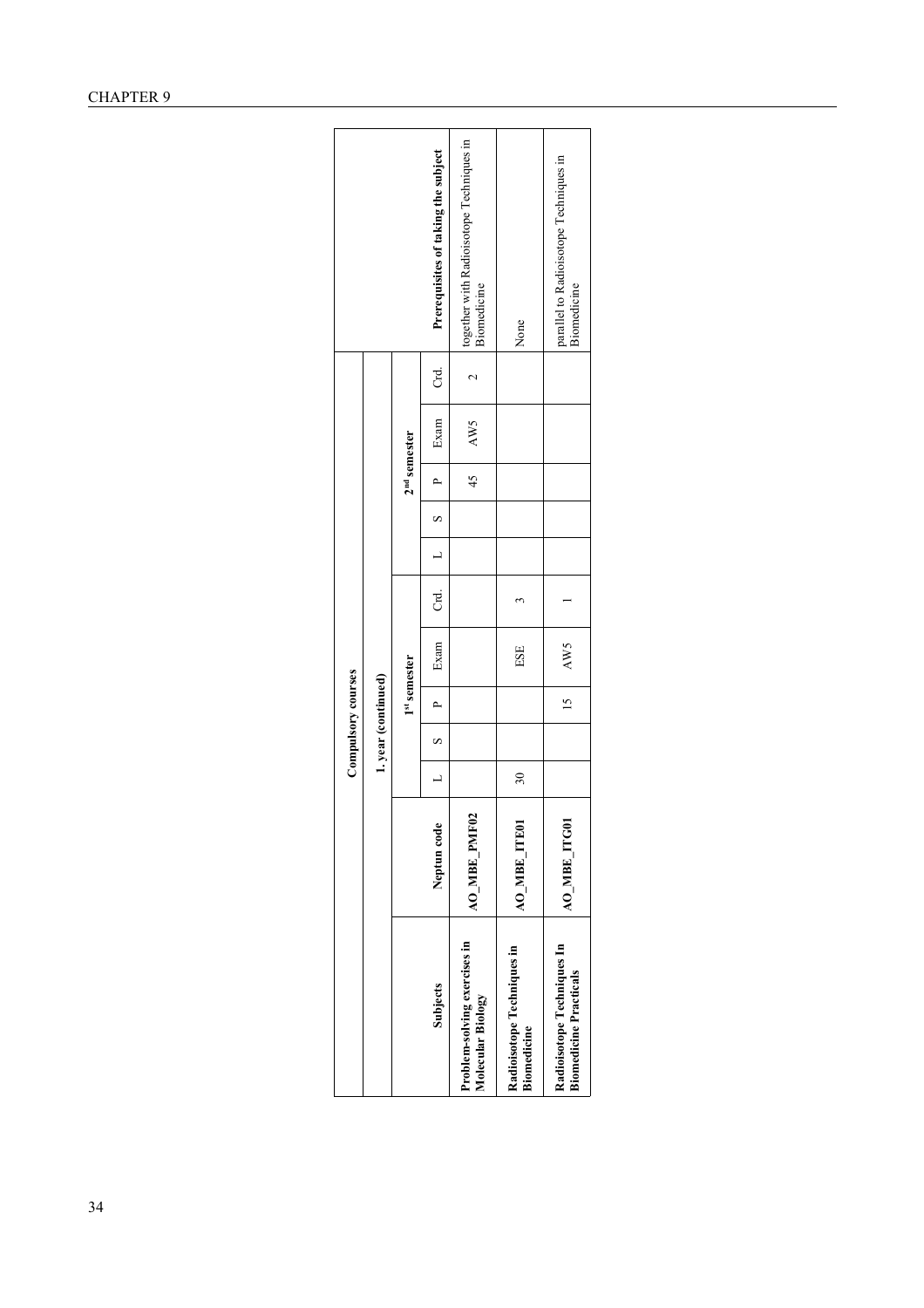|                                                    | MSc in Molecular Biology - Specialization Module in Biochemistry-Genomics Required elective courses |  | 1.year        | 1st semester |  | 2 <sup>nd</sup> semester |                                                                                                            |                                     |
|----------------------------------------------------|-----------------------------------------------------------------------------------------------------|--|---------------|--------------|--|--------------------------|------------------------------------------------------------------------------------------------------------|-------------------------------------|
| Subjects                                           | Neptun code                                                                                         |  | $1$ d   S   1 |              |  |                          | Exam $\begin{array}{ c c c c c c c c } \hline \text{Exam} & \text{Crd.} \end{array}$ 1 S   P   Exam   Crd. | Prerequisites of taking the subject |
| <b>Structure and Function of</b><br>Macromolecules | <b>SO2</b><br>AO MBE MM                                                                             |  |               |              |  | $\overline{\mathbf{30}}$ | ESE                                                                                                        | Medical Genom Biology               |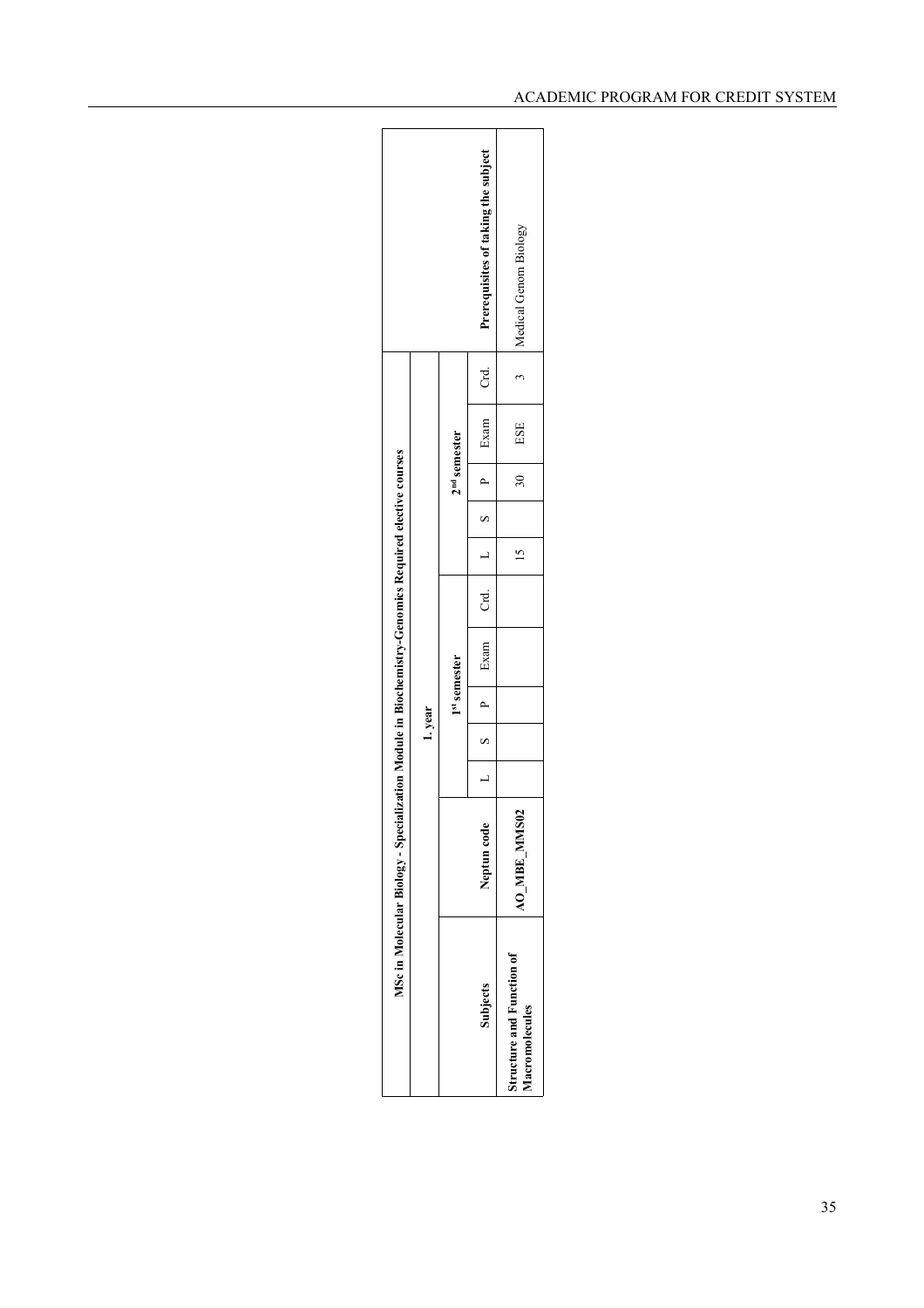|                                                           | MSc in Molecular Biology - Specialization Module in Biochemistry-Genomics Required elective courses |                |         |              |      |        |                          |          |                |      |        |                                                               |
|-----------------------------------------------------------|-----------------------------------------------------------------------------------------------------|----------------|---------|--------------|------|--------|--------------------------|----------|----------------|------|--------|---------------------------------------------------------------|
|                                                           |                                                                                                     |                | 2. year |              |      |        |                          |          |                |      |        |                                                               |
|                                                           |                                                                                                     |                |         | 1st semester |      |        |                          |          | $2nd$ semester |      |        |                                                               |
| <b>Subjects</b>                                           | Neptun code                                                                                         | $\overline{a}$ | S       |              | Exam | ਰ<br>ਹ |                          | $\infty$ | $\mathbf{r}$   | Exam | ਰ<br>ਹ | Prerequisites of taking the subject                           |
| Enzymology                                                | ⊵<br>AO_MBE_ENZ0                                                                                    | $\frac{5}{2}$  |         | $\degree$    | AW5  |        |                          |          |                |      |        | Biochemistry of Metabolism                                    |
| Gene Expression Regulation-<br><b>Functional Genomics</b> | AO_MBE_GES0                                                                                         | $^{15}$        |         | 30           | ESE  |        |                          |          |                |      |        | Medical Genom Biology                                         |
| <b>Genomic Bioinformatics</b>                             | <b>AO MBE BGI02</b>                                                                                 | 15             |         | $30\,$       | ESE  |        |                          |          |                |      |        | Medical Genom Biology, together with<br><b>Bioinformatics</b> |
| Proteomics                                                | <b>AO_MBE_PRO04</b>                                                                                 |                |         |              |      |        | $\overline{\mathbf{30}}$ |          | $\approx$      | ESE  |        | Structure and Function of Macromolecules                      |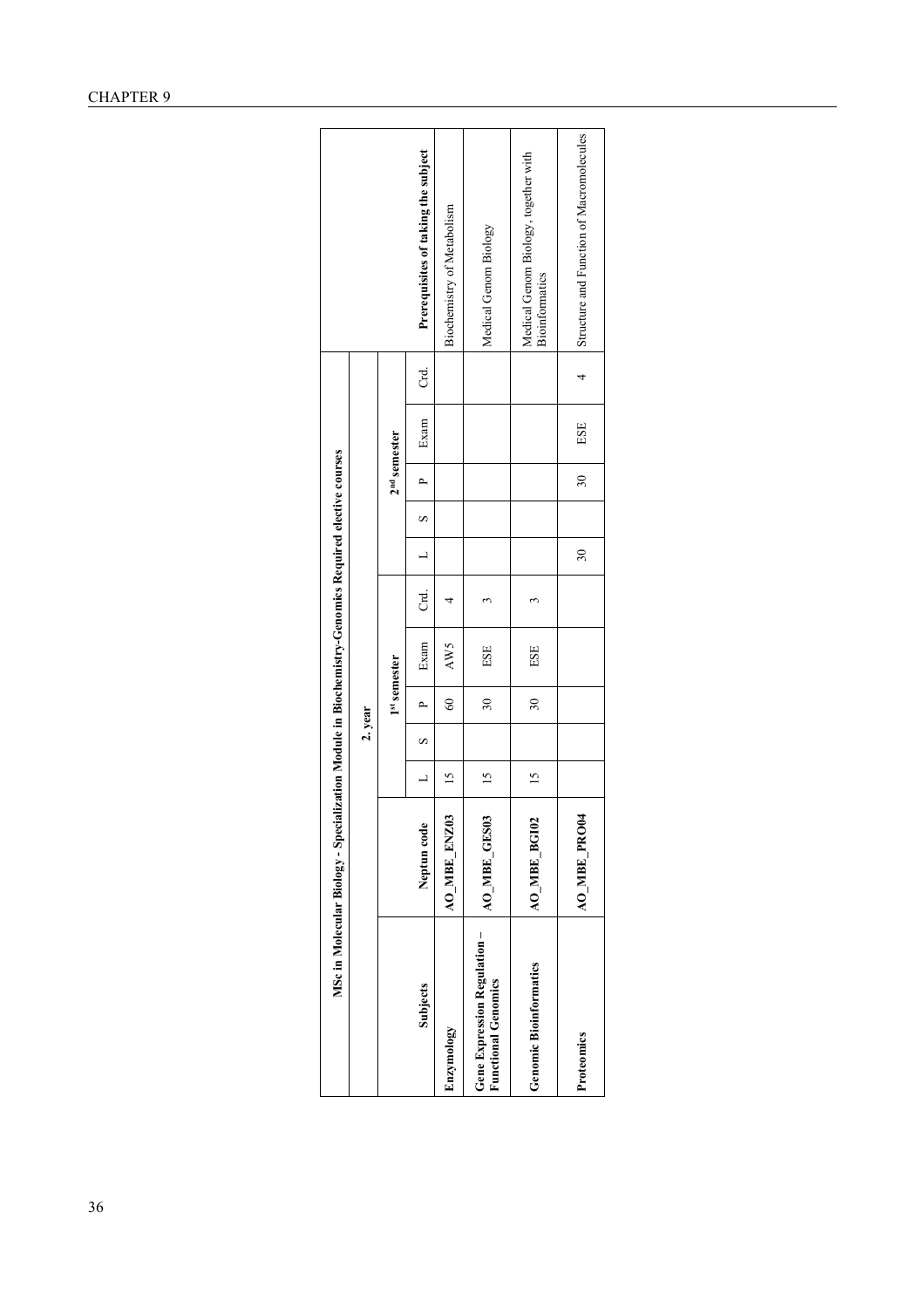|                                                     |                                                   | MSc in Molecular Biology - Specialization Module in Biochemistry-Genomics Freely Chosen Courses |               |                 |                 |      |                                        |                                               |  |
|-----------------------------------------------------|---------------------------------------------------|-------------------------------------------------------------------------------------------------|---------------|-----------------|-----------------|------|----------------------------------------|-----------------------------------------------|--|
| Department                                          | Subject                                           | Neptun code                                                                                     | point<br>Crd. | Semester        | Nr. of<br>hours | Exam | Prerequisites of taking the<br>subject | Coordinator                                   |  |
| Department of Biochemistry<br>and Molecular Biology | <b>Biochemistry of Apoptosis</b>                  | AO_MBE_ABI03                                                                                    | 3             |                 | $30\,$          | ESE  | Cell and Organ Biochemistry            | Zsuzsa Szondy M.D.,<br>Ph.D., D.Sc.           |  |
| Department of Biochemistry<br>and Molecular Biology | <b>Biochemistry of Nutrition</b>                  | AO_MBE_TBI03                                                                                    | 3             |                 | 30              | ESE  | Biochemistry of Metabolism             | Zsuzsa Szondy M.D.,<br>Ph.D., D.Sc.           |  |
| Department of Biochemistry<br>and Molecular Biology | Biotechnology, Recombinan<br>Techniques           | <b>AO_MBE_BRE04</b>                                                                             | 3             | $\mathbf{\sim}$ | $\overline{30}$ | ESE  | None                                   | Zoltán Balajthy M.Sc.,<br>Ph.D.               |  |
| Department of Biochemistry<br>and Molecular Biology | Retroviral Biochemistry                           | AO_MBE_REB04                                                                                    | 3             | $\mathbf{\sim}$ | $30\,$          | ESE  | Cell and Organ Biochemistry            | József Tőzsér M.Sc.,<br>Ph.D., D.Sc.          |  |
| Department of Medical<br>Chemistry                  | <b>Biochemistry of Oxidative</b><br><b>Stress</b> | AO_MBE_OST03                                                                                    | 3             |                 | 30              | ESE  | Biochemistry of Metabolism             | László Virág M.D.,<br>Ph.D., D.Sc.            |  |
| <b>Department of Medical</b><br>Chemistry           | <b>Bio Inorganic Chemistry</b>                    | AO_MBE_BSZ                                                                                      | 3             |                 | $30\,$          | ESE  | None                                   | Ferenc Erdődi M.Sc.,<br>Ph.D., D.Sc.          |  |
| Department of Medical<br>Chemistry                  | Signalling Pathways in the<br>Cells               | AO_MBE_SJF03                                                                                    | 3             |                 | 30              | ESE  | Cell and Organ Biochemistry            | Ferenc Erdődi M.Sc.,<br>Ph.D., D.Sc.          |  |
| Department of Medical<br>Chemistry                  | Post-translational Modification<br>of Proteins    | AO MBE FPT04                                                                                    | 3             | $\sim$          | 30              | ESE  | Cell and Organ Biochemistry            | Ilona Farkas M.Sc.,<br>Ph.D.                  |  |
| Department of Medical<br>Chemistry                  | Introduction to Research Work AO_MBE_BK403        |                                                                                                 |               |                 | $\overline{20}$ | ESE  | None                                   | Ph.D., D.Sc., M.H.A.Sc.<br>Pál Gergely M.Sc., |  |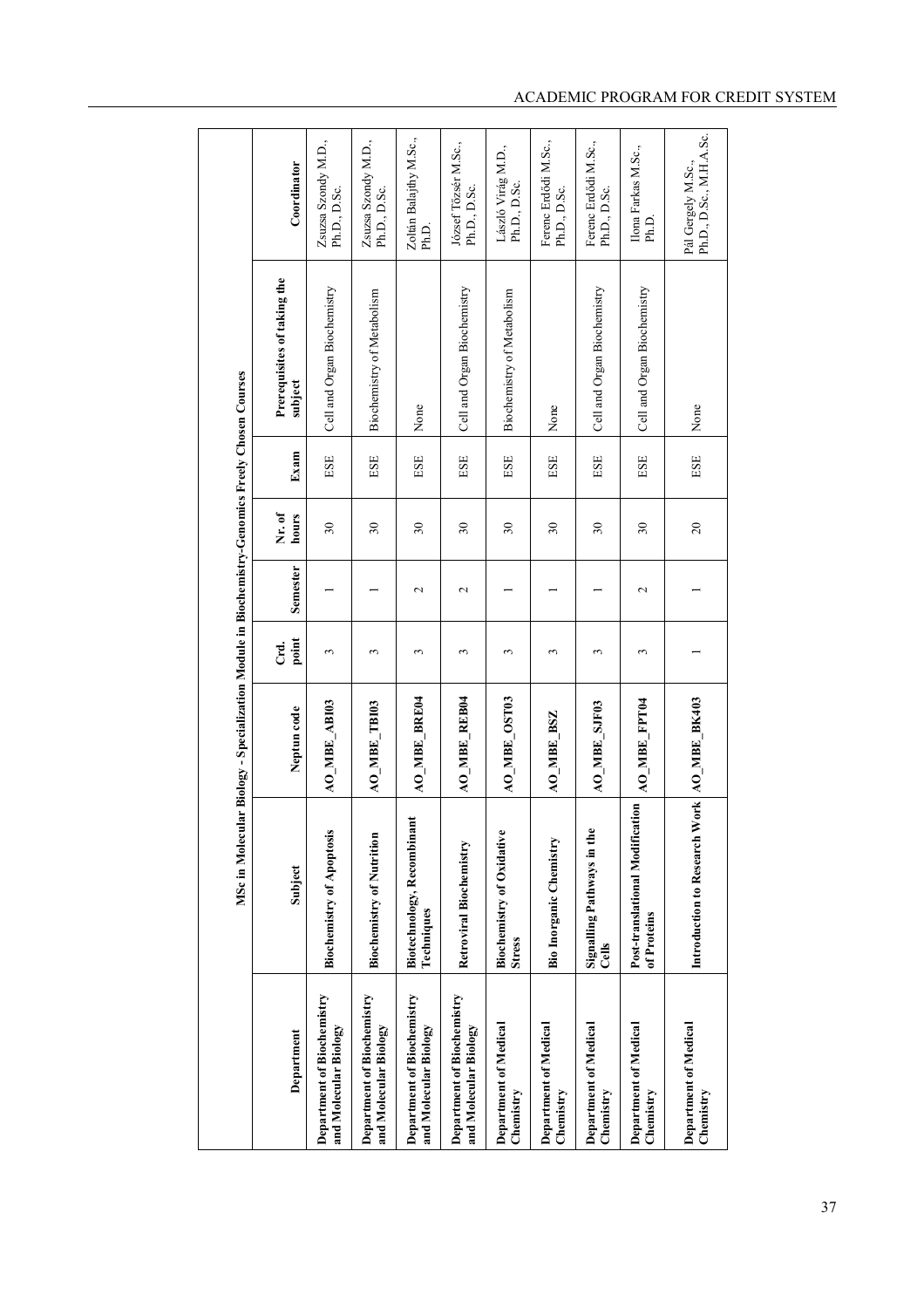|                                                                                        |        | $2nd$ semester | Prerequisites of taking the subject<br>$rac{1}{\sqrt{2}}$<br>$1$ Exam $1$ | 3 None<br>ESE<br>$\frac{15}{15}$ | 3   None<br>$15$   ESE    |
|----------------------------------------------------------------------------------------|--------|----------------|---------------------------------------------------------------------------|----------------------------------|---------------------------|
|                                                                                        |        |                | Exam   Crd.   $L$   S   P                                                 | $\overline{30}$                  | $\frac{1}{30}$            |
|                                                                                        |        | $1st$ semester |                                                                           |                                  |                           |
|                                                                                        | 1.year |                | $\overline{P}$<br>$\frac{1}{2}$<br>$\frac{1}{2}$                          |                                  |                           |
| MSc in Molecular Biology - Specialization Module in Genetics Required elective courses |        |                | Neptun code                                                               | AO MBE AGE02                     | <b>AO_MBE_NGE02</b>       |
|                                                                                        |        |                | Subjects                                                                  | <b>Animal Genetics II.</b>       | <b>Plant Genetics II.</b> |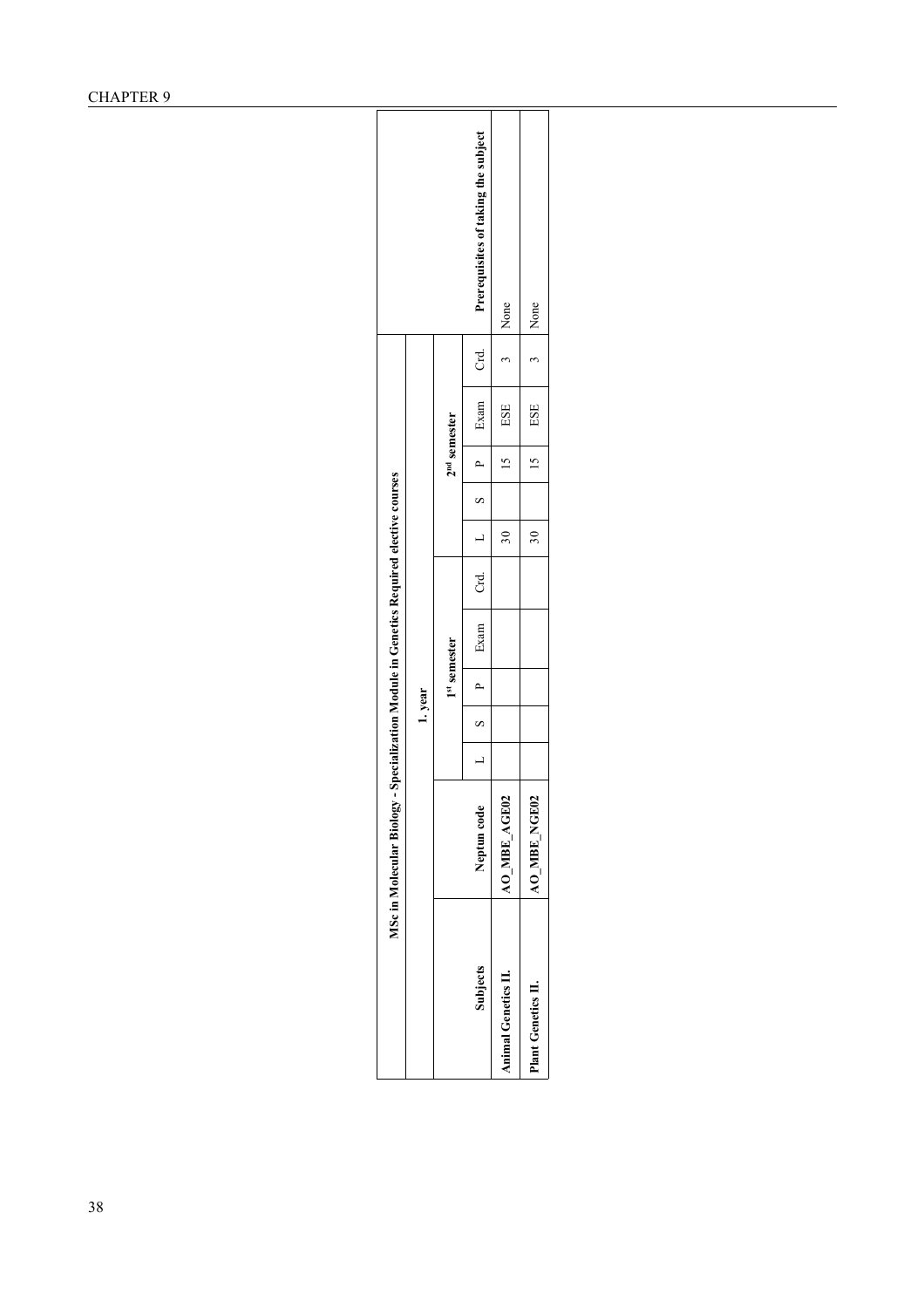| ਟ<br>ਹ<br>$\tilde{f}$<br>L S P Exam<br>ESE<br>$2nd$ semester<br>$\overline{\mathbf{30}}$<br>Crd.<br>· Exam<br>ESE<br>1st semester<br>$\overline{a}$<br>2. year<br>$\sim$ S $\rightarrow$<br>$30$   15<br>$\overline{a}$<br>30 <sub>o</sub><br>AO MBE HMG04<br>Neptun code<br>Microbial Strain Improvement   AO_MBE_MBT0.<br>Human Molecular Genetics<br>Subjects |                         | MSc in Molecular Biology - Specialization Module in Genetics Required elective courses |  |     |  |  |  |                                     |
|------------------------------------------------------------------------------------------------------------------------------------------------------------------------------------------------------------------------------------------------------------------------------------------------------------------------------------------------------------------|-------------------------|----------------------------------------------------------------------------------------|--|-----|--|--|--|-------------------------------------|
|                                                                                                                                                                                                                                                                                                                                                                  |                         |                                                                                        |  |     |  |  |  |                                     |
|                                                                                                                                                                                                                                                                                                                                                                  |                         |                                                                                        |  |     |  |  |  |                                     |
|                                                                                                                                                                                                                                                                                                                                                                  |                         |                                                                                        |  |     |  |  |  | Prerequisites of taking the subject |
|                                                                                                                                                                                                                                                                                                                                                                  |                         |                                                                                        |  |     |  |  |  | Molecular Genetics                  |
|                                                                                                                                                                                                                                                                                                                                                                  |                         |                                                                                        |  |     |  |  |  | Molecular Genetics                  |
|                                                                                                                                                                                                                                                                                                                                                                  | Molecular Phylogenetics | <b>AO_MBE_MFG03</b>                                                                    |  | ESE |  |  |  | Molecular Genetics                  |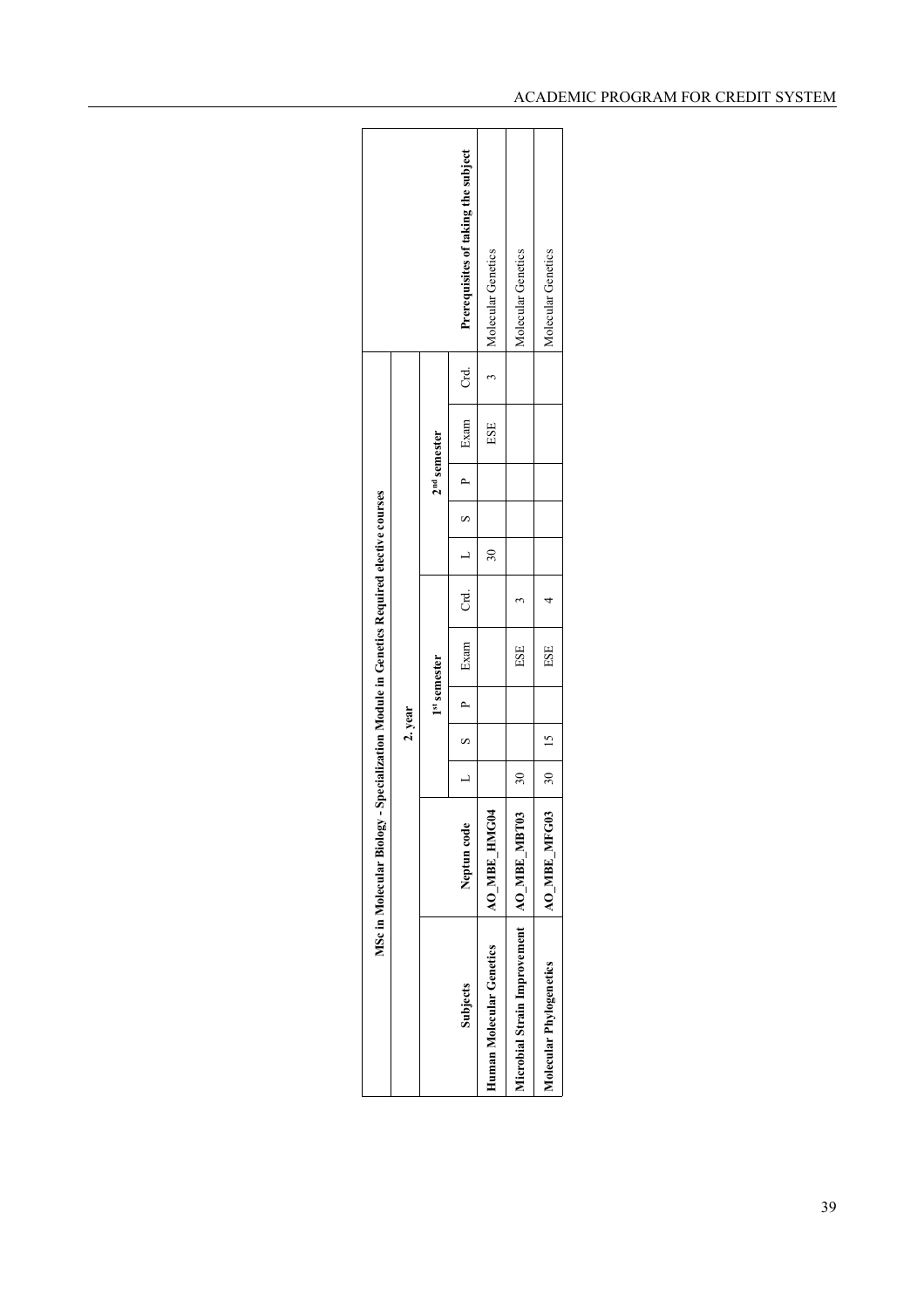|                                                           |                                 | MSc in Molecular Biology - Specialization Module in Genetics Freely Chosen Courses |               |                    |                          |      |                                        |                                    |
|-----------------------------------------------------------|---------------------------------|------------------------------------------------------------------------------------|---------------|--------------------|--------------------------|------|----------------------------------------|------------------------------------|
| Department                                                | Subject                         | Neptun code                                                                        | point<br>Crd. | Semester           | Nr. of<br>hours          | Exam | Prerequisites of taking the<br>subject | Coordinator                        |
| Department of Botany                                      | Plant Cell Biology              | AO MBE NSB03                                                                       |               |                    | $\overline{\mathbf{30}}$ | ESE  | Molecular Genetics                     | Csaba Máthé M.Sc.,<br>Ph.D.        |
| Department of Ecology                                     | <b>Scientific Communication</b> | AO_MBE_TUK03                                                                       |               |                    | $\degree$                | ESE  | None                                   |                                    |
| Department of Genetics and<br><b>Applied Microbiology</b> | Cell Cycle and Its Regulation   | AO_MBE_SCS03                                                                       |               |                    | $\overline{30}$          | ESE  | Molecular Genetics                     | Ida Gálné Dr. Miklós<br>Ph.D.      |
| Department of Genetics and<br><b>Applied Microbiology</b> | <b>Genes and Diseases</b>       | AO MBE GGH03                                                                       |               |                    | $\overline{30}$          | ESE  | Molecular Genetics                     | Ida Gálné Dr. Miklós<br>Ph.D.      |
| Department of Human<br>Genetics                           | Genetics of Prokaryotes         | AO_MBEPG02                                                                         |               | $\scriptstyle\sim$ | 45                       | ESE  | Molecular Genetics                     | Sándor Biró M.Sc.,<br>Ph.D., D.Sc. |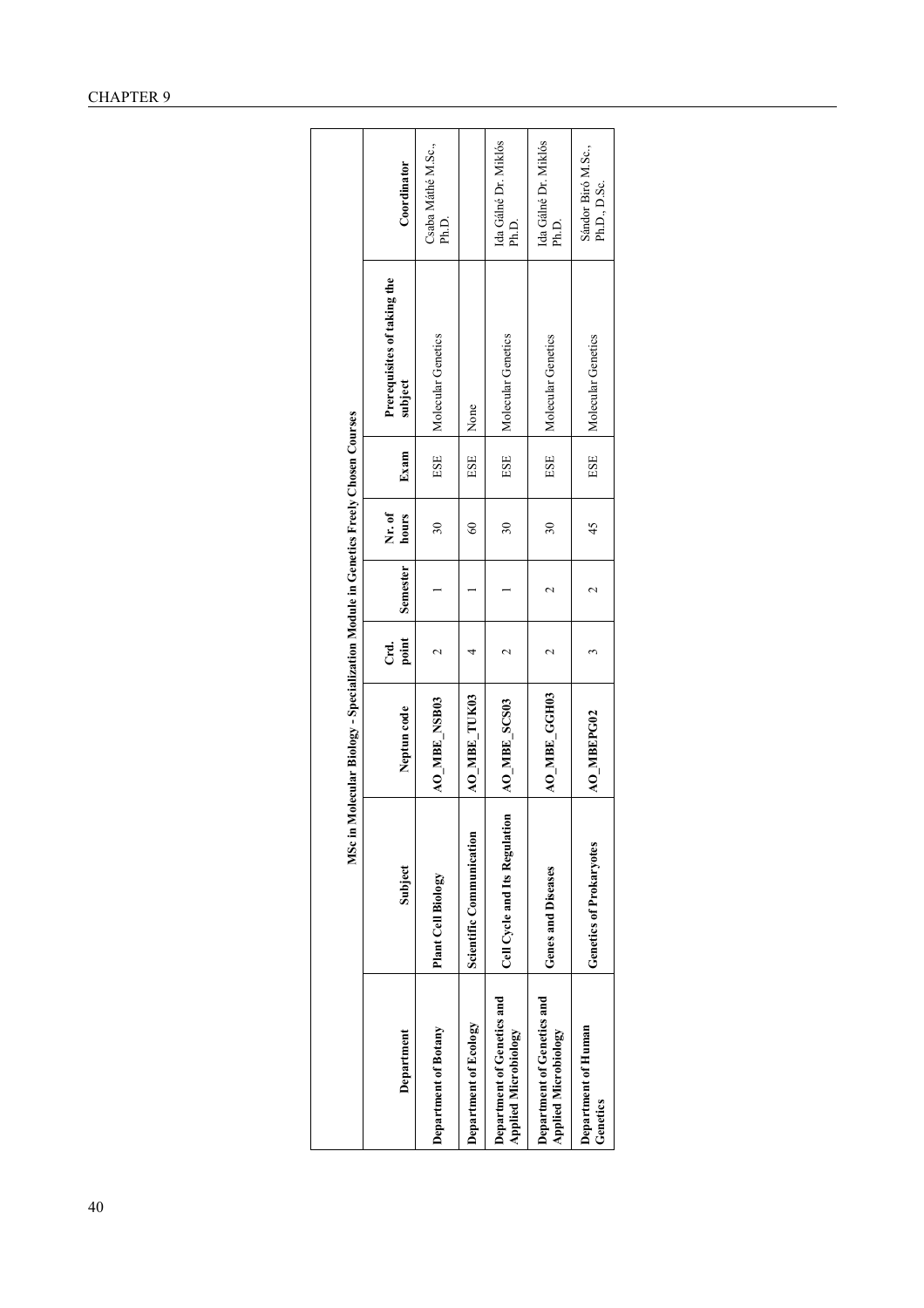|                     | MSc in Molecular Biology - Specialization Module in Molecular Agrobiology Required elective courses |                 |               |                 |            |  |                |                                        |      |                                                  |
|---------------------|-----------------------------------------------------------------------------------------------------|-----------------|---------------|-----------------|------------|--|----------------|----------------------------------------|------|--------------------------------------------------|
|                     |                                                                                                     |                 | 2. year       |                 |            |  |                |                                        |      |                                                  |
|                     |                                                                                                     |                 |               | 1st semester    |            |  | $2nd$ semester |                                        |      |                                                  |
| Subjects            | Neptun code                                                                                         |                 | $\frac{8}{3}$ | $\overline{a}$  | Exam       |  |                | Crd. $L \qquad S \qquad P \qquad Exam$ | Crd. | Prerequisites of taking the subject              |
| Food Biochemistry   | <b>AO_MBE_EBK03</b>                                                                                 | 30              |               | 15              | <b>ESE</b> |  |                |                                        |      | Cell and Organ Biochemistry                      |
| <b>Soil Biology</b> | AO MBE TBIO                                                                                         | 30 <sub>o</sub> |               | $\overline{15}$ | ESE        |  |                |                                        |      | Physiology of Prokaryotes, Molecular<br>Virology |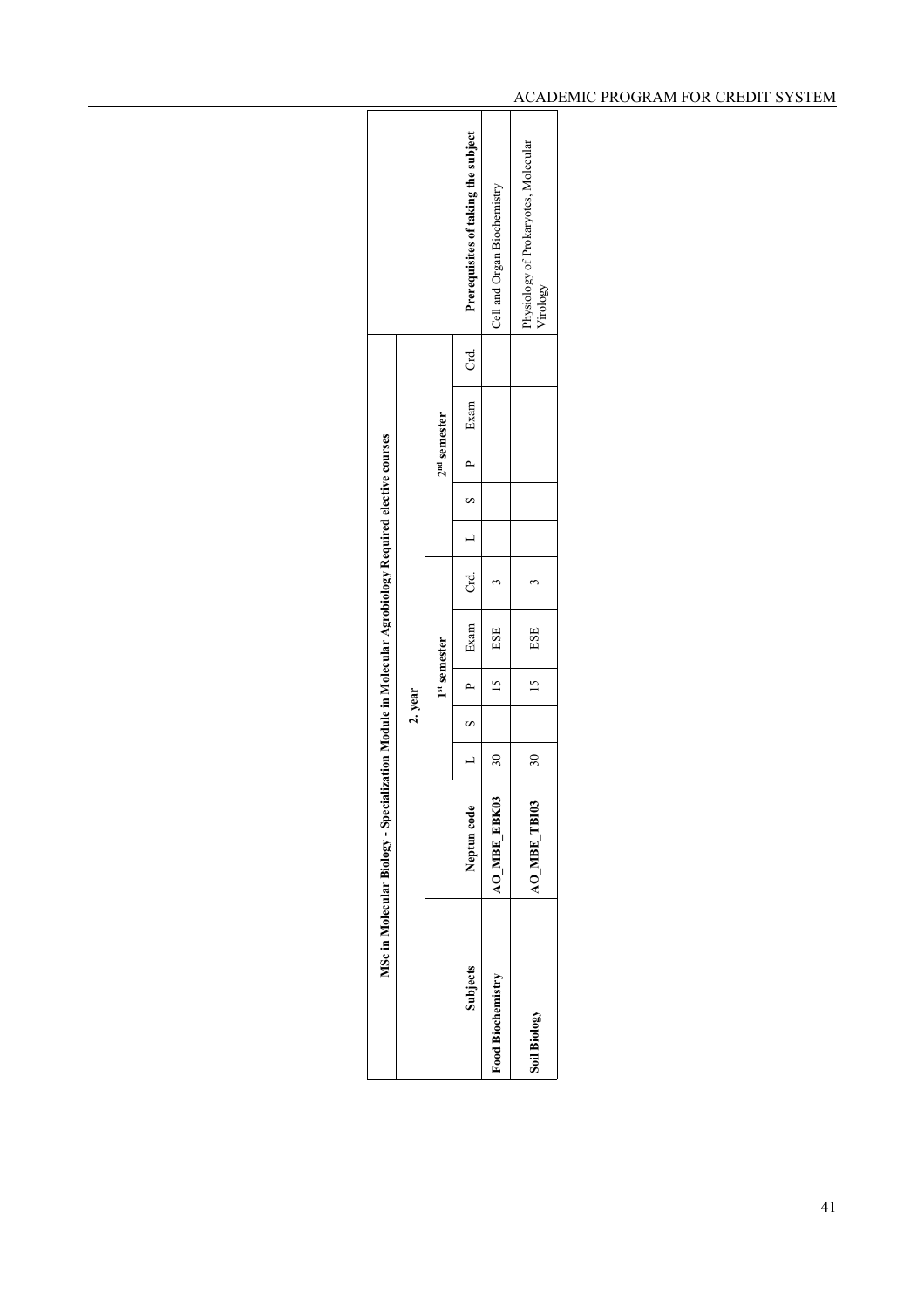|                                                                     |                                              | MSc in Molecular Biology - Specialization Module in Molecular Agrobiology Freely Chosen Courses |                        |                 |                 |      |                                        |                                     |
|---------------------------------------------------------------------|----------------------------------------------|-------------------------------------------------------------------------------------------------|------------------------|-----------------|-----------------|------|----------------------------------------|-------------------------------------|
| Department                                                          | Subject                                      | Neptun code                                                                                     | point<br>Crd.          | Semester        | Nr. of<br>hours | Exam | Prerequisites of taking the<br>subject | Coordinator                         |
| Department of Animal<br><b>Breeding</b>                             | <b>Experimental Design and</b><br>Evaluation | <b>AOMBKIS3</b>                                                                                 | $\mathbf{\mathcal{L}}$ |                 | $30\,$          | ESE  | None                                   | István Komlósi M.Sc.,<br>D.Sc.      |
| Department of Botany                                                | Plant Microtechniques I.                     | AO_MBE_NMI02                                                                                    | $\mathbf{\sim}$        | $\mathbf{\sim}$ | $\overline{30}$ | ESE  | None                                   | Csaba Máthé M.Sc.,<br>Ph.D.         |
| Department of Botany                                                | <b>Plant Microtechniques II.</b>             | AO_MBE_NMT03                                                                                    | 2                      |                 | $\overline{30}$ | ESE  | Plant microtechniques I.               | Márta M-Hamvas<br>M.Sc., Ph.D.      |
| Institute of Food Science,<br>Quality Assurance and<br>Microbiology | PCR in Mycology                              | AO_MBE_PCR05                                                                                    | $\mathbf{\sim}$        | $\mathbf{\sim}$ | 30              | ESE  | Cell and Organ Biochemistry            | Erzsébet Karaffa Ph.D.              |
| <b>Institute of Plant Protection</b>                                | <b>Plant Pathology</b>                       | <b>AO_MBE_NBK04</b>                                                                             | $\mathbf{\sim}$        | $\mathbf{\sim}$ | $30\,$          | ESE  | Plant Molecular Biology                | György János Kövics<br>M.Sc., Ph.D. |
| Institute of Plant Protection                                       | Agricultural Mycology                        | AO_MBE_MMI03                                                                                    | 3                      |                 | 45              | ESE  | None                                   | György János Kövics<br>M.Sc., Ph.D. |

## CHAPTER 9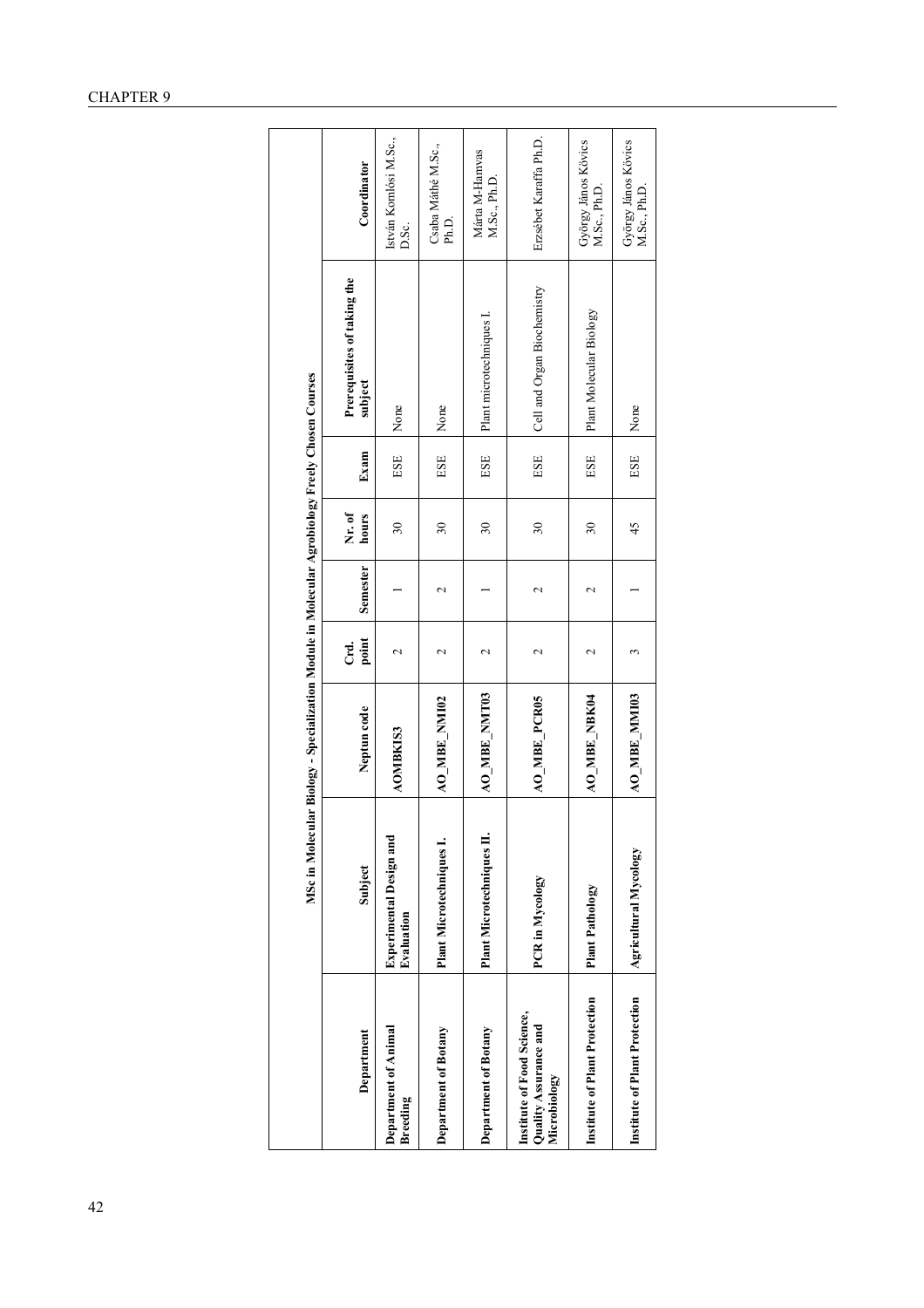| <b>Subjects</b>                                                  | MSc in Molecular Biology - Specialization Module in Immunology, Cell- and Microbiology Compulsory courses<br>٥<br>Neptun cod | $\overline{a}$ | 1.year<br>$\overline{\mathbf{s}}$ | 1st semester<br>$\overline{a}$ | Exam Crd.   L |                 | $\begin{array}{c c} & B & D \\ \hline \end{array}$ | $2nd$ semester | Exam Crd. |        | Prerequisites of taking the subject |
|------------------------------------------------------------------|------------------------------------------------------------------------------------------------------------------------------|----------------|-----------------------------------|--------------------------------|---------------|-----------------|----------------------------------------------------|----------------|-----------|--------|-------------------------------------|
| Techniques Used in Cell Biology<br><b>Physical Principles of</b> | AO_MBE_SBM02                                                                                                                 |                |                                   |                                |               | 30 <sub>o</sub> |                                                    |                | ESE       | $\sim$ | Cell Biology                        |
|                                                                  |                                                                                                                              |                |                                   |                                |               |                 |                                                    |                |           |        |                                     |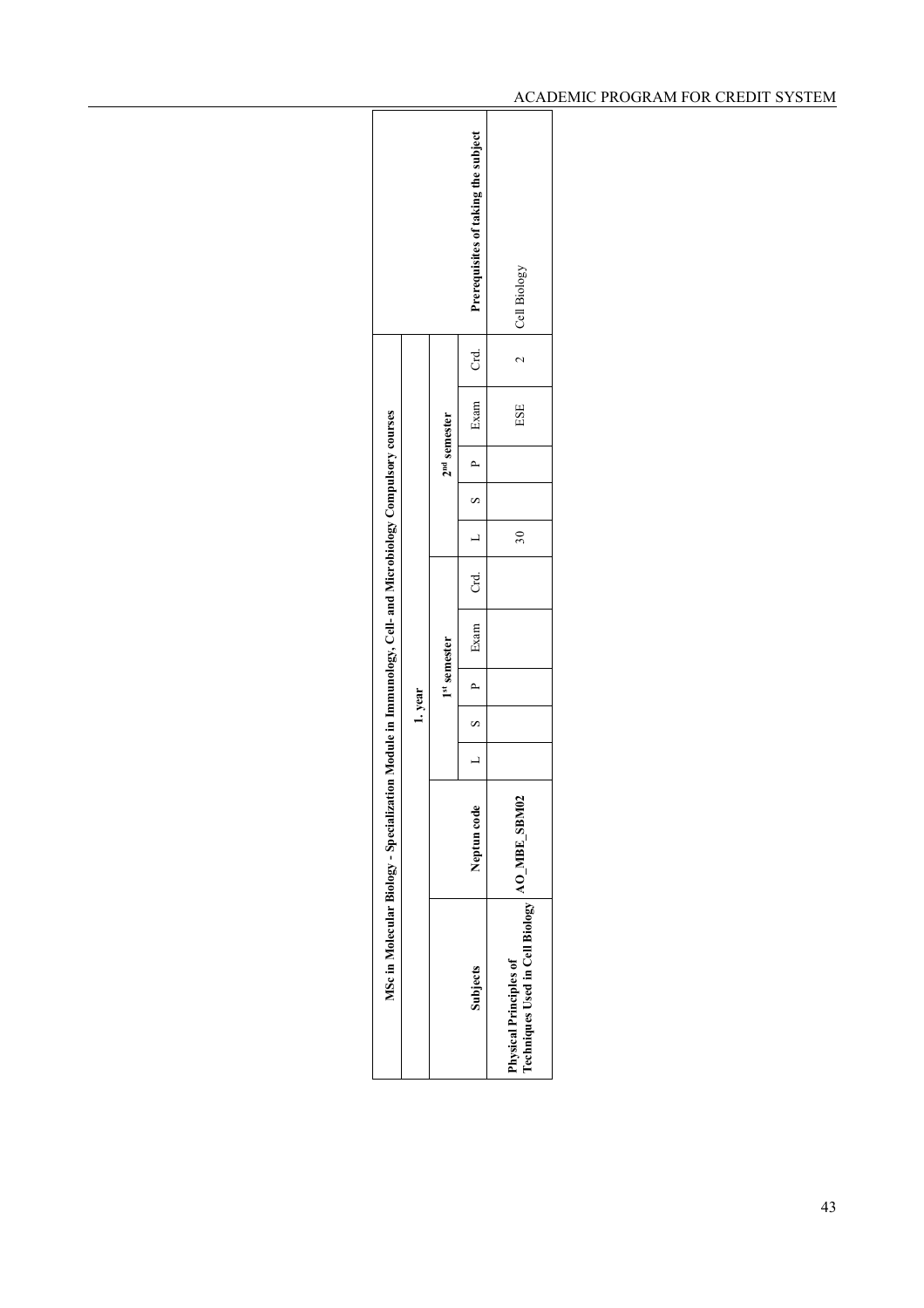|                                                          | MSc in Molecular Biology - Specialization Module in Immunology, Cell- and Microbiology Required elective courses |        |              |      |    |               |    |                 |      |                 |                                                             |
|----------------------------------------------------------|------------------------------------------------------------------------------------------------------------------|--------|--------------|------|----|---------------|----|-----------------|------|-----------------|-------------------------------------------------------------|
|                                                          |                                                                                                                  | 1.year |              |      |    |               |    |                 |      |                 |                                                             |
|                                                          |                                                                                                                  |        | 1st semester |      |    |               |    | $2nd$ semester  |      |                 |                                                             |
| <b>Subjects</b>                                          | Neptun code                                                                                                      | S      | ≏            | Exam | Ğ. |               | S  | Δ               | Exam | Crd.            | Prerequisites of taking the subject                         |
| Cell Biology Practice                                    | <b>AO_MBE_SBG0</b>                                                                                               |        |              |      |    |               |    | $\overline{15}$ | AW5  |                 | together with Cell Biology                                  |
| Experimental Data Processing                             | AO_MBE_MAF02                                                                                                     |        |              |      |    | $\frac{5}{2}$ |    |                 | ESE  |                 | together with Bioinformatics                                |
| Immunological Methods in<br>Molecular Biology            | Ō,<br>AO MBE IMEO                                                                                                |        |              |      |    | $\frac{5}{2}$ |    |                 | ESE  | $\mathbf{\sim}$ | Molecular Genetics                                          |
| Molecular Biology Practicals<br>Immunological Methods in | <b>AO_MBE_IMG02</b>                                                                                              |        |              |      |    |               |    | 15              | AW5  |                 | together with Immunological Methods in<br>Molecular Biology |
| New System Biology Paradigms<br>in Immunology            | AO MBE UPIO2                                                                                                     |        |              |      |    |               | 30 |                 | ESE  | 3               | Molecular Genetics                                          |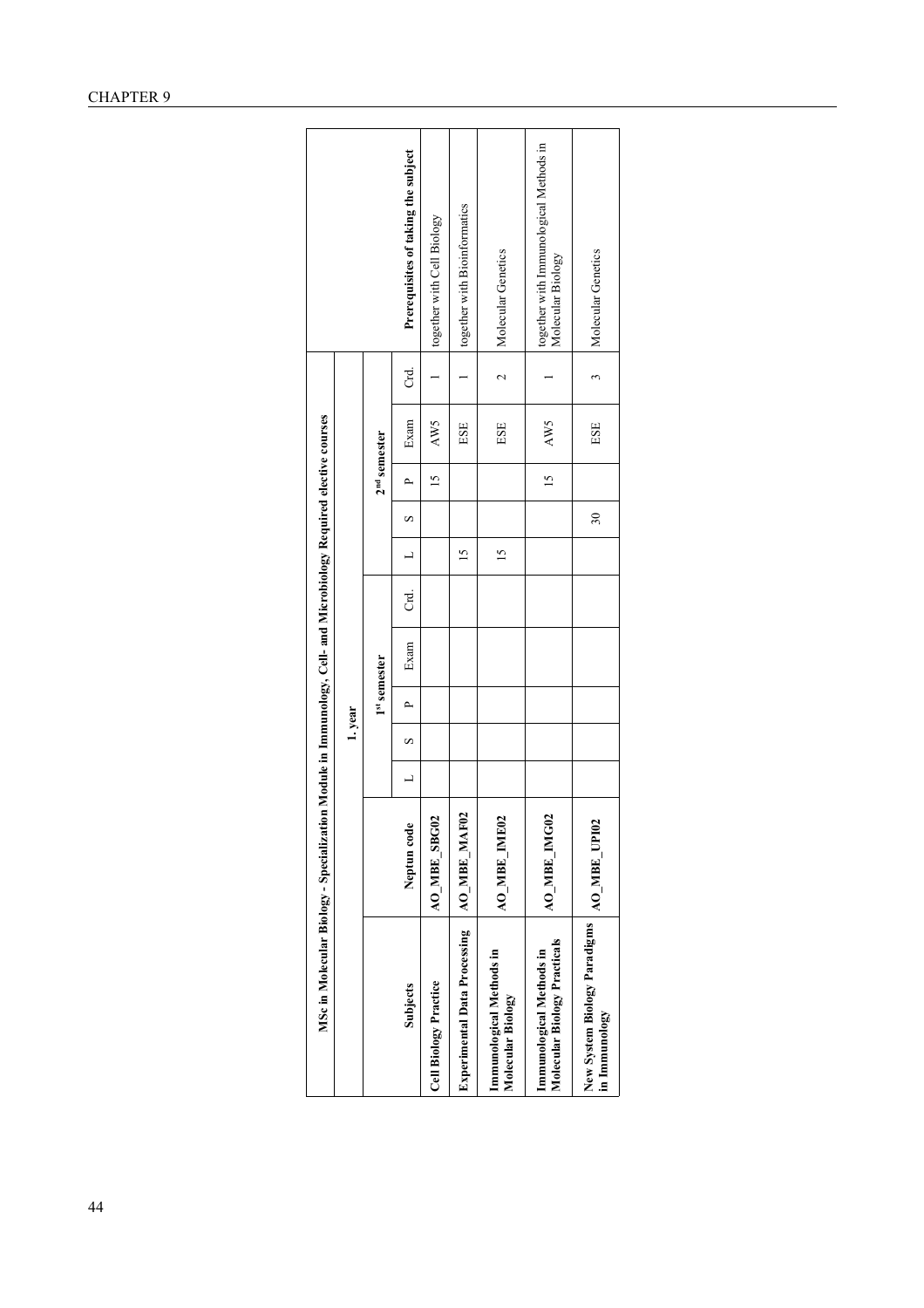|                                                              | MSc in Molecular Biology - Specialization Module in Immunology, Cell- and Microbiology Required elective courses |                          |         |                          |      |                    |                 |             |                 |      |                 |                                                  |
|--------------------------------------------------------------|------------------------------------------------------------------------------------------------------------------|--------------------------|---------|--------------------------|------|--------------------|-----------------|-------------|-----------------|------|-----------------|--------------------------------------------------|
|                                                              |                                                                                                                  |                          | 2. year |                          |      |                    |                 |             |                 |      |                 |                                                  |
|                                                              |                                                                                                                  |                          |         | <sup>1st</sup> semester  |      |                    |                 |             | $2nd$ semester  |      |                 |                                                  |
| Subjects                                                     | Neptun code                                                                                                      | ⊐                        | S       | $\sim$                   | Exam | ಕ                  | ┙               | $\mathbf 2$ | $\sim$          | Exam | ರ               | Prerequisites of taking the subject              |
| Pathophysiologic Processes<br><b>Cell Biology Elucidated</b> | AO_MBE_SBP03                                                                                                     | $\overline{15}$          |         |                          | ESE  |                    |                 |             |                 |      |                 | Cell Biology                                     |
| Cytogenetics                                                 | <b>AO-MBE-CGE03</b>                                                                                              | $30\,$                   |         |                          | ESE  | 3                  |                 |             |                 |      |                 | Molecular Genetics                               |
| Cytogenetics Practicals                                      | AO-MBE-CGG03                                                                                                     |                          |         | $\overline{\mathbf{30}}$ | ESE  |                    |                 |             |                 |      |                 | together with Cytogenetics                       |
| Fluorescence Experimental<br>Methods                         | <b>AO_MBE_FUM03</b>                                                                                              | $\overline{\mathbf{30}}$ |         |                          | ESE  | $\mathbf{\Omega}$  |                 |             |                 |      |                 | Molecular Genetics                               |
| Human Pathogenic Bacteria                                    | AO_MBE_HBE03                                                                                                     | $\overline{\mathbf{30}}$ |         |                          | ESE  | $\mathbf{\hat{c}}$ |                 |             |                 |      |                 | Physiology of Prokaryotes, Molecular<br>Virology |
| Human Pathogenic Bacteria<br>Practicals                      | AO MBE HBG03                                                                                                     |                          |         | 15                       | AW5  |                    |                 |             |                 |      |                 | together with Human Pathogenic Bacteria          |
| Human Pathogenic Viruses                                     | <b>AO_MBE_HBE04</b>                                                                                              |                          |         |                          |      |                    | $\mathfrak{S}0$ |             |                 | ESE  | $\mathbf{\sim}$ | Physiology of Prokaryotes, Molecular<br>Virology |
| Human Pathogenic Viruses<br>Practical                        | AO MBE HBG04                                                                                                     |                          |         |                          |      |                    |                 |             | $\overline{15}$ | AW5  |                 | together with Human Pathogenic Viruses           |
| <b>Impaired Signal Transduction</b><br>in the Immune System  | AO_MBE_ITZ03                                                                                                     | 15                       |         |                          | ESE  | $\mathbf{\Omega}$  |                 |             |                 |      |                 | Molecular Genetics                               |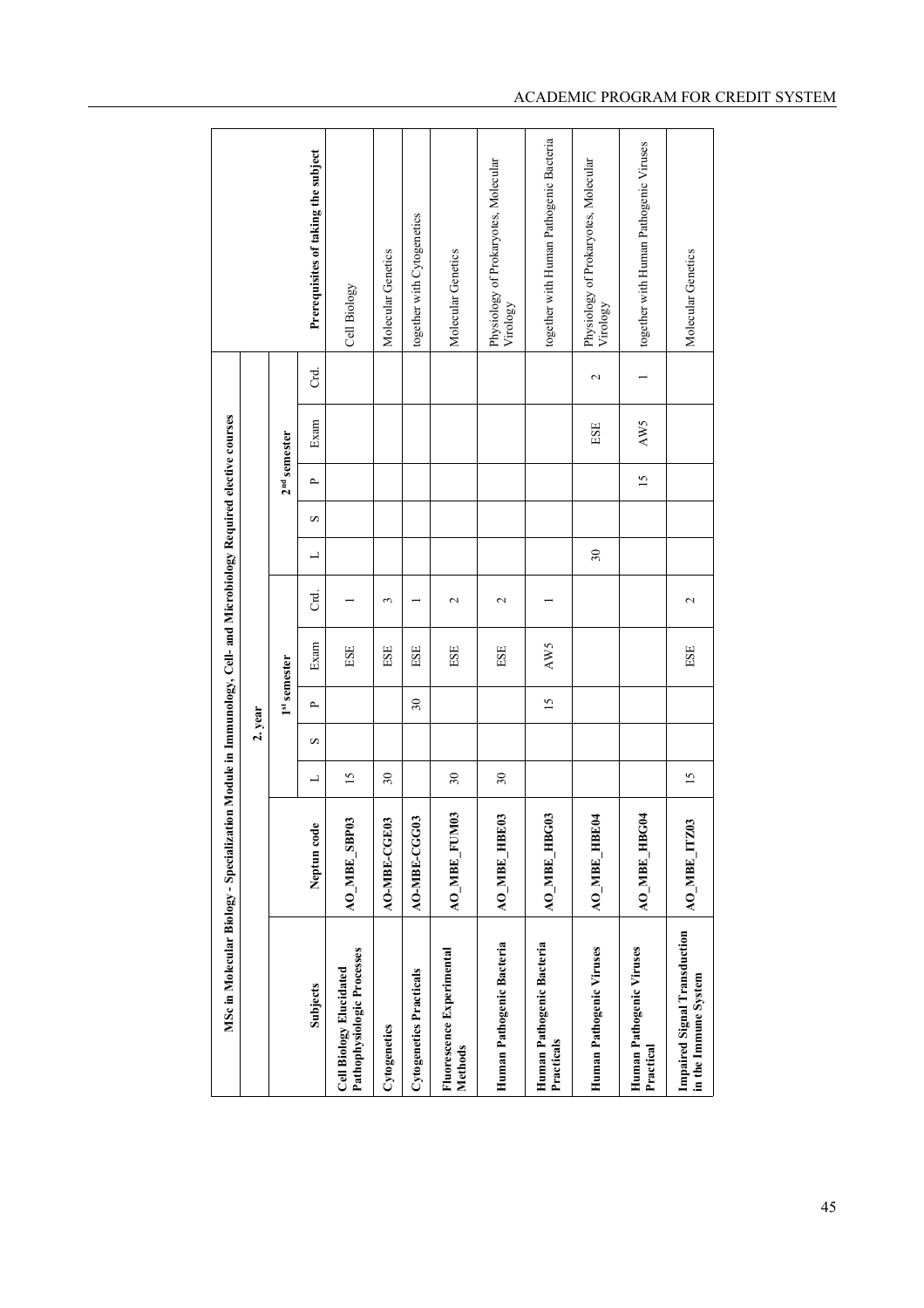|                                                           | MSc in Molecular Biolo                                                          | gy - Specialization Module in Immunology, Cell- and Microbiology Freely Chosen Courses |                 |                   |                          |      |                                                  |                                       |
|-----------------------------------------------------------|---------------------------------------------------------------------------------|----------------------------------------------------------------------------------------|-----------------|-------------------|--------------------------|------|--------------------------------------------------|---------------------------------------|
| Department                                                | Subject                                                                         | Neptun code                                                                            | point<br>Crd.   | <b>Semester</b>   | Nr. of<br>hours          | Exam | Prerequisites of taking the<br>subject           | Coordinator                           |
| Department of Immunology                                  | <b>Biological Immunotherapies</b><br><b>Basis of Conventional and</b>           | <b>AO_MBE_HB103</b>                                                                    | $\mathbf{\sim}$ |                   | $30\,$                   | ESE  | None                                             | Árpád Lányi M.Sc.,<br>Ph.D.           |
| Department of Immunology                                  | Technologies in Molecular<br>Transgenic and KO<br>Biology                       | AO_MBE_TGK03                                                                           |                 |                   | 15                       | ESE  | Molecular Immunology                             | Árpád Lányi M.Sc.,<br>Ph.D.           |
| <b>Department of Medical</b><br>Microbiology              | Human Pathogenic Eukaryotic<br>Microorganisms                                   | <b>AO_MBE_PEM02</b>                                                                    | 3               | $\mathcal{L}$     | 45                       | ESE  | Physiology of Prokaryotes,<br>Molecular Virology | László Majoros M.D.,<br>Ph.D.         |
| Department of Medical<br>Microbiology                     | Sexually Transmitted<br>Diseases, Congenital and<br><b>Perinatal Infections</b> | AO_MBE_NEM04                                                                           |                 | $\mathbf{\Omega}$ | 15                       | ESE  | Physiology of Prokaryotes,<br>Molecular Virology | József Kónya M.D.,<br>Ph.D.           |
| <b>Department of Medical</b><br>Microbiology              | Traveller's Diseases                                                            | <b>AO_MBE_UFE04</b>                                                                    |                 | $\sim$            | 15                       | ESE  | Physiology of Prokaryotes,<br>Molecular Virology | Gábor Kardos M.D.,<br>Ph.D.           |
| Department of Medical<br>Microbiology                     | Zooneses                                                                        | <b>AO_MBE_ZOO04</b>                                                                    |                 | $\sim$            | $\overline{15}$          | ESE  | Physiology of Prokaryotes,<br>Molecular Virology | Judit Szabó M.D., Ph.D.               |
| <b>Department of Medical</b><br>Microbiology              | Prevention of Infectious<br>Pathomechanism and<br>Diseases                      | AO_MBE_FBP03                                                                           | 3               |                   | $\overline{\mathbf{30}}$ | ESE  | None                                             | György Veress M.Sc.,<br>Ph.D.         |
| Biotechnology and Cell Biology<br>Department of Microbial | Responses of Microorganisms<br>Physiology and Stress<br>and Fungi I.            | AO_MBE_MGF03                                                                           | 3               |                   | 45                       | ESE  | Physiology of Prokaryotes,<br>Molecular Virology | István Pócsi Ph.D.                    |
| Biotechnology and Cell Biology<br>Department of Microbial | Responses of Microorganisms<br>Physiology and Stress<br>and Fungi II.           | AO_MBE_MGF04                                                                           | 3               | $\sim$            | $\overline{\mathbf{30}}$ | ESE  | Physiology of Prokaryotes,<br>Molecular Virology | István Pócsi Ph.D.                    |
| Department of Physiology                                  | Other Signaling Mechanisms<br>Intracellular Calcium and                         | AO_MBE_ICK02                                                                           | 3               | $\sim$            | $\overline{30}$          | ESE  | Human Physiology I.                              | László Csemoch M.Sc.,<br>Ph.D., D.Sc. |

## CHAPTER 9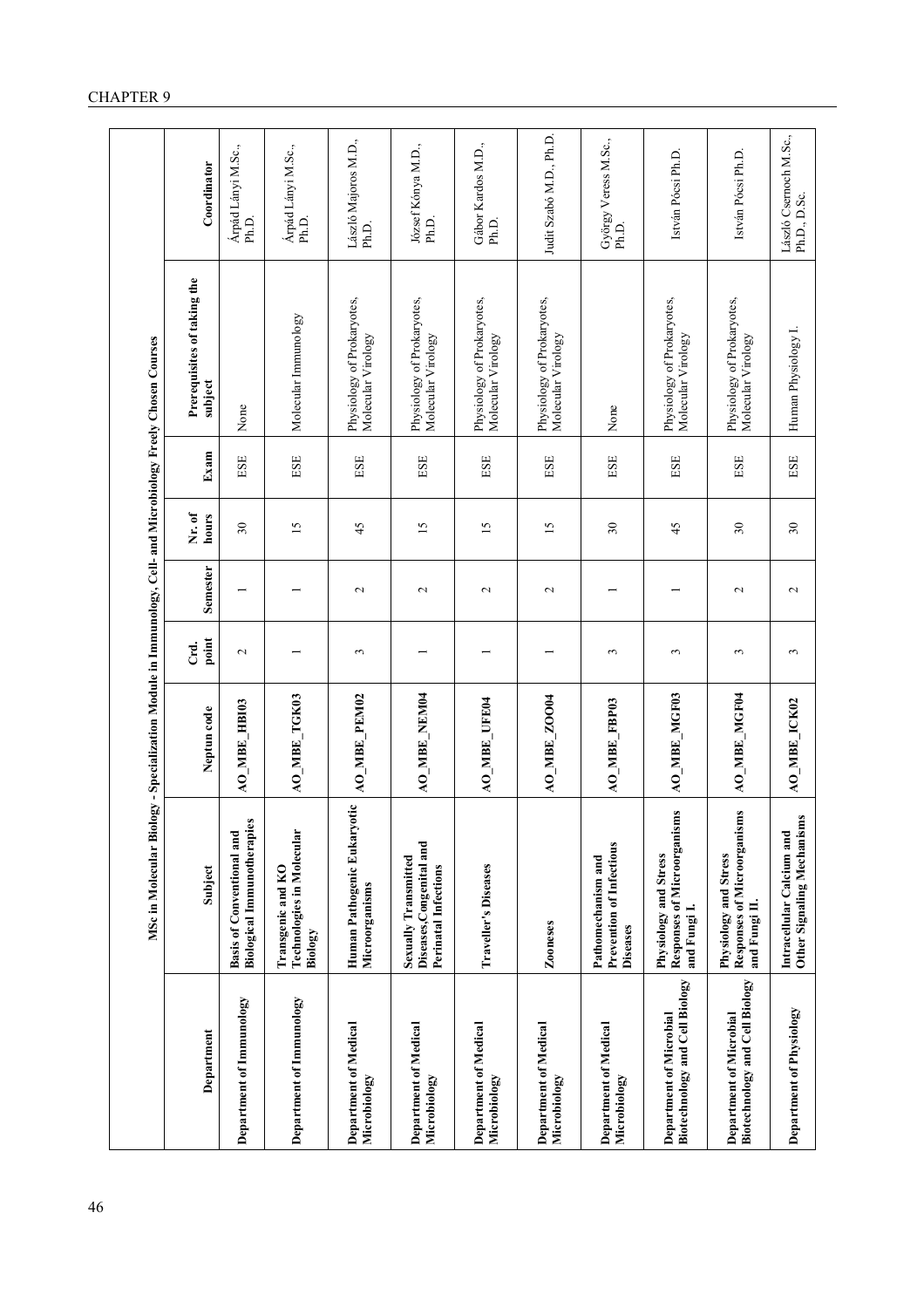|                                                                  |                                  |      | Prerequisites of taking the subject | None                                                       |  |
|------------------------------------------------------------------|----------------------------------|------|-------------------------------------|------------------------------------------------------------|--|
|                                                                  |                                  |      | ි<br>ටි                             |                                                            |  |
|                                                                  |                                  |      | Exam                                | ESE                                                        |  |
|                                                                  | $2nd$ semester<br>$\overline{P}$ |      |                                     |                                                            |  |
|                                                                  |                                  |      | $\overline{\mathbf{s}}$             | 30                                                         |  |
|                                                                  |                                  |      | $\frac{1}{2}$                       | 15 <sub>1</sub>                                            |  |
| -Specialization Module in Bioanalytics Required elective courses | Crd.                             |      |                                     |                                                            |  |
|                                                                  | 1st semester                     | Exam |                                     |                                                            |  |
|                                                                  |                                  |      | 1. year                             | $\overline{a}$                                             |  |
|                                                                  |                                  |      |                                     | $\overline{\mathbf{s}}$                                    |  |
|                                                                  |                                  |      |                                     |                                                            |  |
| MSc in Molecular Biology                                         |                                  |      | $\bullet$<br>Neptun cod             | AO MBE MER02                                               |  |
|                                                                  |                                  |      | Subjects                            | Evaluation of measurements:<br><b>Mathematical Methods</b> |  |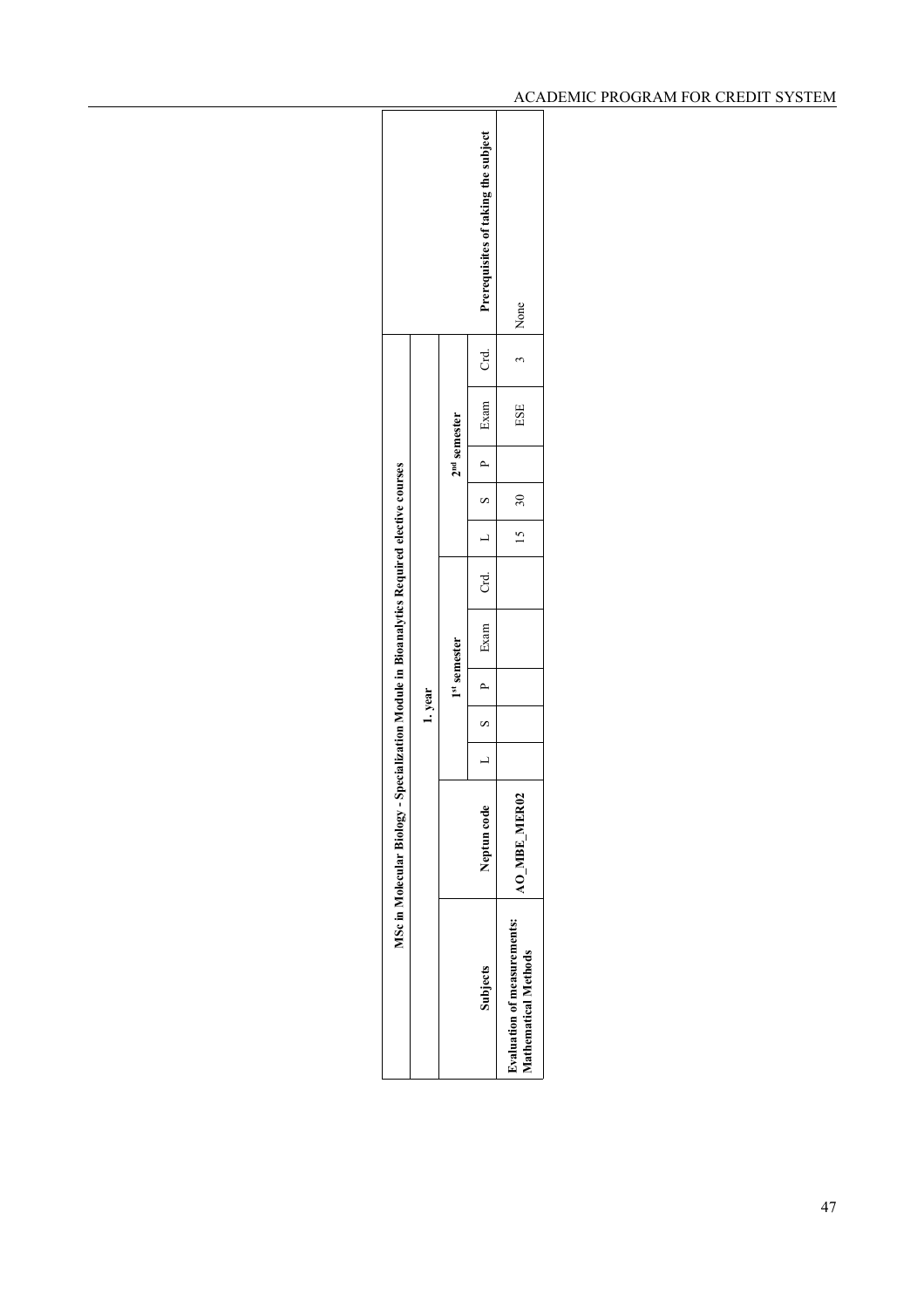|                                            |                         | MSc in Molecular Biology - Specialization Module in Bioanalytics Freely Chosen Courses |        |                |                                |      |                                        |                     |
|--------------------------------------------|-------------------------|----------------------------------------------------------------------------------------|--------|----------------|--------------------------------|------|----------------------------------------|---------------------|
| Department                                 | Subject                 | Neptun code                                                                            | ਟ<br>ਹ | point Semester | $\blacksquare$ hours<br>Nr. of | Exam | Prerequisites of taking the<br>subject | Coordinator         |
| <b>Department of Physical</b><br>Chemistry | Protein Crystallography | <b>AOMBRDV2</b>                                                                        |        |                | $\overline{30}$                |      | ESE Biochemistry of Metabolism         | Attila Bényei Ph.D. |
|                                            |                         |                                                                                        |        |                |                                |      |                                        |                     |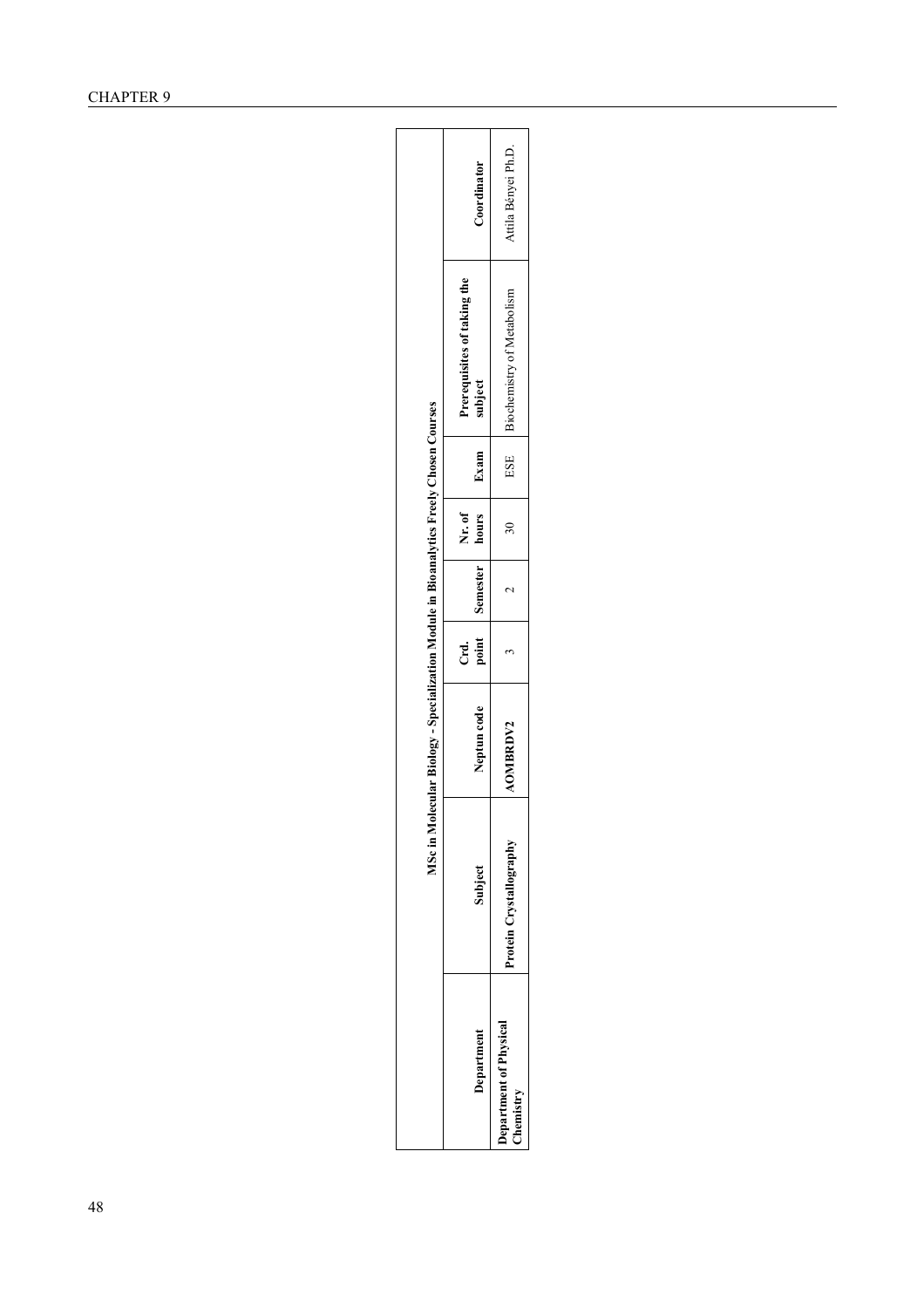|                                                                          |         |                | Prerequisites of taking the subject | None                                       | 4 None              |
|--------------------------------------------------------------------------|---------|----------------|-------------------------------------|--------------------------------------------|---------------------|
|                                                                          |         |                | Cd<br>C                             |                                            |                     |
|                                                                          |         |                | Exam '                              | ESE                                        | ESE                 |
|                                                                          |         | $2nd$ semester |                                     | 15                                         |                     |
|                                                                          |         |                |                                     |                                            | 45 15               |
|                                                                          |         |                |                                     | $\approx$                                  |                     |
|                                                                          |         |                | Crd. $L$ S P                        |                                            |                     |
| ization Module in Medical Biology-Pharmacology Required elective courses |         |                | $1$ Exam                            |                                            |                     |
|                                                                          |         | 1st semester   | $L$   S   P                         |                                            |                     |
|                                                                          | 1. year |                |                                     |                                            |                     |
|                                                                          |         |                |                                     |                                            |                     |
|                                                                          |         |                | Neptun code                         | <b>BO2</b><br>AO MBE MNI                   | <b>AO_MBE_HFA02</b> |
| MSc in Molecular Biology - Speciali                                      |         |                | <b>Subjects</b>                     | <b>Advanced Methods in</b><br>Neurobiology | Human Pharmacology  |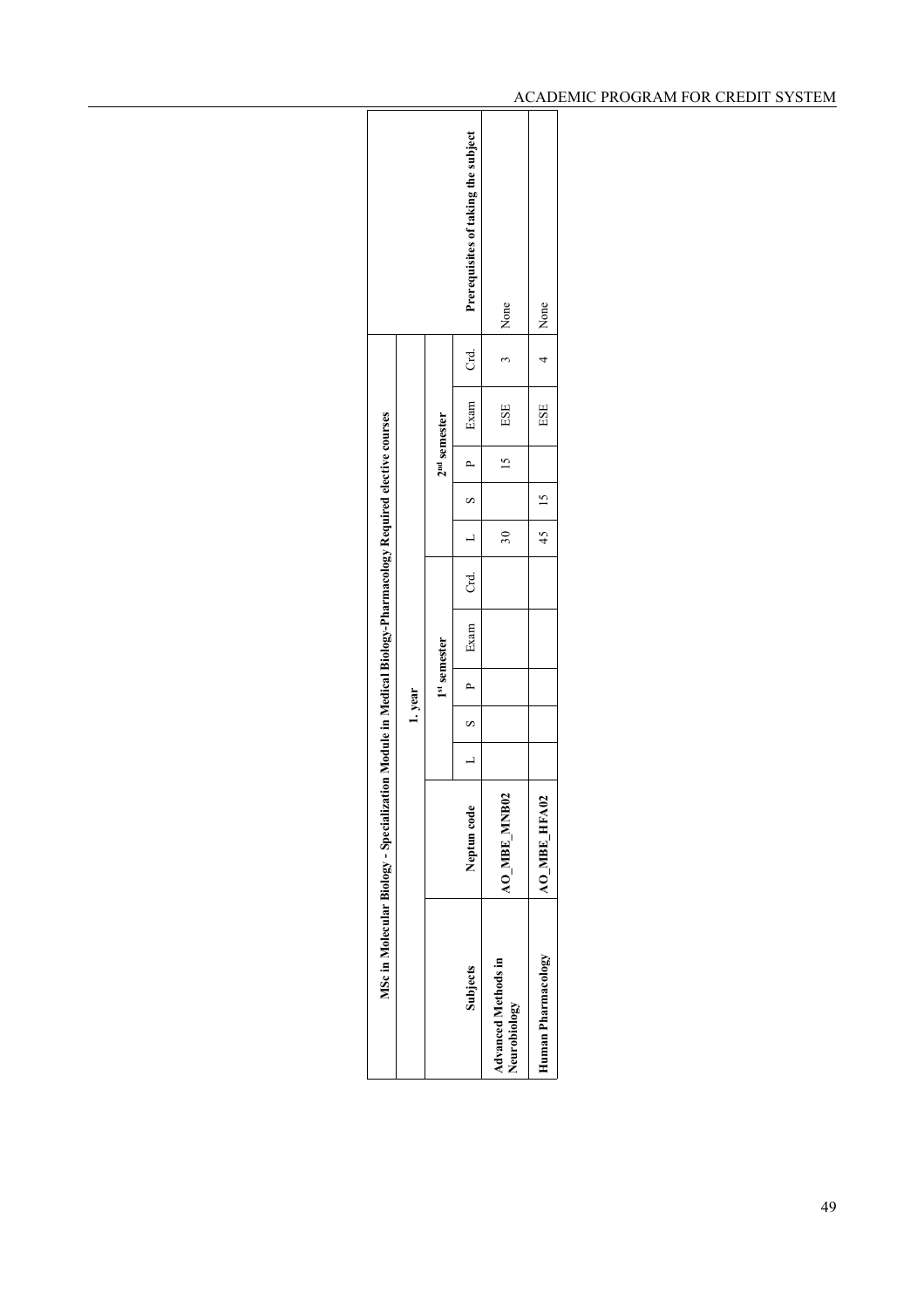|                                                | MSc in Molecular Biology - Specialization Module in Medical Biology-Pharmacology Required elective courses |                |          |                |      |      |                 |       |                |      |               |                                     |  |
|------------------------------------------------|------------------------------------------------------------------------------------------------------------|----------------|----------|----------------|------|------|-----------------|-------|----------------|------|---------------|-------------------------------------|--|
|                                                |                                                                                                            |                | 2. year  |                |      |      |                 |       |                |      |               |                                     |  |
|                                                |                                                                                                            |                |          | 1st semester   |      |      |                 |       | $2nd$ semester |      |               |                                     |  |
| <b>Subjects</b>                                | Neptun code                                                                                                | $\overline{a}$ | $\infty$ | $\overline{a}$ | Exam | Crd. | $\frac{1}{2}$   | $S -$ | $\overline{a}$ | Exam | ਰ<br>ਹ        | Prerequisites of taking the subject |  |
| Chemical Basics of Drug Effects   AO_MBE_G4H03 |                                                                                                            |                |          |                |      |      | $\overline{30}$ |       |                | ESE  | 3             | Human Pharmacology                  |  |
| <b>Functional Neuroanatomy</b>                 | AO_MBE_FNA04                                                                                               |                |          |                |      |      | $\approx$       |       | $\approx$      | ESE  | $\tilde{5}$   | None                                |  |
| Homeostasis                                    | AO_MBE_HOM04                                                                                               |                |          |                |      |      | 25              |       |                | ESE  | $\frac{1}{2}$ | Human Physiology II.                |  |
| Molecular Neurobiology                         | AO_MBE_MNB0                                                                                                |                |          |                |      |      | $\approx$       |       |                | ESE  | $\tilde{3}$   | Human Physiology II.                |  |
|                                                |                                                                                                            |                |          |                |      |      |                 |       |                |      |               |                                     |  |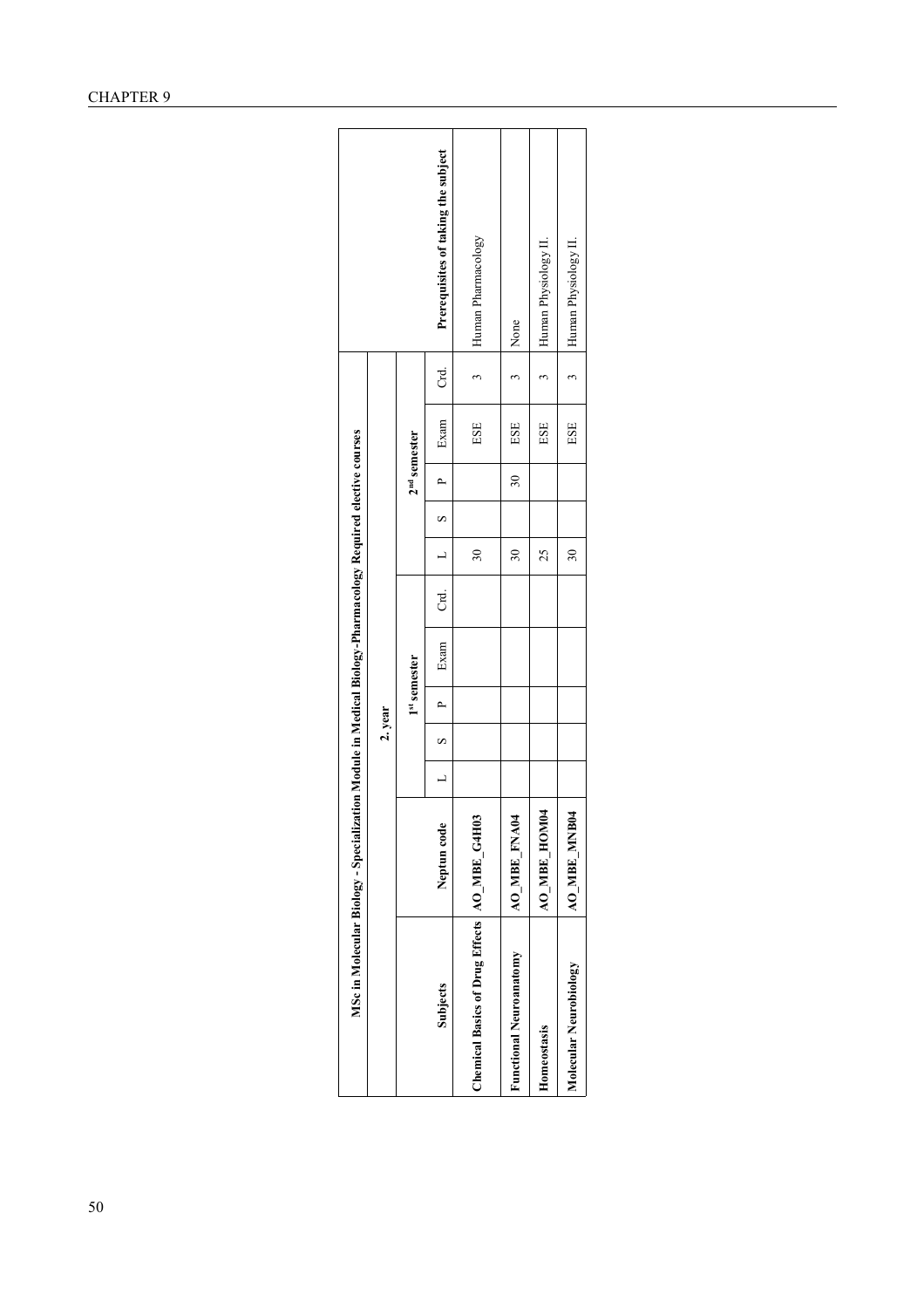|                                                           | MSc in Molecular Biology - Specialization Module in Medical Biology-Pharmacology Freely Chosen Courses                              |                     |                   |                   |                 |               |                                        |                                         |
|-----------------------------------------------------------|-------------------------------------------------------------------------------------------------------------------------------------|---------------------|-------------------|-------------------|-----------------|---------------|----------------------------------------|-----------------------------------------|
| Department                                                | Subject                                                                                                                             | Neptun code         | point<br>Crd.     | Semester          | Nr. of<br>hours | Exam          | Prerequisites of taking the<br>subject | Coordinator                             |
| Histology and Embriology<br>Department of Anatomy,        | Clinically Oriented Anatomy of<br>the Brainstem                                                                                     | AO_MBE_AFA04        | $\mathbf{\sim}$   | $\mathbf{\sim}$   | $\overline{16}$ | ESE           | Functional Neuroanatomy                | M.D.,Ph.D.,D.Sc.<br>Klára Matesz        |
| Histology and Embriology<br>Department of Anatomy,        | Human Histology and<br>Embryology I.                                                                                                | <b>AO_MB_HSF02</b>  | $\circ$           | $\mathbf{\sim}$   | $\infty$        | $_{\rm{ESE}}$ | Cell Biology                           | Miklós Antal M.D.,<br>Ph.D., D.Sc.      |
| Histology and Embriology<br>Department of Anatomy,        | Human Histology and<br>Embryology II.                                                                                               | <b>AO_MBE_HSF03</b> | 4                 |                   | 75              | $_{\rm{BSE}}$ | Human Histology and<br>Embryology I.   | Miklós Antal M.D.,<br>Ph.D., D.Sc.      |
| Histology and Embriology<br>Department of Anatomy,        | Selected problems of the neural<br>neurons and neural networks<br>control: Modelling of single                                      | <b>AO_MBE_ISZ02</b> |                   | $\mathbf{\sim}$   | 12              | ESE           | Functional Neuroanatomy                | Ervin Wolf M.Sc.,<br>Ph.D.              |
| Histology and Embriology<br>Department of Anatomy,        | $\overline{\mathbf{e}}$<br>information processing at th<br>level of the spinal cord in<br>Nociceptive sensory<br>health and disease | AO_MBE_NEH04        | $\epsilon$        | $\mathbf{\sim}$   | $30\,$          | ESE           | Functional Neuroanatomy                | Miklós Antal M.D.,<br>Ph.D., D.Sc.      |
| Histology and Embriology<br>Department of Anatomy,        | Functional anatomy of the<br>visual system                                                                                          | AO_MBE_LFA04        |                   | $\mathbf{\sim}$   | $\overline{16}$ | ESE           | Functional Neuroanatomy                | Zoltán Kisvárday M.Sc.,<br>Ph.D., D.Sc. |
| <b>Histology and Embriology</b><br>Department of Anatomy, | <b>Histotechniques</b><br>Histochemistry,                                                                                           | AO_MBE_HIS02        | 3                 | $\sim$            | 60              | $_{\rm{ESE}}$ | Cell Biology                           | László Módis M.D.,<br>Ph.D., D.Sc.      |
| Department of Pharmacology<br>and Pharmacotherapy         | Pharmacology of System of<br>Organs                                                                                                 | <b>AO_MBE_KIF03</b> | 3                 |                   | $30\,$          | ESE           | Human Physiology II.                   | Ilona Benkő M.D.,<br>Ph.D.              |
| Department of Pharmacology<br>and Pharmacotherapy         | Cancer Chemotherapy                                                                                                                 | <b>AO_MBE_DKT04</b> | $\mathbf{\Omega}$ | $\mathbf{\Omega}$ | $\overline{15}$ | ESE           | Molecular Genetics                     | Ilona Benkő M.D.,<br>Ph.D.              |
| Department of Pharmacology<br>and Pharmacotherapy         | Pharmacology of Central<br>Nervous System                                                                                           | AO_MBE_KIF04        |                   | $\mathcal{L}$     | 15              | ESE           | None                                   | Ilona Benkő M.D.,<br>Ph.D.              |
| Department of Physiology                                  | Cardiorespiratory Physiology                                                                                                        | AO_MBE_CRE03        | $\mathbf{\sim}$   |                   | 30              | $_{\rm{ESE}}$ | Human Physiology I.                    | Tamás Bányász M.D.,<br>Ph.D.            |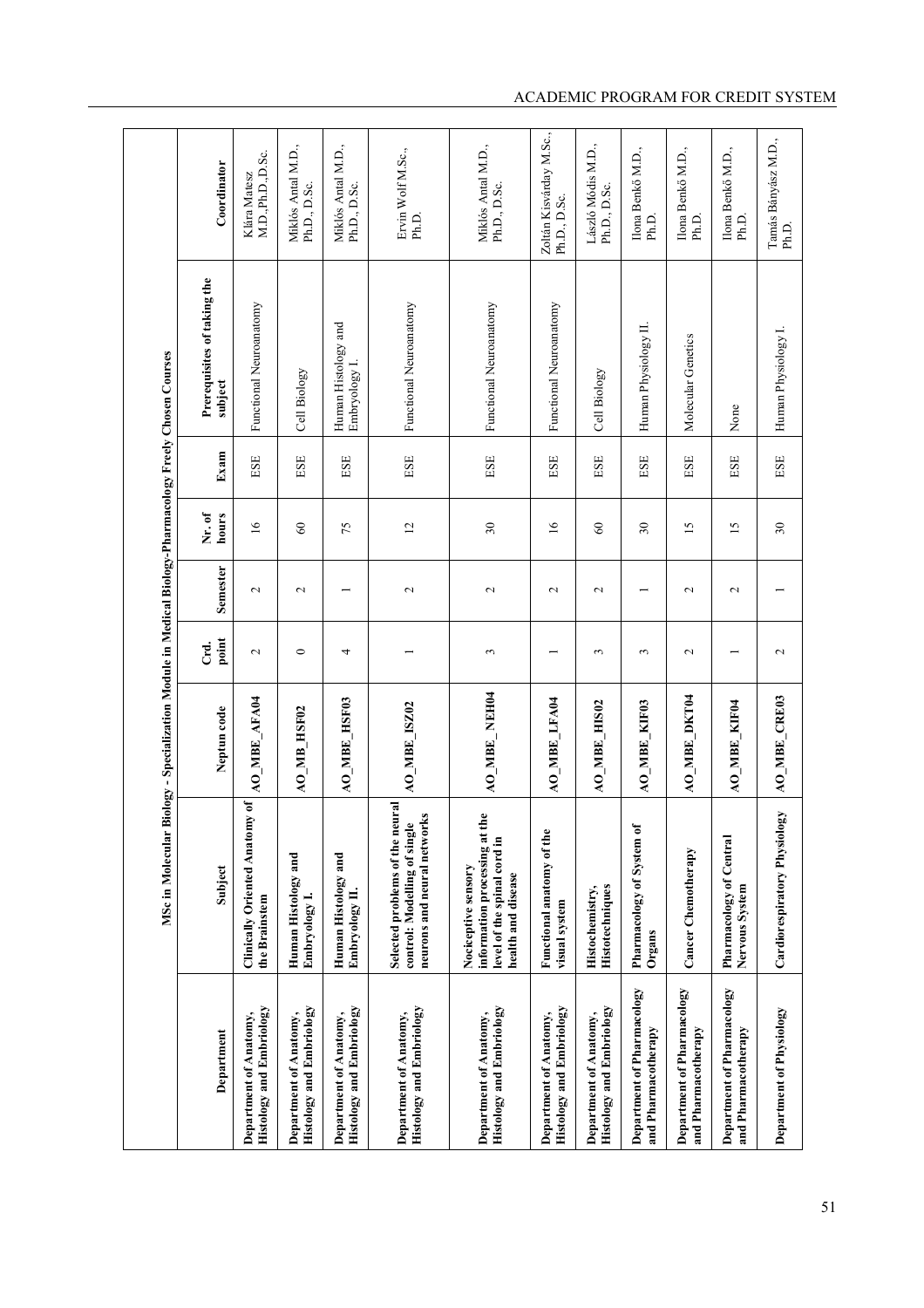|                          | MSc in Molecular Biology - Specialization Module in Medical Biology-Pharmacology Freely Chosen Courses |                  |                 |                    |                 |      |                                        |                                |
|--------------------------|--------------------------------------------------------------------------------------------------------|------------------|-----------------|--------------------|-----------------|------|----------------------------------------|--------------------------------|
| Department               | Subject                                                                                                | Neptun code      | point<br>ਟ<br>ਹ | Semester           | Nr. of<br>hours | Exam | Prerequisites of taking the<br>subject | Coordinator                    |
| Department of Physiology | membrane in Physiological<br>Regulatory role of the cell<br>Pathological conditions                    | and AO_MBE_SMS04 |                 | ¢                  | $\overline{20}$ | ESE  | Human Physiology I.                    | Péter Szentesi M.Sc.,<br>Ph.D. |
| Department of Physiology | Modelling of Physiological<br>Processes                                                                | AO_MBE_EFM04     |                 | $\scriptstyle\sim$ | $\overline{30}$ | ESE  | Human Physiology II.                   | Péter Szentesi M.Sc.,<br>Ph.D. |
| Department of Physiology | Neuroendocrine Regulation of<br>Feeding and Energy Balance                                             | AO_MBE_NES03     |                 |                    | $\overline{30}$ | ESE  | Human Physiology II.                   | M.D.,Ph.D.,D.Sc.<br>Tamás Biró |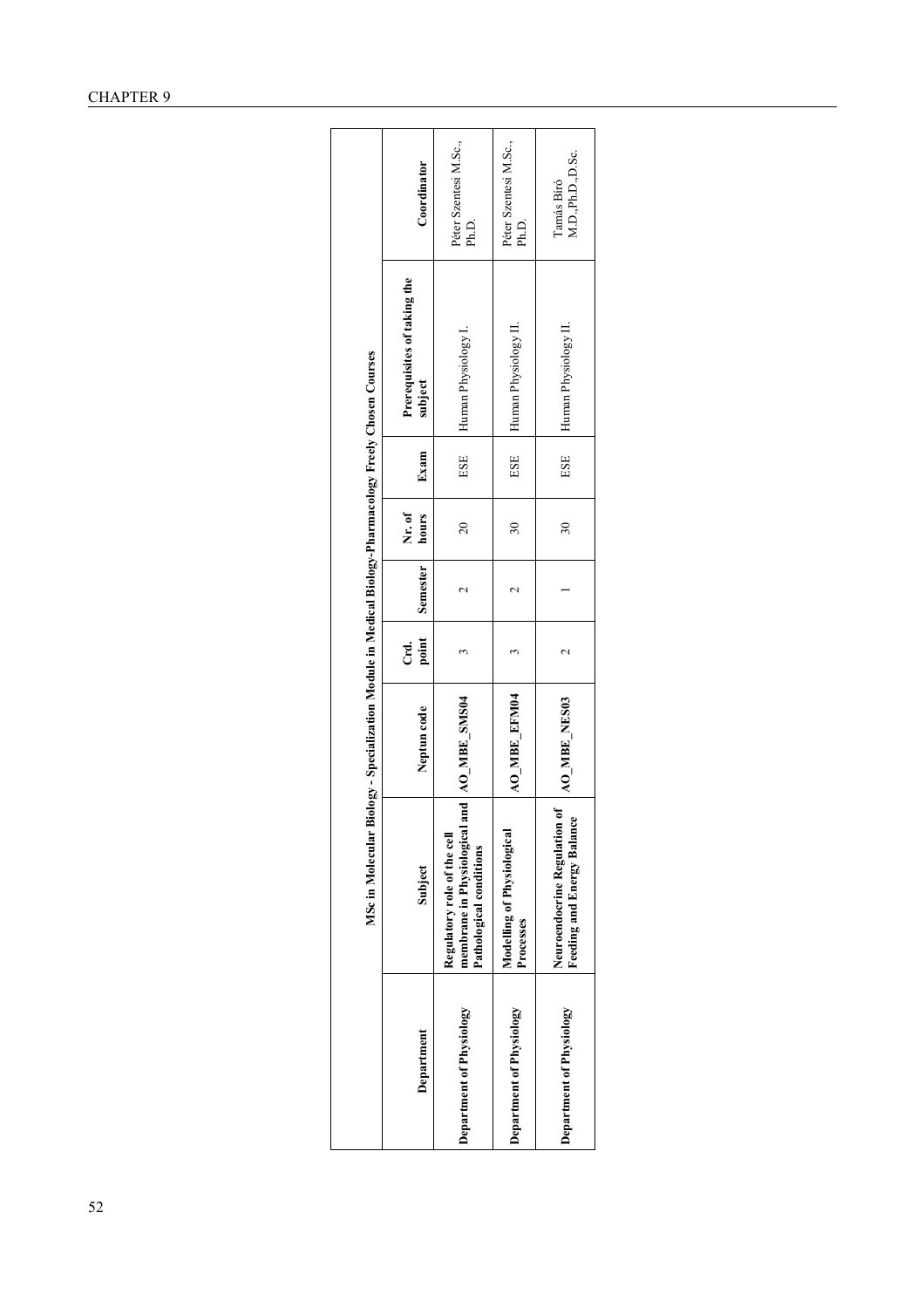|                      | MSc in Molecular Biology - Specialization Module in Evolutionary Biology Required elective courses |        |              |          |         |                |                        |          |                                     |  |
|----------------------|----------------------------------------------------------------------------------------------------|--------|--------------|----------|---------|----------------|------------------------|----------|-------------------------------------|--|
|                      |                                                                                                    | 1.year |              |          |         |                |                        |          |                                     |  |
|                      |                                                                                                    |        | 1st semester |          |         | $2nd$ semester |                        |          |                                     |  |
| <b>Subjects</b>      | Neptun code                                                                                        |        |              | S P Exam |         |                | Crd. $L$ S P Exam Crd. |          | Prerequisites of taking the subject |  |
| Evolutionary Biology | <b>AO_MBE_EVB02</b>                                                                                |        |              |          | 45      |                | ESE                    |          | 4 Medical Genom Biology             |  |
| Molecular Ecology    | AO MBE MOK                                                                                         |        |              |          | $30$ 15 |                | ESE                    | 3   None |                                     |  |
|                      |                                                                                                    |        |              |          |         |                |                        |          |                                     |  |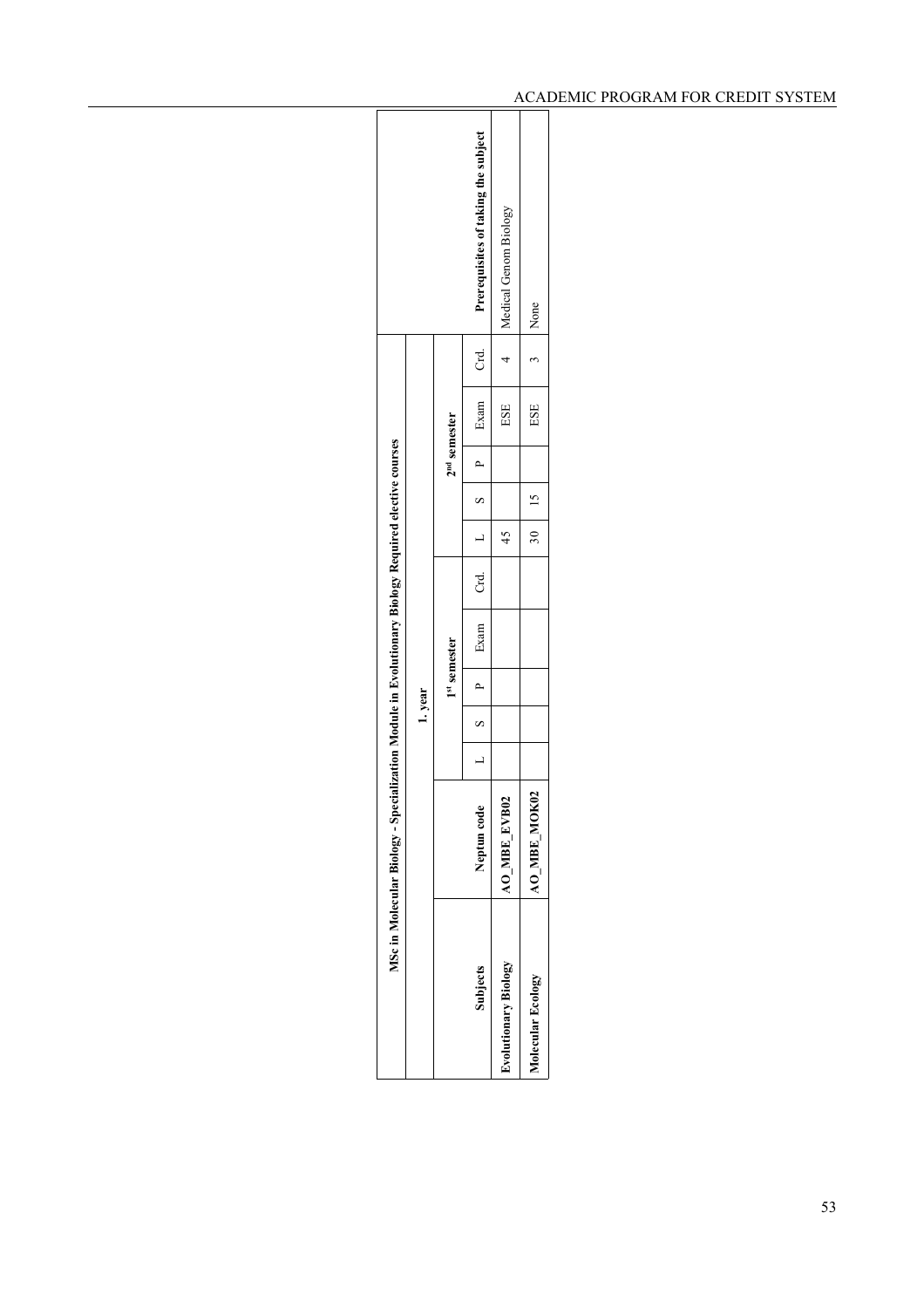|                                                            | MSc in Molecular Biology - Specialization Module in Evolutionary Biology Required elective courses |                 |                |              |      |         |                          |          |                |      |        |                                     |
|------------------------------------------------------------|----------------------------------------------------------------------------------------------------|-----------------|----------------|--------------|------|---------|--------------------------|----------|----------------|------|--------|-------------------------------------|
|                                                            |                                                                                                    |                 | 2. year        |              |      |         |                          |          |                |      |        |                                     |
|                                                            |                                                                                                    |                 |                | 1st semester |      |         |                          |          | $2nd$ semester |      |        |                                     |
| <b>Subjects</b>                                            | Neptun code                                                                                        | $\overline{a}$  | S              | $\sim$       | Exam | ි<br>ටි | $\frac{1}{2}$            | $\infty$ | $\overline{a}$ | Exam | ਰ<br>ਹ | Prerequisites of taking the subject |
| Behavioural Ecology                                        | AO MBE VIOO                                                                                        |                 |                |              |      |         | $\overline{\mathbf{30}}$ |          |                | ESE  |        | Molecular Ecology                   |
| Deterministic and Stochastic<br><b>Models of Evolution</b> | ⊵<br>AO MBE DET                                                                                    | $15 \t 15$      |                |              | ESE  | C       |                          |          |                |      |        | None                                |
| Molecular Biogeography and<br>Phylogeography               | <b>AO_MBE_BGF03</b>                                                                                | 30 <sub>o</sub> | $\frac{15}{2}$ |              | ESE  |         |                          |          |                |      |        | Medical Genom Biology               |
| <b>Molecular Evolution</b>                                 | AO MBE MEV03                                                                                       | 30              |                |              | ESE  |         |                          |          |                |      |        | Evolutionary Biology                |
|                                                            |                                                                                                    |                 |                |              |      |         |                          |          |                |      |        |                                     |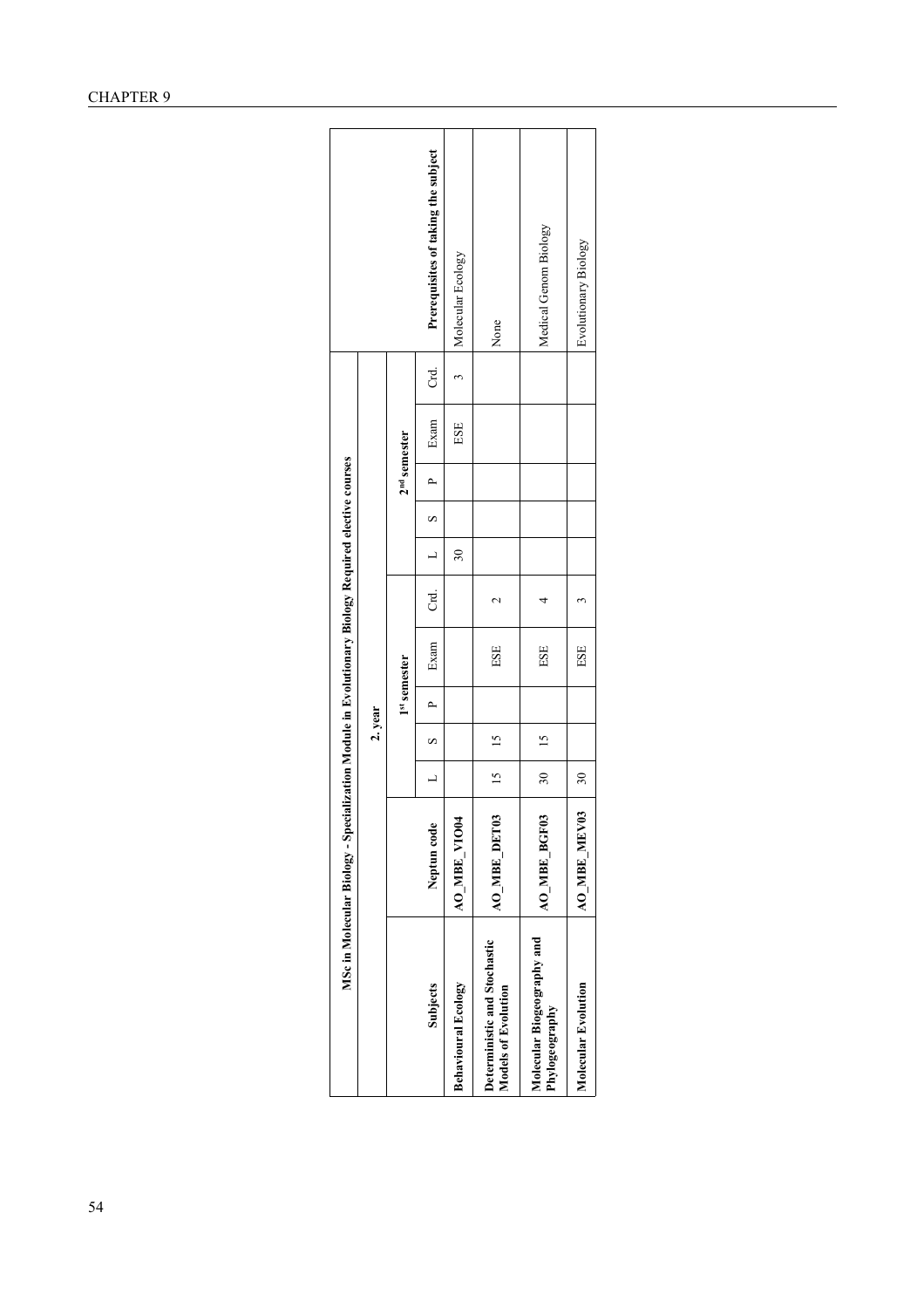|                                                           |                                      | MSc in Molecular Biology - Specialization Module in Evolutionary Biology Freely Chosen Courses |                 |                 |                          |      |                                                  |                                    |
|-----------------------------------------------------------|--------------------------------------|------------------------------------------------------------------------------------------------|-----------------|-----------------|--------------------------|------|--------------------------------------------------|------------------------------------|
| Department                                                | Subject                              | Neptun code                                                                                    | point<br>Crd.   | Semester        | Nr. of<br>hours          | Exam | Prerequisites of taking the<br>subject           | Coordinator                        |
| Department of Ecology                                     | Biodiversity                         | <b>AO_MBE_BID03</b>                                                                            |                 |                 | 45                       | ESE  | None                                             | Béla Tóthmérész Ph.D.,<br>D.Sc.    |
| Zoology and Human Biology<br>Department of Evolutionary   | Phylogeny of the Animal<br>Kingdom   | AO_MBE_AFI02                                                                                   |                 | $\mathbf{\sim}$ | 45                       | ESE  | None                                             |                                    |
| Zoology and Human Biology<br>Department of Evolutionary   | <b>Evolutionary Genetics</b>         | <b>AO_MBE_EVB</b>                                                                              |                 |                 | 45                       | ESE  | Molecular Genetics                               |                                    |
| Department of Human<br>Genetics                           | Methodology in Molecular<br>Genetics | AO_MBE_MGM03                                                                                   |                 |                 | 45                       | ESE  | Molecular Genetics                               | Sándor Biró M.Sc.,<br>Ph.D., D.Sc. |
| Biotechnology and Cell Biology<br>Department of Microbial | <b>Evolution of Microbes</b>         | AO_MBE_MEV03                                                                                   | $\mathbf{\sim}$ |                 | $\overline{\mathbf{30}}$ | ESE  | Physiology of Prokaryotes,<br>Molecular Virology |                                    |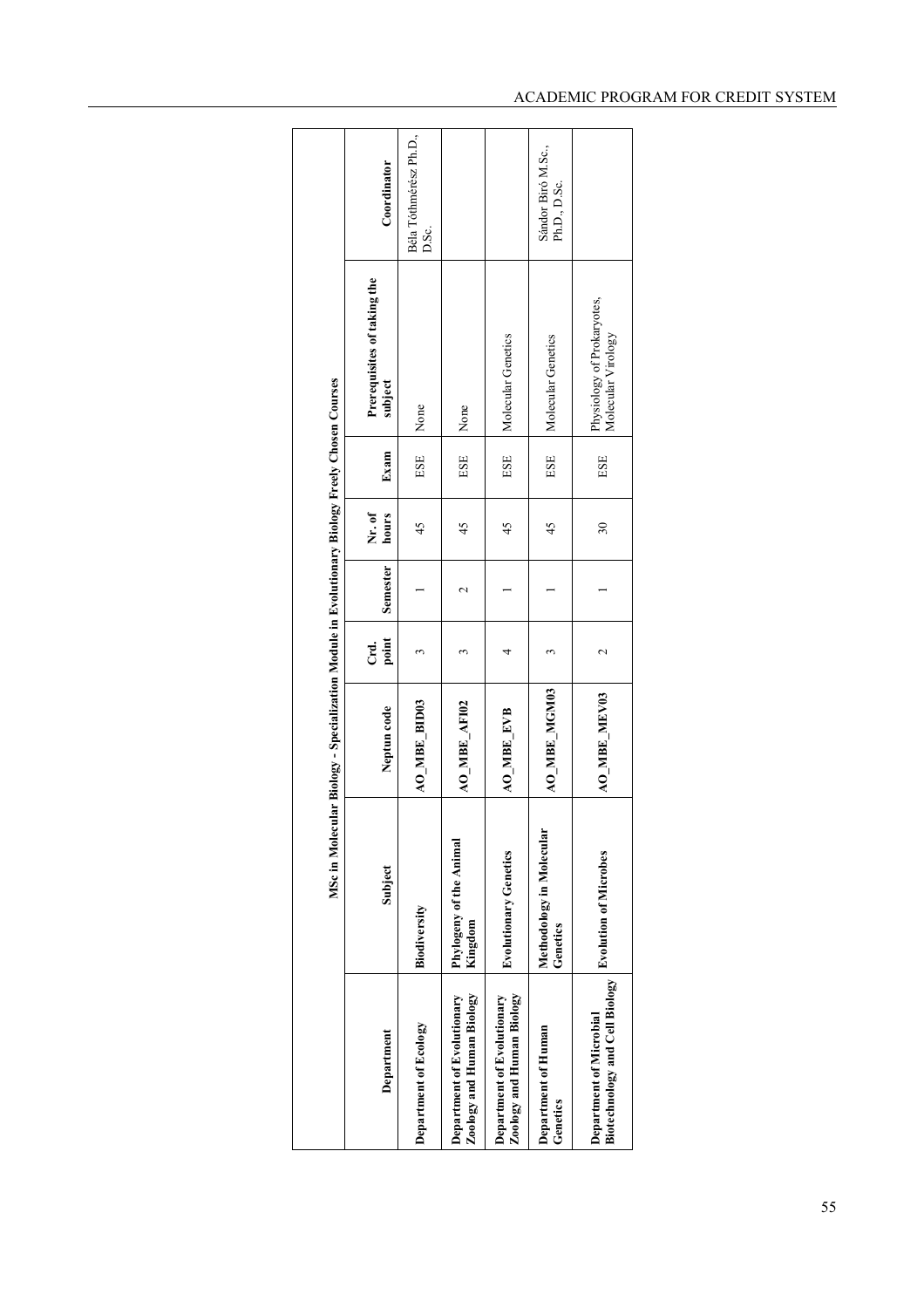# **CHAPTER 10 ACADEMIC PROGRAM FOR THE 1ST YEAR**

# Department of Biochemistry and Molecular Biology

# Subject: **BIOCHEMISTRY OF METABOLISM**

Year, Semester: 1<sup>st</sup> year/1<sup>st</sup> semester Number of teaching hours: Lecture: **30** Seminar: **15**

| 1 <sup>st</sup> week:                                                                                                                                                                                                                                                                 | 9 <sup>th</sup> week:                                                                                                                                                                                                                                                           |
|---------------------------------------------------------------------------------------------------------------------------------------------------------------------------------------------------------------------------------------------------------------------------------------|---------------------------------------------------------------------------------------------------------------------------------------------------------------------------------------------------------------------------------------------------------------------------------|
| Lecture: The biology of the mitochondria I. Mitochondrial<br>transport. The processes and regulation of citric acid cycle<br>and oxidative phosphorylation.                                                                                                                           | Lecture: Protein structure I. Fundamentals of protein<br>structure, determining the macromolecular structure of<br>Hierarchy of protein structures, primary,<br>proteins.                                                                                                       |
| 2 <sup>nd</sup> week:<br>Lecture: The biology of the mitochondria II. Oxidative                                                                                                                                                                                                       | secondary, tertiary, quaternary structures. Characteristics<br>of alpha helices and beta sheets. Schematic representation<br>of secondary structures, topological diagrams.                                                                                                     |
| Anaplerotic<br>phosphorylation<br>2.<br>reactions.<br>The<br>mitochondrial genome - maintenance and mutations.                                                                                                                                                                        | $10th$ week:<br>Lecture: Protein structure II. Intrinsically disordered                                                                                                                                                                                                         |
| 3rd week:<br>Lecture: Carbohydrate metabolism I. Basic metabolic                                                                                                                                                                                                                      | proteins.                                                                                                                                                                                                                                                                       |
| pathways, tissue-specific regulation of carbohydrate<br>metabolism.                                                                                                                                                                                                                   | $11th$ week:<br>Lecture: Amino acid metabolism I. Production and<br>utilization of the intracellular amino acid pool. Exogenous                                                                                                                                                 |
| 4 <sup>th</sup> week:<br>Lecture: Carbohydrate metabolism II. Inherited diseases<br>of carbohydrate metabolism. Biochemistry of diabetes.                                                                                                                                             | and endogenous sources of amino acids. Common<br>reactions of amino acid metabolism: the fate of nitrogen.<br>Production and efflux of ammonia.                                                                                                                                 |
| 5 <sup>th</sup> week:<br>Lecture: Lipid metabolism I. Transport and processing of<br>lipids in the digestive track and in the circulation. Covalent<br>lipid-protein interactions, lipoprotein complexes. Synthesis<br>and degradation of triacyl glycerols.<br>6 <sup>th</sup> week: | $12th$ week:<br>Lecture: Amino acid metabolism II. Inter-organ nitrogen<br>transport. Processes and regulation of the urea cycle. C1-<br>transfer,<br>transmethylation,<br>monooxygenation<br>and<br>dioxygenation<br>reactions. Diseases<br>of<br>amino<br>acid<br>metabolism. |
| Lecture: Lipid metabolism II. Metabolic changes during<br>the well-fed state and during starvation. Ketone bodies.<br>The mevalonate pathway. Synthesis of steroid hormones,<br>bile acids, eicosanoids. Lipid peroxidation. Vitamin D<br>metabolism.                                 | 13 <sup>th</sup> week:<br>Lecture: Nucleotide metabolism I. The nucleotide pool.<br>Digestion and absorption of nucleotides. De novo synthesis<br>of purine nucleotides, regulation, salvage reactions.                                                                         |
| 7 <sup>th</sup> week:<br>Lecture: Lipids in health and disease. Cholesterol<br>synthesis, transport, storage and efflux - processes,<br>regulatory mechanisms, drug treatment. The LDL receptor.<br>Obesity and metabolic syndrome.                                                   | 14 <sup>th</sup> week:<br>Lecture: Nucleotide metabolism II. De novo synthesis of<br>pyrimidine nucleotides, regulation. Diseases of nucleotide<br>metabolism. Antiviral and antitumor effect of nucleoside<br>analogs.                                                         |
| 8 <sup>th</sup> week:<br>Lecture: Nutrition: Vitamins.<br>Self Control Test (Topics of week 1-7.)                                                                                                                                                                                     | $15th$ week:<br>Lecture: Summary, consultation.<br>Self Control Test (Topics of week 8-14.)                                                                                                                                                                                     |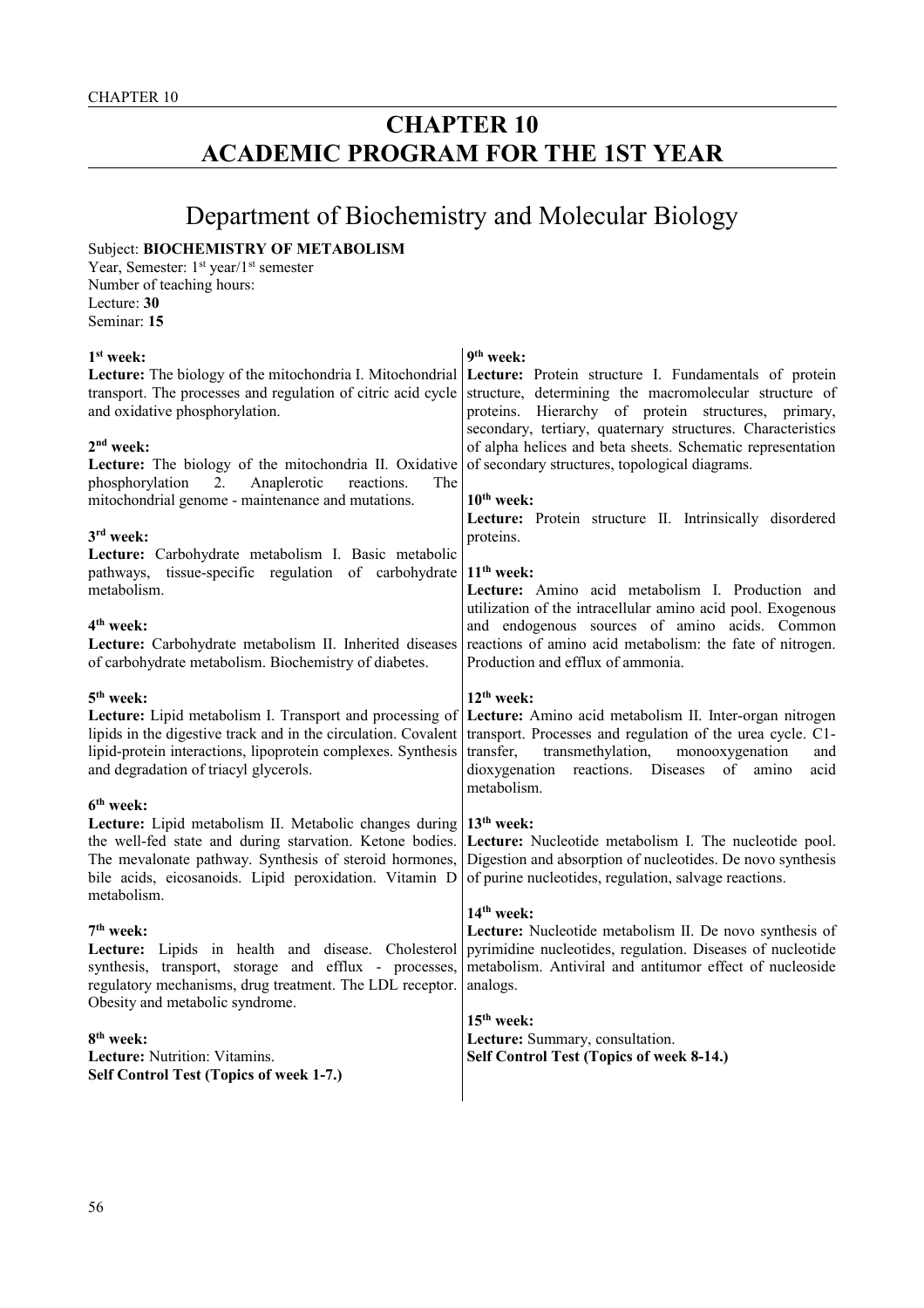## **Requirements**

#### **Requirements for the written exam:**

Participation in the seminars and in the obligatory lectures. Only one absence is accepted from the obligatory lectures, and three absences are accepted from the seminars, in case of more absences students will not be permitted to take the written exam.

#### **Course content:**

Topics of metabolism presented at the lectures and discussed during the seminars (lecture slides are available at the http://bmbi.med.unideb.hu web site, username and password are provided at the beginning of the semester). At the seminars the lectures of the previous week and new scientific information connected to the lectures will be discussed with the seminar teacher.

**Self-control tests:** (not obligatory) During the semester students may choose to write two self-control tests addressing the curriculum of the lectures and seminars. The self-control tests consist of single-choice and multiple-choice test questions, and by writing the both tests a total of maximum 40 points can be collected. If the combined score of the two tests is above 60% of the total score, the points can be added as bonus points to the end-of-semester exam test score.

**Scientific essay:**(not obligatory) should be a summary of one or more scientific papers (not reviews!), based on the newest scientific information connected to the material of the lectures (3-6 pages). The scientific papers should be approved beforehand by the seminar teacher. Depending on the quality of the essay, a maximum of 4 bonus points can be awarded. Bonus points earned by scientific essay can also be added to the exam test score. Essay submission deadline is announced at the beginning of the semester.

**Presentation:** (not obligatory): students may present a scientific paper from one of the lecture topics to the seminar teacher. Depending on the paper, up to 3 students may work together on the presentation. The scientific papers should be approved beforehand by the seminar teacher. Depending on the quality of the presentation, a maximum of 5 bonus points can be awarded. Bonus points earned by the presentation can also be added to the exam score.

**Grading:** Grades will be offered based on the written examination during the exam period. The written exams consist of single-choice and multiple-choice test questions and of essay questions - a maximum of 100 points can be collected. If the exam test score is 60 points or above, bonus points earned during the semester can also be added to it. The student's performance will be assessed on a five-grade scale. Pass (grade 2): 60-69,5 points; satisfactory (grade 3): 70- 79,5 points; good (grade 4): 80-89,5 points; excellent (grade 5): 90-100 points. Students may take one improvement exam per exam period.

## Department of Biophysics and Cell Biology

#### Subject: **BIOPHYSICS**

Year, Semester: 1<sup>st</sup> year/1<sup>st</sup> semester Number of teaching hours: Lecture: **30**

| $1st$ week:<br><b>Lecture:</b> Introduction. Electromagnetic waves, the <b>Lecture:</b> Nuclear physics (nuclear binding energy),<br>properties of light (interference, photoelectric effect, radioactivity, law of radioactive disintegration, radioactive<br>photon theory). Wave-particle duality, Heisenberg series.<br>uncertainty principle. | 5 <sup>th</sup> week:                                                                                                                                      |
|----------------------------------------------------------------------------------------------------------------------------------------------------------------------------------------------------------------------------------------------------------------------------------------------------------------------------------------------------|------------------------------------------------------------------------------------------------------------------------------------------------------------|
| $2nd$ week:<br>application<br>Fluorescence<br>spectroscopy,<br>Lecture:<br>fluorescence techniques.                                                                                                                                                                                                                                                | $6th$ week:<br>Lecture: Radiation biophysics: target theory, direct and<br>of indirect action of radiation. Dosimetry. Biological effects<br>of radiation. |
| $3rd$ week:<br>Lecture: Lasers and their application in medicine.<br>$4th$ week:                                                                                                                                                                                                                                                                   | $7th$ week:<br>Lecture: Principles of tomographic methods, PET and<br>SPECT. Principles of Computer Tomography (CT).                                       |
| Lecture: Physical properties of sound, ultrasound, Doppler<br>principle.                                                                                                                                                                                                                                                                           | 8 <sup>th</sup> week:<br>Lecture: Free enthalpy, chemical potential.<br>Thermodynamic probability, Brownian motion, osmosis.                               |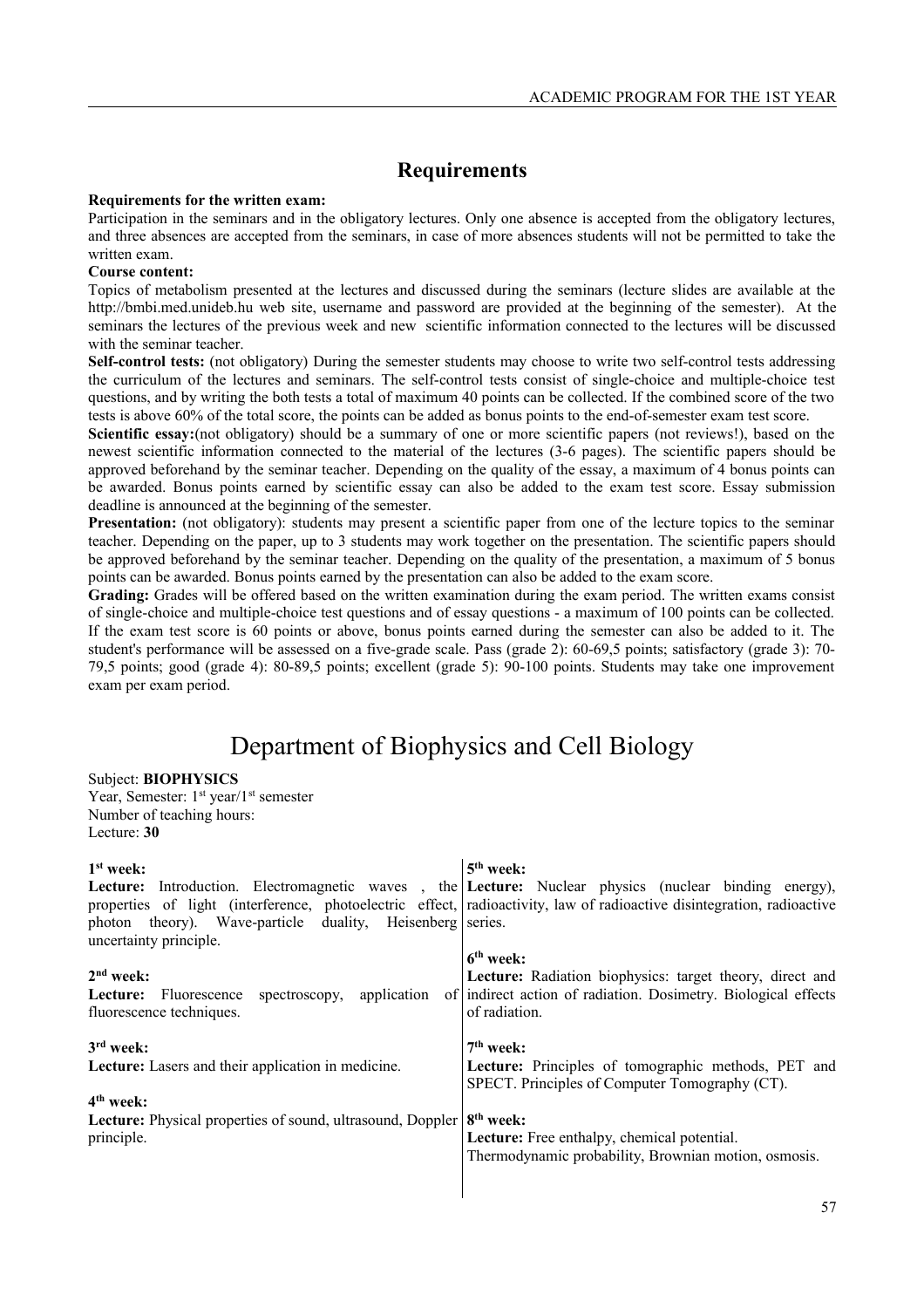#### CHAPTER 10 **9 th week:**  Lecture: The structure of biological membranes. Membrane transport. **10th week: Lecture:** Resting potential, action potential, and electrical excitability. Measurement of membrane potential. **11th week: Lecture:** The physical background of ECG and EEG. **12th week:**  mechanism of vision. **13th week: Lecture:** Fluid mechanics, blood circulation. **14th week: Lecture:** Flow cytometry and its application in medicine. **15th week: Lecture:** Sedimentation methods, electrophoresis, isoelectric focusing, blotting techniques.

**Lecture:** The human eye. Photoreceptors. The molecular

## **Requirements**

Aim of the course: To provide knowledge on the physical processes in the living systems. To give a solid theoretical and practical background for physical methods used in biological/biomedical sciences, including modern spectroscopic, microscopic and imaging techniques.

 Short description of the course: Basic principles of atomic and nuclear physics. Radiation biophysics, application of radiooactive isotopes in biological sciences. X-ray crystallography. Fluorescence and absorption spectroscopy, lasers. Microscopic techniques, including advanced optical and non-optical microscopes (e.g. confocal laser scanning microscopy, atomic force microscopy). Flow cytometry and cell separation. Sedimentation and electrophoretic methods. Basic principles of physical processes in living organisms (microscopic and macroscopic transport, membrane transport, bioelectric phenomenon in cell and organ level, biophysics of the senses, fluid dynamics). Ultrasound, nuclear magnetic resonance. Imaging techniques (X-ray, computer tomography, magnetic resonance imaging, positron emission tomography, photon emission computer tomography, ultrasound imaging) are covered as well.

 Compulsory reading: Medical Biophysics (Editors.: S. Damjanovich, J. Fidy, J. Szöllősi, Medicina, Budapest, 2009, ISBN: 978-963-226-127-0)

Educational material published on the web page of the Department.

Web page of the Department: http://biophys.med.unideb.hu/en

Exam: Oral exam during the exam period after the 1st semester.

 1. Lectures: Attendance to lectures is not compulsory but emphatically recommended. All material covered in lectures is an integral part of the subject and therefore included in the self-control tests and the final exam. Some new concepts and ideas are discussed in the lectures only and are not present in the textbook.

 2. Seminars: No seminars are included in the course, however, it is recommended to attend the seminars of the medicine students, which might aid preparation for the exam.

3. Practicals: There are no practicals included in the course.

 4. In order to get exemption from the biophysics course the student has to write an application to the Educational Office. The Department of Biophysics and Cell Biology does not accept such applications. The following documents have to be submitted: 1. application with an explanation why the student thinks that he/she is eligible for an exemption; 2. certificates about the courses the student has taken; 3. a reliable description of the curriculum of the courses taken. An application is either rejected or accepted and exemption granted, or in most cases, students applying for an exemption will be examined by the Biophysics Chairman before granting an exemption. Applicants will be notified by the Department whether they have to take such an examination.

5. Conditions for signing the lecture book: no special requirements.

 6. Self-control tests: There will be 2 self-control tests (SCT) during the semester (week 7 and week 12). None of the SCTs are obligatory. Each SCT will be graded (0-100 %, 0% for absence) and the results of the two SCTs will be averaged (Xave). The missed test will be counted as 0% in the average. Missed SCTs cannot be made up at a later time. Based on the written tests students may be offered the following grades:

 55-64.99: pass (2) 65-74.99: satisfactory (3) 75-84.99: good (4) 85-100: excellent (5)

 7. Final Examination (FE): Students have three chances (A,B,C) for passing the biophysics final exam in the winter 58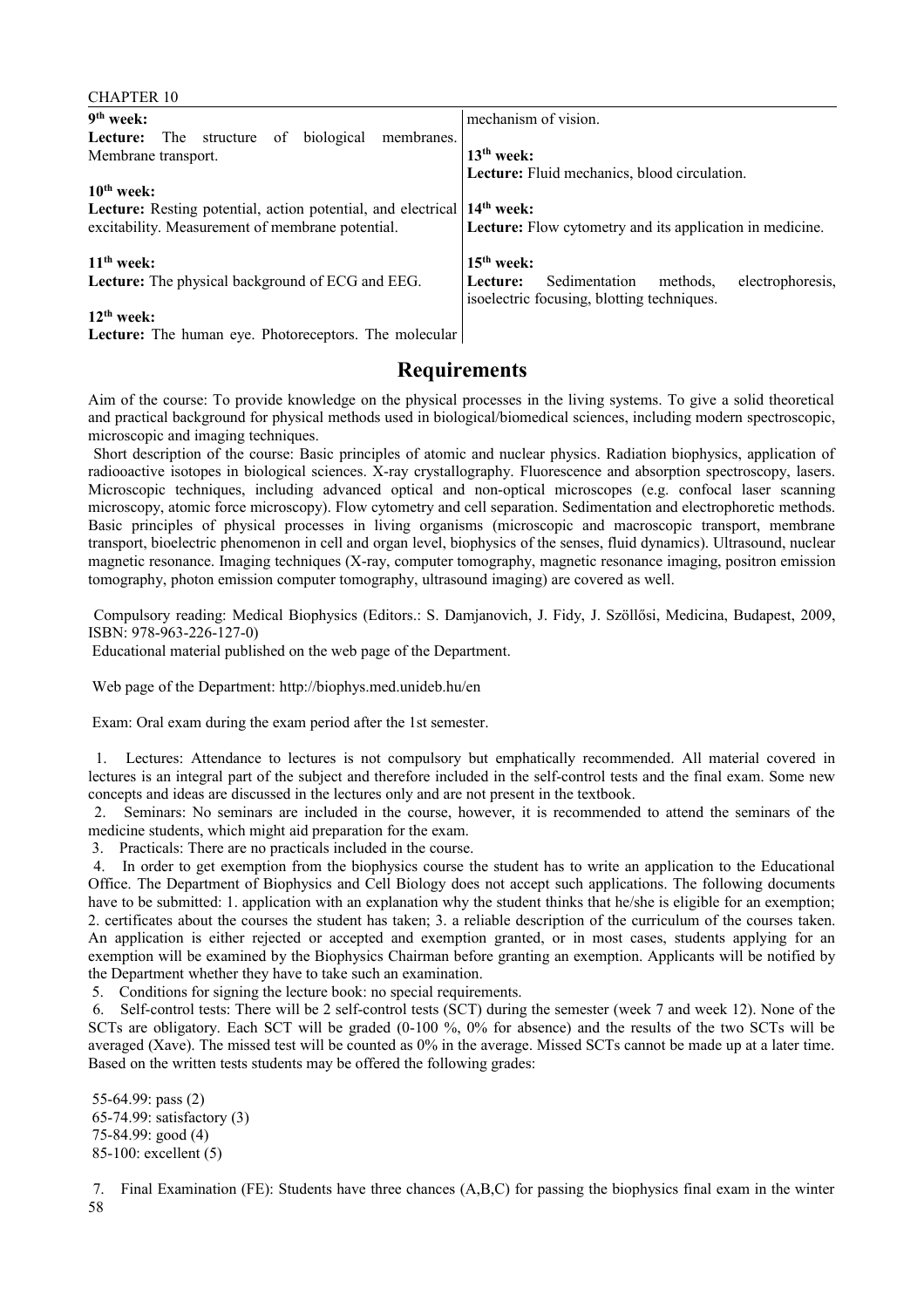exam period after the semester in which the course was taken. Students take an oral exam, where two questions chosen from the topic list (provided on the departmental website) at random should be answered. In order to complete the exam successfully students need to get pass (2) for both questions. Students are exempted from the FE exam if the grade offered based on the self-control tests is accepted by the student (see point 6.)

 8. Rules for calculator usage during self-control tests and the final examination: In order to ensure a fair evaluation, to avoid disturbances in the testing room, and to protect the security of the test material the following types of calculators are NOT permitted:

- calculators with built-in computer algebra systems (capable of simplifying algebraic expressions)
- pocket organizers, handheld or laptop computers

any device capable of storing text. Calculators with a typewriter keypad (so-called QWERTY devices), electronic writing pads and pen-input devices are not allowed either. Calculators with letters on the keys (e.g. for entering hexadecimal numbers or variable names) are permitted as long as the keys are not arranged in QWERTY format.

- Calculators or other devices capable of communicating with other devices
- Calculators built into wireless phones
- Calculators with paper tape or models that make noise

 In general, students may use any four-function, scientific or graphing calculator except as specified above. However, we reserve the right to prohibit the usage of ANY type of calculator, computer and data storage and retrieval device during some tests if no calculations or only very simple calculations are necessary. Sharing calculators during tests is not allowed, and the test proctor will not provide a calculator.

- 9. Information for repeaters
- repeating the course means attending the lectures
- according to the relevant rules (point 6) self-control tests may be written and grade may be offered again
- the results of the self-control tests written in the failed semester are lost

 Further information: Zsolt Fazekas, Ph.D., manager of education, Dept. of Biophysics and Cell Biology E-mail: biophysedu@med.unideb.hu

Office hours: The location and time of office hours are shown in the News section of the Department's web page.

# Department of Human Genetics

### Subject: **MEDICAL GENOME BIOLOGY**

Year, Semester: 1<sup>st</sup> year/1<sup>st</sup> semester Number of teaching hours: Lecture: **30**

| $1st$ week:                                                    | <b>Practical:</b> Preparatory class on databases.                |
|----------------------------------------------------------------|------------------------------------------------------------------|
| Lecture: Introduction into genomics. Nanotechnology in         |                                                                  |
| medicine.                                                      | $6th$ week:                                                      |
|                                                                | Lecture: Global proteome analysis.                               |
| $2nd$ week:                                                    | <b>Practical: Databases.</b>                                     |
| <b>Lecture:</b> The technology of DNA sequencing. introduction |                                                                  |
| into evolutionary genome biology.                              | $7th$ week:                                                      |
| <b>Practical:</b> General information about the subject.       | Lecture: Analysis of protein sequences and structures.           |
|                                                                | Protein databases.                                               |
| $3rd$ week:                                                    | <b>Practical:</b> Preparatory class on gene expression analysis. |
| Significance,<br>sequencing.<br>Lecture:<br>Whole genome       |                                                                  |
| examples, databases.                                           | 8 <sup>th</sup> week:                                            |
| <b>Practical:</b> Preparatory class on sequence alignments.    | <b>Lecture:</b> Global analysis of gene expression.              |
|                                                                | <b>Practical:</b> Gene expression analysis.                      |
| $4th$ week:                                                    |                                                                  |
| Variability of the human genome.<br>New  <br>Lecture:          | 9 <sup>th</sup> week:                                            |
| generation sequencing.                                         | <b>Lecture:</b> Gene and proteome profiling in the diagnostics.  |
| <b>Practical:</b> Sequence alignments.                         | <b>Practical:</b> Preparatory class on polymorphisms.            |
|                                                                |                                                                  |
| $5th$ week:                                                    | $10th$ week:                                                     |
| <b>Lecture:</b> Biostatistics in global genome analysis.       | <b>Lecture:</b> Applied genome analysis in drug research.        |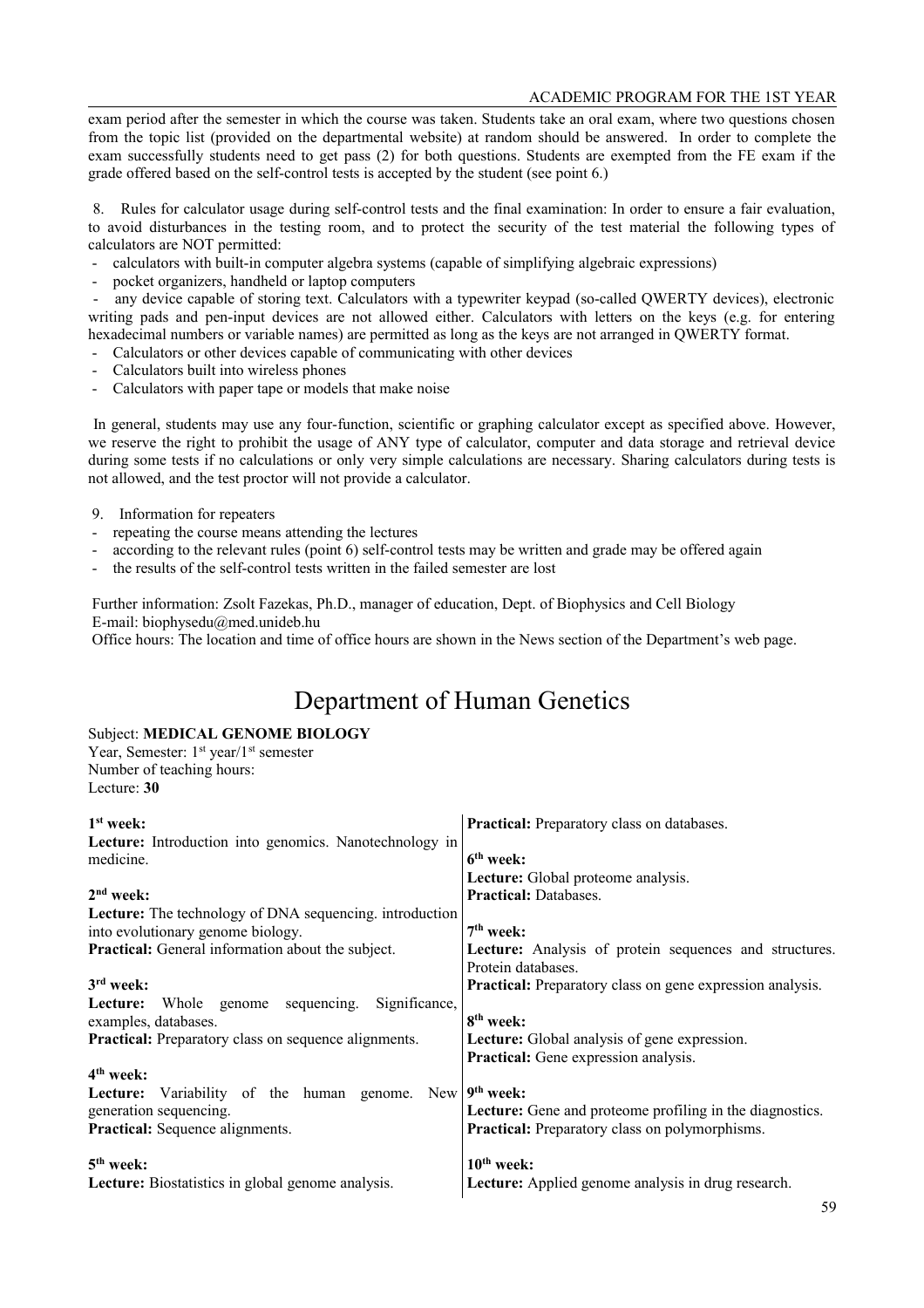### CHAPTER 10

| <b>Practical:</b> DNA polymorphisms I.                | $13th$ week:                                            |
|-------------------------------------------------------|---------------------------------------------------------|
|                                                       | Lecture: Gene maps and polygenic diseases.              |
| $11th$ week:                                          | <b>Practical:</b> Genome browsers.                      |
| Lecture: Biomarkers in diagnostics. History of genome |                                                         |
| science, biotechnology, philosophical aspects.        | $14th$ week:                                            |
| Practical: DNA polymorphisms II.                      | Lecture: Integrative biology, genome-scale information. |
|                                                       | Practical: Consultation.                                |
| $12th$ week:                                          |                                                         |
| in<br>proteomics<br>Antibody-based<br>Lecture:        | cancer $15th$ week:                                     |
| diagnostics.                                          | Lecture: Genomics of complex diseases.                  |
| Practical: Preparatory class on genome-browsers.      | <b>Practical:</b> Genomics of complex diseases.         |
|                                                       |                                                         |

## **Requirements**

The program consists of lectures and seminars. Attendance of lectures is important, because the material which is required at the examination is presented here. Therefore, participation on at least 50 % of the lectures is compulsory. If the number of absences exceeds 50 % of the lectures the signature will be rejected. Attendance at the seminars is also important. If the student misses more than 2 seminars, he or she will have to take a test ("labtest") to qualify for the signature. If the student has more than 4 absences from the seminars, the signature will be rejected and the semester must be repeated. End of semester examination: 15-20 short essay questions are given to each student. Grading of the papers is the following: 0-49,99 %: fail (1), 50-59,99 % pass (2), 60-69,99 %: satisfactory (3), 70-79,99 % good (4), 80- 100 %: excellent (5). Academic advisor: Professor László Takács, laszlo.takacs@biosys-intl.com Course coordinator: Dr. András Penyige, penyige@med.unideb.hu

## Department of Human Genetics

## Subject: **MEDICAL GENOME BIOLOGY PRACTICALS**

Year, Semester: 1<sup>st</sup> year/1<sup>st</sup> semester Number of teaching hours: Practical: **45**

# Department of Human Genetics

 $\overline{\phantom{a}}$ 

### Subject: **MOLECULAR GENETICS**

Year, Semester: 1<sup>st</sup> year/1<sup>st</sup> semester Number of teaching hours: Lecture: **30** Practical: **30**

### **1 st week:**

| Introduction into molecular genetics. $3^{rd}$ week:<br>Lecture:                                                                  |                                                                                                                               |
|-----------------------------------------------------------------------------------------------------------------------------------|-------------------------------------------------------------------------------------------------------------------------------|
|                                                                                                                                   | Organization of genetic material in pro- and eukaryotic Lecture: Gene interactions. Variations of gene expression.            |
| cells.                                                                                                                            | The LOD score. Non-mendelian inheritance. Mutations of                                                                        |
| <b>Practical:</b> Methods of study, required and advised mitochondrial genes.                                                     |                                                                                                                               |
|                                                                                                                                   | readings. Laboratory safety in the laboratory. Nucleus and <b>Practical:</b> Human single-gene disorders and traits.          |
| chromatin. Cell division.                                                                                                         | Pedigree analysis. Problem solving in classical genetics                                                                      |
|                                                                                                                                   | (homework).                                                                                                                   |
| $2nd$ week:                                                                                                                       |                                                                                                                               |
| Lecture: Classical and molecular genetics. Patterns of 4 <sup>th</sup> week:                                                      |                                                                                                                               |
|                                                                                                                                   | single gene inheritance. Mendel's 1 <sup>st</sup> law. Multiple alleles. Lecture: Genetic polymorphisms II. Genetics of blood |
|                                                                                                                                   | Dominance and recessiveness in the phenotype and at the groups. Genetic polymorphisms III. The major                          |
|                                                                                                                                   | molecular level. Genetic polymorphisms I. X-linked histocompatibility complex. DNA polymorphisms: SNP,                        |
| inheritance. Mendel's 2 <sup>nd</sup> law, and the meiosis. Linkage and RFLP, micro- and mini satellites, copy number variations. |                                                                                                                               |
| recombination. Genetic mapping.                                                                                                   | <b>Practical:</b> Evaluation of crossing experiments. Problem                                                                 |
| <b>Practical:</b> Seminar on classical genetics.                                                                                  | solving in genetics.                                                                                                          |
|                                                                                                                                   |                                                                                                                               |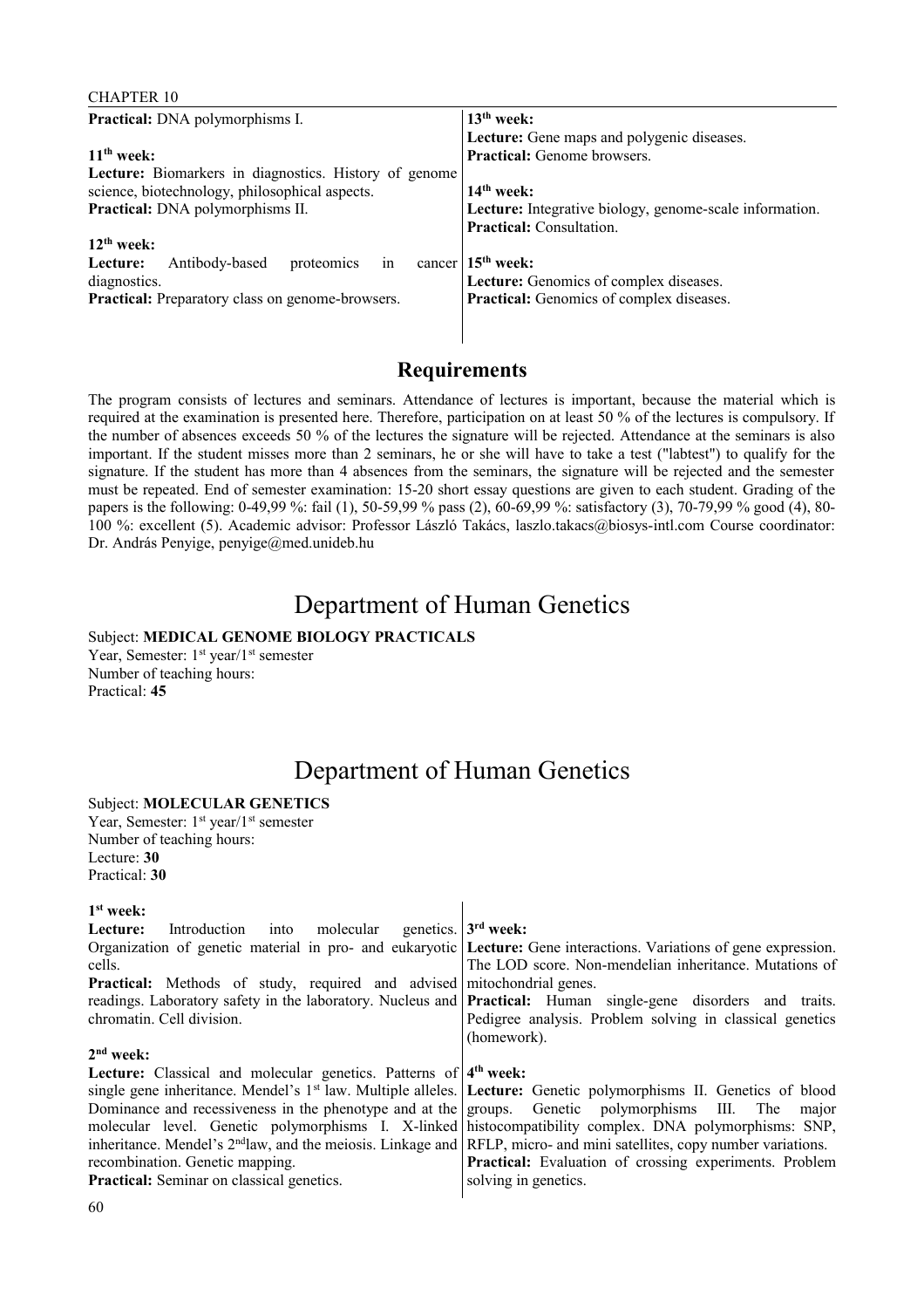|                                                                                                                | the genetic information. The genetic code.                                |
|----------------------------------------------------------------------------------------------------------------|---------------------------------------------------------------------------|
| $5th$ week:                                                                                                    | Practical: Population genetics. Problem solving in                        |
| Lecture: Inheritance of quantitative and complex traits.                                                       | population genetics (homework). 2 <sup>nd</sup> test in extra time.       |
| Genetic polymorphisms IV. From pharmacogenetics to                                                             |                                                                           |
|                                                                                                                | $11th$ week:                                                              |
| pharmacogenomics.                                                                                              |                                                                           |
| Practical: Seminar in cytogenetics. Evaluation of a                                                            | Lecture: Bacterial genetics. Life cycle of bacteriophages.                |
| karyogram (homework). $1st$ test in extra time.                                                                | Restriction, transduction, transformation, conjugation,                   |
| $6th$ week:                                                                                                    | plasmids Regulation of gene expression in prokaryotes.                    |
|                                                                                                                | Practical: Genetic complementation. The gene concept.                     |
| Lecture: The use of modern genetics in clinical                                                                | $12th$ week:                                                              |
| diagnostics. Genetics of folate, the fetus-protecting                                                          |                                                                           |
| vitamin. Ecogenetics.                                                                                          | Lecture: : Structure and expression of eukaryotic gene.                   |
| <b>Practical:</b> Gene structure and function. Changes in genetic                                              | Regulation of gene expression in eukaryotes. The                          |
| information. Molecular genetics of human diseases                                                              | immunoglobulin genes. The molecular genetics of cell                      |
| (homework).                                                                                                    | cycle.<br><b>Practical:</b><br>Demonstration<br>of<br>X-chromatin.<br>the |
| 7 <sup>th</sup> week:                                                                                          | Demonstration of mammalian chromosomes.                                   |
|                                                                                                                |                                                                           |
| Cytogenetics I. Classical<br>Lecture:<br>karyotyping.<br>Numerical chromosomal abnormalities. Cytogenetics II. | $13th$ week:                                                              |
| of<br>chromosomes.<br>Abnormalities<br>Structural<br>sex                                                       | Lecture: Epigenenetics. Imprinting. Uniparental disomy.                   |
| abnormalities. Molecular cytogenetics.<br>chromosomal                                                          | Mobile genetic elements.                                                  |
| Interphase cytogenetics.                                                                                       | Practical: Detection of human DNA polymorphism by                         |
| Practical: Regulation of gene expression. Bacterial                                                            | polymerase chain reaction.                                                |
| genetics.                                                                                                      |                                                                           |
|                                                                                                                | $14th$ week:                                                              |
| 8 <sup>th</sup> week:                                                                                          | Lecture: The genetic role of RNA. Developmental                           |
| Lecture: Mutation and repair. Ames test. Dynamic                                                               | genetics.                                                                 |
| mutations.                                                                                                     | <b>Practical:</b><br>Electrophoresis<br><b>PCR</b><br>product.<br>of      |
| Practical: Developmental genetics.                                                                             | Transformation of E. coli. 3 <sup>rd</sup> test in extra time.            |
|                                                                                                                |                                                                           |
| 9 <sup>th</sup> week:                                                                                          | $15th$ week:                                                              |
| Lecture: Population genetics I. The Hardy-Weinberg law.                                                        | Lecture: Medical applications of gene technology. Result                  |
| Population genetics II. The genetic basis of evolution.                                                        | of the human genome program.                                              |
| Practical: Oncogenes and tumor suppressors.                                                                    | <b>Practical:</b> Induction of beta-galactosidase in E. coli cells.       |
|                                                                                                                |                                                                           |
| $10th$ week:                                                                                                   |                                                                           |

**Lecture:** Gene structure and function. The expression of

## **Requirements**

Concerning attendance, the rules laid out in the Educational and Examination Regulations of the University are clear. The Department must strictly adhere to them. Attendance at lectures is highly recommended since new concepts covered by the lectures only (and not present in the textbook) are part of the required material and included in the midterm tests and final exam. The presence of students at all of the laboratory practices and seminars is obligatory and will be recorded. **Students are responsible for signing the list of attendance.** The head of the department refuses to sign the student's Lecture Book for the semester's course-work in the case of over four weeks of absence, even if the student has an acceptable excuse.

If the student is absent from more than two practices or seminars, the semester will be accepted only if he/she passes an examination based on the material covered by the laboratory classes/seminars of the semester ("labtest"). Students have to take notes during lab classes and seminars. The notes are occasionally inspected and signed by the instructors. If 3 or more laboratory or seminar notes are missing, the student must take a "labtest" to qualify for the signature of the lecture book.

*The lab notes for the experiments should contain the followings:*

Part made at home during the preparation:

1. The title of the experiment

2. The basic principle of the experiment

3. Description of the used method(s)

Part that should be made not later than next week lab:

4. The results of the experiment

5. Conclusions drawn from the experiment

*The lab notes for seminars should contain the followings:*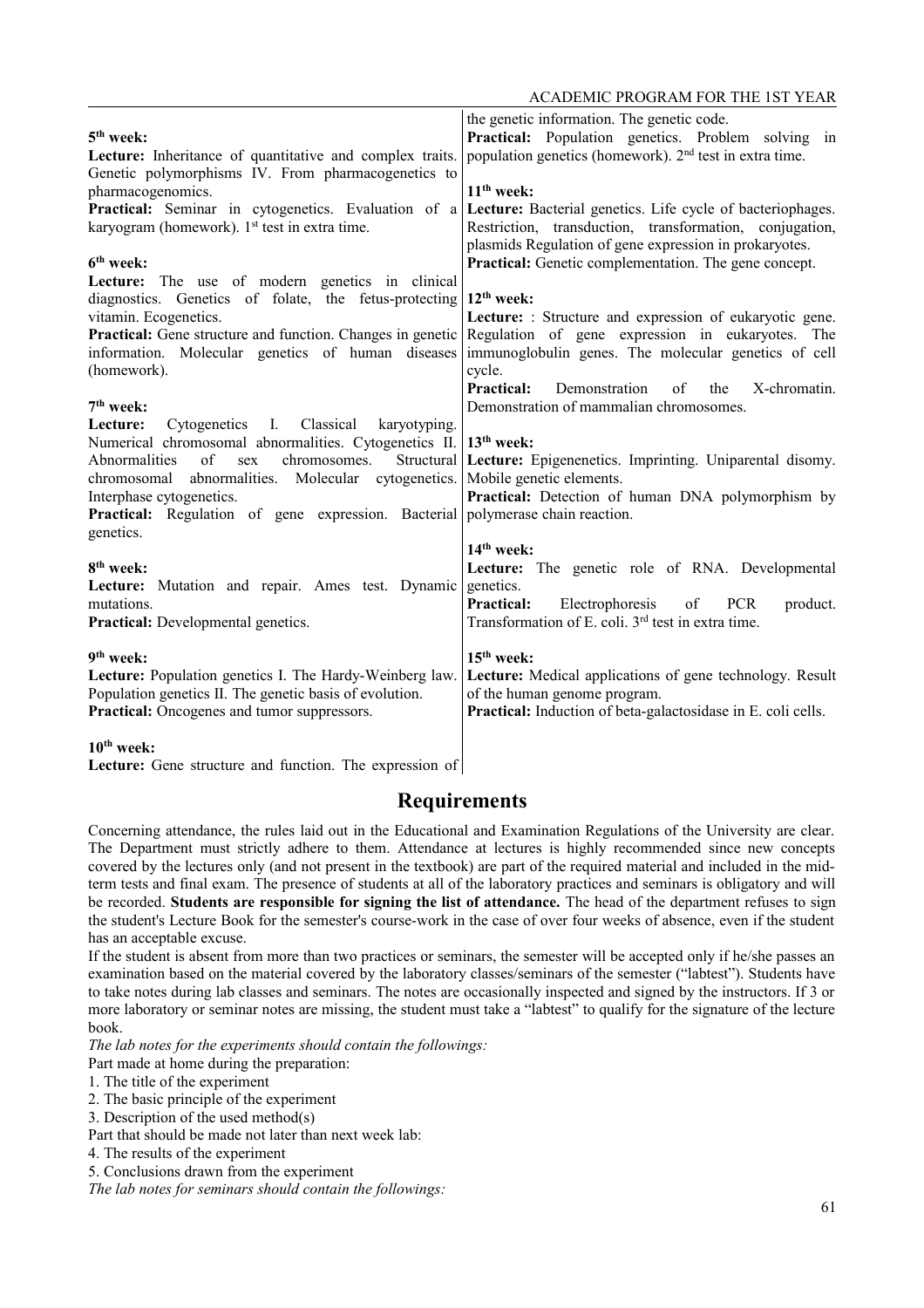### CHAPTER 10

These must be prepared before the seminar:

1 The major topics discussed during the seminar

2 Short description of 10 keywords of the discussed topics

**If these are not prepared the lab instructor dismisses the student from the class.**

Missed laboratory classes may only be made up for in the classes with other groups during the same week. For a written permission to make up a missed laboratory class please consult professor Biró, the academic advisor. Without his written permission students are not accepted for make up classes.

During the semester there will be **three** self-control tests offered in the 5<sup>th</sup>, 10<sup>th</sup> and 14<sup>th</sup> weeks. The questions include multiple choice and short essay questions, figures, pedigrees, definitions, problems, etc. The questions are selected from a question bank that will be published on the departmental home page (except the multiple choice questions). Based on the % average of the **three tests** a final grade will be offered according to the next table:

 $60.00 - 64.99 \%$  pass(2)

65.00 – 74.99 % satisfactory (3)

 $75.00 - 84.99 \%$  good (4)

85.00 – 100 % excellent (5)

**Attendance** of at least two of the tests is obligatory and **a condition for signing your lecture book**. Those students who want a better mark have to take the regular end of semester "A" exam. The result of this ESE is binding, it can be better, the same or worse than the offered mark. Students with lower achievement than 60 % should take the regular ESE.

#### **Rules concerning repeaters**:

Attendance of labs and seminars for those repeaters who have a signed lecture book from previous years is not compulsory. They can take the three midterm tests in order to qualify for an offered grade based on these tests, or they take the regular exam at the end of the semester.

#### **Exemption requests:**

Applications for exemption from the course (based on previous studies at other universities) should be submitted during the **first week** of the semester through the admission's office. **Requests are not accepted after that deadline! Exemptions are granted only if you pass a simple test (knowledge test). The passing limit is 50%.**

### **End of Semester Exam (regular assessment of your course work):**

There will be a written examination at the end of the semester (ESE) that covers all the material of the semester taken in the lectures, seminars, laboratory practices and required parts of the textbook (for a detailed list see the University Bulletin). The examination questions include multiple choice and short essay questions, figures, definitions, etc.

As a first task of the examination every student receives 10 basic questions. You have to answer correctly at least 8 of them to qualify for the exam. If you cannot answer correctly the required minimum number of questions your exam is considered unsuccessful. You have to pass this basic question exam only once in a semester. If you have to repeat the semester, you have to repeat the basic question exam, too. The ESE marks are based on the student's performance, expressed in percentage (%) as shown in the table below:

Percentage (%) Mark

0 - 49.99 fail (1)

50.00 - 64.99 pass (2)

65.00 - 74.99 satisfactory (3)

75.00 - 84.99 good (4)

85.00 - 100 excellent (5)

The percentage values include the student's performance at the ESE plus the bonus percentage they have obtained by taking the three mid-semester tests.

The following table shows the bonus percentage based on the average result of the three mid-semester tests. Absence counts as 0%.

| Average of the 3 tests $\frac{6}{6}$ Bonus $\frac{6}{6}$ |    |
|----------------------------------------------------------|----|
| $0 - 4999$                                               |    |
| 50.00 - 53.99                                            | 1  |
| 54.00 - 57.99                                            | 2  |
| 58.00 - 61.99                                            | 3  |
| 62 00 - 65 99                                            | 4  |
| 66 00 - 69 99                                            | 5  |
| 70.00 - 73.99                                            | 6  |
| 74 00 - 77 99                                            | 7  |
| 78.00 - 81.99                                            | 8  |
| 82.00 - 85.99                                            | 9  |
| 86 00 - 100                                              | 10 |
|                                                          |    |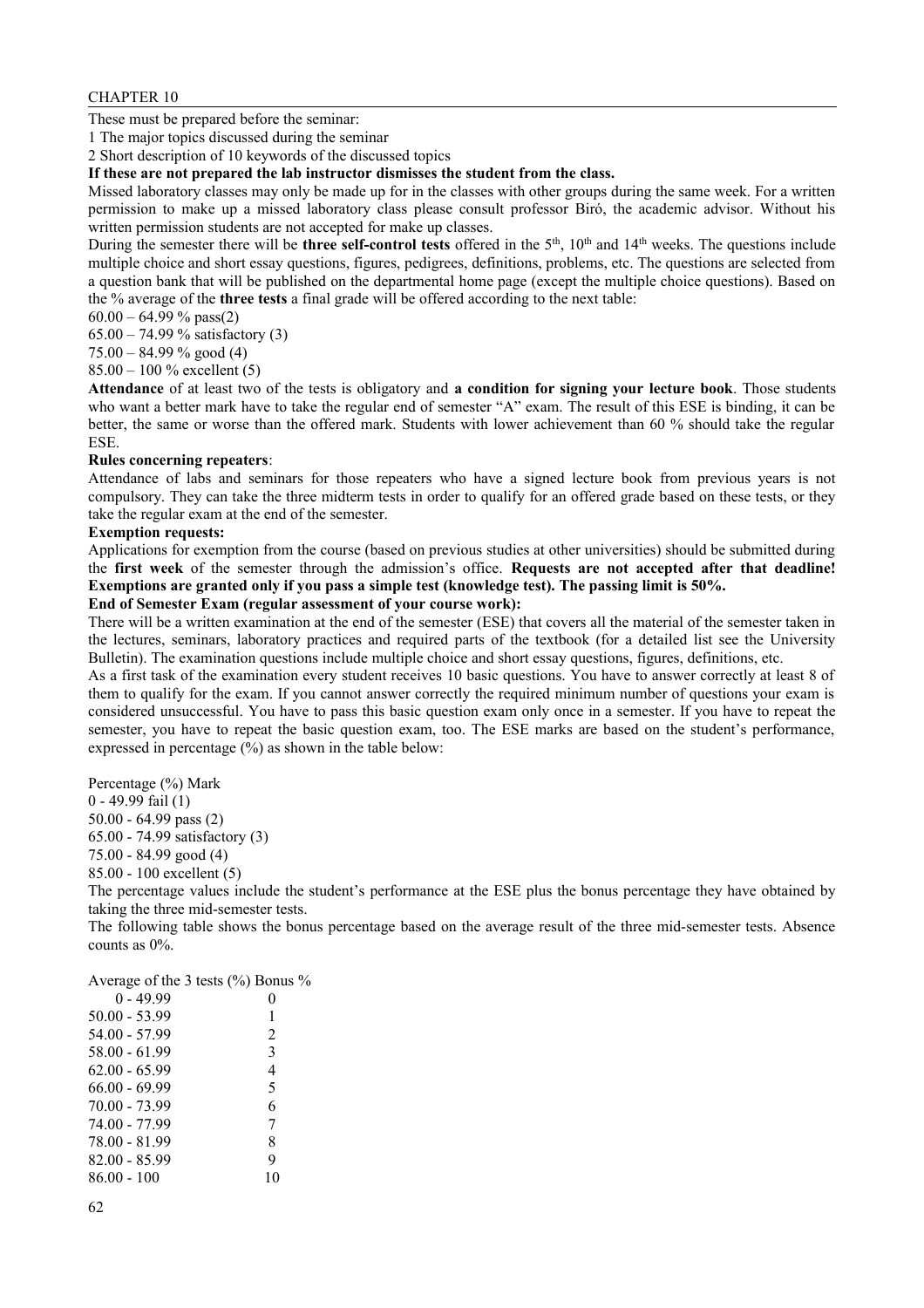Further bonus points (**1 point each**) are given for the timely and correct completion of the following midterm homeworks:

Problem solving in genetics

Analysis of human karyograms

Use of databanks through the Internet

Problem solving in population genetics

Only those home works are accepted for evaluations which are turned in within one week after the students receive them. The submission of the home-works is voluntary. Home-works are not accepted after the submission deadline. Maximum score of bonus points is 14.

Departmental homepage: www.genetics.dote.hu, username: molecular\_genetics, password: restriction

Academic advisor and head of the department: Professor Sándor Biró. Office hours: Thursday 15:00 – 16:00, LSB 2.405. e-mail: sbiro@med.unideb.hu

## Department of Immunology

Subject: **MOLECULAR IMMUNOLOGY** Year, Semester: 1<sup>st</sup> year/1<sup>st</sup> semester Number of teaching hours:

Lecture: **30**

#### **1 st week:**

Lecture: 1. Introduction, immunology and other disciplines2. Design principles of the immune system3. Cells and molecules of the immune system4. Mechanisms of innate immune recognition5. Effector mechanisms of innate immunity

#### **2 nd week:**

**Lecture:** 6. Characteristics of acquired immunity, clonal selection theory7. Organization of the lymphoid organs and tissues8. Antigens, pathogens, inflammation and acut phase response9. Tissue stem cells10. Circulation of the lymph, antigen recognition sites in the immune system

#### **3 rd week:**

Lecture: 11. Genetic background of the variability of antigen recognizing receptors12. Antigen-independent development of B-lymphocytes13. The structure and function of antibodies, the advantage of monoclonal antibodies,14. Antigen-dependent development of Blymphocytes15. Molecular basis of antigen recognition by B-cells and antibodies

#### **4 th week:**

Lecture: 16. Activation of B-lymphocytes, development and function of antibody isotypes17. Structure of proteins encoded by the major histocompatibility gene complex (MHC)18. Complement system, methods based on antigen-antibody reactions19. Genetics of MHC molecules20. Functions of MHC molecules

#### **5 th week:**

**Lecture:** 21. Molecular basis of antigen recognition by Tcells22. Antigen processing and presentation23. Requirements and consequences of T-lymphocyte activation24. Effector functions of T-lymphocytes

#### **6 th week:**

**Lecture:** 25. Regulatory T-lymphocytes26. Development of T-lymphocytes27. Generation of central tolerance28. Mechanisms of peripheral immunological tolerance

#### **7 th week:**

Lecture: 29. Generation of immunological memory30. Regulation of the immune responses

### **Requirements**

Students should attend at least 30% of lectures. The Department shall refuse to sign the students' Lecture book if they are absent from more than 21 lectures in a semester. The 1st oral exam exemption test is held during week 5 and includes the topics of Basic Immunology (1-4 weeks). The date of the 2nd oral exam exemption test is on week 8 and includes the topics of Basic Immunology (5-7 weeks). 0 score of any of the oral exam exemption tests due to absence or to low performance would not be accepted and the final grade would not be offered. A final grade will be offered based on the average results of the two oral exam exemption tests which are accepted over 51%. If the average of scores of the two oral exam exemption tests does not reach 51% of the total score an exam will have to be taken during the exam period. This exam consists of a written entry test and an oral exam. If a student has an average result over 51%, but she/he does not accept the offered grade, she/he can take an oral exam without a written entry test during the exam period. In the oral exam the final grade can be better or worse than the offered grade.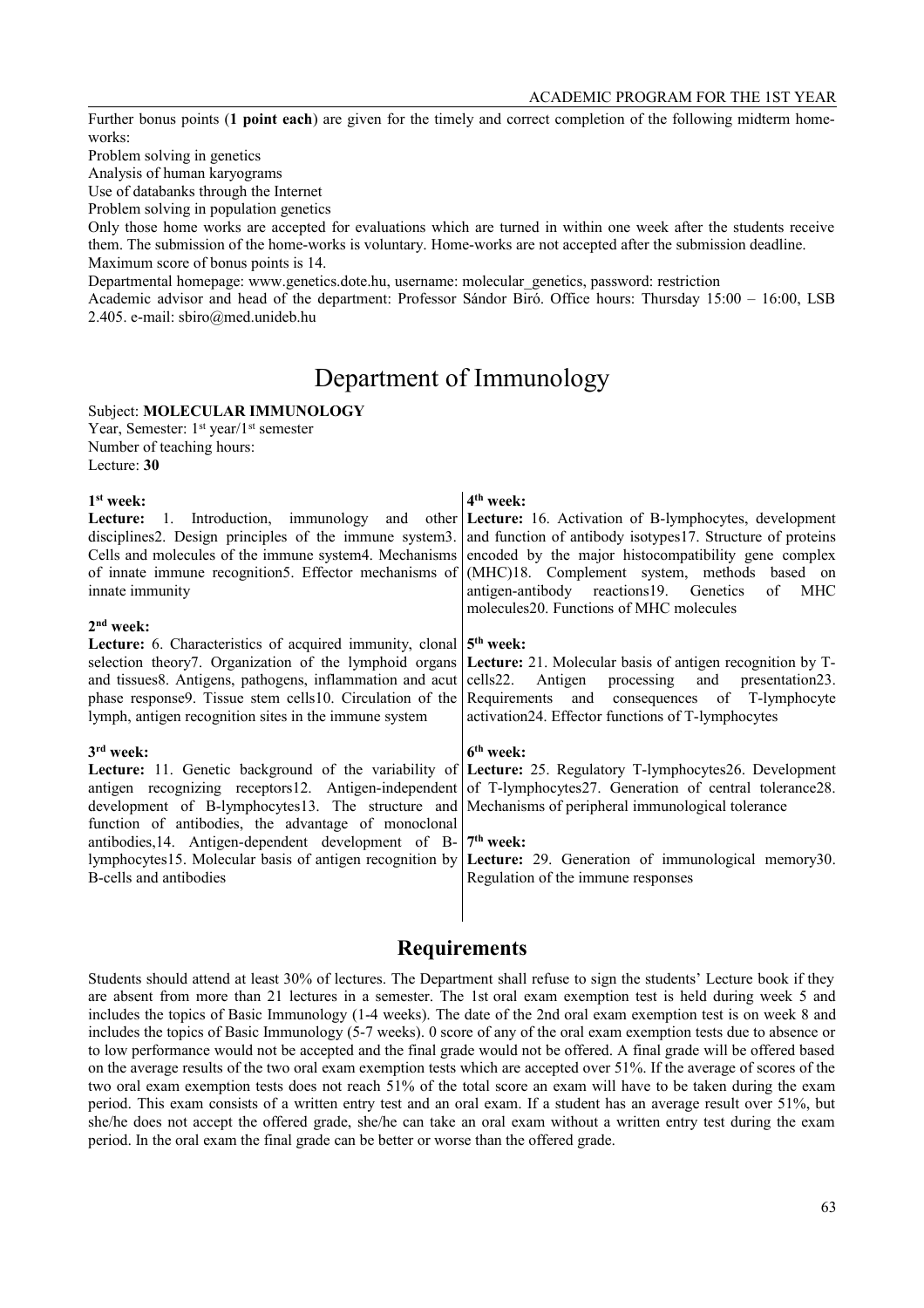# Department of Medical Chemistry

## Subject: **METHODS IN MOLECULAR BIOLOGY**

Year, Semester: 1<sup>st</sup> year/1<sup>st</sup> semester Number of teaching hours: Lecture: **30**

| $1st$ week:                                                                             | 9 <sup>th</sup> week:                                                                                                                                                 |
|-----------------------------------------------------------------------------------------|-----------------------------------------------------------------------------------------------------------------------------------------------------------------------|
| Lecture: Isolation of nucleic acids (DNA and RNA) from                                  | <b>Lecture:</b> Preparation of antibodies, analysis of proteins by                                                                                                    |
| biological sources                                                                      | immunological methods                                                                                                                                                 |
| $2nd$ week:<br>Lecture: Methods of nucleic acid investigation, cloning of<br><b>DNA</b> | $10th$ week:<br>Lecture: Peptide sequencing, proteomics                                                                                                               |
| $3rd$ week:<br>Lecture: Generation and screening of DNA libraries                       | $11th$ week:<br>Lecture: Detection and quantitative analysis of protein-<br>protein interactions 3 <sup>rd</sup> self-control test from the topics of<br>weeks $8-10$ |
| 4 <sup>th</sup> week:                                                                   | $12th$ week:                                                                                                                                                          |
| Lecture: DNA and RNA hybridization techniques, DNA                                      | Lecture: Expression systems for the production of                                                                                                                     |
| chips1 <sup>st</sup> self-control test from the topics of weeks 1-3                     | recombinant proteins, transgenic plants                                                                                                                               |
| $5th$ week:                                                                             | 13 <sup>th</sup> week:                                                                                                                                                |
| Lecture: In situ hybridization, FISH and CGH                                            | Lecture: Biotechnology, industrial fungal expression                                                                                                                  |
| $6th$ week:                                                                             | systems                                                                                                                                                               |
| Lecture: Synthesis of oligonucleotides, PCR                                             | $14th$ week:                                                                                                                                                          |
| $7th$ week:                                                                             | Lecture: Genetic manipulations: gene silencing, gene                                                                                                                  |
| Lecture: DNA sequencing, genome projects                                                | replacement, KO animals, gene therapy                                                                                                                                 |
| 8 <sup>th</sup> week:                                                                   | $15th$ week:                                                                                                                                                          |
| Lecture: Purification of proteins, peptide synthesis2 <sup>nd</sup> self-               | Lecture: 4 <sup>th</sup> self-control test from the topics of weeks 11-                                                                                               |
| control test from the topics of weeks 4-7                                               | 14                                                                                                                                                                    |

## **Requirements**

The program consists of a series of lectures that aim to extend the molecular biology knowledge of the first year MSc students and provide a solid methodological basis for experiments to be performed in the next semester during molecular biology practicals. It covers molecular biology approaches to complex problems, reveals the available methods and offers essential theoretical knowledge that can be used both in applied and research fields. The course is divided into four teaching blocks:

 st block: weeks 1-3 nd block: weeks 4-7 rd block: weeks 8-10 th block: weeks 11-14

During the semester four written self-control test will be held to evaluate the midterm progress of the students. The results of these tests can be used as an offered grade for selected or for all of the blocks of questions at the end of semester exam (ESE), provided the student accepts these marks in a letter sent to the program coordinator before the start of the examination period. In the absence of such a letter all of the midterm marks will be erased at the beginning of the exam period. ESE is a written test composed of four blocks of questions, each covering a given teaching block as described above. The knowledge of each block at least at the basic level is required for the passing grade.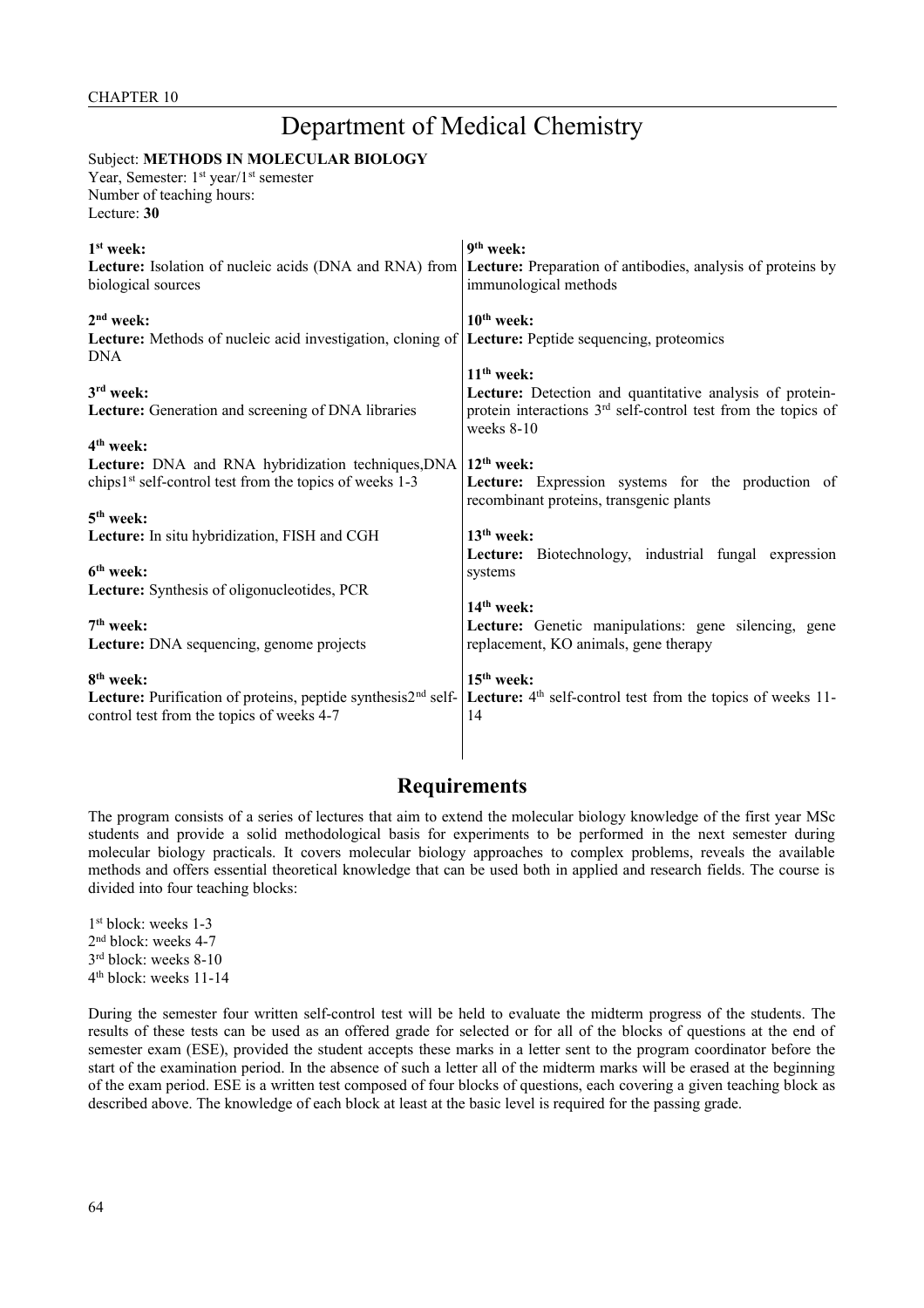Both self-control and ESE tests will be evaluated according to the followings:

Percentage (%) Mark 0-50 fail (1) 51-60 pass (2) 61-70 satisfactory (3) 71-80 good (4) 81-100 excellent (5)

# Department of Medical Chemistry

## Subject: **METHODS IN MOLECULAR BIOLOGY PRACTICALS**

Year, Semester: 1<sup>st</sup> year/2<sup>nd</sup> semester Number of teaching hours: Practical: **45**

**1 st week:** 

electrophoresis. Preparation and assay of total RNA, RT-PCR, Q-PCR. Cultivation of bacterial and eukaryotic cells. Preparation and transformation of competent E. coli cells, Immuno-cytochemical analysis. DNA cloning.

### **2 nd week:**

**Practical:** Preparation of genomic DNA, PCR, agarose gel **Practical:** SDS-PAGE, Western blotting. Expression and affinity chromatographic purification of GFP. Preparation and restriction mapping of plasmid DNA. ELISA.

## **Requirements**

#### **Requirements**

During an intensive practical course the students learn how to execute molecular biology experiments, utilize the methods for solving practical questions as well as understand the limitations and power of the molecular biology approaches. The program consists of laboratory practices concentrated in the first two weeks of the semester. Attendance on laboratory practices is obligatory and will be recorded. The successful completion of all practical experiments, including the proper discussion of the results, is a strict requirement that will be checked based of the students' notebook by the lab instructors. Missed experiments may be made up in an extracurricular time with the instructor. In the absence of a notebook signed by all of the lab instructors the subject will not be accepted. The complete and duly signed notebook has to be submitted to the course coordinator before the start of the examination period. The work of the students will be evaluated based on the written notes of the student in the notebook. The point is that all of the experiments should be described so that it would be possible to reproduce it by a graduated molecular biologist.

## Department of Nuclear Medicine

### Subject: **RADIOISOTOPE TECHNIQUES IN BIOMEDICINE PRACTICALS**

Year, Semester: 1<sup>st</sup> year/1<sup>st</sup> semester Number of teaching hours: Practical: **15**

**1 st week: Practical:** Tracer dilution techniques

**2 nd week: Practical:** Measuring half-life and dead time. Gamma spectra.

**3 rd week:**  Practical: Liquid scintillation counting, efficiency.

**4 th week: Practical:** Protein labeling with I-125. Gamma counters.

**5 th week: Practical:** Dosimetry.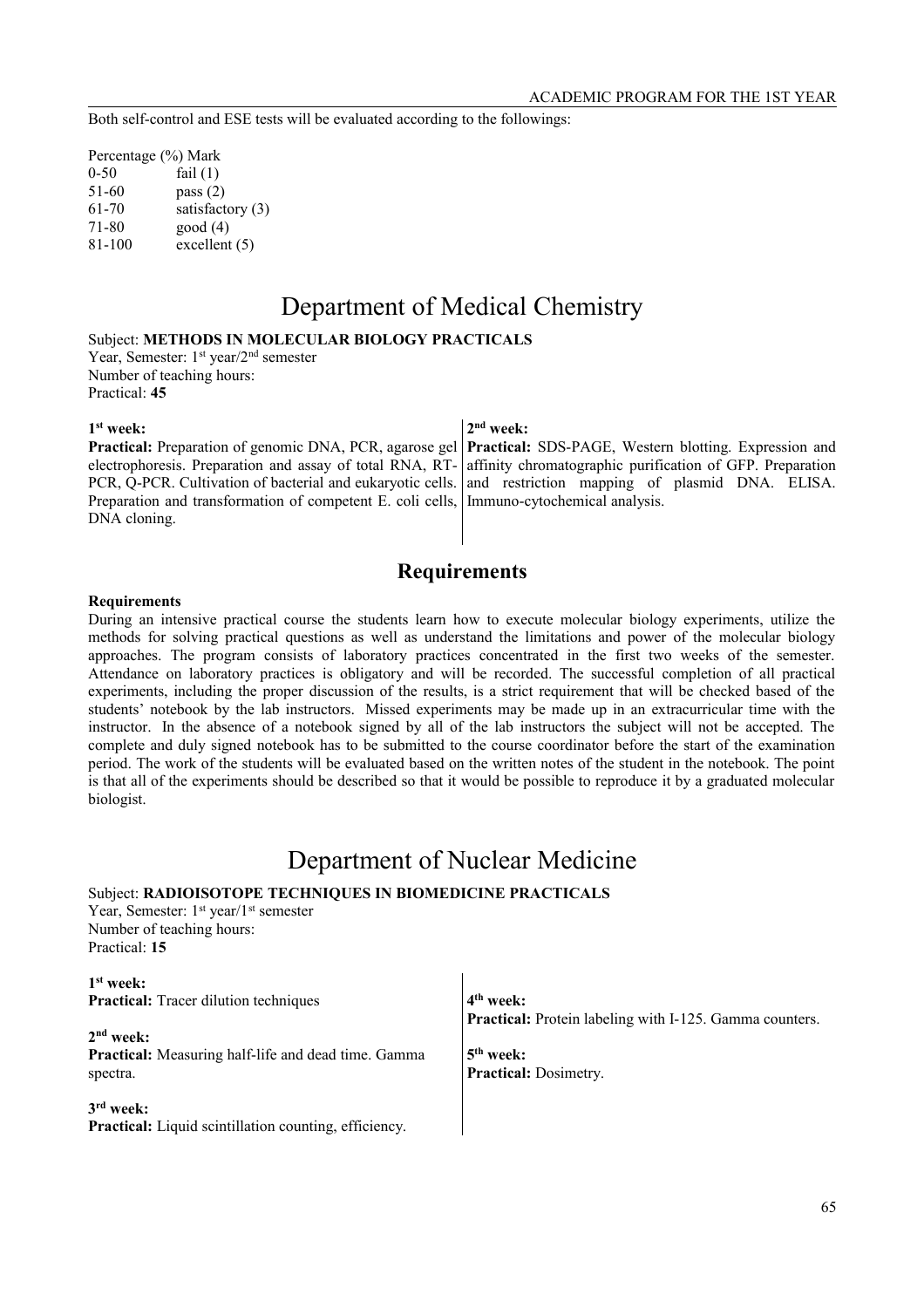## **Requirements**

#### *Aim of the course (partial/complete skills and competencies):*

To provide participants with practical training in basic methodologies of analytical laboratory work with radioisotopes. The course will broaden the participants' knowledge of methodological approaches, thus establishing later applications in practice.

*Topics:*

measuring half-life and dead time; characteristic curve of a GM tube; gamma spectra; absorption and self-absorption of beta radiation; liquid scintillation counting: efficiency; protein labeling with I-125; dosimetry

Practical 15, 5x3 hours

# Department of Nuclear Medicine

 $\overline{1}$ 

## Subject: **RADIOISOTOPE TECHNIQUES IN BIOMEDICINE**

Year, Semester: 1<sup>st</sup> year/1<sup>st</sup> semester Number of teaching hours: Lecture: **30**

| $1st$ week:                                                                                                                         |                                                                   |
|-------------------------------------------------------------------------------------------------------------------------------------|-------------------------------------------------------------------|
| <b>Lecture:</b> Radionuclides in biology and medicine. Basics of $8th$ week:                                                        |                                                                   |
| atomic physics, decay modes, law of decay.                                                                                          | Lecture: General safety regulations, dose limits.                 |
| 2 <sup>nd</sup> week:                                                                                                               | 9 <sup>th</sup> week:                                             |
| <b>Lecture:</b> Interactions of radiation with matter. Methods<br>and devices for detecting radiation: gas ionization<br>detectors. | Lecture: Labeling and quality control of<br>radiopharmaceuticals. |
|                                                                                                                                     | $10th$ week:                                                      |
| $3rd$ week:                                                                                                                         | <b>Lecture:</b> Basic methods of in vitro nuclear medicine.       |
| Lecture: Scintillation detectors, liquid scintillators.                                                                             |                                                                   |
|                                                                                                                                     | $11th$ week:                                                      |
| $4th$ week:                                                                                                                         | Lecture: Basics of in vivo nuclear medicine.                      |
| Lecture: Design and settings for radiation measurements.                                                                            |                                                                   |
|                                                                                                                                     | $12th$ week:                                                      |
| 5 <sup>th</sup> week:                                                                                                               | Lecture: Research tools: protein labeling techniques,             |
| Lecture: Statistical evaluation of the results of                                                                                   | autoradiography.                                                  |
| measurements.                                                                                                                       |                                                                   |
|                                                                                                                                     | $13th$ week:                                                      |
| 6 <sup>th</sup> week:                                                                                                               | Lecture: Analyzing receptor binding and kinetics.                 |
| <b>Lecture:</b> Basic terms and devices of dosimetry; dose                                                                          |                                                                   |
| calculations. The biological effects of radiation.                                                                                  | $14th$ week:                                                      |
|                                                                                                                                     | Lecture: Applications of radionuclides in molecular               |
| $7th$ week:                                                                                                                         | biology.                                                          |
| Lecture: Radiation protection: general rules of working<br>with radioisotopes.                                                      |                                                                   |
|                                                                                                                                     |                                                                   |

## **Requirements**

*Aim of the course (partial/complete skills and competencies):*

To get acquainted with the possibilities of applying radioisotopes in biological and medical research, and the safety rules of handling radionuclides.

*Topics:* basics of atomic physics, decay modes, law of decay; interactions of radiation with matter; methods and devices for detecting radiation: gas ionization and scintillation detectors, liquid scintillators, autoradiography; evaluation of the results of measurements; basic terms and devices of dosimetry; dose calculations; radiation protection, the biological effects of radiation; basic rules of working with radioisotopes, general safety regulations; applications: protein labeling techniques, analyzing receptor binding and kinetics, molecular biology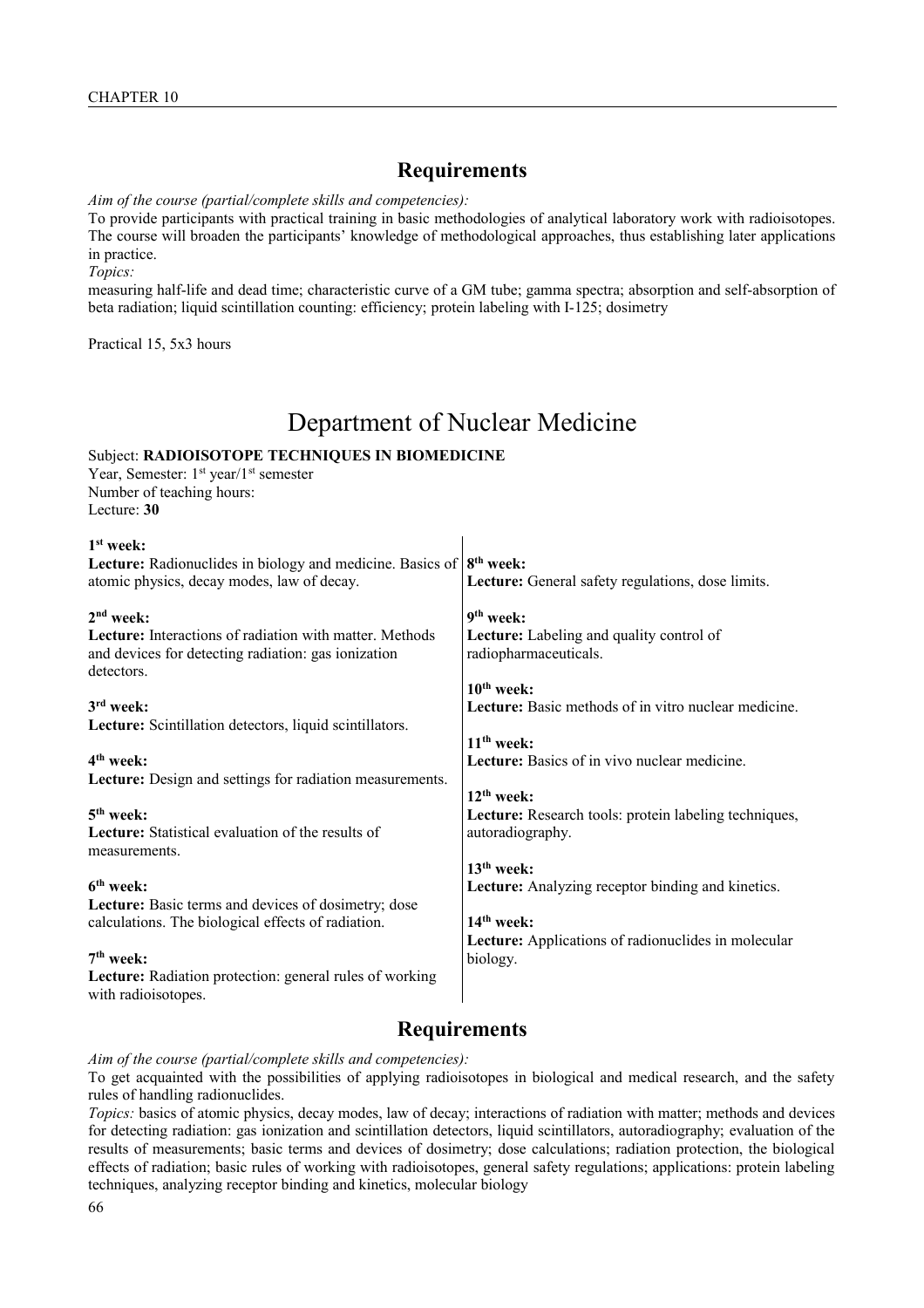# Department of Physiology

| 9 <sup>th</sup> week:<br>Lecture: Regulation of the circulatory system.                      |
|----------------------------------------------------------------------------------------------|
| $10th$ week:<br>Lecture: Microcirculation.                                                   |
| $11th$ week:<br>Lecture: Respiratory system.                                                 |
| $12th$ week:<br>Lecture: The gastrointestinal tract. Nutrition, digestion,<br>absorption I.  |
| $13th$ week:<br>Lecture: The gastrointestinal tract. Nutrition, digestion,<br>absorption II. |
| $14th$ week:<br>Lecture: Thermoregulation.                                                   |
| $15th$ week:<br>Lecture: Neuromuscular transmission, functions of                            |
| smooth and skeletal muscles.                                                                 |
|                                                                                              |

## **Requirements**

Attendance of lectures is compulsory. If one has two or more lecture absences, the end-semester examination (ESE) may not be substituted with the average test score (see later). For continuous updates on all education-related matters, please check the departmental web-site (http://phys.dote.hu).

The knowledge of students will be tested 3 times per semester in the form of a written test (multiple choice questions). Participation on mid-semester written tests is compulsory.

Examination

The semester is closed by an oral end-semester exam (ESE) covering the topics of all lectures of the semester. ESE grade based on the average score of mid-semester tests will be offered if one's average score of the three mid-semester tests is above 60%. The grade based on the average score of mid-semester tests is calculated according to the following table:

score grade  $0 - 59\%$  fail  $60 - 69\%$  pass  $70 - 79\%$  satisfactory 80 – 89 % good  $90 - 100\%$  excellent

Subject: **HUMAN PHYSIOLOGY I.** 

If one is not satisfied with this result, (s)he may participate in oral ESE during the examination period.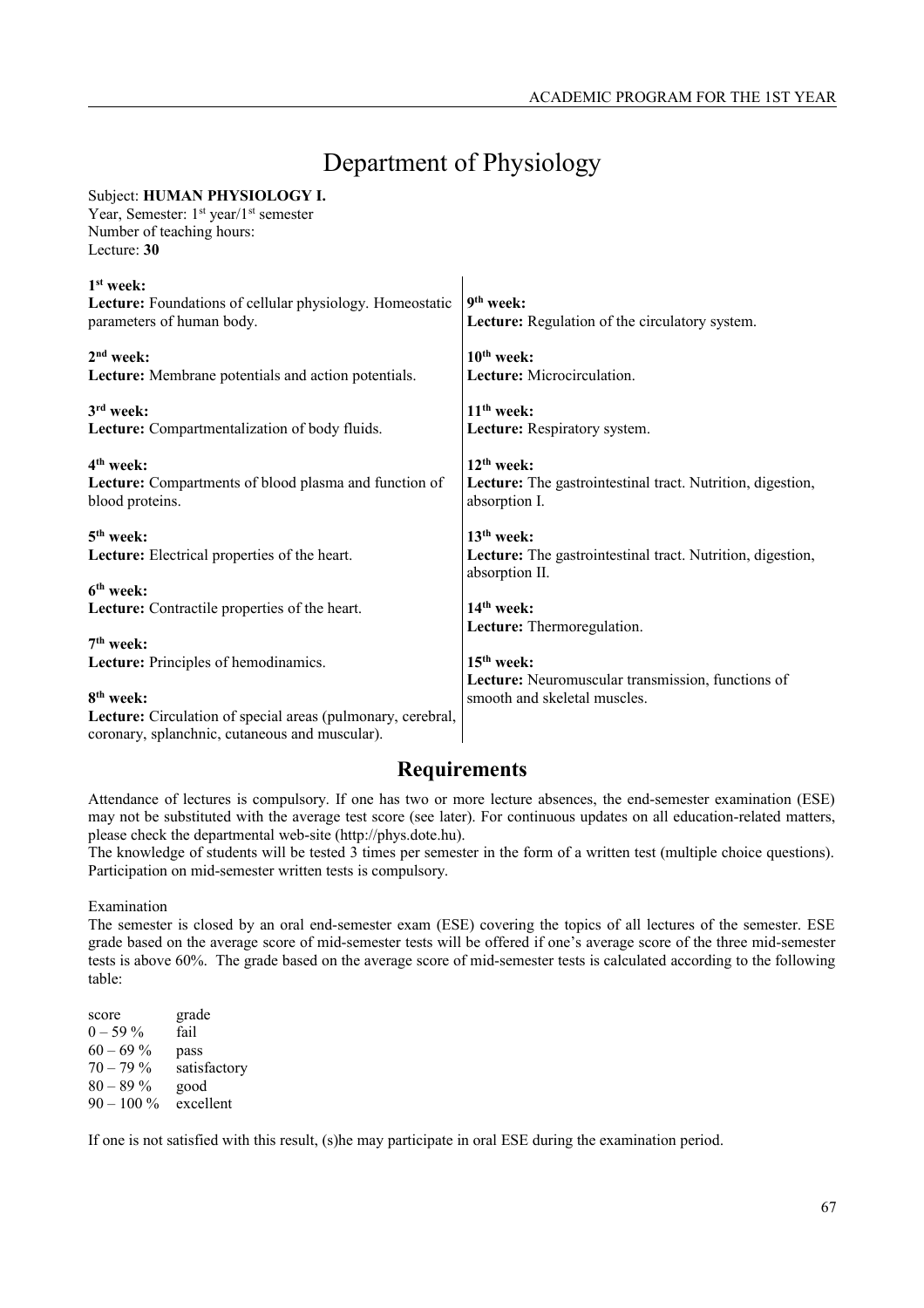# Department of Biochemistry and Molecular Biology

## Subject: **BIOINFORMATICS**

Year, Semester: 1<sup>st</sup> year/2<sup>nd</sup> semester Number of teaching hours: Lecture: **30** Seminar: **30**

| $1st$ week:                                                       |                                                       |
|-------------------------------------------------------------------|-------------------------------------------------------|
| Lecture: Introduction to bioinformatics                           | $9th$ week:                                           |
|                                                                   | Lecture: EMBOSS, a sequence analysis software package |
| $2nd$ week:                                                       |                                                       |
| Lecture: Molecular biology databases I. Primary databases         | $10th$ week:                                          |
|                                                                   | Lecture: Genomics I.                                  |
| $3rd$ week:<br>Lecture: Molecular biology databases II. Secondary | $11th$ week:                                          |
| databases                                                         | <b>Lecture:</b> Genomics II.                          |
|                                                                   |                                                       |
| 4 <sup>th</sup> week:                                             | $12th$ week:                                          |
| Lecture: Database searches, ENTREZ, SRS                           | Lecture: Transcriptomics I.                           |
|                                                                   |                                                       |
| $5th$ week:                                                       | $13th$ week:                                          |
| Lecture: Sequence similarities, alignment searches I.             | Lecture: Transcriptomics II.                          |
| 6 <sup>th</sup> week:                                             | $14th$ week:                                          |
| Lecture: Sequence similarities, alignment searches II.            | <b>Lecture:</b> Phylogenetics                         |
|                                                                   |                                                       |
| $7th$ week:                                                       | $15th$ week:                                          |
| Lecture: UNIX, softwares for sequence analysis I.                 | Lecture: Structural bioinformatics                    |
| 8 <sup>th</sup> week:                                             |                                                       |
| <b>Lecture:</b> UNIX, softwares for sequence analysis II.         |                                                       |

## **Requirements**

### **Requirements for oral examination:**

Participation in the obligatory lectures. Only one absence is accepted from the obligatory lectures - in case of more absences students will not be permitted to take the oral exam.

**Grading:** Grades will be offered based on oral examination during the exam period. The student's performance will be assessed on a five-grade scale. The list of exam topics and the examination rules will be announced by the Department at the beginning of the semester (lecture slides are available at the http://bmbi.med.unideb.hu web site, username and password are provided at the beginning of the semester). Students may take one improvement exam per exam period.

# Department of Biochemistry and Molecular Biology

## Subject: **BIOINFORMATICS PRACTICALS**

Year, Semester: 1<sup>st</sup> year/2<sup>nd</sup> semester Number of teaching hours: Practical: **15**

**2 nd week: Practical:** Molecular biology databases I. Primary databases **3 rd week: Practical:** Molecular biology databases II. Secondary databases **4 th week: Practical:** Database searches, ENTREZ, SRS **5 th week: Practical:** Sequence similarities, alignment searches I. **6 th week: Practical:** Sequence similarities, alignment searches II.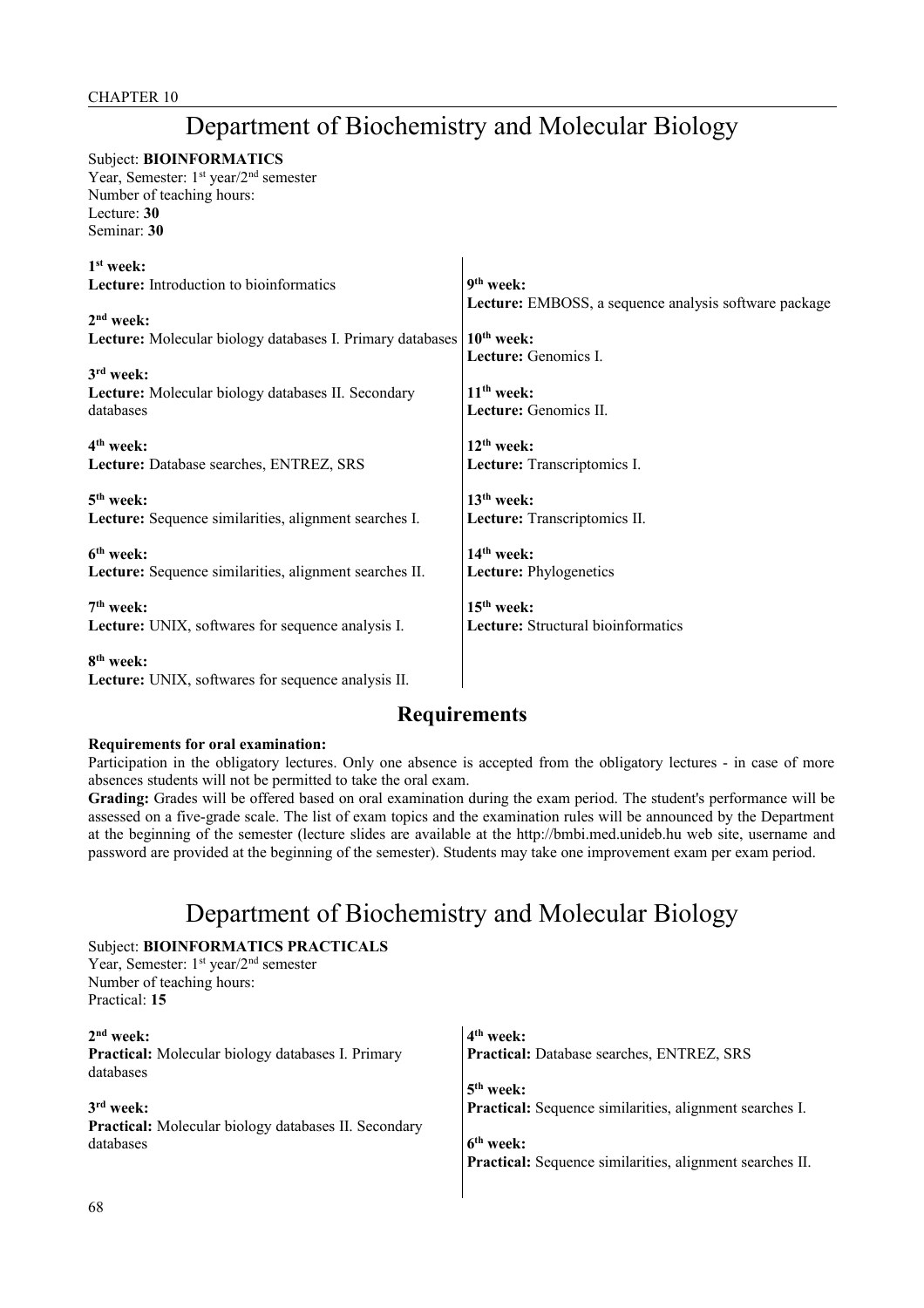| $7th$ week:                                                 |                                    |
|-------------------------------------------------------------|------------------------------------|
| <b>Practical:</b> UNIX, softwares for sequence analysis I.  | $12th$ week:                       |
|                                                             | Practical: Transcriptomics I.      |
| 8 <sup>th</sup> week:                                       |                                    |
| <b>Practical:</b> UNIX, softwares for sequence analysis II. | $13th$ week:                       |
|                                                             | Practical: Transcriptomics II.     |
| 9 <sup>th</sup> week:                                       |                                    |
| <b>Practical:</b> EMBOSS, a sequence analysis software      | $14th$ week:                       |
| package                                                     | <b>Practical:</b> Phylogenetics    |
| $10th$ week:                                                | $15th$ week:                       |
| <b>Practical:</b> Genomics L                                | Lecture: Structural bioinformatics |
| $11th$ week:                                                |                                    |
| <b>Practical:</b> Genomics II.                              |                                    |

## **Requirements**

### **Requirements for grade offer:**

Students are required to attend the practicals. Only one absence is accepted from the practicals - in case of more absences students will not be offered a grade.

**Grading:** Grades will be offered based on the student's performance during the practicals, on a five-grade scale. The list of evaluation topics and the evaluation rules will be announced by the Department at the beginning of the semester.

# Department of Biochemistry and Molecular Biology

## Subject: **CELL AND ORGAN BIOCHEMISTRY**

Year, Semester: 1<sup>st</sup> year/2<sup>nd</sup> semester Number of teaching hours: Lecture: **30** Seminar: **15** Practical: **15**

| $1st$ week:                                                 | $7th$ week:                                            |
|-------------------------------------------------------------|--------------------------------------------------------|
| <b>Lecture:</b> RNA world I.                                | Lecture: Autophagy                                     |
|                                                             | Self Control Test (Topics for week 5-6.)               |
| $2nd$ week:                                                 |                                                        |
| Lecture: RNA world II.                                      | 8 <sup>th</sup> week:                                  |
| Practical: Polymerase chain reaction - basics of            | Lecture: Intrinsically disordered proteins             |
| experimental design and optimization.                       | Practical: PCR primer design II. - hands-on excercise  |
| 3rd week:                                                   | 9 <sup>th</sup> week:                                  |
| Lecture: Epigenetics I.                                     | Lecture: Protein turnover I.                           |
| Self Control Test (Topics of week 1-2.)                     | Self Control Test (Topics for week 7-8.)               |
| $4th$ week:                                                 | $10th$ week:                                           |
| Lecture: Epigenetics II.                                    | Lecture: Protein turnover II.                          |
| Practical: PCR primer design softwares - introduction,      | Practical: PCR primer design III. - hands-on excercise |
| hands-on excercise                                          |                                                        |
|                                                             | $11th$ week:                                           |
| $5th$ week:                                                 | Lecture: Stem cells I.                                 |
| <b>Lecture:</b> Tumor metabolism.                           | Self Control Test (Topics for week 9-10.)              |
| Self Control Test (Topics for week 3-4.)                    |                                                        |
|                                                             | $12th$ week:                                           |
| 6 <sup>th</sup> week:                                       | Lecture: Stem cells II.                                |
| <b>Lecture:</b> Tumor microenvironment.                     |                                                        |
| <b>Practical:</b> PCR primer design I. - hands-on excercise | $13th$ week:                                           |
|                                                             | Lecture: Transgenic and gene targeting technologies I. |
|                                                             | Self Control Test (Topics for week 11-12.)             |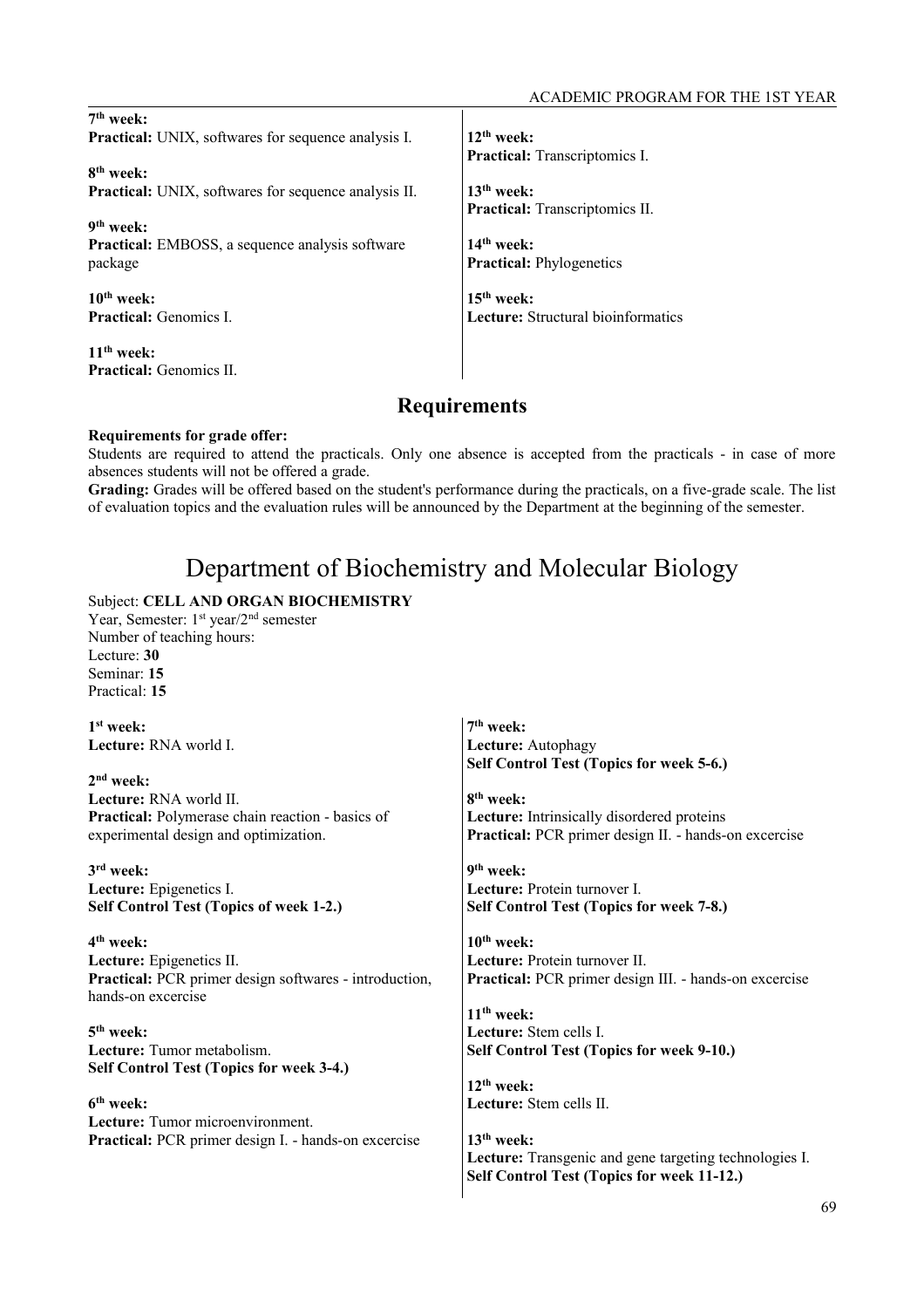**14th week: Lecture:** Transgenic and gene targeting technologies II.

**15th week: Lecture:** Summary, consultation. **Self Control Test (Topics for week 13-14.)**

## **Requirements**

#### **Requirements for the grade offer or written exam:**

Participation in the seminars, in the obligatory lectures and in the practicals. Only one absence is accepted from the obligatory lectures and from the practicals, and three absences are accepted from the seminars, in case of more absences students will not be offered a grade, and will not be permitted to take the written exam.

#### **Content of Cell and Organ Biochemistry:**

Topics presented at the lectures and discussed during the seminars (lecture slides are available at the http://bmbi.med.unideb.hu web site, username and password are provided at the beginning of the semester). At the weekly seminars the lectures of the previous week will be discussed with the seminar teacher. Learning outcome of the practicals: PCR experimental design, optimization strategies, PCR primer design.

**Self-control tests:** During the semester students may choose to write 7 self-control tests addressing the curriculum of the lectures and seminars. The self-control tests consist of essay questions, and by writing the 7 tests a total of maximum 70 points can be collected. If the combined score of the 7 tests is above 60% of the total score, students will be offered a grade for the end-of-semester exam. If the offered grade is not accepted, students may take the written exam during the exam period. The student's performance will be assessed on a five-grade scale. Grading: Pass (grade 2): 42-48.5 points; satisfactory (grade 3): 49-55.5 points; good (grade 4): 56-62.5 points; excellent (grade 5): 63-70 points.

**Scientific essay:**(not obligatory) should be a summary of one or more scientific papers (not reviews!), based on the newest scientific information connected to the material of the lectures (3-6 pages). The scientific papers should be approved beforehand by the seminar teacher. Depending on the quality of the essay, a maximum of 10 bonus points can be awarded. Bonus points earned by scientific essay can also be added to the exam score. Essay submission deadline is announced at the beginning of the semester.

Presentation: (not obligatory): Students may present a scientific paper from one of the lecture topics to the seminar teacher. Depending on the paper, up to 3 students may work together on the presentation. The scientific papers should be approved beforehand by the seminar teacher. Depending on the quality of the presentation, a maximum of 5 bonus points can be awarded. Bonus points earned by the presentation can also be added to the exam score.

**Grading:** Grades will be offered based on the self-control tests or on the written examination during the exam period. The written exams consist of single-choice and multiple-choice test questions and of essay questions - a maximum of 100 points can be collected. If the exam test score is 60 points or above, bonus points earned during the semester can also be added to it. The student's performance will be assessed on a five-grade scale. Pass (grade 2): 60-69.5 points; satisfactory (grade 3): 70-79.5 points; good (grade 4): 80-89.5 points; excellent (grade 5): 90-100 points. Students may take one improvement exam per exam period.

## Department of Biophysics and Cell Biology

#### Subject: **BIOSTATISTICS**

Year, Semester: 1<sup>st</sup> year/2<sup>nd</sup> semester Number of teaching hours: Lecture: **15**

#### **3 rd week:**

**Lecture:** Set theory. Definition and properties of probability, conditional probability and Bayes's theorem.

#### **4 th week:**

**Lecture:** Clinical implications of conditional probability (sensitivity, specificity, positive and negative predictive values). Counting techniques (permutations and combinations). Qualitative variables, quantitative variables, random variable, discrete and continuous random variables, population, sample. Ordered array, frequency distribution, cumulative frequency distribution,

histogram, frequency polygon. Mean, median, mode, range, variance, CV, percentiles, quartiles, box-andwhisker plots.

#### **5 th week:**

**Lecture:** Probability distributions, probability density function. Binomial and Poisson distributions, normal distribution, standard normal distribution. Problems for normal and standard normal distributions.

**6 th week:** 

**Lecture:** Sampling, sampling distributions (special focus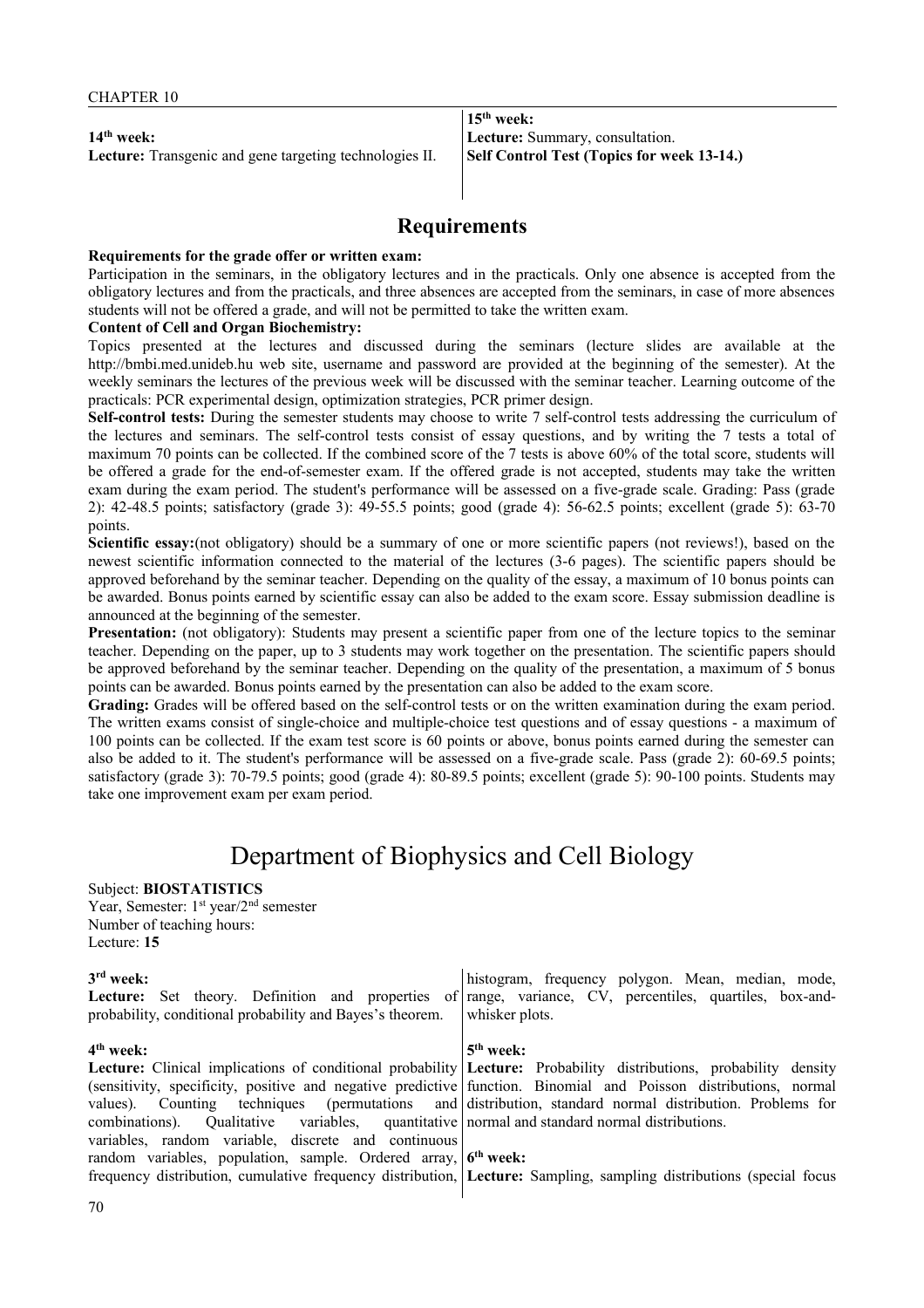| on SEM and the central limit theorem). Introduction to comparison), F-test, p-value).                          |                                                     |
|----------------------------------------------------------------------------------------------------------------|-----------------------------------------------------|
| estimation. The t distribution, F distribution. Hypothesis                                                     |                                                     |
| testing (steps of hypothesis tests, type I and type II errors, $ 8^{th}$ week:                                 |                                                     |
| level of significance).                                                                                        | Lecture: Practicing, exercises and problem solving. |
|                                                                                                                |                                                     |
|                                                                                                                |                                                     |
| $7th$ week:                                                                                                    | 9 <sup>th</sup> week:                               |
| Lecture: Statistical tests (steps of hypothesis tests, level of Lecture: Course (grade offering) test writing. |                                                     |
| significance, type I and type II errors, one- and two-sided                                                    |                                                     |

**Aim of the course:**The aim of the course is to learn the basic statistical methods can be used in biomedical sciences, including the theoretical background and practical applications.

**Short description of the course:**Set theory. Definition and properties of probability, conditional probability and Bayes's theorem.

Clinical implications of conditional probability. Descriptive statistics: mean, median, mode, range, variance, CV, percentiles. Probability distributions, probability density function. Binomial and Poisson distributions, normal distribution, standard normal distribution. Sampling, sampling distributions. Introduction to estimation. The t distribution, F distribution. Hypothesis testing. Statistical tests, level of significance, type I and type II errors. **Web page of the Department:**http://biophys.med.unideb.hu/en

**Exam:** Course (grade offering) test after the last lecture, written exam during the exam period. Rules for calculator usage during grade offering test and the final examination: the same as for the biophysics course.

Further information: Zsolt Fazekas, Ph.D., manager of education, Dept. of Biophysics and Cell Biology E-mail: biophysedu@med.unideb.hu

## Office hours: The location and time of office hours are shown in the News section of the Department's web page.

# Department of Biophysics and Cell Biology

### Subject: **CELL BIOLOGY**

Year, Semester: 1<sup>st</sup> year/2<sup>nd</sup> semester Number of teaching hours: Lecture: **30**

| $1st$ week:                                                     | $6th$ week:                                                                                                               |
|-----------------------------------------------------------------|---------------------------------------------------------------------------------------------------------------------------|
| <b>Lecture:</b> Lecture 1: Introduction. Cell membrane. Lecture | Lecture: Lecture 1: Energetics/mitochondrion. Lecture 2:                                                                  |
| 2: Membrane transport, ABC-transporters.                        | Cell-cell contacts.                                                                                                       |
| $2nd$ week:                                                     | $7th$ week:                                                                                                               |
|                                                                 | <b>Lecture:</b> Lecture 1: Cytoskeleton I: microtubules. Lecture Lecture: Lecture 1: The nucleus. Lecture 2: Structure of |
| 2: Cytoskeleton II: intermedier filaments,<br>cytoskeleton.     | actin chromatin.                                                                                                          |
|                                                                 | 8 <sup>th</sup> week:                                                                                                     |
| $3rd$ week:                                                     | Lecture: Lecture 1: Cell signaling I. General concepts.                                                                   |
| Lecture: Lecture 1: Cellular organelles. Trafficking            | Nuclear receptors. G-protein coupled receptors. Lecture 2:                                                                |
| overview. Lecture 2: Intracellular membrane systems,            | Cell signaling II. Receptor tyrosine kinases. The                                                                         |
| lysosome, peroxisome, endoplasmic reticulum.                    | Ras/MAPK, PI3K/Akt and PLC/CaMK pathways.                                                                                 |
|                                                                 |                                                                                                                           |
| $4th$ week:                                                     | 9 <sup>th</sup> week:                                                                                                     |
|                                                                 | <b>Lecture:</b> Lecture 1: The Golgi complex, endo- and <b>Lecture:</b> Lecture 1: Cell signaling III. Pathways to the    |
| exocytosis, protein sorting. Lecture 2: Ion channels,           | nucleus. Oncogenes in signaling. Lecture<br>2:                                                                            |
| membrane potential.                                             | Thermodynamic Cell signaling IV. Cell-cell                                                                                |
|                                                                 | communication in the nervous and the immune system.                                                                       |
| $5th$ week:                                                     |                                                                                                                           |
| <b>Lecture:</b> Lecture 1: Calcium homeostasis. Lecture 2:      | $10th$ week:                                                                                                              |
| Osmo-, volume and pH regulation.                                | Lecture: Lecture 1: The nuclear membrane. Lecture 2:                                                                      |
|                                                                 | Cell cycle I: Methods, experimental systems.                                                                              |
|                                                                 |                                                                                                                           |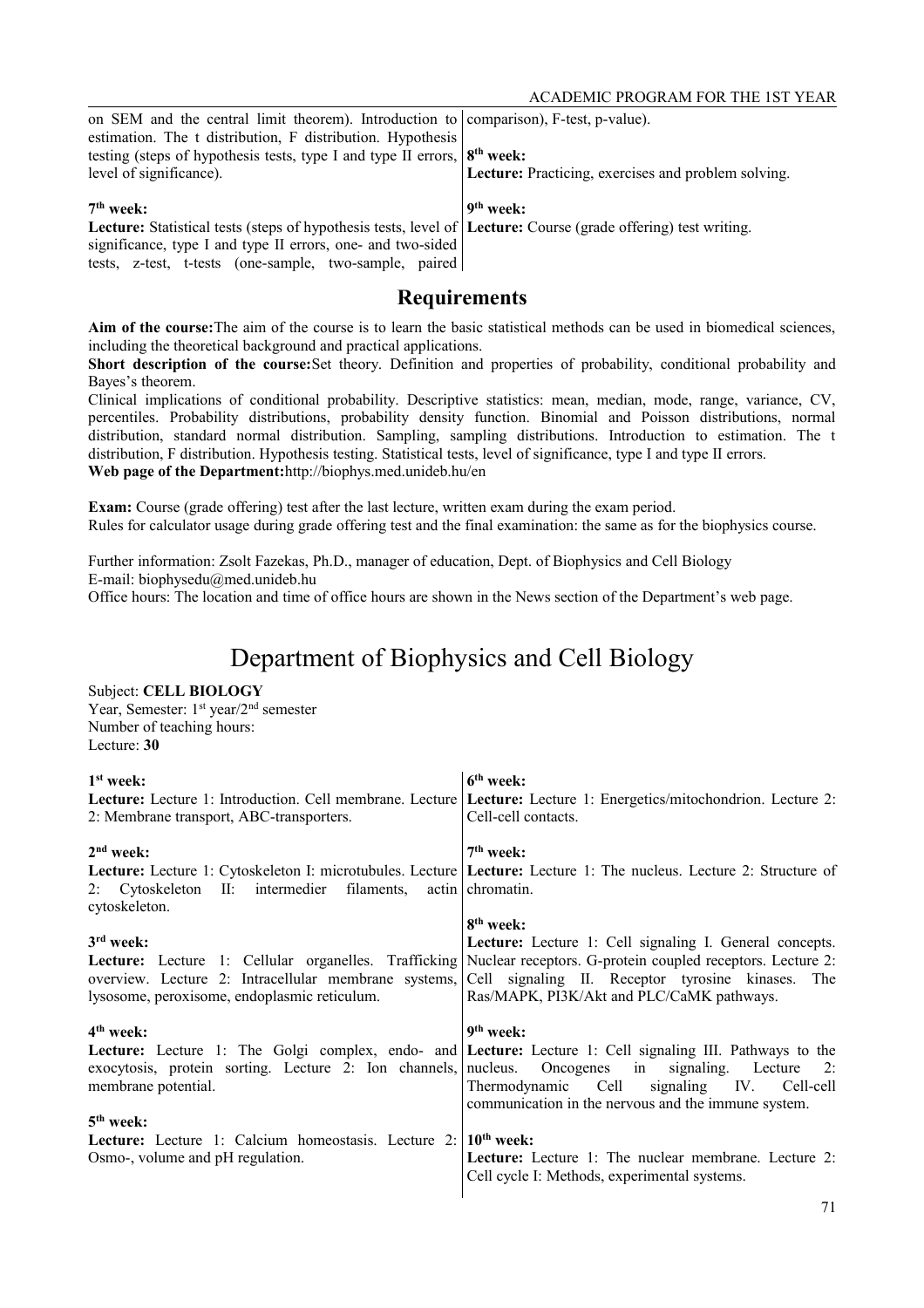| <b>CHAPTER 10</b>                                                                |                                                             |
|----------------------------------------------------------------------------------|-------------------------------------------------------------|
|                                                                                  | apoptosis. Lecture 2: Cell fates IV: Tumor cell biology.    |
| $11th$ week:                                                                     |                                                             |
| Lecture: Lecture 1: Cell cycle II: Regulation. Lecture 2: 14 <sup>th</sup> week: |                                                             |
| Cell cycle III: Regulation of the G0/G1 transition.                              | Lecture: Lecture 1: Cell fates V: Meiosis. Lecture 2:       |
|                                                                                  | Cellular interactions, viruses and bacteria.                |
| $12th$ week:                                                                     |                                                             |
| Lecture: Lecture 1: Cell fates I: Overview, differentiation.                     | $15th$ week:                                                |
| Lecture 2: Cell fates II: Stem cells.                                            | Lecture: Lecture 1: Cellular motility. Lecture 2: Structure |
|                                                                                  | of pro- and eukaryotes. Summary.                            |
| $13th$ week:                                                                     |                                                             |
|                                                                                  |                                                             |

Lecture: Lecture 1: Cell fates III: Cell senescence,

## **Requirements**

**Aim of the course:** This one of the key courses in medical sciences. Most other courses use material introduced and covered in this course as a starting point.

**Short description of the course:**Origin of life, pro and eukaryotes. Membranes, membrane transport. Cytoskeleton . Vesicular structures and transport. Ion Channels, membrane potential, calcium homeostasis. Mitochondrion. Cell-cell contacts. Signal Transduction. The Nucleus, DNA and Chromatin Structure. Cell Cycle, Meiosis, Mitosis. Cell fates, stem cells. Cell motility.

**Lectures:** Attendance of lectures is highly indispensable for acquiring the knowledge required to pass. They are your best source of synthesized and structured information. Some new concepts are discussed exclusively at the lectures. Attend the lectures: the more regularly you attend them, the more justified it is to consider yourself a university student. To further facilitate attendance, if a student is present in every lecture, he/she automatically receives 5 bonus points which is added to the result of the final exam score. Attendance will be checked randomly. The student will lose all these (5) bonus points, if he/she is caught missing any one of the lectures at these random checkings. Certificates of any kind, including a medical certificate, will NOT be considered.

**Books to be studied:** 3rd ed. of Essential Cell Biology (Alberts et al.) is the course book recommended as a foundation. It is concise, easy to read and the thorough knowledge of the material contained in its chapters (1, and 11-20, in the 3rd ed.) is absolutely necessary for passing at the Final Exam. The preceding chapters contain explanations for basic molecular concepts: these chapters serve as reference and will not be directly asked in tests, except for certain parts indicated by the lecturer and also published in our website. In addition, there is a lot of additional information presented at lectures, and also discussed in the seminars, which the students are also required to know. The slides presented in lectures will be provided at the department website; however, you must attend the lectures and take notes to be able to interpret them.

To read additional material we recommend two books: Molecular Cell Biology (Lodish et al.) is a good comprehensive source of information relevant to the course. Molecular Biology of the Cell (Alberts et al.) is also a great and very didactic source. Both books are accessible online free of charge, please see the URLs below. These books, in general, serve as reference material. Studying the Essential Cell Biology AND the lecture material (including pages or chapters from any alternative source indicated by the lecturer and posted on the web) suffice to achieve the best score in the tests during and at the end of the semester.

**Self-control Tests (SCT-s):** There are two SCT-s. The dates and topics for SCT-s will be announced on week 1 of the semester. Exact times and locations will be posted during the semester. Types of the SCT questions are akin to the Final Exam questions; i.e. true or false, simple selection, multiple selection, relation analysis, fill in questions or define a definition type questions may be awaited. Essay questions, related to the lab, as well as to chapters of cell biology relevant to their theoretical background, are also part of the Final Exam. Based on the score of the SCT-s, you receive bonus points that count towards your grade in the Final Exam.

Conversion of SCT points into bonus points:

Bonus points based on the score (as a %) of an SCT. No bonus points whatsoever are given below 30%. Above 30%, the bonus points are calculated as  $0.05$  x score (as a %).

For example: if 66% is reached on a SCT, then: 66\*0,05=3,3 (which is rounded to 3 bonus points). Maximum 5 bonus points can be earned with each SCT, so totally 10.

Writing the SCT-s is highly recommended. If you miss a SCT, you will miss valuable points from your Final Exam score!

There is a grade offering as well, for those performing well on SCT-s. Those earning 50 % or more in the average of the two SCT-s, will be offered final grades as follows: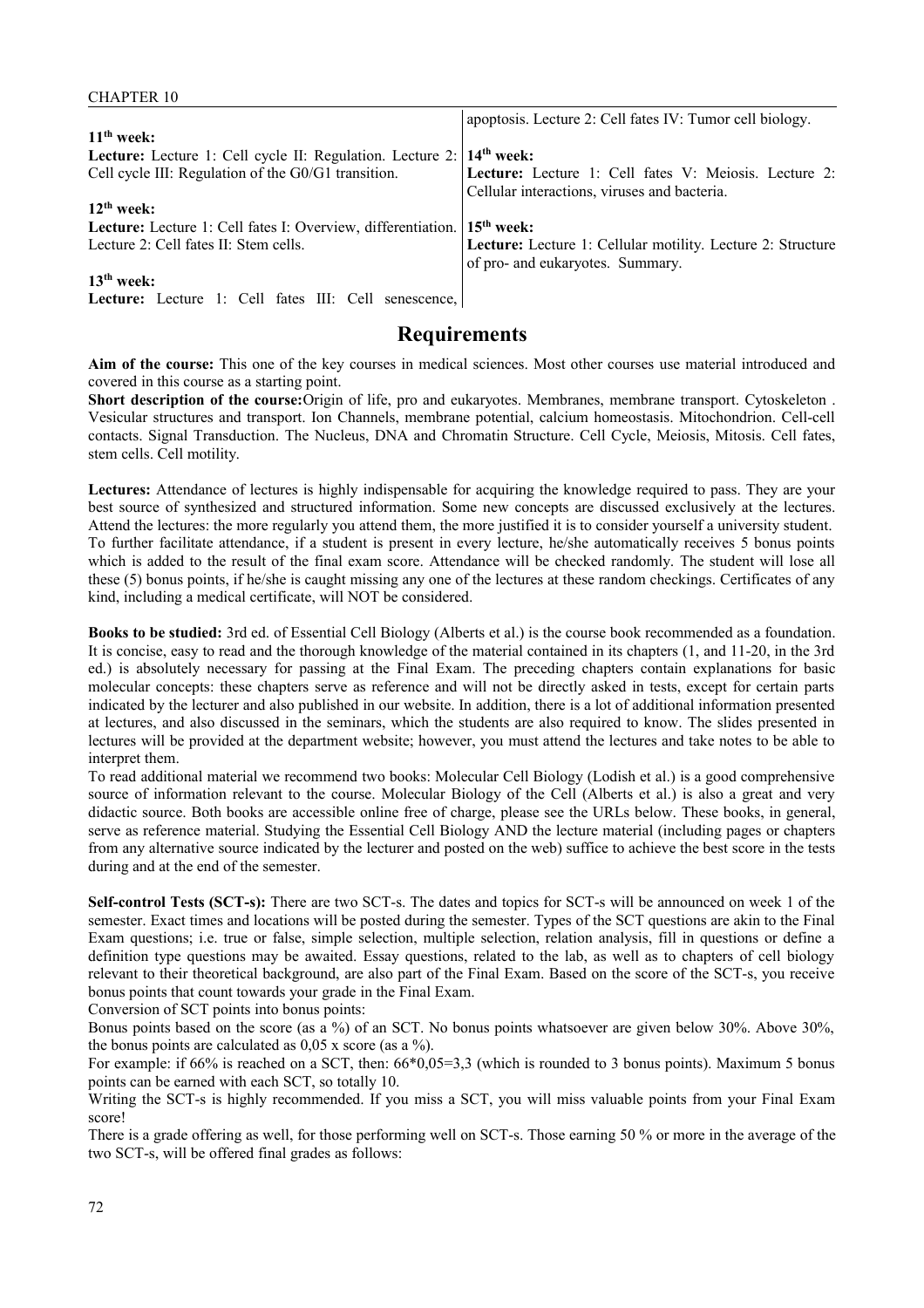60-69.5 points: pass (2) 70-79.5 points: satisfactory (3) 80-89.5 points: good (4) above 90 points: excellent (5)

The points above include the bonus points only if the average of the two SCTs is above 50%.

The offered grades will be posted on the Neptun system where students must declare acceptance or refusal. Accepting the grade means exemption from the final exam, so the accepted grade will be entered into the lecture book as the final grade. Students without offered grade must attend the Final Exam (see below). If a student did not accept the offered grade, but his/ her average of the two SCT-s is 60 % or more, he/she does not have to write A-part of the written Final Exam (see later).

**Final Exam:** The exam is a written test of two parts (A and B).

Part A of the written test is a set of 10 questions addressing the basic concepts listed among the key-words published in our website. These questions will include 5 brief descriptions of basic concepts, and 5 questions of yes/no type. The descriptions should contain 2 valuable and relevant facts/statements on the subject asked, for maximal score (2 points each; partial points may be considered). It is strongly recommended that the students themselves elaborate a few basic statements for each key-word during the semester, as part of their preparation and studying.

The A test has to be completed in 10 minutes. You will need to collect at least 14 points to pass the A test. Those earning below 14 points in part A fail the entire exam without regard to their score on part B, what will not be corrected and scored in this case. The score of a passed A test will be added to the score of part B, thus yielding 14-20% of the total exam points.

Part B is a complex test, including two short essays  $(2x10=20\%)$ , fill-in, short answer, multiple choice, relation analysis, sketch-recognition as well as simple choice and yes/no questions (50%). It contains material from the textbook and lectures.

Summing up your points for the Final Exam:

Cell Biology part A written max. 20 points Cell Biology part B written max. 80 points Bonus points for lecture attendance 5 points Bonus points based on SCT scores max. 10 points Total max. 115 points

Your grade on the Final Exam: below 60% points: fail (1) 60-69.5% points: pass (2) 70-79.5% points: satisfactory (3) 80-89.5% points: good (4) above 90% points: excellent (5) The points above include the bonus points only if the average of the two SCTs is above 50%.

Repeated exams: On repeated exams during the exam period of the 2nd semester, points earned from SCT-s, lecture attendance, are valid throughout. However, all bonuses and merits expire by next spring exam period. Note that all parts have to be repeated on repeated exams, that is, cell biology written part B, and cell biology written part A with less than 14 points.

Important: the test/exam grade earned should reflect the true knowledge of the student. Therefore, if there are doubts whether the result of the written tests (SCTs, A, B, exam) really reflect the true knowledge of the student, the teachers/professors may also ask oral questions so as to be able to give a grade they deem justified. The C chance exam ALWAYS consists of both a written part (similarly to A and B chance exams) and an oral part. The committee summarizes the results of both and decides the grade, not necessarily averaging them. Students may fail even in the case of a relatively high average test score if they fail to show appropriate knowledge of basic concepts at the oral part of the exam.

Further information

<sup>\*</sup> Head of Division of Cell Biology: Prof. Gábor Szabó, M.D., Ph.D., D.Sc. (szabog@med.unideb.hu)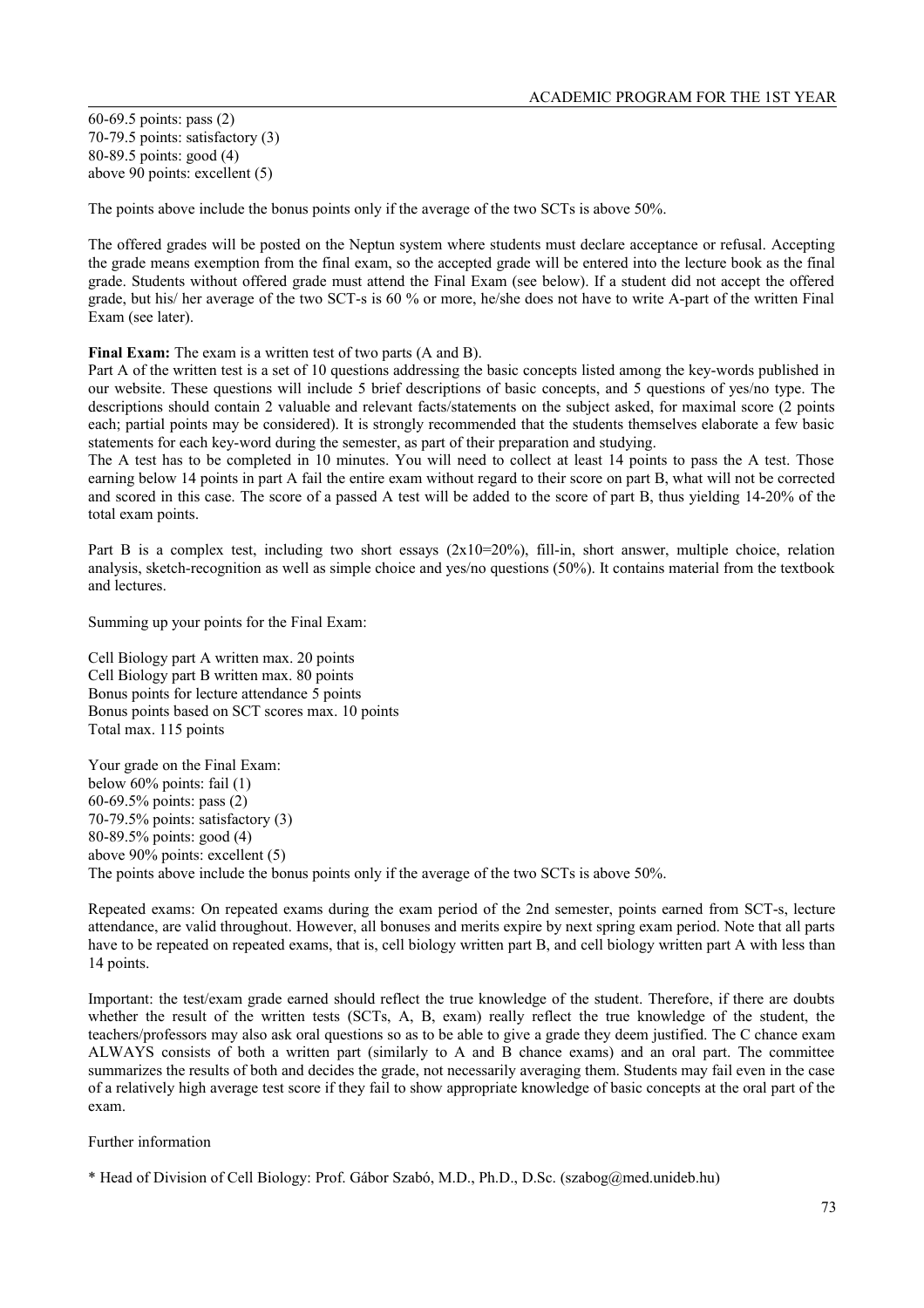CHAPTER 10

\* Study advisor from Cell Biology: Zsolt Fazekas Ph.D. (cellbioedu@med.unideb.hu)

\* Info regarding tests, lectures is posted on the department bulletin board and the web page: http://biophys.med.unideb.hu.

User names and passwords will be given out at the first cell biology lecture during the first week of the semester.

\* We offer to keep an e-mail contact with the students whenever possible. This is smooth, fast and effective. Please write to cellbioedu@med.unideb.hu.

\* Personal consultation with the study advisor: office hours are posted on the web site and the bulletin board of the Department. For appointments outside office hours please write an email. Textbook:

Alberts et al.: ESSENTIAL CELL BIOLOGY, 3rd edition Garland Publ. Inc., 2009 ISBN 978-0-8153-4129-1

Material published on the biophys.med.unideb.hu web page.

Recommended books: Lodish et al.: MOLECULAR CELL BIOLOGY 6th edition, W. H. Freeman, 2007 ISBN-13: 978-0716776017

Alberts et al.: MOLECULAR BIOLOGY OF THE CELL 5th edition, Garland Publ. Inc., 2002, ISBN 978-0-8153-4105-5

Recommended home sites: Several medicine and biology related textbooks are available online at the following home-site. http://www.ncbi.nlm.nih.gov/sites/entrez?db=books&itool=toolbar

Recommended books accessible online free of charge can be reached at the following URLs: Lodish et al.: MOLECULAR CELL BIOLOGY (4th ed.): http://www.ncbi.nlm.nih.gov/bookshelf/br.fcgi?book=mcb Alberts et al.: MOLECULAR BIOLOGY OF THE CELL (4th ed.): http://www.ncbi.nlm.nih.gov/bookshelf/br.fcgi?book=mboc4 Every online book can be searched electronically for keywords

# Department of Biophysics and Cell Biology

### Subject: **PHYSICAL PRINCIPLES OF TECHNIQUES USED IN CELL BIOLOGY**

Year, Semester: 1<sup>st</sup> year/2<sup>nd</sup> semester Number of teaching hours: Lecture: **30**

#### **4 th week:**

| $4th$ week:                                                                                         | Detectors, analog/digital conversion and digital storage of                                                             |
|-----------------------------------------------------------------------------------------------------|-------------------------------------------------------------------------------------------------------------------------|
|                                                                                                     | Lecture: Theoretical background and principles of images. Digital image analysis: principles and biological             |
|                                                                                                     | application of fluorescence spectroscopy to study the applications. Principles of confocal microscopy. High             |
| structure of proteins, nucleic acids and that of the cell resolution non-linear optical microscopy. |                                                                                                                         |
| membrane. Molecular biological applications of                                                      |                                                                                                                         |
| fluorescence: quantitative PCR, molecular beacons, $7th$ week:                                      |                                                                                                                         |
|                                                                                                     | capillary- and next generation sequencing strategies, Lecture: Structure of the cell membrane, functional               |
| single-molecule real-time genome sequencing.                                                        | consequences of the mobility (lateral and rotational                                                                    |
|                                                                                                     | movement) of proteins in the membrane. Novel models for                                                                 |
| $5th$ week:                                                                                         | the structure of the cell membrane                                                                                      |
| Lecture: Medical applications of NMR and MRI.                                                       |                                                                                                                         |
|                                                                                                     | 8 <sup>th</sup> week:                                                                                                   |
| 6 <sup>th</sup> week:                                                                               | Lecture: LSC - Laser-Scanning Cytometry (imaging                                                                        |
|                                                                                                     | <b>Lecture:</b> Modern microscopic methods for structural and eytometry, slide-based imaging cytometry). Limitations of |
| functional                                                                                          | characterization of cells. Theoretical the flow cytometry and microscopy. Comparing flow                                |
|                                                                                                     | background of fluorescence microscopy and image cytometry, confocal microscopy and laser-scanning                       |
|                                                                                                     | processing. Generation of scanning and wide-field images. evtometry. How does laser-scanning cytometry work?            |
|                                                                                                     |                                                                                                                         |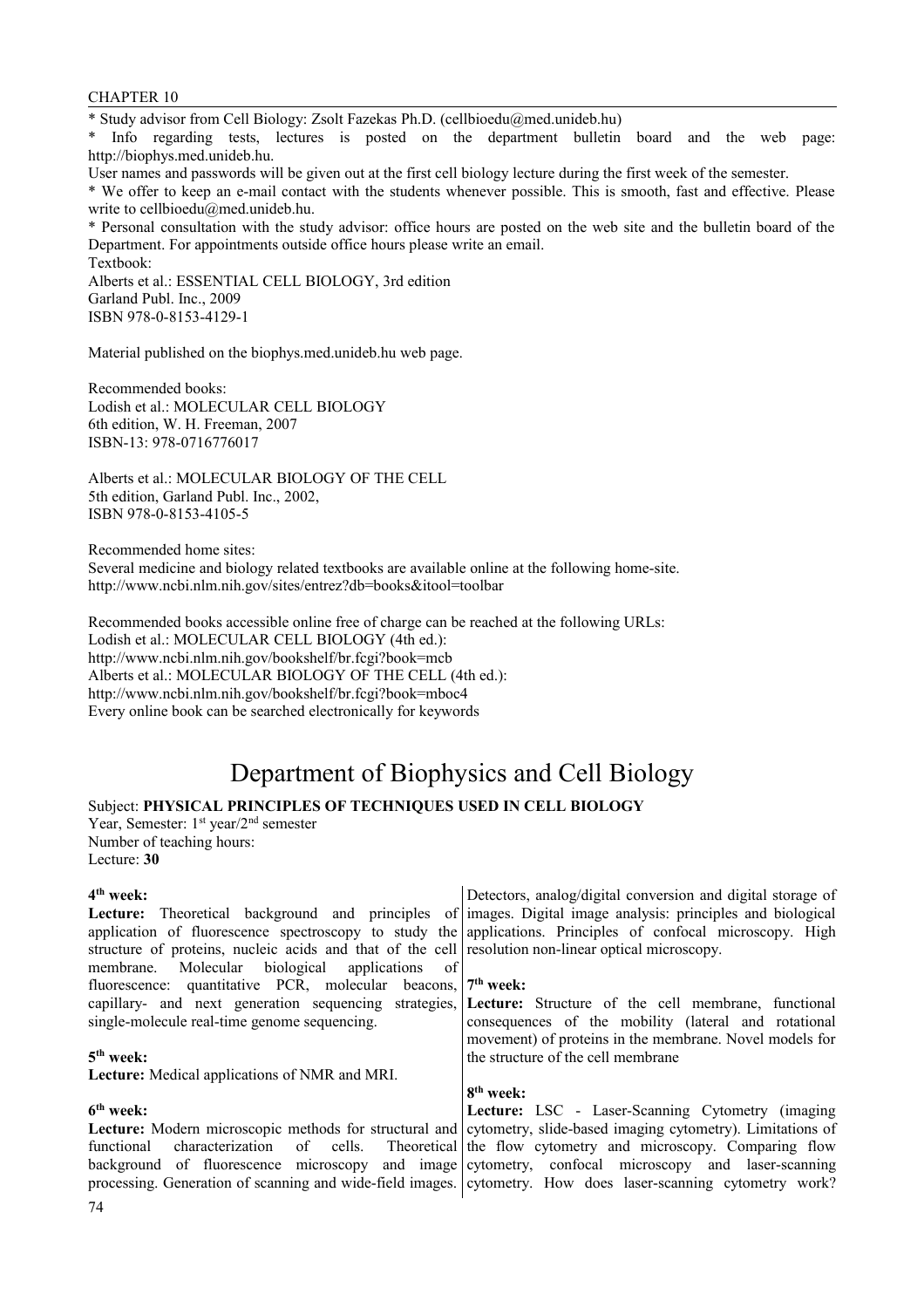| Strength and limitations of the laser-scanning cytometry.                                  |                                                                                                                   |
|--------------------------------------------------------------------------------------------|-------------------------------------------------------------------------------------------------------------------|
| Laser scanning-cytometry in cell biology and clinical $10th$ week:                         |                                                                                                                   |
| research.                                                                                  | Lecture: Modern electrophysiological techniques. Passive                                                          |
|                                                                                            | and active electrical properties of the cell membrane,                                                            |
| 9 <sup>th</sup> week:                                                                      | structure and function of ion channels. Principles and                                                            |
|                                                                                            | Lecture: Principles and applications of flow cytometry. application of the patch clamp technique: recording ionic |
| Structure of a flow cytometer and its application fields: currents and membrane potential. |                                                                                                                   |
| immunogenetics, receptor and antigen research and                                          |                                                                                                                   |
| diagnostics, DNA and cell cycle analysis, measurement of $11th$ week:                      |                                                                                                                   |
| membrane potential, membrane permeability and <b>Lecture</b> : Test                        |                                                                                                                   |
| determination of cytosolic pH and ion concentrations,                                      |                                                                                                                   |
| application of fluorescence resonance energy transfer to                                   |                                                                                                                   |
| determine protein associations. (FCET).                                                    |                                                                                                                   |
|                                                                                            |                                                                                                                   |

Conditions for signing the lecture book: Attending 5 lectures out of 7. Attention! Lecture books are handled exclusively by the study advisor during the dedicated office hours!

Type of examination: practical grade, 5 levels

Examination: Written test. The exam is during the  $8<sup>th</sup>$  lecture.

Repeated/improved exam: during the examination period, one occasion, written test.

# Department of Botany

### Subject: **PLANT MOLECULAR BIOLOGY**

Year, Semester: 1<sup>st</sup> year/2<sup>nd</sup> semester Number of teaching hours: Lecture: **30** Seminar: **30**

| 1 <sup>st</sup> week:                                          | plant protein degradation and transport.                      |
|----------------------------------------------------------------|---------------------------------------------------------------|
| Introduction into signal perception<br>Lecture:                | and   Seminar: Discussion of case studies.                    |
| transduction in plants. Role of developmental<br>and           |                                                               |
| environmental factors in gene expression in plants $5th$ week: |                                                               |
| dispersion.                                                    | Lecture: Relationship of programmed cell death and            |
| Seminar: Discussion of lecture topics.                         | development (differentation), senescence progression and      |
|                                                                | stress-related events in plant cells.                         |
| $2nd$ week:                                                    | Seminar: Discussion of lecture topics. Case studies.          |
| Lecture: Plant DNA, nuclear genome structure. Properties       |                                                               |
| and role of chloroplast and mitochondria genome                | 6 <sup>th</sup> week:                                         |
| organization in plants. Control of plant gene expression,      | Lecture: The organization of plant cell cytoskeleton and      |
| basic features of light-dependent gene expression. Concept     | its function in regulating plant cell shape, morphogenesis,   |
| of transgenic plants and their application in plant            | cell division. Regulation of plant cell cycle. The structure  |
| biotechnology.                                                 | and function of plant cell membranes.                         |
| <b>Seminar:</b> Discussion of case studies.                    | Seminar: Discussion of lecture topics. Methods in             |
|                                                                | studying cytoskeleton and cell cycle regulation in plant      |
| $3rd$ week:                                                    | cells.                                                        |
| Lecture: Gene expression in plant nucleus, chloroplast and     |                                                               |
| mitochondria. Process and regulation of plant transcription.   | $7th$ week:                                                   |
| Plant RNAs: structure and function. Splicing mechanism         | Lecture: Molecular biology of plant growth regulators:        |
| of RNA.                                                        | auxins, cytokinins- functions, transport, signal transduction |
| Seminar: Discussion of case studies. Discussion of lecture     | pathways, regulation of gene expression.                      |
| topics.                                                        | Seminar: Discussion of lecture topics. Methods of             |
|                                                                | studying molecular biology of auxin and cytokinin action.     |
| $4th$ week:                                                    | Immunohistochemistry, live cell imaging, molecular            |
| Lecture: Protein synthesis, metabolism in plant cells.         | biology methods.                                              |
| Concept and process of post-transcriptional regulation in      |                                                               |
| plants. Specific plant proteins. Mechanism and features of     |                                                               |
|                                                                |                                                               |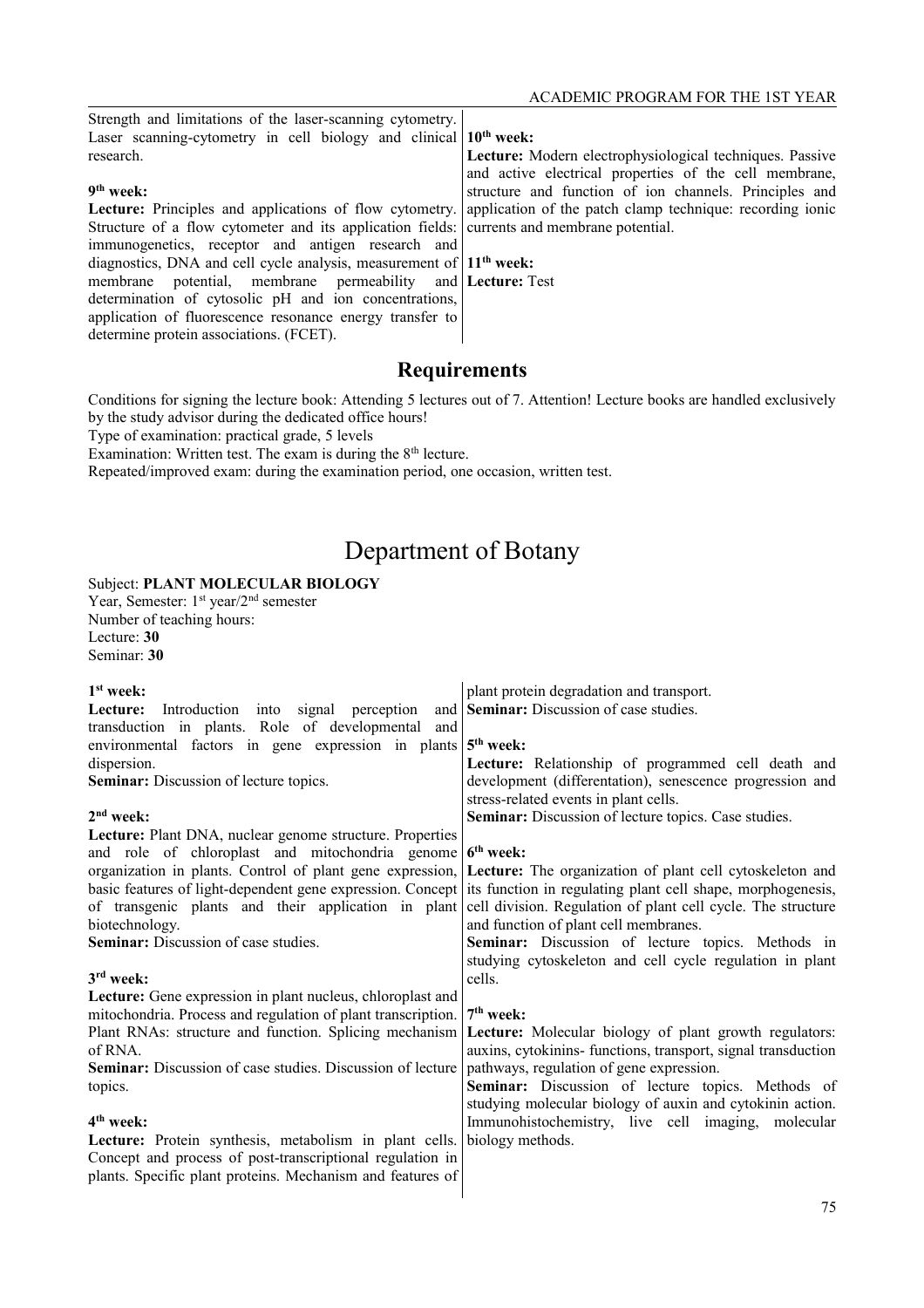| UTAL LEN 10                                                                 |                                                             |
|-----------------------------------------------------------------------------|-------------------------------------------------------------|
| 8 <sup>th</sup> week:                                                       | regulation of carbohydrate metabolism.                      |
| Lecture: Molecular biology of plant growth regulators:                      | Seminar: Discussion of lecture topics. Methods of           |
| auxins, cytokinins- functions, transport, signal transduction               | studying photochemical activity and carbon assimilation     |
| pathways, regulation of gene expression.                                    | pathways.                                                   |
| Seminar: Discussion of lecture topics. Methods of                           |                                                             |
| studying molecular biology of auxin and cytokinin action.                   | $12th$ week:                                                |
|                                                                             | Lecture: Responses to abiotic stresses; basic mechanisms    |
| 9 <sup>th</sup> week:                                                       | underlying adaptation processes necessary for withstanding  |
| Lecture: Molecular biology of plant growth regulators:                      | unfavourable growth conditions; stress signal transduction  |
| gibberellic acids (GAs), abscisic acid (ABA), ethylene,                     | and physiological reactions.                                |
| brassinosteroids, salycilic acid, jasmonic acid - functions,                | <b>Seminar:</b> Discussion of lecture topics. Case studies  |
| signal transduction pathways, regulation of gene                            |                                                             |
| expression.                                                                 | $13th$ week:                                                |
| Seminar: Discussion of lecture topics. Methods of                           | Lecture: Secunder metabolic pathways in plants.             |
| studying molecular biology of GA, ABA, ethylene action.                     | Terpenoids, alkaloids, phenoloids and polykhetides.         |
|                                                                             | <b>Seminar:</b> Discussion of lecture topics.               |
| $10th$ week:                                                                |                                                             |
| <b>Lecture:</b> Plant life cycle and molecular regulation of plant          | $14th$ week:                                                |
| morphogenesis; photoreceptors and light-regulated gene                      | <b>Lecture:</b> Function, allelopathy and bioactivity<br>of |
| expression.                                                                 | secondary metabolites in plants.                            |
| <b>Seminar:</b> Discussion of lecture topics. Case studies.                 | <b>Seminar:</b> Discussion of lecture topics. Case studies. |
|                                                                             |                                                             |
| $11th$ week:                                                                | $15th$ week:                                                |
| Lecture: Photosynthesis and its regulation. Proteins in Lecture: final exam |                                                             |
| photosynthetic electron transport chain; Responses of                       |                                                             |
| plants to different light conditions (intensity, wavelength,                |                                                             |
| duration) and changes in other environmental factors;                       |                                                             |

The program consists of lectures, seminars and laboratory practices. Attendance at seminars is recorded. Students should attend at least 80% of seminars. **Textbook:**

Plant Biology Manual, Department of Botany. Material is published on the botany.ttk.unideb.hu web page.

# Department of Botany

Subject: **PROBLEM-SOLVING EXERCISES IN MOLECULAR BIOLOGY**

Year, Semester: 1<sup>st</sup> year/2<sup>nd</sup> semester Number of teaching hours: Practical: **45**

 $CII$ APTER 10

# Department of Medical Microbiology

### Subject: **PHYSIOLOGY OF PROKARYOTES, MOLECULAR VIROLOGY**

Year, Semester: 1<sup>st</sup> year/2<sup>nd</sup> semester Number of teaching hours: Lecture: **30** Practical: **15**

**1 st week: Lecture:** History of virology. Structure and taxonomy of viruses. **2 nd week: Lecture:** Virus replication. **3 rd week: Lecture:** Replication strategies of viruses. **4 th week: Lecture:** Pathogenesis of viral infections. Virus-host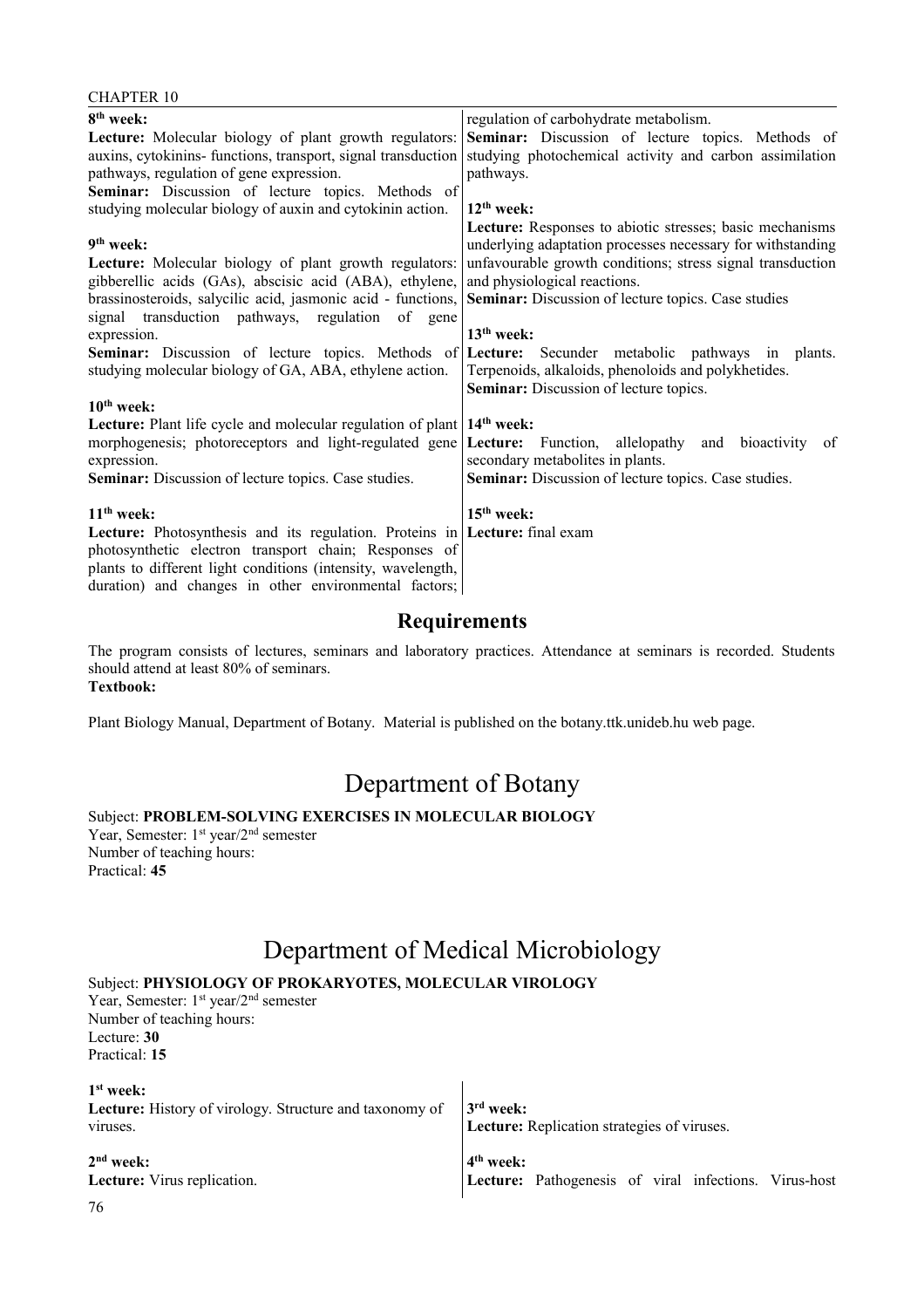ACADEMIC PROGRAM FOR THE 1ST YEAR

|                                                                                                                      | ACADEMIC FROURAIN FOR THE 13T TEAR                                                                                                 |
|----------------------------------------------------------------------------------------------------------------------|------------------------------------------------------------------------------------------------------------------------------------|
| interactions. Tumour viruses.                                                                                        | sensitivity test 8 <sup>th</sup> week 3 <sup>rd</sup> day: Antibiotic sensitivity tests.                                           |
|                                                                                                                      | Serological reactions. Demonstration: ELISA, Western-                                                                              |
| $5th$ week:                                                                                                          | blot. Working task: VDRLSlide agglutination (Escherichia                                                                           |
| Lecture: Host defense against viral infections. Evasion of                                                           | coli) Validation and interpretation of ELISA, Western-blot                                                                         |
| immune responses by viruses.                                                                                         | Evaluation of antibiotic sensitivity test.                                                                                         |
| 6 <sup>th</sup> week:                                                                                                | 9 <sup>th</sup> week:                                                                                                              |
| Immunization.<br>Lecture:<br>Vaccine<br>Antiviral<br>types.                                                          | Lecture: Photosynthesis of bacteria. Chemolithotrophic                                                                             |
| treatment.                                                                                                           | bacteria. Bacterial catabolism. Archea.                                                                                            |
|                                                                                                                      | Practical: 9 <sup>th</sup> week 1 <sup>st</sup> day: Working task: Inoculation of                                                  |
| 7 <sup>th</sup> week:                                                                                                | embrionated egg with Newcastle disease virus (NDV)9 <sup>th</sup>                                                                  |
| Lecture: Subviral agents. Prions.                                                                                    | week 2 <sup>nd</sup> day: Working task: Harvesting and freezing the                                                                |
| 8 <sup>th</sup> week:                                                                                                | chorioallantoic fluid (virus solution) from the infected                                                                           |
| Lecture: Bacterial cell structure. Propagation of bacteria.                                                          | embrionated eggs. 9 <sup>th</sup> week 3 <sup>rd</sup> day: Demonstration:<br>inhibition.<br>Haemagglutination<br>Working<br>task: |
| <b>Practical:</b> $8th$ week $1st$ day: Propagation of bacteria.                                                     | Haemagglutination with the previously harvested and                                                                                |
| Macroscopic, microscopic morphology. Demonstration:                                                                  | frozen virus solution. Calculation the haemagglutination                                                                           |
| Bacteria on solid media Staphylococcus aureus NA, BAa-                                                               | Immunofluorescence<br>titer.<br>staining:<br>human                                                                                 |
| haemolytic Streptococcus BA, ChABacillus subtilis NA,                                                                | cytomegalovirus antigenaemia for pp65 antigen.                                                                                     |
| BAEscherichia coli NA, EMBKlebsiella p. NA,                                                                          |                                                                                                                                    |
| EMBProteus mirabilis NA, EMBPseudomonas aeruginosa                                                                   | $10th$ week:                                                                                                                       |
| NA, EMB2. Stained smears. Working task: 1. Preparing                                                                 | Lecture: Bacterial DNA replication. Regulation of gene                                                                             |
| smear from bacterial cultures. Gram staining of smears.                                                              | expression in prokaryotes.                                                                                                         |
| (Staphylococcus aureus, Bacillus subtilis, Escherichia coli,<br>Pseudomonas aeruginosa) 2. Preparing hanging drop to | $11th$ week:                                                                                                                       |
| study motility of bacteria (Bacillus subtilis, Klebsiella sp.,                                                       | Lecture: Plasmids, transformation of bacteria.                                                                                     |
| Escherichia coli, Pseudomonas aeruginosa) 8 <sup>th</sup> week 2 <sup>nd</sup>                                       |                                                                                                                                    |
| day: Biochemical tests. Demonstration: a. MR (methyl-red                                                             | 12 <sup>th</sup> week:                                                                                                             |
| reaction): E. coli, Klebsiella sp.b. VP (Voges-Proskauer                                                             | Lecture: Pathogenicity, virulence. Host defense against                                                                            |
| reaction): E. coli, Klebsiella sp.c. Esculin hydrolisis (BEA                                                         | bacterial infections. Immunization.                                                                                                |
| medium): Enterococcus faecalisd. indol test: E. coli,                                                                |                                                                                                                                    |
| Klebsiella sp.e. ureum hydrolisis test: E. coli, Klebsiella                                                          | $13th$ week:                                                                                                                       |
| sp.f. phenylalanin-deaminase test: Proteus sp., E. colig.                                                            | Lecture: Sterilization, disinfection                                                                                               |
| Oxidase reaction: Pseudomonas sp., E. colih. Catalse test:<br>S. aureus, E. faecalisi. Coagulase test: S. aureus, S. | $14th$ week:                                                                                                                       |
| epidermidis Working task: 1. MR (methyl-red reaction): E.                                                            | Lecture: Antibacterial therapy                                                                                                     |
| coli, Klebsiella sp.2. VP (Voges-Proskauer reaction): E.                                                             |                                                                                                                                    |
| coli, Klebsiella sp.3. indol test: E. coli, Klebsiella sp.4.                                                         | 15 <sup>th</sup> week:                                                                                                             |
| Oxidase reaction: Pseudomonas sp., E. coli5. Catalse test:                                                           | Lecture: Consultation                                                                                                              |
| S. aureus, E. faecalis6. Coagulase test: S. aureus, S.                                                               |                                                                                                                                    |
| Epidermidis7. Calturing of bacteria (E. coli) for antibiotic                                                         |                                                                                                                                    |
|                                                                                                                      |                                                                                                                                    |

## **Requirements**

The program consists of lectures and laboratory practices. Attendance at laboratory practices and lectures is recorded. Students should attend 100% of laboratory practices. In exceptional cases, the student may make up **one** missed practice after consultation with the lab teacher. Students should prepare a laboratory notebook which is collected at the end of the practices. From the 2nd week at the beginning of the lecture a short (10-15 min) test is written during the whole semester. Test contains questions about the materials from the previous lecture and the actual practice. Based on the cumulative results of the tests, students are offered an End-Semester-Examination (ESE) grade. Those who are not satisfied with the offered grade or are bellow the passing level, should take an end- semester-examination (A –chance) hold in the examination period. The student's test will be assessed on a five-grade scale. The written examination (A and B chance) consists of assay questions. C-chance is an oral examination. A list of questions and the examination rules will be announced during the semester.

*Topics:*

Replication and propagation of bacteria; prokaryotic energy metabolism; regulation of gene expression in prokaryotes; pathogenicity, virulence; host defense against bacterial infections; immunization; sterilization, disinfection; antibacterial therapy; plasmids, transformation of bacteria

Replication of viruses; viral pathogenesis; host defense against viral infections, immunization; oncogenic viruses; antiviral agents; prions;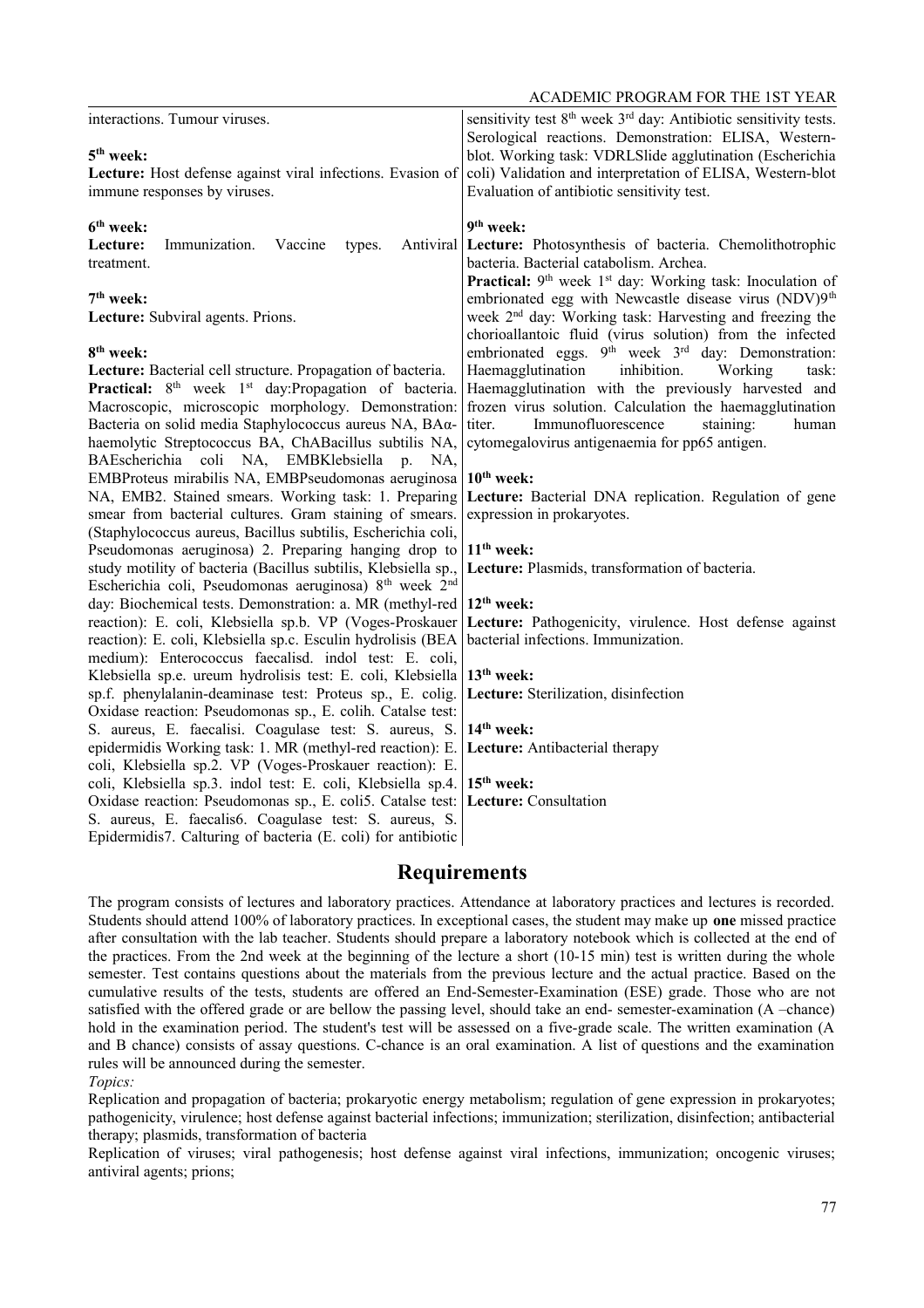# Department of Physiology

## Subject: **HUMAN PHYSIOLOGY II.**

Year, Semester: 1<sup>st</sup> year/2<sup>nd</sup> semester Number of teaching hours:

Lecture: **30**

| 1 <sup>st</sup> week:                                   |                                                                  |
|---------------------------------------------------------|------------------------------------------------------------------|
| Lecture: Principles in renal physiology. The nephron.   | $9th$ week:                                                      |
| Quantitative description.                               | Lecture: General principles in the regulation of gonadal         |
|                                                         | functions. Male and female gonadal functions.                    |
| $2nd$ week:                                             |                                                                  |
| Lecture: Glomerular filtration and tubular transports.  | $10th$ week:                                                     |
|                                                         | Lecture: Ca-homeostasis.                                         |
| $3rd$ week:                                             |                                                                  |
| Lecture: Osmoregulation, water balance. Control of body | $11th$ week:                                                     |
| fluid volume.                                           | Lecture: Regulation of blood glucose level.                      |
|                                                         |                                                                  |
| $4th$ week:                                             | $12th$ week:                                                     |
| Lecture: Regulation of acid-base balance.               | Lecture: Cellular neurophysiology.                               |
|                                                         |                                                                  |
| $5th$ week:                                             | $13th$ week:                                                     |
| <b>Lecture:</b> General principles of endocrinology.    | <b>Lecture:</b> The sensory system. Physiology of hearing, taste |
|                                                         | and smell sensation.                                             |
| $6th$ week:                                             |                                                                  |
| Lecture: The thyroid gland.                             | $14th$ week:                                                     |
|                                                         | <b>Lecture:</b> Physiology of the vision.                        |
| $7th$ week:                                             |                                                                  |
| <b>Lecture:</b> The hormones of adrenal cortex.         | $15th$ week:                                                     |
|                                                         | Lecture: Control of movements. Vestibular system.                |
| 8 <sup>th</sup> week:                                   |                                                                  |
| <b>Lecture:</b> The hormones of adrenal medulla.        |                                                                  |

## **Requirements**

Attendance of lectures is compulsory. If one has two or more lecture absences, the end-semester examination (ESE) may not be substituted with the average test score (see later). For continuous updates on all education-related matters, please check the departmental web-site (http://phys.dote.hu).

The knowledge of students will be tested 3 times per semester in the form of a written test (multiple choice questions). Participation on mid-semester written tests is compulsory.

Examination

The semester is closed by an oral end-semester exam (ESE) covering the topics of all lectures of the semester. ESE grade based on the average score of mid-semester tests will be offered if one's average score of the three mid-semester tests is above 60%. The grade based on the average score of mid-semester tests is calculated according to the following table:

score grade 0 – 59 %: fail  $60 - 69 \%$  pass  $70 - 79\%$  satisfactory 80 – 89 % good

90 – 100 % excellent

- If one is not satisfied with this result, (s)he may participate in oral ESE during the examination period.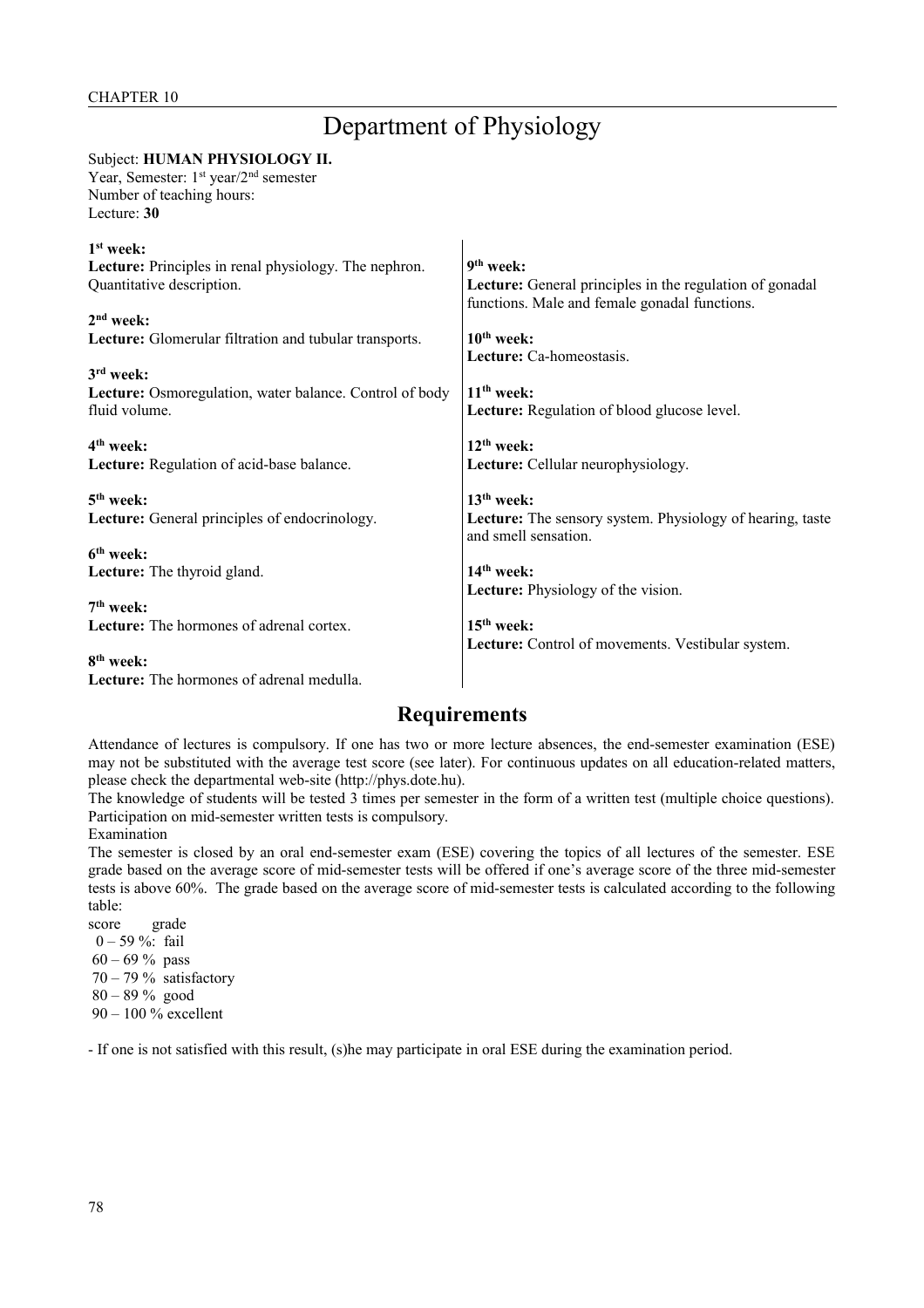# Department of Physiology

### Subject: **HUMAN PHYSIOLOGY PRACTICALS**

Year, Semester: 1<sup>st</sup> year/2<sup>nd</sup> semester Number of teaching hours: Practical: **30**

| $1st$ week:<br><b>Practical:</b> Investigation of the cardiovascular functions.            | the uterinal smooth muscle function.                           |
|--------------------------------------------------------------------------------------------|----------------------------------------------------------------|
|                                                                                            | 7 <sup>th</sup> week:                                          |
| $2nd$ week:                                                                                | <b>Practical:</b> Computer simulation of the frank-straling-   |
| <b>Practical:</b> Determination of parameters characterising the<br>respiratory functions. | mechanism.                                                     |
|                                                                                            | 8 <sup>th</sup> week:                                          |
| $3rd$ week:                                                                                | Practical: Simulation of the renal transport mechanisms.       |
| <b>Practical:</b> Examination of the blood.                                                |                                                                |
|                                                                                            | $9th$ week:                                                    |
| 4 <sup>th</sup> week:                                                                      | <b>Practical:</b> Computer simulation of the glucose tolerance |
| <b>Practical:</b> Computer aided aquisition and processing of<br>biological signals.       | test.                                                          |
|                                                                                            | $10th$ week:                                                   |
| $5th$ week:                                                                                | <b>Practical:</b> Remedial lab.                                |
| <b>Practical:</b> Effects of electrolytes on the uterinal smooth                           |                                                                |
| muscle function.                                                                           | $11th$ week:                                                   |
|                                                                                            | <b>Practical:</b> Closing lab.                                 |
| $6th$ week:                                                                                |                                                                |

**Practical:** Effects of neurotransmitters and hormones on

## **Requirements**

Signature of Lecture Book

Attendance of laboratory practices is compulsory. The signature of the Lecture Book may be refused for the semester in case of more than two absences from the practices. All missed practices must be made up. Completion of all topic sheets in the Exercise Book, each verified by the signature of the teacher, is also a precondition of the signature of the Lecture Book.

If one has two or more lecture absences, the end-semester examination (ESE) may not be substituted with the average test score (see later).

For continuous updates on all education-related maters, please check the departmental web-site (http://phys.dote.hu).

#### Evaluation during the semester

Laboratory practical knowledge of the students will be tested at the end of the semester as part of the Closing Lab, evaluation with five level grades. As a precondition of attending the Closing Lab, the fully completed Exercise Book (with all the verified topics) must be presented during the Closing Lab. Students are expected to perform the given experiment on their own and must also be familiar with theoretical background. In case of a negative result, the Closing Lab can be repeated, but only once before the end of semester.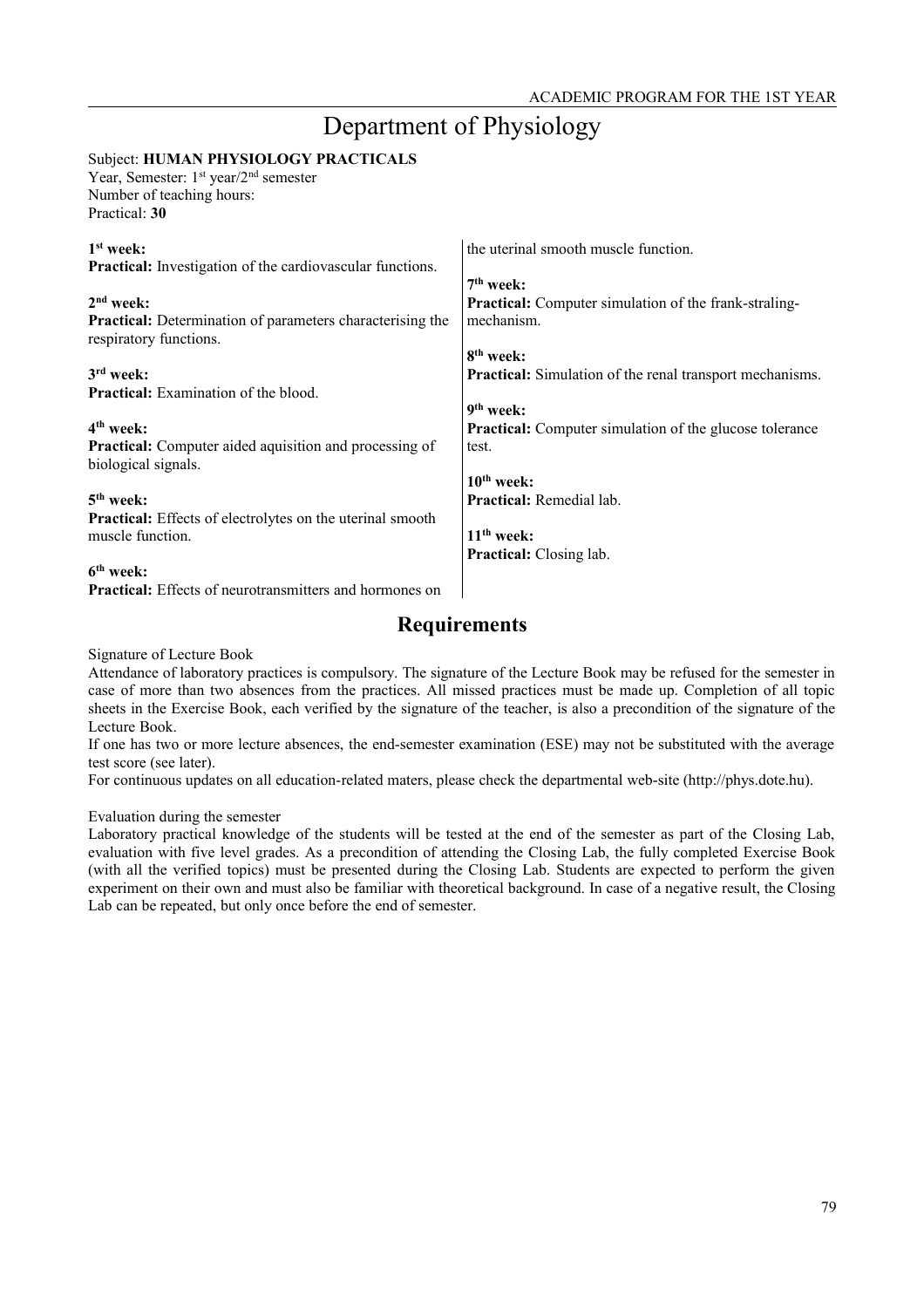# **CHAPTER 11 REQUIRED ELECTIVE COURSES**

# Department of Agrochemistry and Soil Science

| <b>Subject: FOOD BIOCHEMISTRY</b><br>Year, Semester: 2 <sup>nd</sup> year/1 <sup>st</sup> semester<br>Number of teaching hours:<br>Lecture: 30<br>Practical: 15                                                                                   |                                                                                                                                                                                                  |
|---------------------------------------------------------------------------------------------------------------------------------------------------------------------------------------------------------------------------------------------------|--------------------------------------------------------------------------------------------------------------------------------------------------------------------------------------------------|
| $1st$ week:<br>Lecture: Water. The linkage of water in foods. Critical<br>water activity value. Transport of water in food.<br>2 <sup>nd</sup> week:<br>Lecture: Classification of minerals. Their physiological<br>role dispersion.<br>3rd week: | possibilities for their intake.<br>9 <sup>th</sup> week:<br>Lecture: Vitamins. The change in the amount of vitamin<br>during storage.<br>$10th$ week:<br>Lecture: Natural - and artificial dyes. |
| Lecture: Carbohydrates in foods, their classification.                                                                                                                                                                                            | $11th$ week:                                                                                                                                                                                     |
| Maillard reactions.                                                                                                                                                                                                                               | Lecture: Taste and flavoring.                                                                                                                                                                    |
| 4 <sup>th</sup> week:                                                                                                                                                                                                                             | $12^{th}$ week:                                                                                                                                                                                  |
| Lecture: Carbohydrate-based flavourings and additives.                                                                                                                                                                                            | Lecture: Preservation. Preservatives.                                                                                                                                                            |
| 5 <sup>th</sup> week:                                                                                                                                                                                                                             | $13th$ week:                                                                                                                                                                                     |
| Lecture: Food proteins. Functional properties of proteins.                                                                                                                                                                                        | Lecture: Eggs and egg products, milk and milk products,                                                                                                                                          |
| Denaturation of proteins in foodstuffs changes in food                                                                                                                                                                                            | meat and meat product their chemical composition and its                                                                                                                                         |
| properties due to it.                                                                                                                                                                                                                             | changes during processing and storage.                                                                                                                                                           |
| 6 <sup>th</sup> week:                                                                                                                                                                                                                             | 14 <sup>th</sup> week:                                                                                                                                                                           |
| Lecture: Protein based flavorings and additives. Additives                                                                                                                                                                                        | Lecture: Hazardous components of foods (pesticides                                                                                                                                               |
| increasing nutritional value.                                                                                                                                                                                                                     | residuals, toxic elements, mycotoxins)                                                                                                                                                           |
| $7th$ week:<br>Lecture: Lipids in foods. Indicator values for fat and oil<br>quality. Problem of rancidity.                                                                                                                                       | $15th$ week:<br>Lecture: Products of plant origin (corn products, fruit and<br>vegetable preparations), their chemical composition, and<br>their role in our nutrition.                          |
| 8 <sup>th</sup> week:<br>Lecture: The essential amino acids and fatty acids, the                                                                                                                                                                  |                                                                                                                                                                                                  |

## **Requirements**

Final written exams will be assessed as follows\*:

|          | Percentage (%)* Mark |
|----------|----------------------|
| $0 - 50$ | fail $(1)$           |
| 51-65    | pass $(2)$           |
| 66-75    | satisfactory $(3)$   |
| 76-84    | good(4)              |
| 85-100   | excellent (5)        |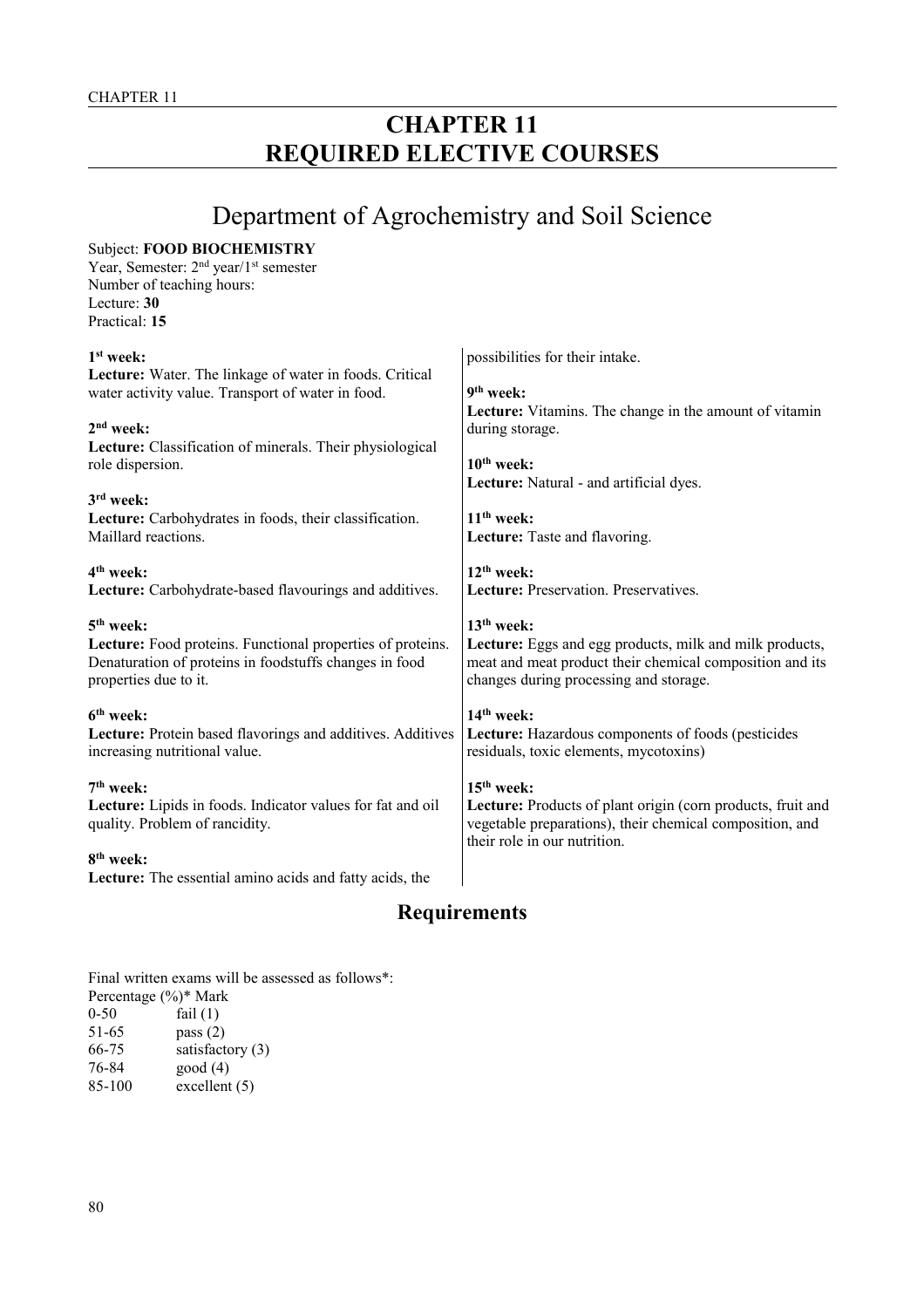# Department of Agrochemistry and Soil Science

Subject: **SOIL BIOLOGY** Year, Semester: 2<sup>nd</sup> year/1<sup>st</sup> semester Number of teaching hours: Lecture: **30** Practical: **15**

# Department of Algebra and Number Theory

## Subject: **EVALUATION OF MEASUREMENTS: MATHEMATICAL METHODS**

Year, Semester: 1<sup>st</sup> year/2<sup>nd</sup> semester Number of teaching hours: Lecture: **15** Seminar: **30**

| $1st$ week:<br>Lecture: Basics of combinatorics.<br><b>Seminar:</b> Exercises on combinatorics.<br>$2nd$ week:<br>Lecture: Introduction to probability theory.<br>Seminar: Basic probability calculation exercises.<br>$3rd$ week:<br>Lecture: Discrete and geometric probability. | 9 <sup>th</sup> week:<br>Lecture: Basics of statistics, mean, corrected and<br>uncorrected sample variance.<br>Seminar: Calculation of mean and corrected and<br>uncorrected sample variance.<br>$10th$ week:<br>Lecture: Estimation of expected value and standard<br>deviation. Standard error of mean.<br>Seminar: Estimating expected values and standard |
|------------------------------------------------------------------------------------------------------------------------------------------------------------------------------------------------------------------------------------------------------------------------------------|---------------------------------------------------------------------------------------------------------------------------------------------------------------------------------------------------------------------------------------------------------------------------------------------------------------------------------------------------------------|
| Seminar: Exercises on discrete and geometric probability.                                                                                                                                                                                                                          | deviations.                                                                                                                                                                                                                                                                                                                                                   |
| 4 <sup>th</sup> week:<br>Lecture: Conditional probability, independence.<br>Seminar: Exercises on conditional probability and<br>independence.                                                                                                                                     | $11th$ week:<br>Lecture: Confidence intervals.<br><b>Seminar:</b> Estimation of expected values using confidence<br>intervals.                                                                                                                                                                                                                                |
| 5 <sup>th</sup> week:<br>Lecture: Expected value, standard deviation, random<br>variables, probability distribution.<br>Seminar: Calculation of expected values and standard<br>deviations.                                                                                        | $12th$ week:<br>Lecture: Basic statistical tests: u-test, t-test, F-test.<br><b>Seminar:</b> Exercises on statistical test I.<br>$13th$ week:<br>Lecture: Statistical tests for testing independence and                                                                                                                                                      |
| 6 <sup>th</sup> week:<br>Lecture: Discrete probability distributions.<br>Seminar: Exercises on discrete probability distributions.                                                                                                                                                 | homogeneity.<br><b>Seminar:</b> Exercises on statistical tests II.                                                                                                                                                                                                                                                                                            |
| $7th$ week:<br>Lecture: Continuous probability distributions.<br>Seminar: Exercises on continuous probability<br>distributions.                                                                                                                                                    | $14th$ week:<br>Lecture: Linear regression and error calculation.<br>Seminar: Exercises on linear regression and error<br>calculation.<br>$15th$ week:                                                                                                                                                                                                        |
| 8 <sup>th</sup> week:<br>Lecture: Preparing for the first full seminar long test.<br>Seminar: First full seminar long test.                                                                                                                                                        | Lecture: Preparing for the second full seminar long test.<br>Seminar: Second full seminar long test.                                                                                                                                                                                                                                                          |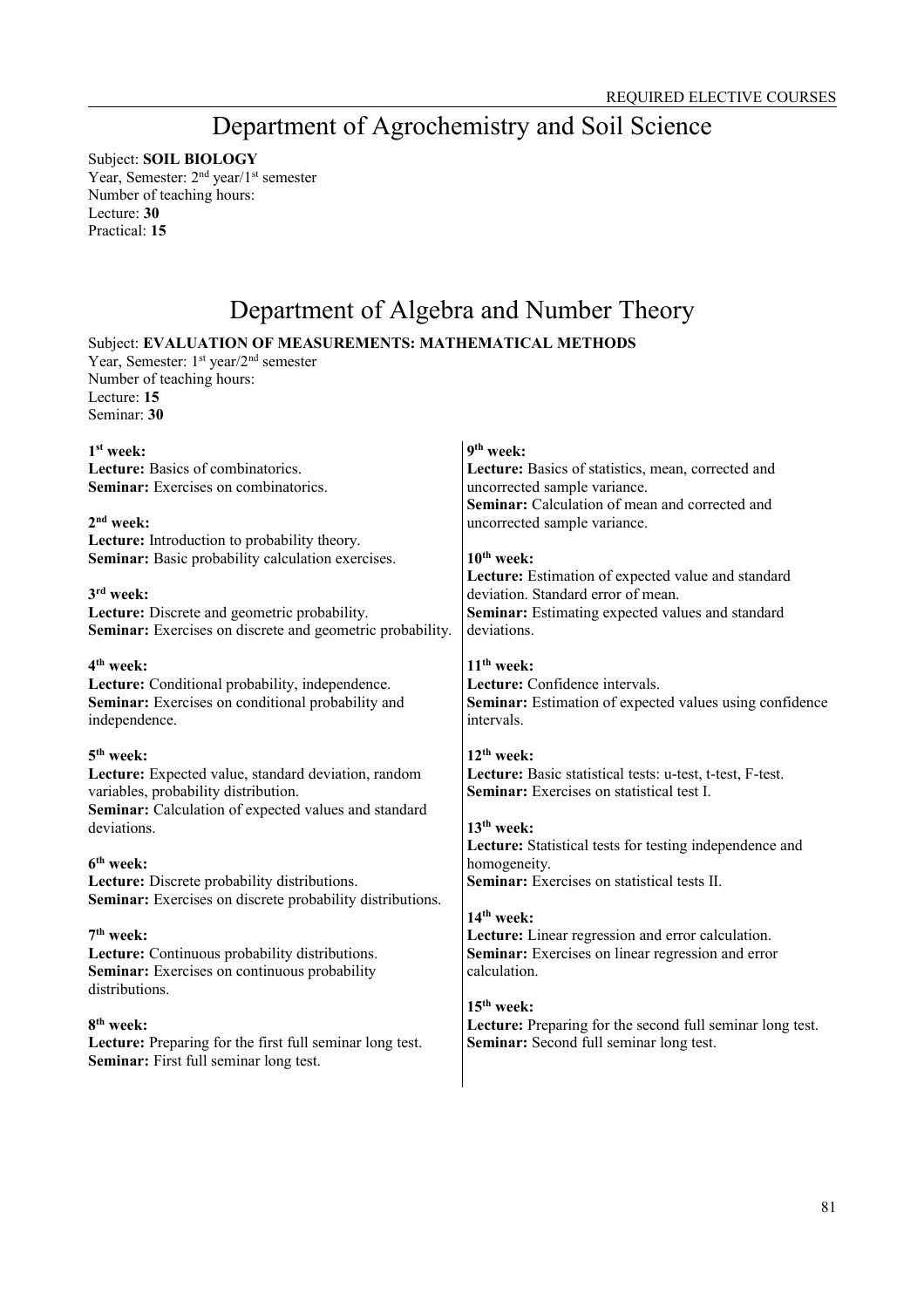The program consists of lectures, seminars. Attendance at seminars is recorded. Students should attend at least 80% of seminars. On every seminar there is a short test. On the 8<sup>th</sup> and 15<sup>th</sup> week there are full seminar long tests. The grade is based on the results of the short tests and of the two full seminar long tests.

#### **Textbook:**

Material presented on the lecture.

## Department of Anatomy, Histology and Embryology

Subject: **ADVANCED METHODS IN NEUROBIOLOGY**

Year, Semester: 1<sup>st</sup> year/2<sup>nd</sup> semester Number of teaching hours: Lecture: **30** Practical: **15**

| $1st$ week:<br>Lecture: Neuronal tracing methods - I.                                                           | analysis.                                                                                                                                                                                                |
|-----------------------------------------------------------------------------------------------------------------|----------------------------------------------------------------------------------------------------------------------------------------------------------------------------------------------------------|
| 2 <sup>nd</sup> week:<br>Lecture: Neuronal tracing methods - II.                                                | 9 <sup>th</sup> week:<br>Lecture: In situ hybridization and its application in<br>neurosciences.                                                                                                         |
| 3 <sup>rd</sup> week:                                                                                           | $10th$ week:                                                                                                                                                                                             |
| methods.                                                                                                        | Lecture: Pre- and postembedding immunohistochemical Lecture: PCR and "blotting" methods and their<br>application in neurosciences.                                                                       |
| 4 <sup>th</sup> week:<br>Lecture: Fluorescent immunohistochemical methods.                                      | $11th$ week:<br>Lecture: In vitro electrophysiology -I. Sample preparation<br>for in vitro electrophysiology.                                                                                            |
| $5th$ week:                                                                                                     |                                                                                                                                                                                                          |
| Lecture: Electron microscopy - I. Specimen preparation $12th$ week:<br>for TEM investigation.                   | <b>Lecture:</b> In vitro electrophysiology $-$ II. Application of<br>patch-clamp recordings in neurosciences.                                                                                            |
| $6th$ week:                                                                                                     |                                                                                                                                                                                                          |
| <b>Lecture:</b> Electron microscopy – II. The transmission $13th$ week:<br>investigation of biological samples. | electron microscope (TEM) and its application for the <b>Lecture:</b> In vivo electrophysiology and juxtacellular<br>labeling of neurons $-$ I. Preparation of animals for in vivo<br>electrophysiology. |
| $7th$ week:                                                                                                     |                                                                                                                                                                                                          |
| <b>Lecture:</b> Computer assisted 3-D reconstruction and image                                                  | 14 <sup>th</sup> week:                                                                                                                                                                                   |
| analysis.- I. The Neurolucida System and its application<br>for 3-D reconstruction and image analysis.          | Lecture: In vivo electrophysiology and juxtacellular<br>labeling of neurons – II. Practical introduction to in vivo<br>electrophysiology and juxtacellular labeling of neurons.                          |
| 8 <sup>th</sup> week:                                                                                           |                                                                                                                                                                                                          |
| Lecture: Computer assisted 3-D reconstruction and image<br>analysis. - II. Advanced methods in image processing |                                                                                                                                                                                                          |

## **Requirements**

Concerning attendance, the rules written in the Regulations Governing Admission, Education and Examinations of the University are valid. The presence in practices, seminars and lectures will be recorded. The head of the department may refuse to sign the Lecture Book if a student is absent more than twice from practices and seminars in one semester even if he/she has an acceptable reason. The program of the lectures, seminars and practices is written in the University Calendar. Two midterm examinations will be held, one on the 7 week and on the 15 week. The exams cover the topics of lectures, seminars and practices of the second semester. The midterm exams will be evaluated with points and the points of the two examinations will be added. Students with scores higher than 60% earn an exemption from the final 82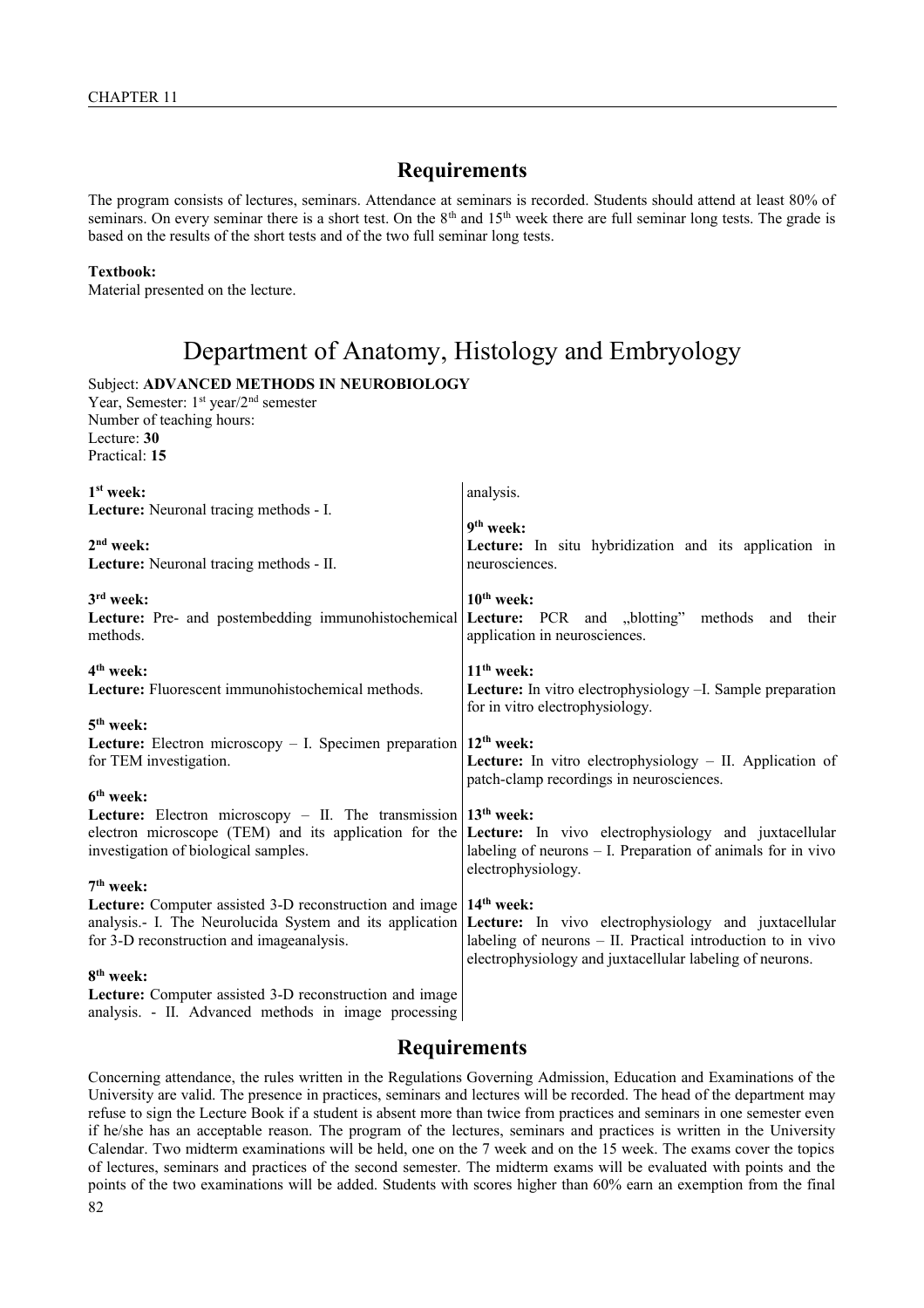examination with a mark that will be calculated on the basis of the overall performance on the two midterm examinations. The end-semester exam is a written exam that covers the topics of lectures, seminars and practices of the semester. The exam will be evaluated with points that will be converted into final mark in the following way:  $0 - 59\%$ fail (1) 60 – 69 % pass (2) 70 – 79 % satisfactory (3) 80 – 89 % good (4) 90 – 100 % excellent (5) Registration for examinations: through the NEPTUN system.

# Department of Anatomy, Histology and Embryology

Subject: **FUNCTIONAL NEUROANATOMY**

Year, Semester: 2nd year/2nd semester Number of teaching hours: Lecture: **30** Practical: **30**

| 1 <sup>st</sup> week:                                                                                                                                                                              | 8 <sup>th</sup> week:                                                                                                                                                                                             |
|----------------------------------------------------------------------------------------------------------------------------------------------------------------------------------------------------|-------------------------------------------------------------------------------------------------------------------------------------------------------------------------------------------------------------------|
| Development of the<br>Lecture:<br>nervous<br>system.<br>Neurohistogenesis. Histology of the nervous system.<br>Practical: Histology of the peripheral nervous system 1.                            | Lecture:<br>The somatosensory system. Overview of<br>somatomotor functions. Motor unit. Strech and withdrawal<br>reflexes.                                                                                        |
| Peripheral nerve (HE) 2. Spinal ganglion (HE)<br>3.<br>Sympathetic ganglion (Bielschowsky's impregnation)<br>$2nd$ week:                                                                           | <b>Practical:</b> Histology of the central nervous system III. 1.<br>Cerebral cortex (Nissle staining) 2. Cerebral cortex (Golgi<br>impregnation)                                                                 |
| Lecture: Axon transport. Degeneration and regeneration in                                                                                                                                          | 9 <sup>th</sup> week:                                                                                                                                                                                             |
| the nervous system. The chemical synapse.<br>Practical: Macroscopic structure of the brain and spinal<br>cord I.                                                                                   | Lecture: Hierarchy of motor systems. The autonomic<br>nervous system.<br><b>Practical:</b> The skin1. Finger tip (HE)                                                                                             |
| 3 <sup>rd</sup> week:                                                                                                                                                                              | $10th$ week:                                                                                                                                                                                                      |
| Part of the nervous<br>Lecture:<br>system. Meniges,<br>Cerebrovascular system. Cerebrospinal fluid. The spinal<br>cord and brain stem.<br>Practical: Macroscopic structure of the brain and spinal | Lecture: The neuroendocrin regulation. The hypothalamo-<br>hypophyseal system. The pineal body, thyroid gland,<br>parathyroid gland, suprarenal gland.<br>Practical: Histology of endocrin organs I.1. Hypophysis |
| cord II.                                                                                                                                                                                           | (HE)                                                                                                                                                                                                              |
| 4 <sup>th</sup> week:<br>Lecture: Nuclei of the cranial nerves. The diencephalon.<br>Practical: Macroscopic structure of the brain and spinal<br>cord III.                                         | $11th$ week:<br>Lecture: The monoaminergic system. The limbic system.<br>Practical: Histology of endocrin organs II.1. Thyroid<br>gland (HE) 2. Suprarenal gland (HE)                                             |
| 5 <sup>th</sup> week:                                                                                                                                                                              | $12^{th}$ week:                                                                                                                                                                                                   |
| Lecture: The cerebrum. The cerebellum.<br><b>Practical:</b> Histology of the central nervous system I. 1.<br>Spinal cord (HE) 2. Spinal cord (Bielschowsky's                                       | Lecture: SELF CONTROL II.<br>Practical: SELF CONTROL II.                                                                                                                                                          |
| impregnation)                                                                                                                                                                                      | 13 <sup>th</sup> week:                                                                                                                                                                                            |
| 6 <sup>th</sup> week:                                                                                                                                                                              | Lecture: Olfaction and taste. The eye ball. The retina.<br><b>Practical:</b> The eye1. the eye (HE)                                                                                                               |
| Lecture: SELF CONTROL I.<br>Practical: SELF CONTROL I.                                                                                                                                             | $14th$ week:                                                                                                                                                                                                      |
| 7 <sup>th</sup> week:                                                                                                                                                                              | Lecture: The visual pathway. The middle and inner ear.<br>Practical: The middle earl. The middle ear (HE)                                                                                                         |
| Lecture: The skin as a sensory organ. Sensory functions of<br>the nervous system. Receptors. Primary afferents.                                                                                    | 15 <sup>th</sup> week:                                                                                                                                                                                            |
| <b>Practical:</b> Histology of the central nervous system II: 1.<br>Cerebellum (HE) 2. Cerebrum (Golgi impregnation)                                                                               | Lecture: The vestibular system. The auditory system.<br>Practical: SELF CONTROL III.                                                                                                                              |
|                                                                                                                                                                                                    |                                                                                                                                                                                                                   |

 $\overline{\phantom{a}}$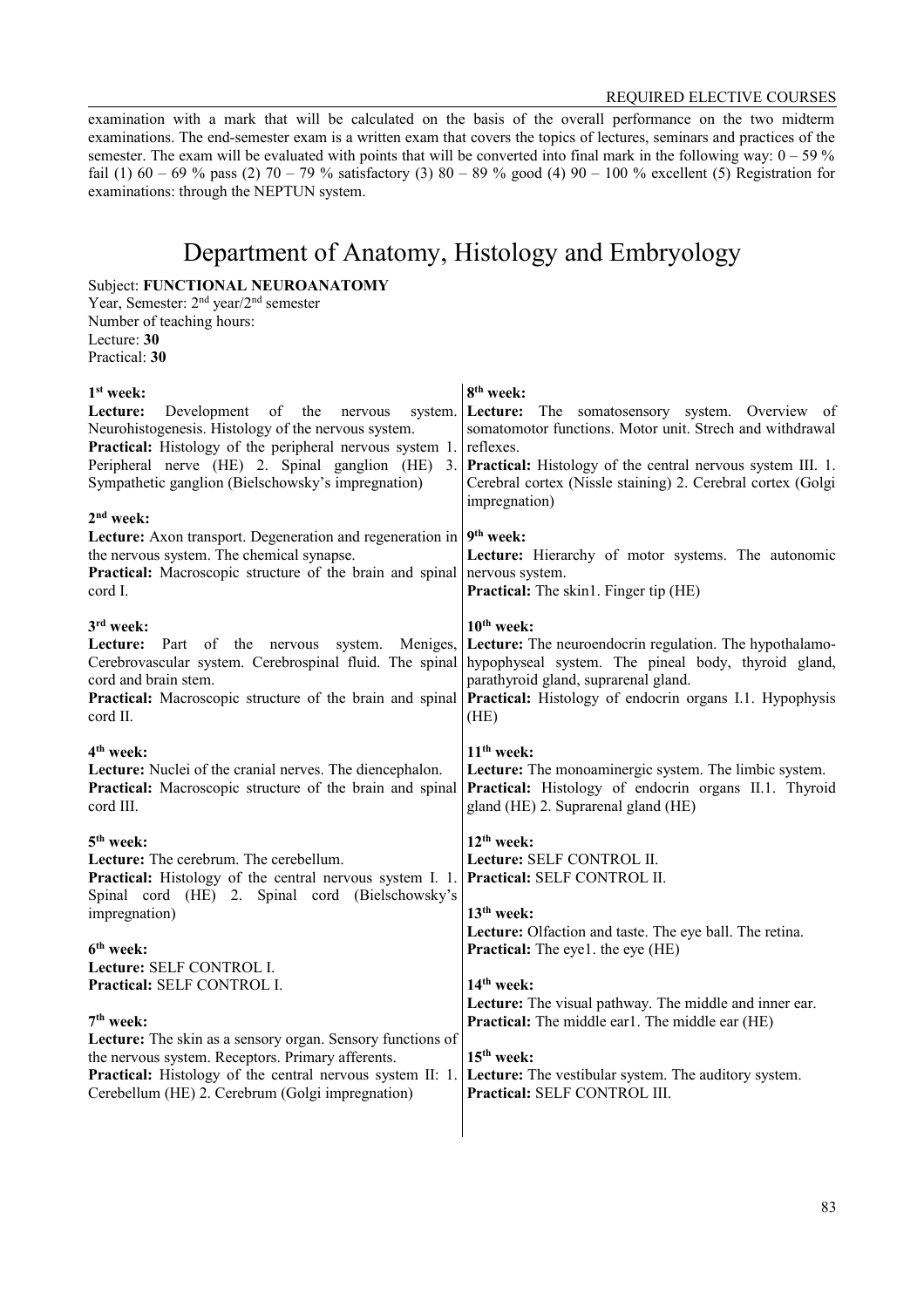Aim of the course (partial/complete skills and competencies):

The aim of the course is to provide an introduction to basic neurosciences. With the aid of a systematic description of the macroscopic and microscopic structure of the peripheral and central nervous system, the course will provide knowledge which is needed for the understanding neural functions.

# Department of Animal Breeding

### Subject: **ANIMAL GENETICS II.**

Year, Semester: 1<sup>st</sup> year/2<sup>nd</sup> semester Number of teaching hours: Lecture: **30** Practical: **15**

| $1st$ week:                                                   | Practical: Type, characteristics of studied samples;                |
|---------------------------------------------------------------|---------------------------------------------------------------------|
| Lecture: Breeding objectives in animal breeding.              | number of samples, SNP detection: PCR RFLP, SSCP,                   |
| Practical: Usage of laboratory equipments, laboratory         | DGGE, TGGE).                                                        |
| rules and safety.                                             |                                                                     |
|                                                               | $10th$ week:                                                        |
| $2nd$ week:                                                   | Lecture: Proteomics in animal breeding.                             |
| Lecture: Molecular aspects of individual genetics.            | Practical: Type, characteristics of samples, number of              |
| <b>Practical:</b> Statistical probes in individual genetics.  | samples.                                                            |
| 3rd week:                                                     | $11th$ week:                                                        |
| Lecture: Population genetics in animal breeding.              | Lecture: Genetic markers, marker assisted selection,                |
| Practical: Calculations in population genetics.               | genetic diversity studies, pedigree analysis, study of              |
| 4 <sup>th</sup> week:                                         | product origin.<br>Practical: Methods for preparation of samples in |
| Lecture: Heritability, repeatibility, correlations.           | proteomic studies.                                                  |
| Practical: Practical reports.                                 |                                                                     |
|                                                               | $12th$ week:                                                        |
| 5 <sup>th</sup> week:                                         | Lecture: Direct gene test sin different animal species.             |
| Lecture: Inbreeding.                                          | Practical: Proteom analysis based on gel: 1D PAGE, 2D               |
| Practical: Calculation of inbreeding coefficients.            | PAGE, blue native PAGE.                                             |
|                                                               |                                                                     |
| 6 <sup>th</sup> week:                                         | 13 <sup>th</sup> week:                                              |
| Lecture: Genom studies.                                       | Lecture: Genetic imprinting.<br>Genotype-environment                |
| Practical: Microsatellite analysis.                           | interaction.                                                        |
|                                                               | Practical: Detection of candidate proteins.                         |
| $7th$ week:                                                   |                                                                     |
| Lecture: Genemaps.                                            | 14 <sup>th</sup> week:                                              |
| Practical: qRT PCR method.                                    | Lecture: Transgenic animals, molecular biology studies              |
|                                                               | due to protection of indigenous breeds.                             |
| 8 <sup>th</sup> week:                                         | Practical: Practical reports.                                       |
| Lecture: Gene mapping (candidate gene approach, QTL           | $15th$ week:                                                        |
| mapping).<br><b>Practical:</b> Biostatistical methods of QTL. | Lecture: Resistance breeding.                                       |
|                                                               | Practical: Practical reports.                                       |
| 9 <sup>th</sup> week:                                         |                                                                     |
| Lecture: Founding of test herd (backcross, F2, Fn,            |                                                                     |
| grandfather-grandchild, father-daughter design).              |                                                                     |

## **Requirements**

The program consists of lectures and laboratory practices. Attendance at laboratory practices and is recorded. Students should attend at least 80% of seminars and 100% of laboratory practices. During the semester students prepare two practical essays, which contribute 30% to the final mark.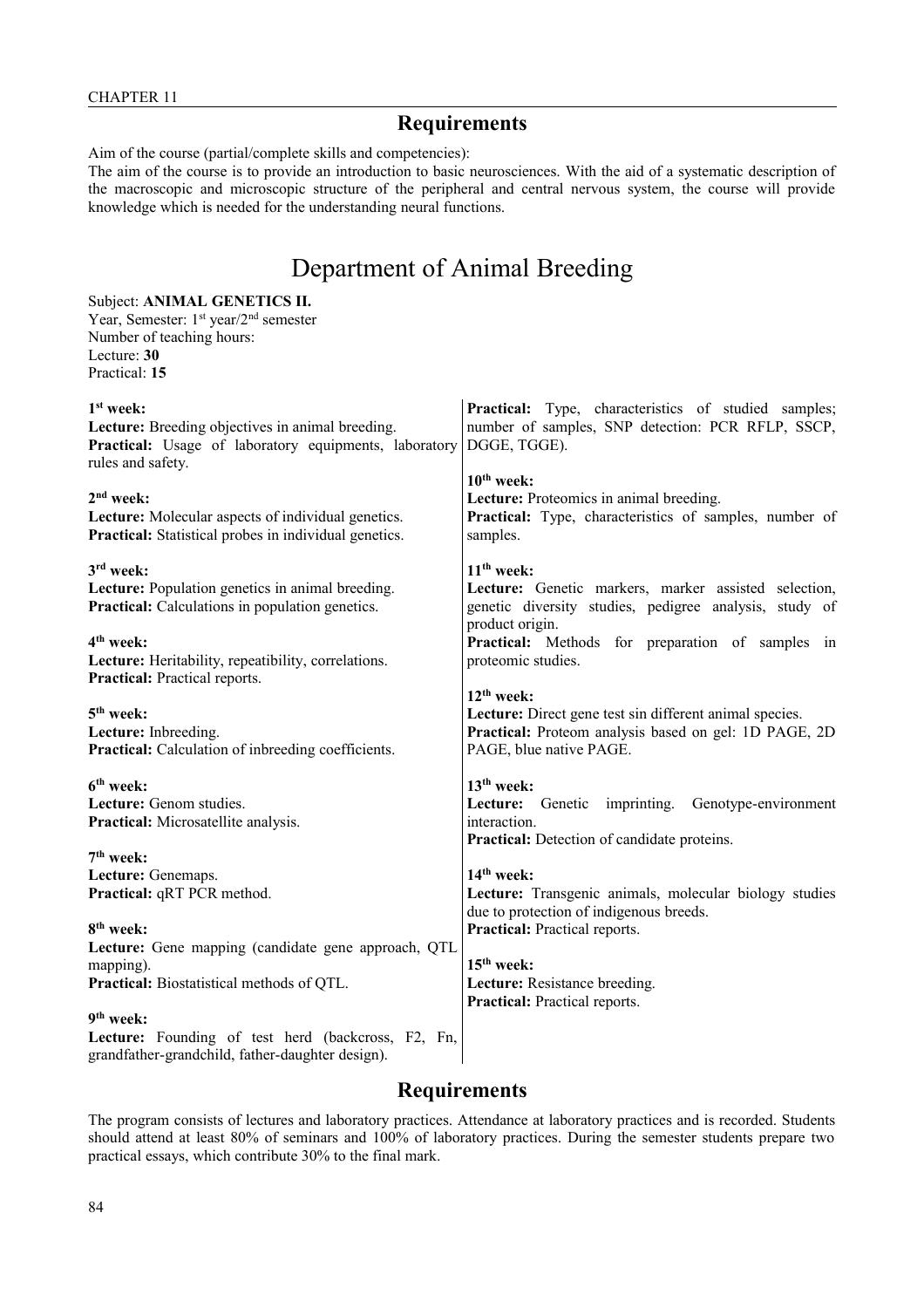# Department of Biochemical Engineering

### Subject: **MICROBIAL STRAIN IMPROVEMENT**

Year, Semester: 2<sup>nd</sup> year/1<sup>st</sup> semester Number of teaching hours: Lecture: **30**

| $1st$ week:                                                                                 | 9 <sup>th</sup> week:                                                                                        |
|---------------------------------------------------------------------------------------------|--------------------------------------------------------------------------------------------------------------|
| Lecture: Intoduction: Molecular biology techniques used<br>in microbial starin improvement. | Lecture: Mutant isolation.                                                                                   |
|                                                                                             | $10th$ week:                                                                                                 |
| $2nd$ week:<br>Lecture: Bacterial and fungal genome; sequence<br>databases.                 | Lecture: Biotechnological application of fungi: protein<br>overexpression in yeast.                          |
|                                                                                             | $11th$ week:                                                                                                 |
| 3rd week:<br>Lecture: Bacterial and fungal model organisms.                                 | Lecture: Biotechnological application of fungi: protein<br>overexpression in filamentous fungi.              |
| 4 <sup>th</sup> week:                                                                       | $12th$ week:                                                                                                 |
| Lecture: Protoplast fusion, crossing of fungi.                                              | Lecture: Overexpression of secunder metabolites:<br>celluleses, hemicellulases.                              |
| $5th$ week:                                                                                 |                                                                                                              |
| Lecture: Random mutagenesis.                                                                | $13th$ week:                                                                                                 |
|                                                                                             | Lecture: Overexpression of secunder metabolites:                                                             |
| 6 <sup>th</sup> week:                                                                       | penicillin and cephalosporin.                                                                                |
| Lecture: Introducing DNA into fungi (Fungal                                                 |                                                                                                              |
| transformation). Transformation protocols.                                                  | $14th$ week:                                                                                                 |
|                                                                                             | Lecture: Regulation of secunder metabolite production:                                                       |
| $7th$ week:<br><b>Lecture:</b> Transformation vectors.                                      | Lae, the global regulator of secunder metabolism in<br>filamentous fungi.                                    |
|                                                                                             |                                                                                                              |
| $8th$ week:                                                                                 | $15th$ week:                                                                                                 |
| Lecture: Creating of deletion mutants, deletion casette,<br>double-joint PCR.               | Lecture: Regulation of secunder metabolite production:<br>carbon catabolite repression in filamentous fungi. |
|                                                                                             |                                                                                                              |

## **Requirements**

ESE.

# Department of Biochemistry and Molecular Biology Subject: **GENE EXPRESSION REGULATION – FUNCTIONAL GENOMICS**

Year, Semester: 2<sup>nd</sup> year/1<sup>st</sup> semester Number of teaching hours: Lecture: **15** Practical: **30**

| $1st$ week:<br>Lecture: Higher order regulation of eukaryotic gene Lecture: Experimental analysis of gene expression<br>expression.<br>$2nd$ week:                     | $3rd$ week:<br>regulation II. Detection of transcription factor binding:<br>EMSA, footprinting, DNase hypersensitivity<br>assay.<br>chromatin immunoprecipitation. |
|------------------------------------------------------------------------------------------------------------------------------------------------------------------------|--------------------------------------------------------------------------------------------------------------------------------------------------------------------|
| <b>Lecture:</b> Experimental analysis of gene expression<br>regulation I. Reporter systems, transfection. Experimental 4 <sup>th</sup> week:<br>design, normalization. | Lecture: Experimental analysis of gene expression<br>regulation III. Promoter mapping.                                                                             |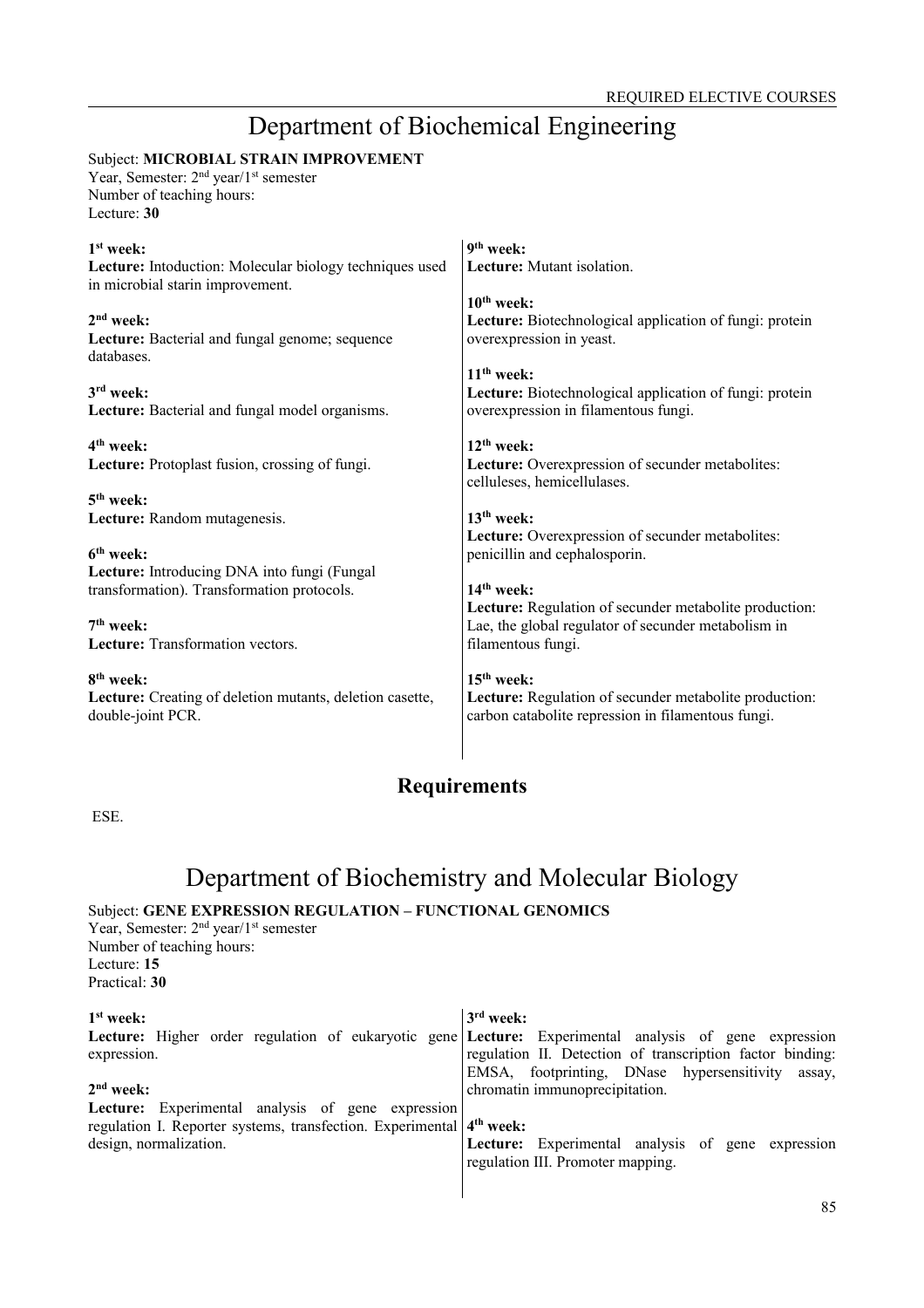| 5 <sup>th</sup> week:                                                                                 | interpretation.                                                   |
|-------------------------------------------------------------------------------------------------------|-------------------------------------------------------------------|
| Lecture: Manipulation of gene expression. Expression of                                               |                                                                   |
| recombinant proteins. Protein-interaction based gene                                                  | $8th$ week:                                                       |
| expression analysis. Repressive anti-gene treatment.                                                  | <b>Practical:</b><br>RNA<br>isolation<br>from<br>culture.<br>cell |
|                                                                                                       | spectrophotometric characterization of RNA. Reverse               |
| 6 <sup>th</sup> week:                                                                                 | transcription. Setting up a real-time quantitative PCR            |
| <b>Lecture:</b> Global analysis of active chromatin. Next reaction. Data analysis and interpretation. |                                                                   |
| generation sequencing approaches. The ENCODE project.                                                 |                                                                   |
|                                                                                                       | 9 <sup>th</sup> week:                                             |
| $7th$ week:                                                                                           | <b>Practical:</b> Transient transfection of cultured cells with   |
| <b>Lecture:</b> Introduction to the practicals.                                                       | protein expression vectors and promoter-reporter                  |
| Practical: Identification of transgenic animals by PCR.                                               | constructs. Cell lysis, beta-galactosidase assay, luciferase      |
| Isolation of genomic DNA from mouse tail tissue,                                                      | assay. Data analysis and interpretation.                          |
| spectrophotometric characterization of DNA. Setting up a                                              |                                                                   |
| PCR reaction. Agarose gel electrophoresis, data                                                       |                                                                   |
|                                                                                                       |                                                                   |

#### **Requirements for oral examination:**

CHAPTER 11

Participation in the obligatory lectures. Only one absence is accepted from the obligatory lectures - in case of more absences students will not be permitted to take the oral exam. Absences from the practicals are not accepted.

**Weekly tests:** During the semester students have to write 5 tests addressing the curriculum of the lectures and 1 test from the practicals. The tests consist of essay questions, and by writing the 6 tests a total of maximum 38 points can be collected. The laboratory notes of the three practicals will also be scored (4 points each): a total of 12 points can be collected. The combined maximum score of the 6 tests and three practicals is 50 points, which will constitute 50% of the final score for grading. Students are required to take an oral examination during the exam period. A total of 50 points can be offered for the oral exam.

**Scientific essay:**(not obligatory) The topic of the essay is bioinformatic analysis of a given transcription factor: function and target genes. Depending on the quality of the essay, a maximum of 5 bonus points can be awarded. Bonus points earned by scientific essay will be added to the in-semester score. Essay submission deadline is announced at the beginning of the semester.

**Grading:** Grades will be offered based on the points collected during the semester, plus the points given for the oral examination - a maximum of 100+5 points can be collected. The student's performance will be assessed on a five-grade scale: pass (grade 2): 60-69.5 points; satisfactory (grade 3): 70-79.5 points; good (grade 4): 80-89.5 points; excellent (grade 5): 90-100 points. The list of in-semester test topics and the examination rules will be announced by the Department at the beginning of the semester (lecture slides are available at the http://bmbi.med.unideb.hu web site, username and password are provided at the beginning of the semester). Students may take one improvement exam per exam period.

## Department of Biochemistry and Molecular Biology

Subject: **GENOMIC BIOINFORMATICS**

Year, Semester: 2<sup>nd</sup> year/1<sup>st</sup> semester Number of teaching hours: Lecture: **15** Practical: **30**

# Department of Biochemistry and Molecular Biology Subject: **MOLECULAR MECHANISM OF DISEASES CONCERNING GREAT POPULATION**

Year, Semester: Number of teaching hours: Lecture: **30**

**1 st week: Lecture:** Introduction to molecular medicine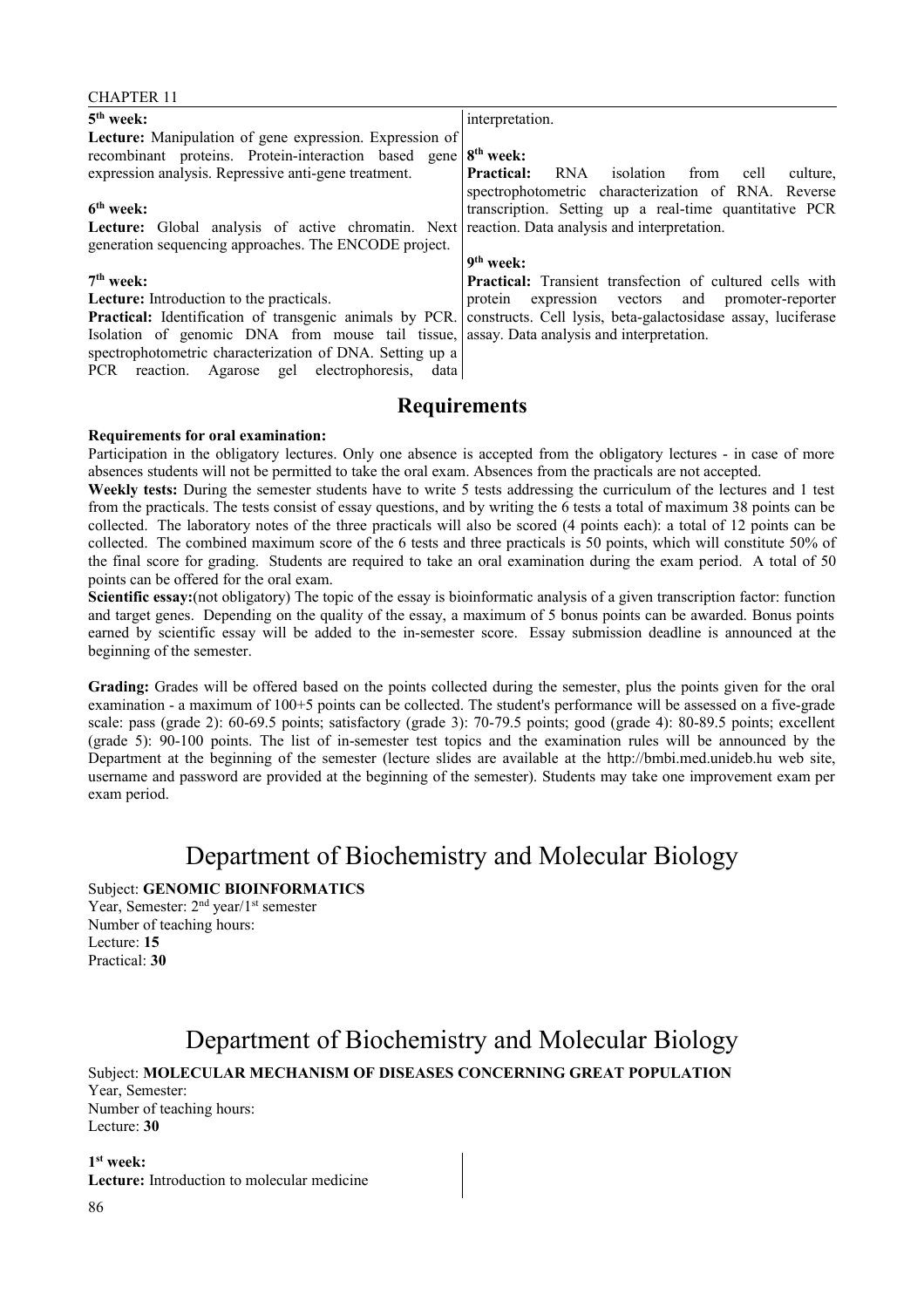| $2nd$ week:                            | 7 <sup>th</sup> week:                                           |
|----------------------------------------|-----------------------------------------------------------------|
| Lecture: Genomic medicine              | <b>Lecture:</b> The role of stem cells in regenerative medicine |
|                                        |                                                                 |
| 3 <sup>rd</sup> week:                  | 8 <sup>th</sup> week:                                           |
| <b>Lecture: Diabetes</b>               | Lecture: Neurodegenerative diseases                             |
|                                        |                                                                 |
| 4 <sup>th</sup> week:                  | $9th$ week:                                                     |
| <b>Lecture: Obesity</b>                | Lecture: Osteoporosis                                           |
| $5th$ week:                            | $10th$ week:                                                    |
|                                        |                                                                 |
| Lecture: Chronic inflammatory diseases | <b>Lecture:</b> Allergy                                         |
| 6 <sup>th</sup> week:                  | $11th$ week:                                                    |
|                                        |                                                                 |
| <b>Lecture:</b> Tumor biology          | <b>Lecture:</b> Biomarker discovery                             |
|                                        |                                                                 |
|                                        |                                                                 |

#### **Requirements for oral examination:**

Subject: **PROTEOMICS**

Participation in the obligatory lectures. Only one absence is accepted from the obligatory lectures - in case of more absences students will not be permitted to take the oral exam.

**Grading:** Grades will be offered based on oral examination during the exam period. The student's performance will be assessed on a five-grade scale. The list of exam topics and the examination rules will be announced by the Department at the beginning of the semester. (lecture slides are available at the http://bmbi.med.unideb.hu web site, username and password are provided at the beginning of the semester). Students may take one improvement exam per exam period.

## Department of Biochemistry and Molecular Biology

#### Year, Semester: 2nd year/2nd semester Number of teaching hours: Lecture: **30** Practical: **30 1 st week: Lecture:** Introduction to proteomics. Proteins: characterization, production, analysis, therapeutical uses. **2 nd week: Lecture:** The role of proteomics in modern medicine **3 rd week: Lecture:** The basics of mass spectrometry **4 th week: Lecture:** Protein sequencing **5 th week: Lecture:** Databases for proteomics **6 th week: Lecture:** Purification of proteins **7 th week: Lecture:** Analysis of proteins **8 th week: Lecture:** Analysis of protein-protein interactions **9 th week: Lecture:** Identification of biomarkers by mass spectrometry. Targeted validation of biomarkers by proteomics. **10th week: Lecture:** Analysis and characterization of protein structure. Identification of post-translational modifications. **11th week: Lecture:** Quantifying proteins. Quantitative proteomics. **12th week: Lecture:** Production and utilization of therapeutical proteins. **13th week: Practical:** Transformation of competent cells with plasmid vector. Production of recombinant proteins - an overview. Vector selection, construction of a restriction map with NEBCutter. Selection of host system. Vector preparation, primer design (basics and hands-on excercise) with the QuickChange software.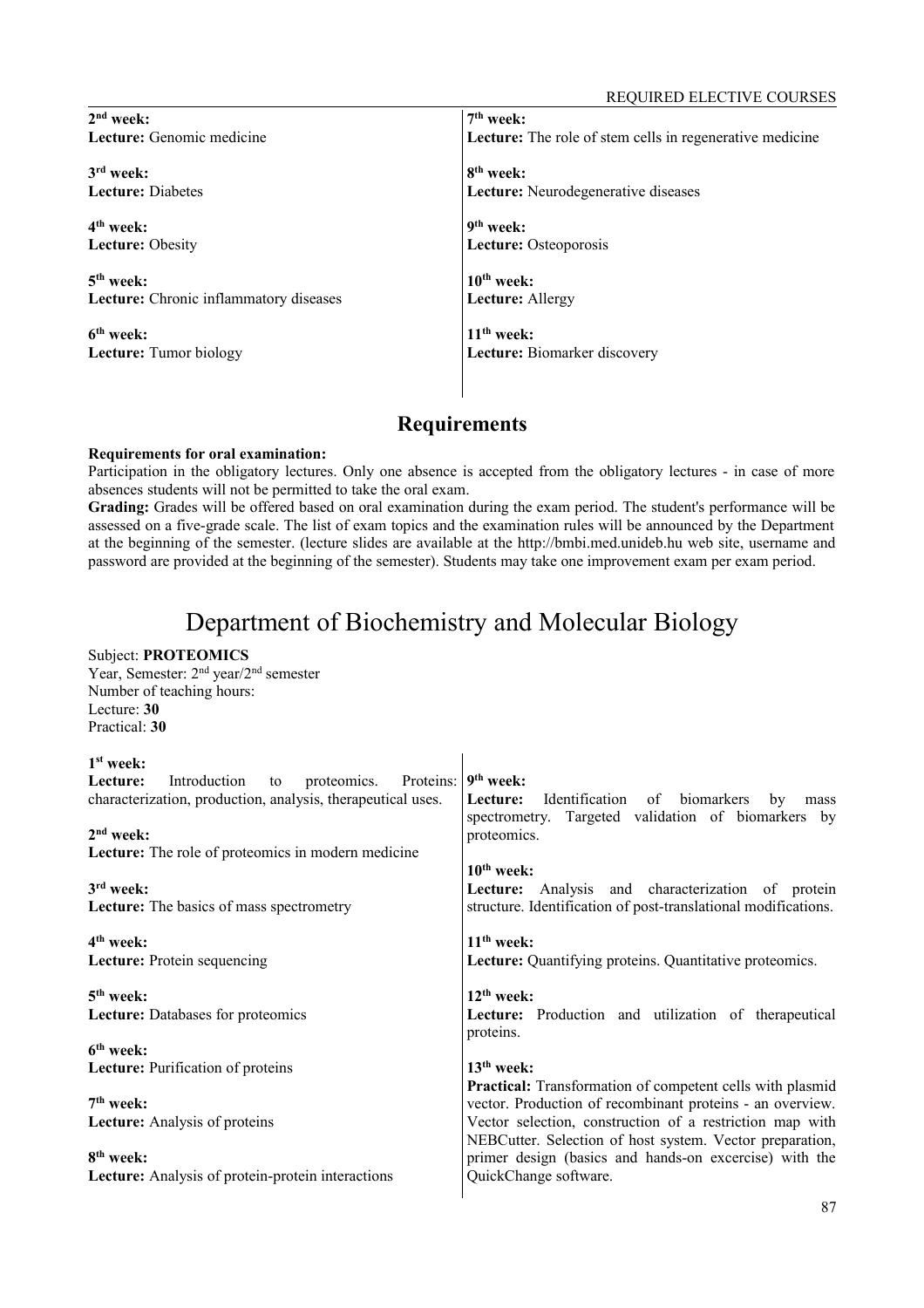#### CHAPTER 11

|                                                                                                                            | $a$ aca $a$ iiar $\overline{b}$ |
|----------------------------------------------------------------------------------------------------------------------------|---------------------------------|
| $14th$ week:                                                                                                               |                                 |
| <b>Practical:</b> Bacterial culture and induction with IPTG. 15 <sup>th</sup> week:                                        |                                 |
| Mass spectrometry - demonstration. Introduction to the <b>Practical:</b> Protein purification from bacteria. Data analysis |                                 |
| Voyager DEPRO MALDI-TOF (Applied Biosystems) and and interpretation.                                                       |                                 |
| Agilent 1100 HPLC-linked 4000 QTRAP (Applied)                                                                              |                                 |
| Biosystems) systems. Basics of mass spectrometry and                                                                       |                                 |
|                                                                                                                            |                                 |

data analysis.

## **Requirements**

#### **Requirements for oral examination:**

Participation in the obligatory lectures. Only one absence is accepted from the obligatory lectures - in case of more absences students will not be permitted to take the oral exam. Absences from the practicals are not accepted. **Grading:** Grades will be offered based on oral examination during the exam period. The student's performance will be assessed on a five-grade scale. The list of exam topics and the examination rules will be announced by the Department at the beginning of the semester (lecture slides are available at the http://bmbi.med.unideb.hu web site, username and password are provided at the beginning of the semester). Students may take one improvement exam per exam period.

## Department of Biochemistry and Molecular Biology

Subject: **STRUCTURE AND FUNCTION OF MACROMOLECULES**

Year, Semester: 1<sup>st</sup> year/2<sup>nd</sup> semester Number of teaching hours: Lecture: **15** Practical: **30**

#### **1 st week:**

**Lecture:** Fundamentals of protein structure, determining the macromolecular structure of proteins. Hierarchy of protein structures, primary, secondary, tertiary, quaternary structures. Characteristics of alpha helices and beta sheets. Schematic representation of secondary structures, topological diagrams. Supersecondary structural elements. Crystallization of proteins. Basics of X-ray crystallography. Basics of NMR. Multidimensional NMR techniques. Secondary structure prediction algorithms.

#### **2 nd week:**

**Lecture:** Apha domain, alpha-beta and beta sheet structures. Four helical bundle. The structure of globin. Structure and function of hemoglobin. Twisted helices, fibrous proteins. Organisational rules of alpha helices. The beta barrel structure. Open alpha-beta structure. Positioning of the active center. Antiparallel beta sheet. Greek key motif. Jelly roll motif.

#### **3 rd week:**

**Lecture:** Examples of enzyme catalysis. Classification of proteases. Characteristics of serine proteases. Mechanism of catalysis. Factors determining specificity.

#### **4 th week:**

**Lecture:** Basic RNA and DNA structures. Building blocks

of polynucleotides. Primary, secondary and tertiary structures of polynucleotides. The DNA double helix. A-, B- and Z-conformation of the DNA double helix. Secondary structure of RNA. The structure of tRNA.

#### **5 th week:**

**Lecture:** Protein-nucleotide interactions. Prokaryotic transcription factors. Eukaryotic transcription factors. DNA polymerase, reverse transcriptase. NAD-dependent dehydrogenases. Kinases.

#### **6 th week:**

Lecture: Lipid structures, lipoproteines, membrane proteins. Classification of lipids. Forms of lipid aggregates. Modification of proteins by lipids. Structure of bacteriorhodopsine and the photosynthetic reaction center. Protein receptors. Hydrophobicity predicting algorithms.

#### **7 th week:**

**Lecture:** Structure of polysaccharides, glycoproteins and proteoglycanes. Building blocks of polysaccharides. Structure and function of cellulose, starch, glycogen, chitin and heparin. Protein glycosylation. Blood groups and glycosphingolipids. Structure and function of proteoglycanes.

## **Requirements**

#### **Requirements for oral examination:**

Participation in the obligatory lectures and practicals. Only one absence is accepted from the obligatory lectures or practicals - in case of more absences students will not be permitted to take the oral exam.

**Grading:** Grades will be offered based on oral examination during the exam period. The student's performance will be 88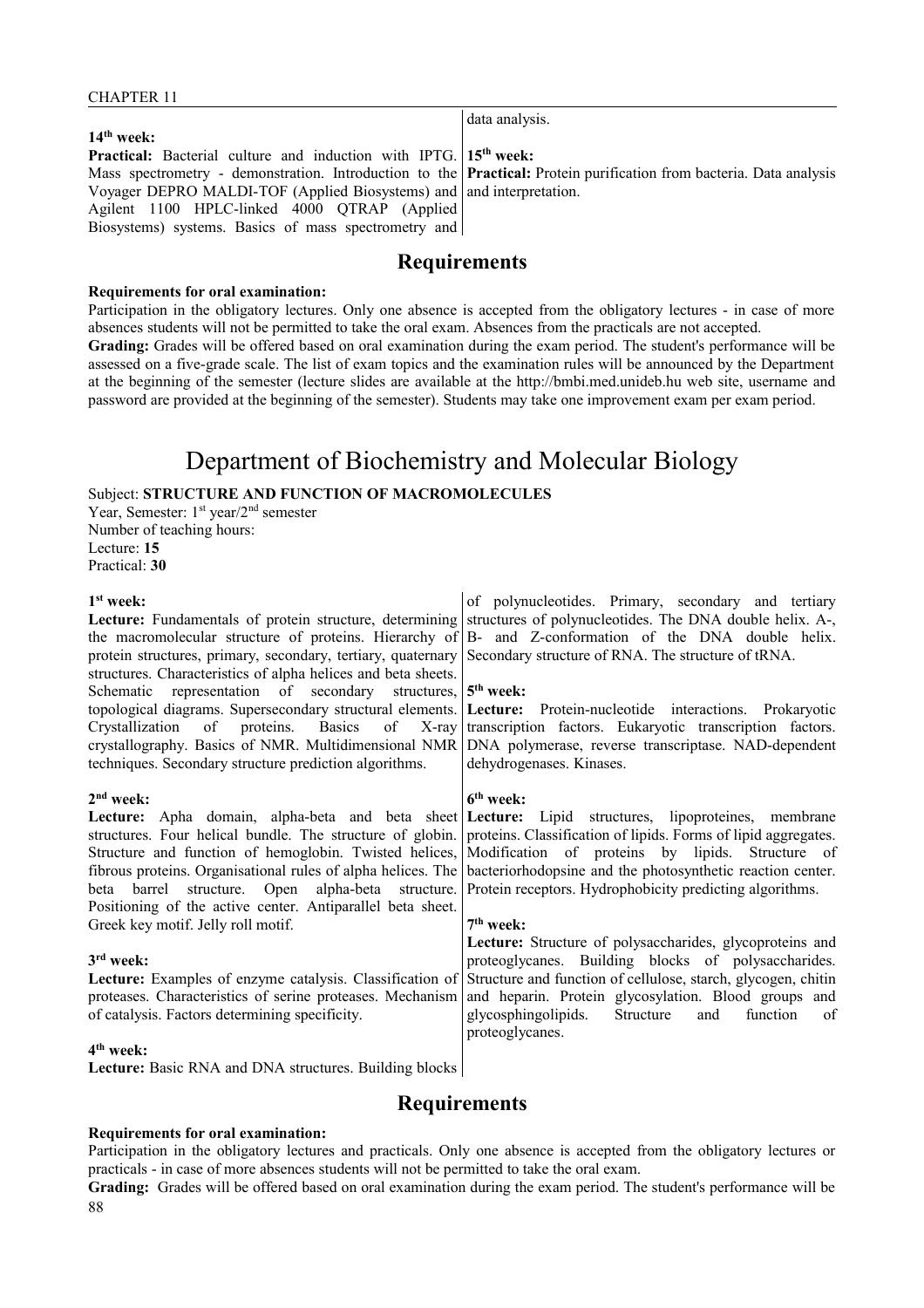#### REQUIRED ELECTIVE COURSES

assessed on a five-grade scale. The list of exam topics and the examination rules will be announced by the Department at the beginning of the semester (lecture slides are available at the http://bmbi.med.unideb.hu web site, username and password are provided at the beginning of the semester). Students may take one improvement exam per exam period.

# Department of Biophysics and Cell Biology

## Subject: **CELL BIOLOGY ELUCIDATED PATHOPHYSIOLOGIC PROCESSES**

Year, Semester: 2<sup>nd</sup> year/1<sup>st</sup> semester Number of teaching hours: Lecture: **15**

| $3rd$ week:<br><b>Lecture:</b> Receptor tyrosine kinases: regulation by<br>interactions and compartmentation of signaling<br>components (2 lectures) | $9th$ week:<br>Lecture: A strict rule in multicellular development: cells<br>must behave, otherwise their fate is apoptosis or |
|------------------------------------------------------------------------------------------------------------------------------------------------------|--------------------------------------------------------------------------------------------------------------------------------|
| $4th$ week:<br><b>Lecture:</b> From cell biology to preclinical models: CDKs<br>as drug targets                                                      | $10th$ week:<br>Lecture: Ion channels: cellular physiology and disease                                                         |
| $5th$ week:                                                                                                                                          | $11th$ week:                                                                                                                   |
| Lecture: Targeting tumors with reprogrammed "designer"                                                                                               | <b>Lecture:</b> Newly discovered mechanisms in the regulation                                                                  |
| T cells                                                                                                                                              | of cell division.                                                                                                              |
| 6 <sup>th</sup> week:                                                                                                                                | $12th$ week:                                                                                                                   |
| Lecture: What goes up, must come down: Degrading                                                                                                     | <b>Lecture:</b> Recycling and molecular interactions of ErbB2 –                                                                |
| proteins and lipids - and the consequences of aberrant                                                                                               | implications for cancer therapy                                                                                                |
| pathways                                                                                                                                             | $13th$ week:                                                                                                                   |
| $7th$ week:                                                                                                                                          | <b>Lecture:</b> GFP and friends                                                                                                |
| <b>Lecture:</b> Something only your mother can give you: the                                                                                         | $14th$ week:                                                                                                                   |
| mitochondrium                                                                                                                                        | Lecture: Test examination                                                                                                      |
| 8 <sup>th</sup> week:<br><b>Lecture:</b> Recombination: Break the genome to save it!                                                                 |                                                                                                                                |

## **Requirements**

### PLEASE SIGN UP FOR THE COURSE IN NEPTUN

Those who don't sign up, cannot get a signature.

Most classes are 2x45 min, but there will be lectures with two topics, consequently longer, so that the course should finish a week before the exam period.

Test: on week 14, multiple choice and T/F type

Requirement for signature: presence at minimally 6 occasions and writing the final test. There will be no additional test occasions.

Grading: based on test, grade on a scale of 1-5

# Department of Biophysics and Cell Biology

### Subject: **CELL BIOLOGY PRACTICE**

Year, Semester: 1<sup>st</sup> year/2<sup>nd</sup> semester Number of teaching hours: Practical: **15**

| $2nd$ week:                                                                                                                       | 3 <sup>rd</sup> week:            |
|-----------------------------------------------------------------------------------------------------------------------------------|----------------------------------|
| <b>Practical:</b> See schedule on the web page (labs 1 through 4 <b>Practical:</b> See schedule on the web page (labs 1 through 4 |                                  |
| in small groups, rotary system).                                                                                                  | in small groups, rotary system). |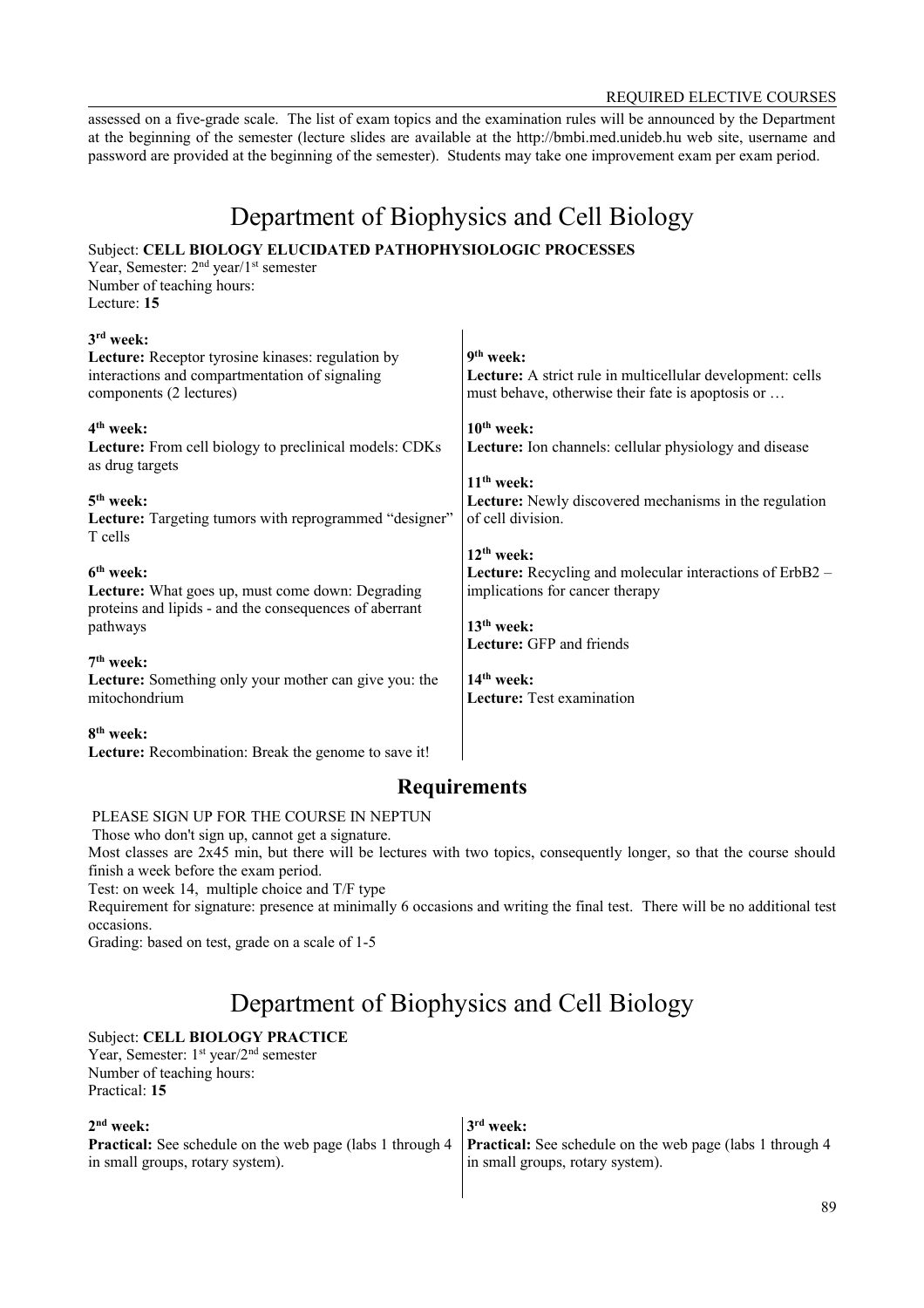| <b>CHAPTER 11</b>                                                 |                                                                   |
|-------------------------------------------------------------------|-------------------------------------------------------------------|
| 4 <sup>th</sup> week:                                             | 8 <sup>th</sup> week:                                             |
| <b>Practical:</b> See schedule on the web page (labs 1 through 4) | <b>Practical:</b> See schedule on the web page (labs 1 through 4) |
| in small groups, rotary system).                                  | in small groups, rotary system).                                  |
| $5th$ week:                                                       | 9 <sup>th</sup> week:                                             |
| <b>Practical:</b> See schedule on the web page (labs 1 through 4) | <b>Practical:</b> See schedule on the web page (labs 1 through 4) |
| in small groups, rotary system).                                  | in small groups, rotary system).                                  |
| 6 <sup>th</sup> week:                                             | $10th$ week:                                                      |
| Practical: See schedule on the web page (labs 1 through 4         | <b>Practical:</b> See schedule on the web page (labs 1 through 4  |
| in small groups, rotary system).                                  | in small groups, rotary system).                                  |
| $7th$ week:                                                       | $11th$ week:                                                      |
| <b>Practical:</b> See schedule on the web page (labs 1 through 4  | <b>Practical:</b> See schedule on the web page (labs 1 through 4  |
| in small groups, rotary system).                                  | in small groups, rotary system).                                  |

**As a student, you are responsible for obtaining the information provided: please read the next paragraphs carefully and also check regularly the website of the Department of Biophysics and Cell Biology for announcements.**

**Labs: Completing all labs, and writing up the results and their interpretation in a lab log book on the spot is required. You must prepare for the lab before the lab starts. The compulsory preparation for the lab includes the writing of an introduction to your lab logbook BEFORE THE LAB that outlines the problem you will address in the lab and the methods and approaches that are used to answer the question. ONLY HANDWRITTEN, BOUND LAB LOG BOOKS ARE ACCEPTABLE!** The student's preparation and their work at lab will be graded by the lab teachers **giving 0-3 bonus points**. **If a student's preparation is considered unacceptable by the tutor (e.g. the handwritten introduction is missing in the lab logbook, etc.), he/she gets 0 point. The average value of the lab bonus points** is added to the exam points at the end of the semester.

**Maximum one practice can be missed, and it must be made up for in the spare week.** Only medical or official excuses are accepted, after showing the appropriate documents. *at the end of the lab*

**Reading source for the lab and lab schedule:**A **Cell Biology lab manual** written by the members of the department is provided in the Book Store (In Theoretical Building). Additional material is available on the web site. Small groups (subgroups) consist of 3-7 people for doing the various labs in a rotary system are formed in the first seminar. The rotary system is published on the web page and shown on the lab door. If you missed the first seminar you will be put into a subgroup where you fit and you should check your assignment with your fellow students. YOU ARE NOT ALLOWED TO CHANGE SUBGROUPS!

\* Head of Division of Cell Biology: Prof. Gábor Szabó, M.D., Ph.D., D.Sc. (szabog@med.unideb.hu)

\* Study advisor from Cell Biology: Zsolt Fazekas Ph.D. (cellbioedu@med.unideb.hu)

\* Info regarding tests, seminars, lectures is posted on the lab door ("Biophysics lab", ground floor, Theoretical Building), the department bulletin board and http://biophys.med.unideb.hu.

User names and passwords will be given out at the first cell biology seminar during the first week of the semester.

\* We offer to keep an e-mail contact with the students whenever possible. This is smooth, fast and effective. Please write to cellbioedu@med.unideb.hu.

\* Personal consultation with the study advisor: office hours are posted on the web site and the bulletin board of the Department. For appointments outside office hours please write an email.

Location of laboratory practices is the TB (biophysics laboratory rooms, same place where the biophysics labs were).

All students have to prepare for the practices. It is not possible to do the practice in the case of lack of preparation. Making up for a missed practice with a written permit on the spare weeks (weeks 10 and 11) is possible.

Cell biology practices are carried out in subgroups within the groups. The practices are made in 4 subgroups (A-D). The subgroup assignment sheets recorded on the seminars of the first week can be downloaded as a pdf at the bottom of the page. **Students without subgroup assignment are urged to contact the manager of education as soon as possible (before their first practice!) during office hours and obtain subgroup assignment.**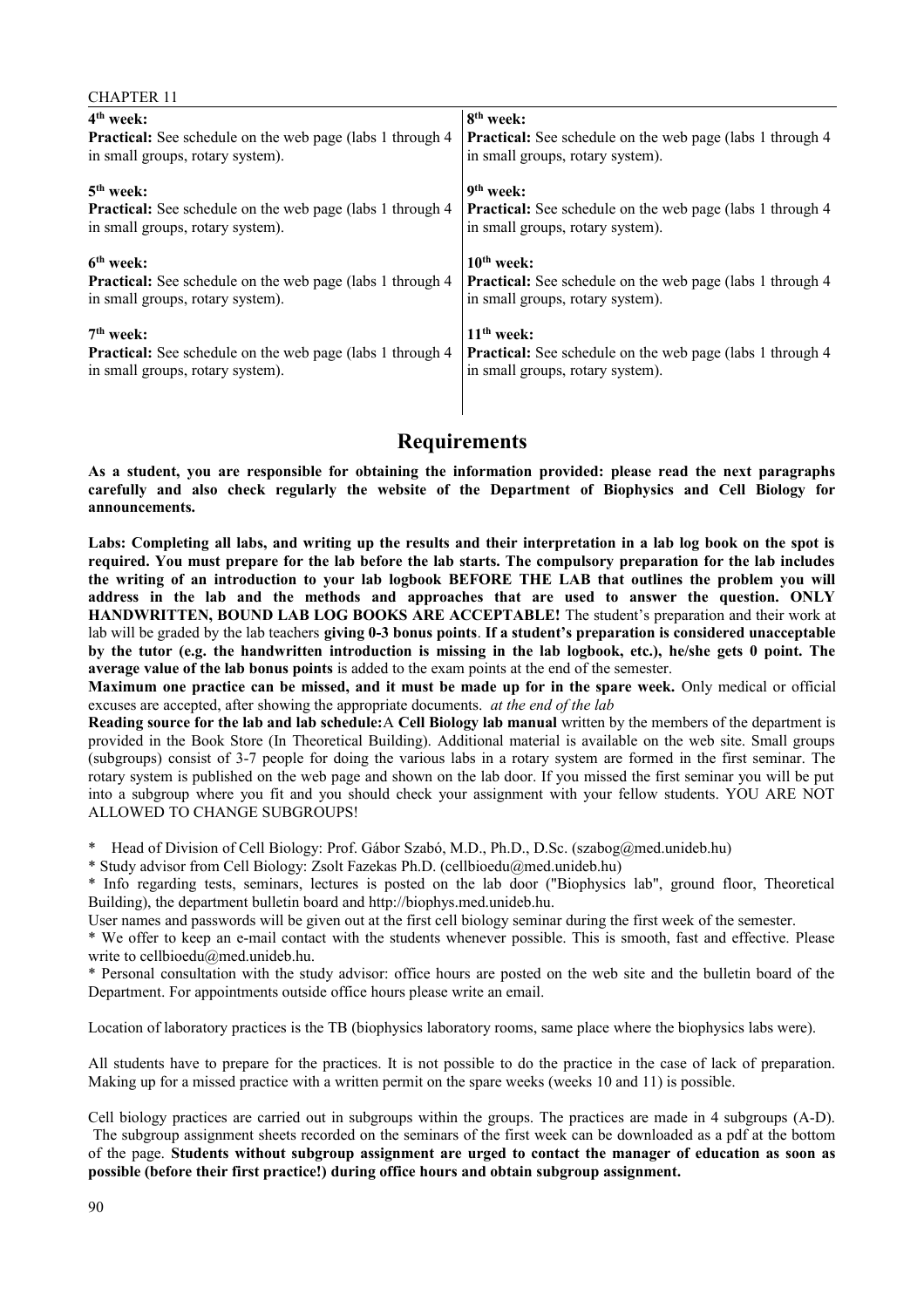### LABORATORY WORKING SCHEDULE (Lab rotations):

| Subgroup    | Topic for 1st lab<br>(week 2 or 3)                                              | Topic for 2nd lab<br>(week 4 or 5) | Topic for 3rd lab<br>(week $6$ or $7$ ) | Topic for 4th lab<br>(week $8$ or $9$ ) |
|-------------|---------------------------------------------------------------------------------|------------------------------------|-----------------------------------------|-----------------------------------------|
| A           | Testing cell death and<br>viability (pp. $5-13$ )                               | Separation of blood<br>.           | Fluorescent labeling<br>$\cdots$        | DNA damage                              |
| $\bf{B}$    | Examination of DNA<br>damage (pp. $42-$<br>43 /theory/ and pp.<br>$46-55$       | Testing cell death                 | Separation of blood<br>$\cdots$         | Fluorescent labeling<br>.               |
| $\mathbf C$ | Fluorescent labeling<br>and microscopy of<br>cell<br>components (pp. 30-<br>41) | DNA damage                         | Testing cell death                      | Separation of blood<br>.                |
| D           | Separation and<br>staining of blood cells<br>$(pp. 14-19) + web$<br>site!       | Fluorescent labeling<br>$\ddotsc$  | DNA damage                              | Testing cell death                      |

#### **Textbook:**

#### **Cell Biology Laboratory Manual**

Department of Biophysics and Cell Biology, 2003 Material published on the biophys.med.unideb.hu web page.

#### **Recommended books:**

**Lodish et al.: MOLECULAR CELL BIOLOGY** 6 th edition, W. H. Freeman, 2007 ISBN-13: 978-0716776017

#### **Alberts et al.: Molecular Biology of the cell**

5<sup>th</sup> edition, Garland Publ. Inc., 2002, ISBN 978-0-8153-4105-5

#### **Recommended home sites:**

Several medicine and biology related textbooks are available online at the following home-site. http://www.ncbi.nlm.nih.gov/sites/entrez?db=books&itool=toolbar

Recommended books accessible online free of charge can be reached at the following URLs: **Lodish et al.: MOLECULAR CELL BIOLOGY (4th ed.):** http://www.ncbi.nlm.nih.gov/bookshelf/br.fcgi?book=mcb Alberts et al.: MOLECULAR BIOLOGY OF THE CELL (4<sup>th</sup> ed.): http://www.ncbi.nlm.nih.gov/bookshelf/br.fcgi?book=mboc4

# Department of Biophysics and Cell Biology

### Subject: **EXPERIMENTAL DATA PROCESSING**

Year, Semester: 1<sup>st</sup> year/2<sup>nd</sup> semester Number of teaching hours: Lecture: **15**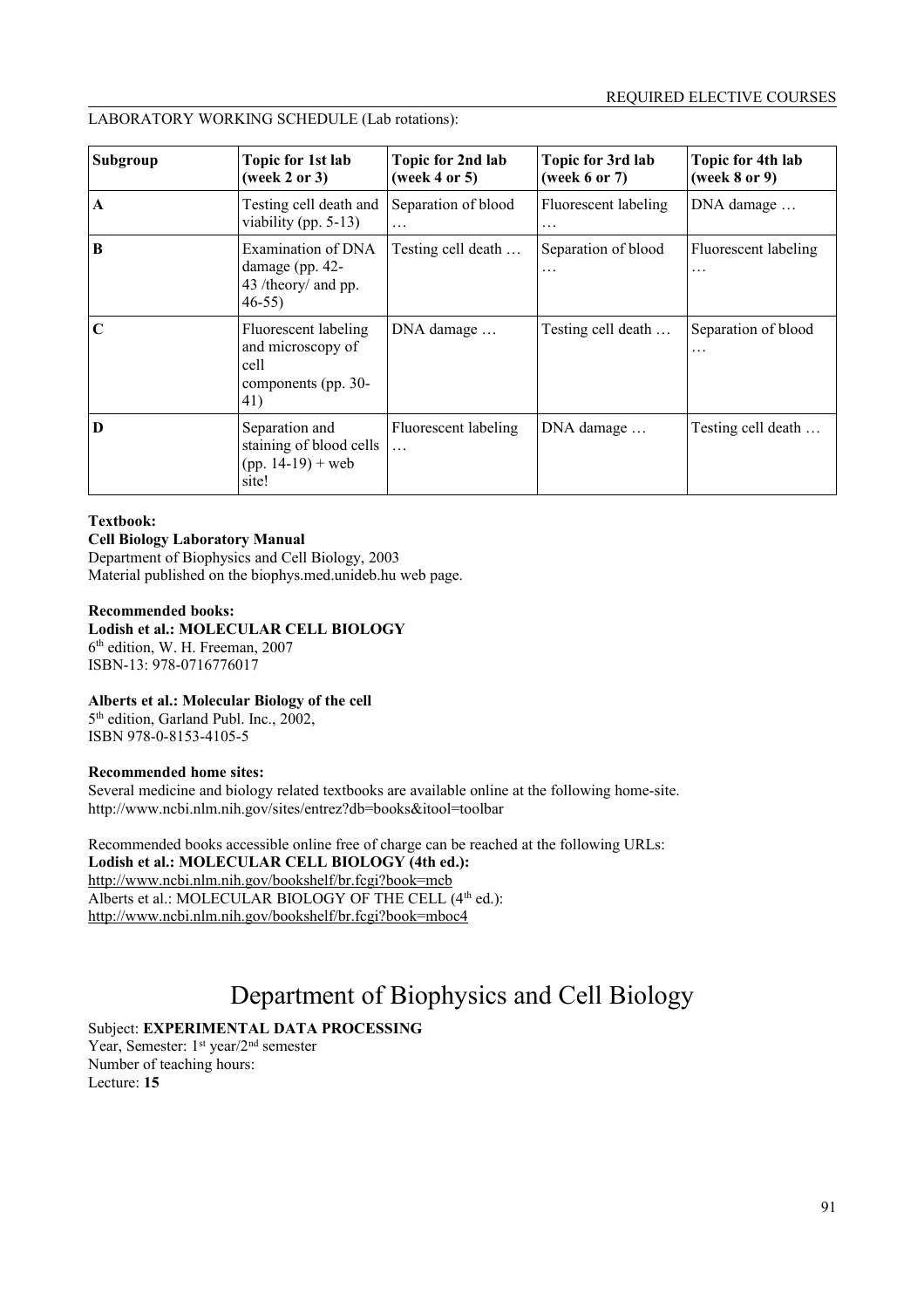# Department of Biophysics and Cell Biology

Subject: **FLUORESCENCE EXPERIMENTAL METHODS**

Year, Semester: 2<sup>nd</sup> year/1<sup>st</sup> semester Number of teaching hours: Lecture: **30**

# Department of Ecology

### Subject: **DETERMINISTIC AND STOCHASTIC MODELS OF EVOLUTION**

Year, Semester: 2<sup>nd</sup> year/1<sup>st</sup> semester Number of teaching hours: Lecture: **15** Seminar: **15**

| $1st$ week:                                                                                                                              | 8 <sup>th</sup> week:                                                                                                          |
|------------------------------------------------------------------------------------------------------------------------------------------|--------------------------------------------------------------------------------------------------------------------------------|
| Lecture: Classical models of natural selection.                                                                                          | Lecture: Ewans' sampling formula.                                                                                              |
| $2nd$ week:                                                                                                                              | $9th$ week:                                                                                                                    |
| <b>Lecture:</b> The role of mutation and recombination; linkage<br>and its characterization.                                             | <b>Lecture:</b> The role of mutation in the Wright-Fisher model;<br>multi-allele models.                                       |
| $3rd$ week:                                                                                                                              | $10th$ week:                                                                                                                   |
| Lecture: Drift and the neutral models of evolution.                                                                                      | Lecture: Coalescence processes and evolutionary trees.                                                                         |
| 4 <sup>th</sup> week:                                                                                                                    | $11th$ week:                                                                                                                   |
| Lecture:<br>selection                                                                                                                    | Fisher's fundamental theorem of natural <b>Lecture:</b> Estimation of the evolutionary time based on<br>Wright-Fisher process. |
| $5th$ week:                                                                                                                              | $12^{th}$ week:                                                                                                                |
| Fisher's fundamental theorem of natural selection and the process: model building by computer simulation.<br>Kimura's maximum principle. | <b>Lecture:</b> Kimura's maximum principle; relationship of the Lecture: Numerical exploration of the Wright-Fisher            |
|                                                                                                                                          | 13 <sup>th</sup> week:                                                                                                         |
| 6 <sup>th</sup> week:                                                                                                                    | <b>Lecture:</b> Generalizations of the Wright-Fisher process.                                                                  |
| Lecture: Shahshahani metrics and Shahshahani geometry<br>of micro-evolutionary processes.                                                | $14th$ week:                                                                                                                   |
|                                                                                                                                          | Lecture: open-book exam                                                                                                        |
| $7th$ week:                                                                                                                              |                                                                                                                                |
| Lecture: Wright-Fisher model of random drift.                                                                                            |                                                                                                                                |

## **Requirements**

*Aim of the course (partial/complete skills and competencies):*

Aim of the course is to introduce the models of microevolution developed by Fisher, Haldane, Wright, and Kimura. The techniques need to understand these models are also introduced.

*Topics:*

Classical models of natural selection; the role of mutation and recombination; linkage and its characterization; drift and the neutral models of evolution; Fisher's fundamental theorem of natural selection; Kimura's maximum principle; relationship of the Fisher's fundamental theorem of natural selection and the Kimura's maximum principle; Shahshahani metrics and Shahshahani geometry of micro-evolutionary processes; the Wright-Fisher model of random drift; Ewans' sampling; the role of mutation; multi-allele models; Coalescence processes; evolutionary trees; estimation of the evolutionary time.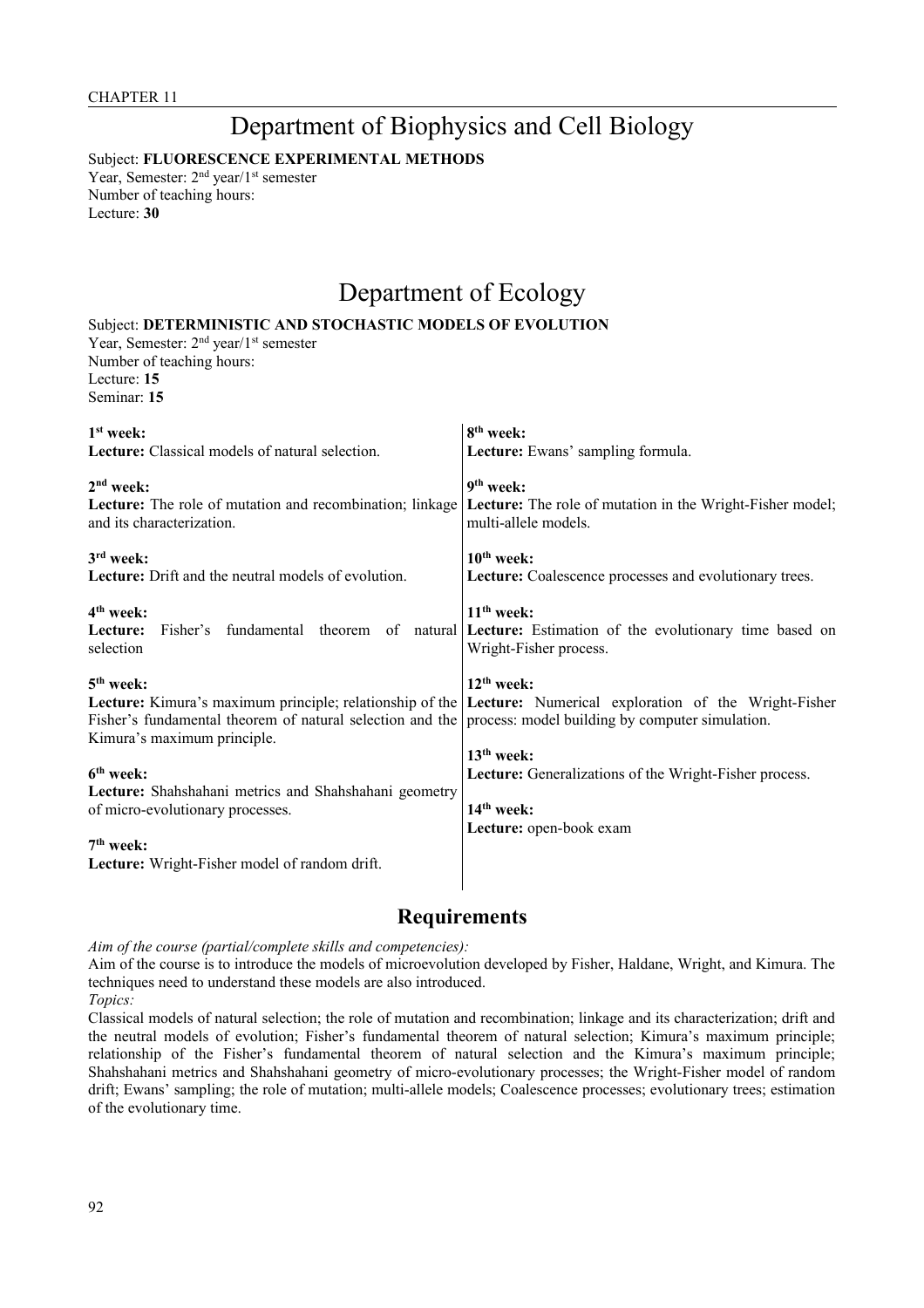## Department of Ecology

Subject: **MOLECULAR PHYLOGENETICS**

Year, Semester: 2<sup>nd</sup> year/1<sup>st</sup> semester Number of teaching hours: Lecture: **30** Seminar: **15**

## **Requirements**

*Aim of the course (partial/complete skills and competencies):*

The aim of the course is to provide an overview of molecular-based approaches to studying questions in evolutionary biology and ecology. The course emphasises practical skills by discussing worked-out examples and providing a detailed demonstration of the methods that are most relevant to students of molecular biology.

*Topics:*

Basic concepts: biological information, DNA and protein sequences, genetic variability; hypothesis-testing in ecology; the evolutionary links between environment and tolerance; natural selection, adaptation and fitness; concepts in molecular evolution; the neutral theory of population genetics; foundations in systematics and phylogenetics: fenetics and cladistics; methods in molecular phylogenetics; DNA and protein sequence divergences and homologies; reconstruction of phylogenetic trees based on molecular and morphological data; data collection from web-based data repositories (Entrez/GenBank, Blast etc.); identification of characters and character states, data preparation: sequence alignment, coding nucleotide substitutions, weighting characters and character states; major algorithms in phylogenetic reconstructions: methods based on distance or similarity, maximum parsimony, maximum likelihood, neighbour-joining and other modern approaches; reconstructing phylogenetic trees using computers (practice): demonstration of the most frequently used software; practical problems in tree reconstruction: rooting, out groups, consensus trees, super trees, DNA or protein-based trees, the role of underlying evolutionary models, analysis of coding regions, reliability analysis of trees using randomisation tests: bootstrap, jackknife and others; statistical testing of evolutionary hypotheses; geometric methods: phylogenetic analyses and the R programming environment: application and extensions; coalescent theory: gene trees, molecule-trees and protein family trees; classic evolutionary comparisons using allometry: physiology/anatomy and adaptations; the modern evolutionary comparative method; character state mapping on phylogenetic trees, tests to detect Darwinian selection, adaptation and evolutionary rate transitions; independent phylogenetic contrasts and other methods; applications: conservation genetics, taxonomy, population genetics, protein biochemistry and behavioural ecology. Seminars will be devoted to detailed discussion of lectures and methods, and to analysis of case studies.

## Department of Evolutionary Zoology and Human Biology

### Subject: **BEHAVIOURAL ECOLOGY**

Year, Semester: 2nd year/2nd semester Number of teaching hours: Lecture: **30**

| $1st$ week:<br><b>Lecture:</b> Adaptation, natural selection and fitness.<br>Definitions of fitness under different environments and | cooperation pose a problem? Multilevel selection, Price<br>equation. Local competition.                           |
|--------------------------------------------------------------------------------------------------------------------------------------|-------------------------------------------------------------------------------------------------------------------|
| population dynamics.                                                                                                                 | $5th$ week:                                                                                                       |
| $2nd$ week:                                                                                                                          | Lecture: Reciprocity. Direct, indirect and generalised<br>reciprocity. Theory and supporting empirical studies.   |
| Methods:<br>Studying adaptation.<br>Lecture:<br>experiments and phylogenetical comperative<br>studies.                               | models, Limits of reciprocity.                                                                                    |
| Limits of adaptation.                                                                                                                | $6th$ week:                                                                                                       |
| $3rd$ week:                                                                                                                          | <b>Lecture:</b> Human cooperation. Economical<br>games:<br>ultimatum game, dictator game and others. Evolution of |
| <b>Lecture:</b> Evolution of cooperation. Definitions. Phylogeny<br>of cooperation: from bacteria to humans.                         | human cooperation.                                                                                                |
|                                                                                                                                      | $7th$ week:                                                                                                       |
| $4th$ week:                                                                                                                          | Lecture: Physiology and behaviour. Health status,                                                                 |
| <b>Lecture:</b> Theory of cooperation. Why does the theory of                                                                        | immune-ecology.                                                                                                   |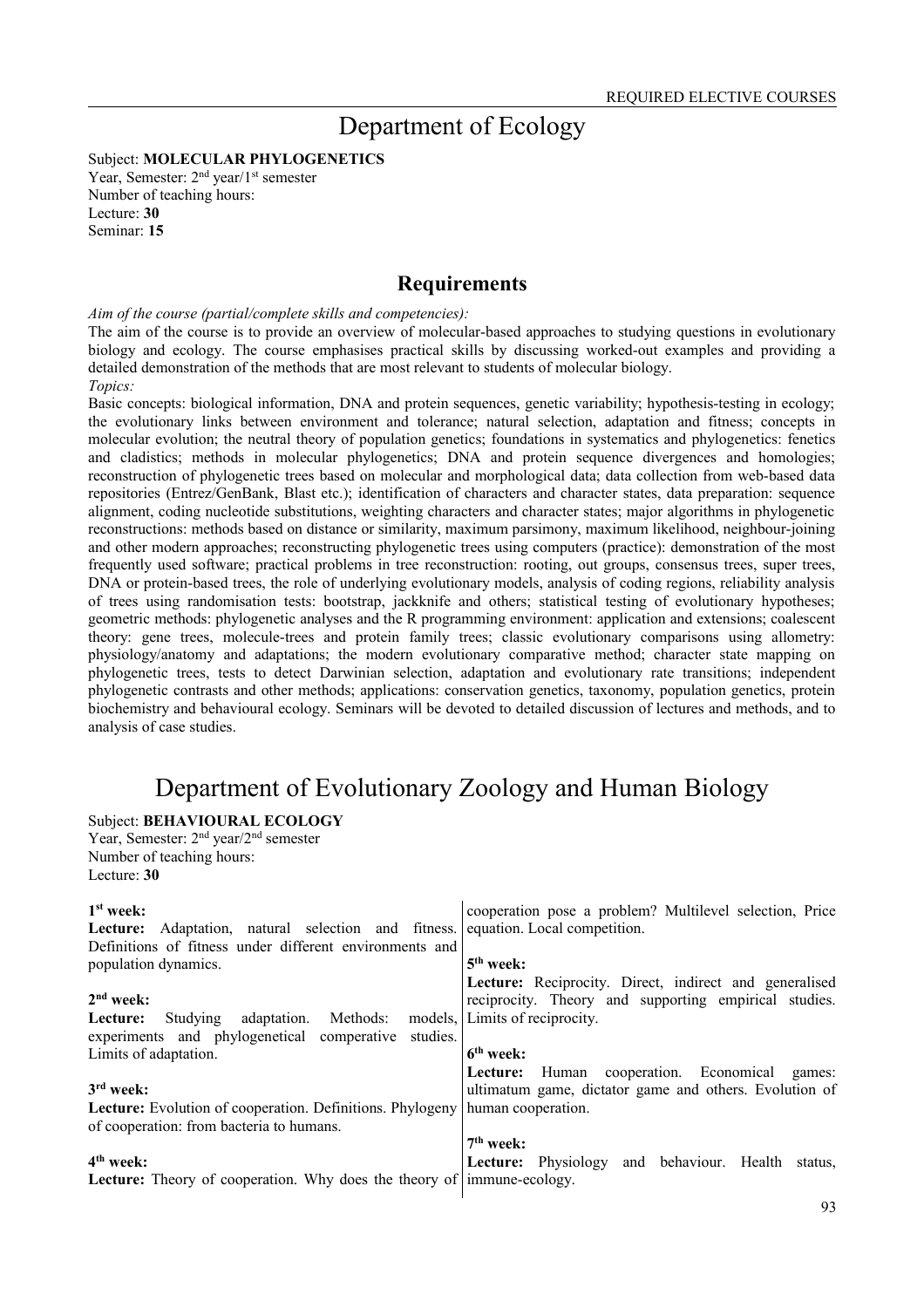| 8 <sup>th</sup> week:<br>sexual behaviour.                                              | $12th$ week:<br>Lecture: Hormones and behaviour. Hormonal bases of Lecture: Optimal annual routines. Timing of reproduction.<br>Moult in birds. Migratory strategies. Effect of climate<br>change. |
|-----------------------------------------------------------------------------------------|----------------------------------------------------------------------------------------------------------------------------------------------------------------------------------------------------|
| $9th$ week:                                                                             |                                                                                                                                                                                                    |
| <b>Lecture:</b> Life history strategies. Life cycle vs. life history.                   | $\vert$ 13 <sup>th</sup> week:                                                                                                                                                                     |
|                                                                                         | Basics: resource allocation, trade-offs and life history <b>Lecture:</b> Individual behaviour and population dynamics.                                                                             |
| traits.                                                                                 | Territorial behaviour and regulation of populations. Ideal<br>free distribution and nature conservation.                                                                                           |
| $10th$ week:                                                                            |                                                                                                                                                                                                    |
| <b>Lecture:</b> Life history strategies. Life cycle vs. life history. <b>14th week:</b> |                                                                                                                                                                                                    |
|                                                                                         | Basics: resource allocation, trade-offs and life history Lecture: Ecology of individuals: individual differences                                                                                   |
| traits.                                                                                 | and population dynamics.                                                                                                                                                                           |
| $11th$ week:                                                                            |                                                                                                                                                                                                    |

**Lecture:** Growth. Longevity. Pace of life. Aging.

## **Requirements**

Aims: To overview behavioural ecology and its relations to neigboughring fields like physiology, life history theory, game theory.

#### Topics:

- Adaptation: natural selection, fitness, studying adaptation, limits of adaptation
- \* Cooperative behaviour: phylogenetic overview, multilevel selection, Price equation, local competition, reciprocity
- \* Physiological constraints and behaviour: health status and behaviour, hormonal effects

Life history strategies: resource allocation, trade-offs, life history traits, current and future reproduction, clutch size, age of first reproduction, growth vs. reproduction, longevity, aging

# Department of Evolutionary Zoology and Human Biology

Subject: **EVOLUTIONARY BIOLOGY**

Year, Semester: 1<sup>st</sup> year/2<sup>nd</sup> semester Number of teaching hours: Lecture: **45**

### **Requirements**

#### *Aim of the course (partial/complete skills and competencies):*

The course consists of several basic chapters of Evolutionary Biology, based on recent textbooks and comprehensive review papers. The aim of the lecture is mostly theoretical: the students should become familiar with the evolutionary interpretation of diverse biological patterns and processes. Preparation of the students for individual study of literary sources

*Topics:* The major steps and transitions of evolution; the origin and organisation of the eukaryotic genom; origin of new genes and modular organisations in eukaryotes; types and evolutionary significance of transposable elements, the "rare genomic changes"; evolution of the Hox genetic block and the origins of segmentation; chromosomal organisation and evolution: inversions; Robertsonian fusions, fragmentation and polyploidy; chromosomal mechanisms of speciation; hybridogene speciation and allopolyploidy; the taxonomical, the biological and phylogenetic species concept; evolutionarily significant units within species; the genetic structure of species and speciation; prae- and postzygotal isolation mechanisms in the process of speciation; allopatric speciation, types and case studies; founder effect and rapid speciation in peripheric isolation; glacial periods, refugia and quaternary speciation; hybrid zones between allopatric species; character displacement and re-enforcement; synpatric speciation and genetic mechanisms in phytophagous and parasitic species; evolution of life cycles and reproductive strategies; coevolution: genetic mechanisms and types: coevolution of competitors; floral-pollinator and host-parasite coevolution; supra-specific evolution: cladogenesis and macro-evolutionary trends; evolution of the ontogenesis, the "Evo-Devo" approach; evolution of the biosphere; biogenic climatic stability; plate tectonic cycles, mass extinctions and adaptive radiations, case studies; the hominid evolution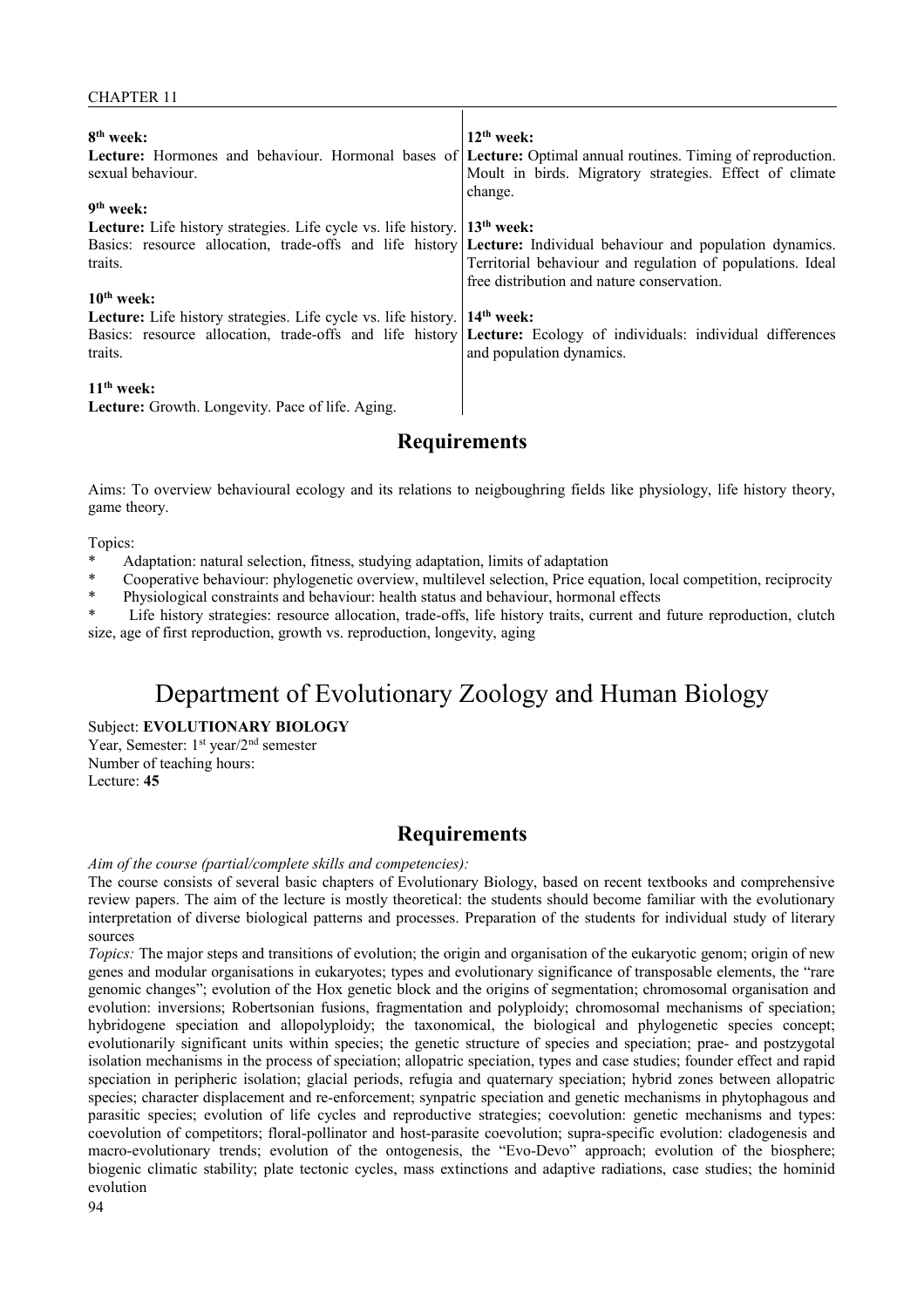# Department of Evolutionary Zoology and Human Biology

Subject: **MOLECULAR BIOGEOGRAPHY AND PHYLOGEOGRAPHY**

Year, Semester: 2<sup>nd</sup> year/1<sup>st</sup> semester Number of teaching hours: Lecture: **30** Seminar: **15**

## **Requirements**

*Aim of the course (partial/complete skills and competencies):*

Outline of major geographical patterns and processes of biodiversity from molecular to ecosystem level; molecular methods of the survey of speciation processes in space and time illustrated by numerous recent case studies; the course substantiates further studies and practical works in Evolutionary and Conservation Biology. *Topics:*

Geographical patterns of molecular and chromosomal variation, case studies; geographical patterns of polyploidy; "gene centres" of cultivated plants; molecular structure and dynamics of the geographical range, the "leading edge" and "rear edge"; evolutionary genetics of colonising (invasive) species; phylogenetic diversity within monophyletic groups (within and among species): "Evolutionarily Significant Units", case studies in the nature conservation; coevolution, processes and results in biodiversity; methods of molecular biogeography and phylogeography: combination of demographic and population genetic methodsfor reconstruction of the population genetic and dynamic parameters, the coalescence theory and models; construction of molecular biogeographical trees, case studies; methods of phylogeography and phylogenetic biogeography: reconstruction of Quaternary speciation in different groups of plants and animals, case studies in Europe and in the Pannonian region; the geographical history of the Biosphere: cycles and trends, mass extinctions and radiations; plate tectonics and phylogenetic explanation of vicariant patterns; Tertiary and Quaternary climatic changes and faunal migrations; glacial refugia and disjunctions; late-glacial and post-glacial faunal migrations and extinctions, the recent macro-structure of the Biosphere: zonobiomes and orobiomes; threatened species: Biogeography and Nature Conservation.

## Department of Evolutionary Zoology and Human Biology

### Subject: **MOLECULAR ECOLOGY**

Year, Semester: 1<sup>st</sup> year/2<sup>nd</sup> semester Number of teaching hours: Lecture: **30** Seminar: **15**

### **Requirements**

*Aim of the course (partial/complete skills and competencies):*

Molecular ecology is an interface between molecular biology, ecology and population genetics. The aim of the course is to introduce this new scientific field to the students.

*Topics:*

The possibilities to measure molecular variation in natural populations: enzyme polymorphism, RFLP, RAPD, AFLP, mini- and microsatellites, and DNA sequencing; molecular identification: at the individual level – determination of mating systems (monogamy to promiscuity) and reproductive success; at the species level – distinction between evolutionary significant and conservation units; genetic variation and random processes; adaptive variation, selection in small populations; the evolutionary significance of genetic differentiation. How to measure genetic differentiation: genetic distance, fixation index; Wright's F-statistics; gene flow and genetic differentiation; habitat fragmentation and metapopulation structure; ecological corridors; Phylogeography; genetic variation in space: geographic patterns, genetic consequences of ice ages.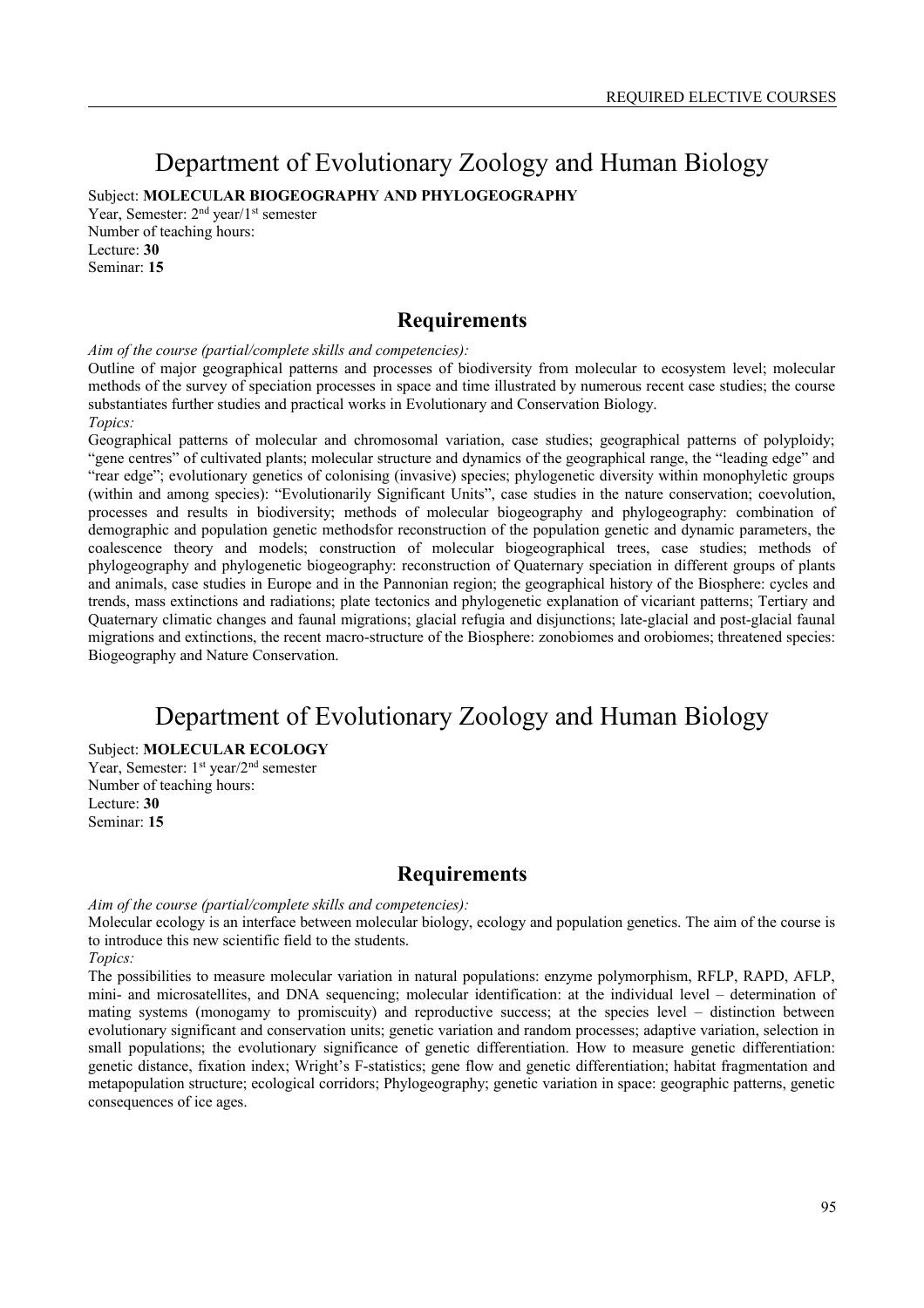## Department of Evolutionary Zoology and Human Biology

Subject: **MOLECULAR EVOLUTION**

Year, Semester: 2<sup>nd</sup> year/1<sup>st</sup> semester Number of teaching hours: Lecture: **30**

## **Requirements**

*Aim of the course (partial/complete skills and competencies):*

The analysis of different aspects of the molecular processes in evolution; the study of markers and tools suitable to construct phylogenetic trees

*Topics:*

The evolution of the genome, the C-value paradox; the role of the mobile elements in molecular evolution; the evolutionary significance of gene duplication, the emergence of new genes with new functions; concerted evolution and exon shuffling; genetic load and the neutral theory of molecular evolution; molecular clocks; the neutralist-selectionist debate concerning molecular evolution; rates and patterns of nucleotide substitution; molecular phylogeny: data collection – molecular markers: immunological similarity, DNA-DNA hybridization, enzyme polymorphism, RFLP, RAPD, microsatellites and DNA sequencing; data analyses: genetic distance and similarity; construction of phylogenetic trees using distance matrix; maximum parsimony and maximum likelihood methods in tree construction.

## Department of Human Genetics

### Subject: **HUMAN MOLECULAR GENETICS**

Year, Semester: 2nd year/2nd semester Number of teaching hours: Lecture: **30**

| $1st$ week:                                             |                                                          |
|---------------------------------------------------------|----------------------------------------------------------|
| <b>Lecture:</b> General information on the course.      | 9 <sup>th</sup> week:                                    |
|                                                         | <b>Lecture:</b> Pharmacogenetics and pharmacogenomics.   |
| $2nd$ week:                                             |                                                          |
| <b>Lecture:</b> Blood groups and HLA                    | $10th$ week:                                             |
|                                                         | Lecture: Molecular genetics of cancer                    |
| $3rd$ week:                                             |                                                          |
| Lecture: Molecular cytogenetics                         | $11th$ week:                                             |
|                                                         | <b>Lecture:</b> Midterm test                             |
| 4 <sup>th</sup> week:                                   |                                                          |
| Lecture: DNA polymorphisms                              | $12th$ week:                                             |
|                                                         | Lecture: Genetic testing in individuals and populations  |
| $5th$ week:                                             |                                                          |
| Lecture: Genome projects, model organisms. Organization | $13th$ week:                                             |
| of the human genome.                                    | Lecture: Gene transfer into eukaryotic cells. Transgenic |
|                                                         | animals. Gene therapy                                    |
| 6 <sup>th</sup> week:                                   |                                                          |
| Lecture: Molecular mechanism of human diseases.         | $14th$ week:                                             |
|                                                         | <b>Lecture:</b> Consultation                             |
| $7th$ week:                                             | <b>Practical:</b> Transformation of E. coli              |
| Lecture: Genome instability: Mutation,                  |                                                          |
| repair, transposition.                                  | $15th$ week:                                             |
|                                                         | <b>Lecture:</b> Final exam                               |
| 8 <sup>th</sup> week:                                   |                                                          |
| Lecture: Gene mapping. Identification of disease genes. |                                                          |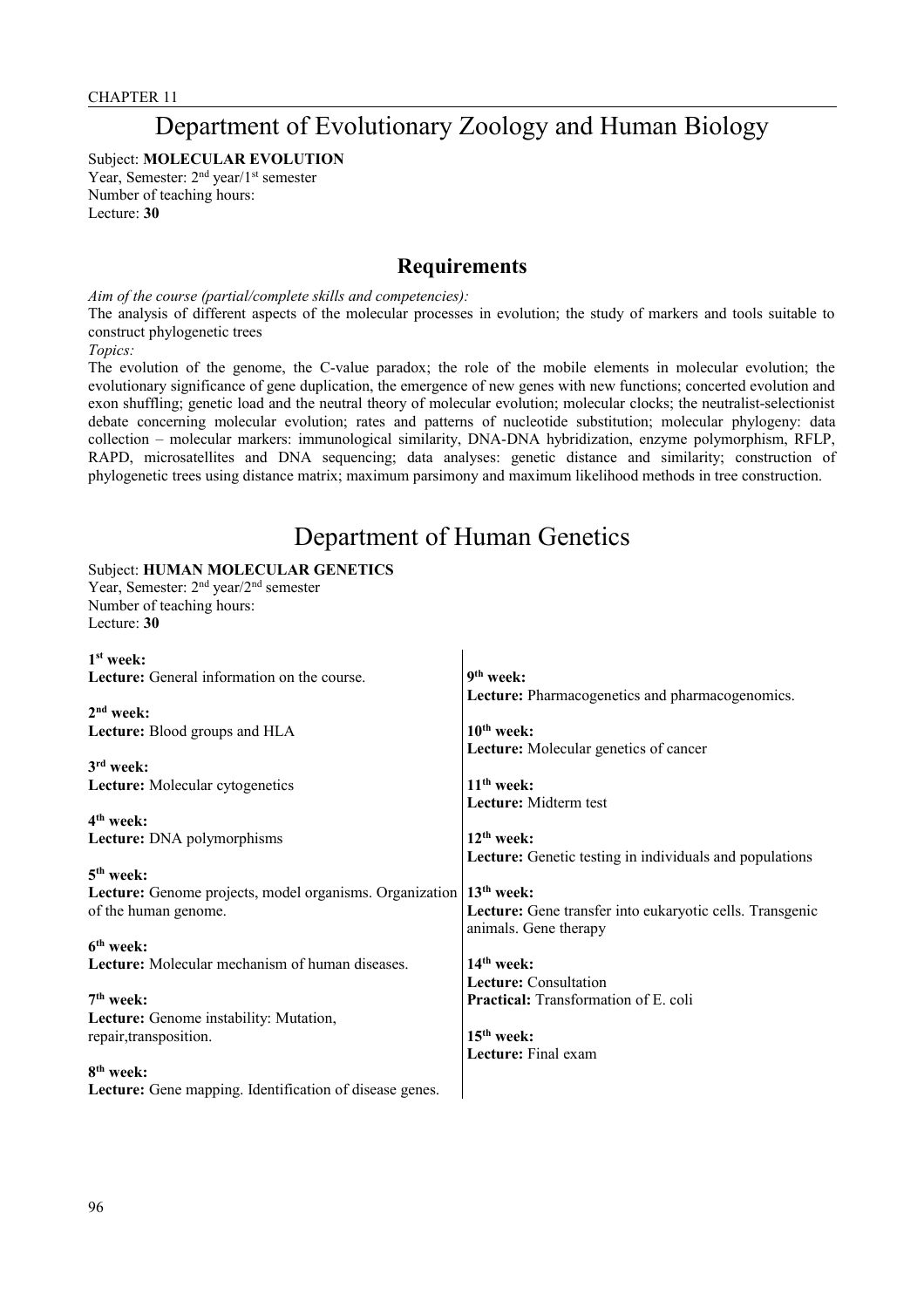**The program consists of lectures. Attendance of the lectures is important, because the material which is required at the examination is presented here. Therefore, participation on at least 50% of the lectures is compulsory. If the number of absences exceeds 50% of the lectures, the signature will be rejected. A midterm test is given during the semester. Bonus points can be earned with a good test result, which can be used at the end of semester examination.**

End of semester examination: 15-20 short essay questions are given to each student. Grading of papers is the following: 0-49,99%: fail (1), 50- 59,99%: pass (2), 60-69,99%: satisfactory (3), 70-79,99%: good (4), 80-100%: excellent (5).

Departmental homepage: www.genetics.dote.hu, username: molecular\_genetics, password: restriction

Academic advisor: Professor Sándor Biró, sbiro@med.unideb.hu

Course coordinator: András Penyige, penyige@med.unideb.hu

## Department of Immunology

Subject: **IMMUNOLOGICAL METHODS IN MOLECULAR BIOLOGY**

Year, Semester: 1<sup>st</sup> year/2<sup>nd</sup> semester Number of teaching hours: Lecture: **15**

| $1st$ week:                                                                             | <b>Blast transformation</b>                                                                                             |
|-----------------------------------------------------------------------------------------|-------------------------------------------------------------------------------------------------------------------------|
| <b>Lecture:</b> The antigen; The antibodies, its properties,                            |                                                                                                                         |
| functions, and usage in practice; Monoclonal and 7 <sup>th</sup> week:                  |                                                                                                                         |
|                                                                                         | polyclonal antibodies; Hybridomes; Affinity purification of Lecture: Principles of preparative and analytical methods   |
| antibodies                                                                              | based on antigen-antibody reactions;<br>Functional                                                                      |
|                                                                                         | examinations of the immunocompetent cells; Cytokine                                                                     |
| $3rd$ week:                                                                             | detection:<br>ELISA;<br>methods;<br>Immunoblot                                                                          |
| Serological reactions; Immuncomplexes;<br>Lecture:                                      | Immunohistochemistry;<br>Fluorescent<br>microscopy;                                                                     |
| Precipitation; Agglutination; Immunodiffusion methods; ELISPOT; T-lymphocyte activation |                                                                                                                         |
| Complement activation; Monitoring macrophage functions                                  |                                                                                                                         |
|                                                                                         | 9 <sup>th</sup> week:                                                                                                   |
| $5th$ week:                                                                             | <b>Lecture:</b> Allergy and hypersensitivity reactions; Passive                                                         |
|                                                                                         | <b>Lecture:</b> Principles of preparative and analytical methods cutaneous anaphylaxis; Tissue typing (MHC typing); MHC |
| based<br>on                                                                             | antigen-antibody reactions; Describing multimers; Immunological high throughput screening                               |
| immunocompetent cells by surface markers; Separation methods; Bioassays                 |                                                                                                                         |
| and functional examinations of the immunocompetent                                      |                                                                                                                         |

## **Requirements**

The lectures are alternating with the practices on parallel themes.

cells; Flow cytometry; Policlonal lymphocyte activation;

## Department of Immunology

#### Subject: **IMMUNOLOGICAL METHODS IN MOLECULAR BIOLOGY PRACTICALS**

Year, Semester: 1<sup>st</sup> year/2<sup>nd</sup> semester Number of teaching hours: Practical: **15**

#### **2 nd week:**

**Practical:** Establishing antibody producing hybridome cells: Basics of hybridome fusion method; Cell cloning; Antigen specific polyclonal antibody purification on affinity column; Basics of concentration quantification

#### **4 th week:**

**Practical:** Methods based on secondary reactions of antigen-antibody interactions; Precipitation, agglutination; Immunodiffusion; Complement activation; Examination of the macrophage effector functions: phagocytosis of opsonized and untreated yeast; Detection of the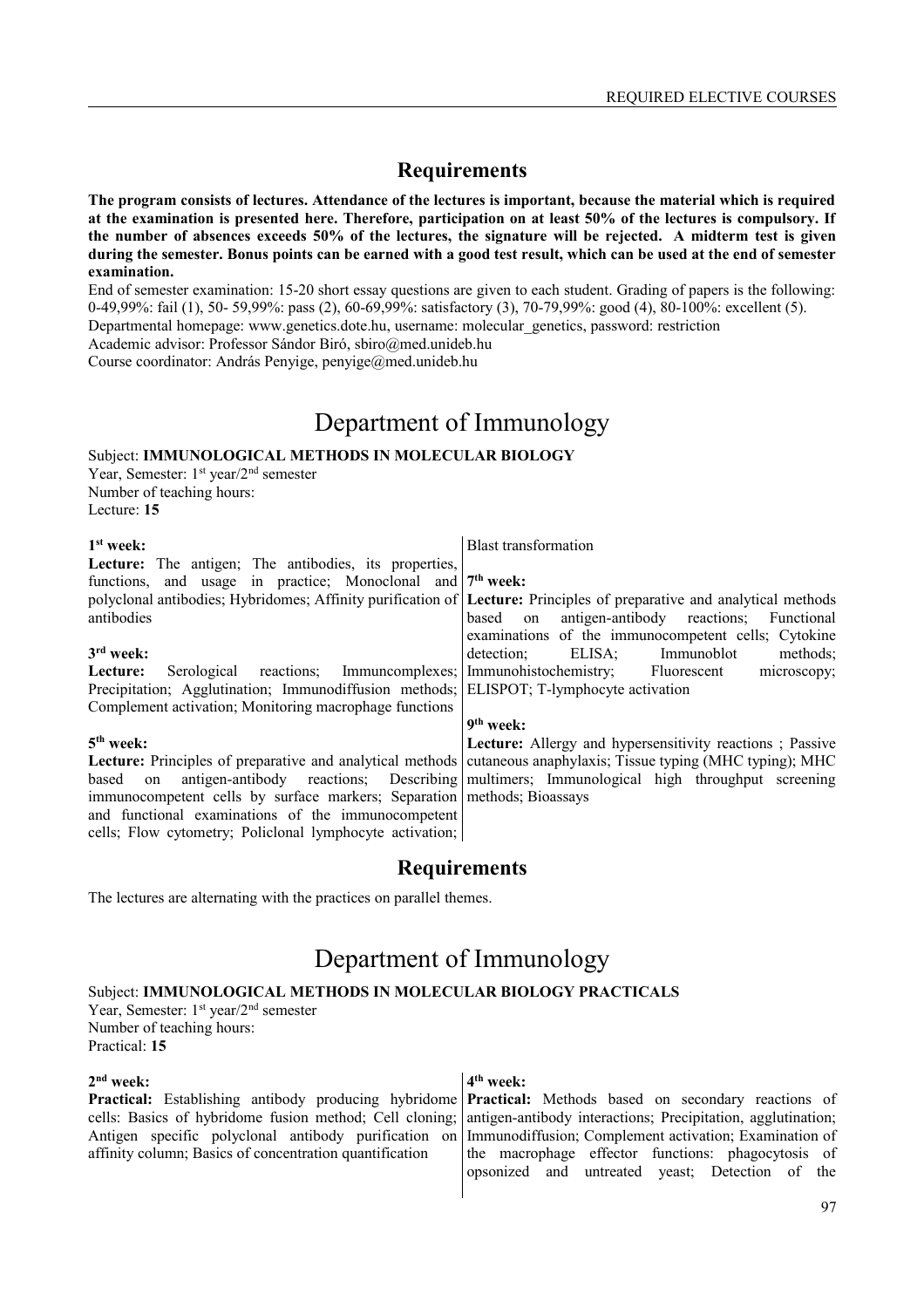### CHAPTER 11

macrophages' NO production

#### **6 th week:**

**Practical:** Cell separation methods: adhesion and density based separation; Magnetic cell separation (MACS); Investigation of the homogeneity of the separated cell populations with cell surface markers by flow cytometry

**8 th week: Practical:** 3 step indirect ELISA: measurement of antigene specific antibodies

## **Requirements**

The practices are alternating with the lectures on parallel themes.

## Department of Immunology

## Subject: **IMPAIRED SIGNAL TRANSDUCTION IN THE IMMUNE SYSTEM**

Year, Semester: 2<sup>nd</sup> year/1<sup>st</sup> semester Number of teaching hours: Lecture: **15**

| $7th$ week:<br>Lecture: Infectious diseases. Immune<br>responses<br>extracellular pathogens | reactions II Mechanisms involved in the development of<br>to autoimmune diseases Characteristics of some autoimmune<br>diseases |
|---------------------------------------------------------------------------------------------|---------------------------------------------------------------------------------------------------------------------------------|
| 8 <sup>th</sup> week:                                                                       | $10th$ week:                                                                                                                    |
|                                                                                             | Lecture: Immune responses to intracellular pathogens Lecture: Tumor immunology, tumor antigens and immune                       |
|                                                                                             | Inherited immune deficiencies I (B cell deficiencies) responses against tumors Tumor escape mechanisms,                         |
|                                                                                             | Inherited immune deficiencies II (T cell deficiencies) immune therapy against tumors Immune reactions                           |
| Mechanisms of allergic reactions                                                            | following tissue and organ transplantation The                                                                                  |
|                                                                                             | immunological aspects of bone marrow transplantation                                                                            |
| 9 <sup>th</sup> week:                                                                       |                                                                                                                                 |
|                                                                                             |                                                                                                                                 |

Lecture: Hypersensitivity reactions I Hypersensitivity

## **Requirements**

The date of the oral exam exemption test is on week 11. 0 score of the oral exam exemption test due to absence or to low performance would not be accepted and the final grade would not be offered. A final grade will be offered based on the result of the oral exam exemption test which is accepted over 51%. If the score of the oral exam exemption test does not reach 51% of the total score an exam will have to be taken during the exam period. This exam consists of a written entry test and an oral exam. If a student has a result over 51%, but she/he does not accept the offered grade, she/he can take an oral exam during the exam period. In the oral exam the final grade can be better or worse than the offered grade.

# Department of Immunology

Subject: **NEW SYSTEM BIOLOGY PARADIGMS IN IMMUNOLOGY**

Year, Semester: 1<sup>st</sup> year/2<sup>nd</sup> semester Number of teaching hours: Seminar: **30**

| $5th$ week:<br><b>Seminar:</b> Factors, which influence the maturation and <b>Seminar:</b><br>differentiation of immune competent cells. | $7th$ week:<br>role of the<br>Immunoregulatory<br>major<br>histocompatibility complex.                                                                                                 |
|------------------------------------------------------------------------------------------------------------------------------------------|----------------------------------------------------------------------------------------------------------------------------------------------------------------------------------------|
| $6th$ week:<br>the balance of immunoregulation.                                                                                          | 8 <sup>th</sup> week:<br>Seminar: Cell proliferation, survival, and death: keeping Seminar: The role of professional antigen presenting cells<br>in the initiation of immune response. |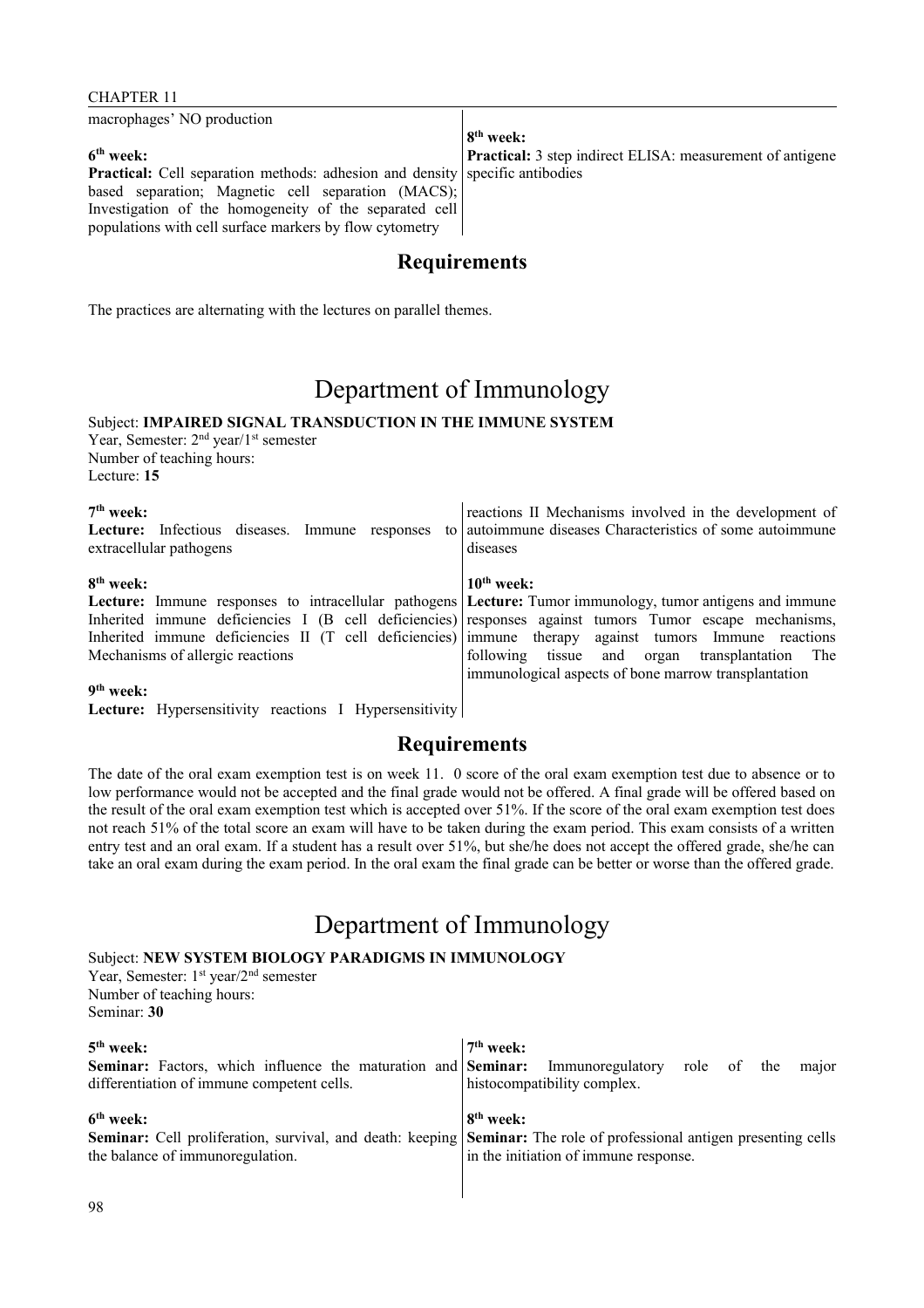| 9 <sup>th</sup> week:                                                                                       | $12th$ week:                                                   |
|-------------------------------------------------------------------------------------------------------------|----------------------------------------------------------------|
| <b>Seminar:</b> CD4+ T lymphocytes and the polarization of <b>Seminar:</b> Evasion mechanisms of pathogens. |                                                                |
| immune response.                                                                                            |                                                                |
|                                                                                                             | $13th$ week:                                                   |
| $10th$ week:                                                                                                | <b>Seminar:</b> Challenges in the modern world: the effects of |
| establishment<br>The<br>maintenance<br>and<br>of<br>Seminar:                                                | modern lifestyle on the immune system.                         |
| immunological memory.                                                                                       |                                                                |
|                                                                                                             | $14th$ week:                                                   |
| $11th$ week:                                                                                                | <b>Seminar:</b> Immunological aspects of cellular- and gene    |
| Seminar:<br>tolerance<br>and<br>Immune<br>response<br>1n                                                    | therapy.                                                       |
| tumorimmunity: new therapeutic modalities.                                                                  |                                                                |
|                                                                                                             |                                                                |

Acquired skills:

The students will obtain appropriate knowledge in modern immunology, and in the main areas of modern laboratory test methods. They will be able to think independently and design experiments by synthetizing information found in the literature and contemporary databases.

Mid-term exam:

A written essay from an immunological science paper should be submitted by the student. (the list of publications will be available from the first week).

Signature:

50% of the lectures are mandatory, attendance of students will be monitored.

Improvement of grade:

Those students who do not accept their grade are allowed to improve it by taking an oral exam in the exam period.

# Department of Medical Chemistry

## Subject: **BIOCHEMISTRY LABORATORY PRACTICALS 1.**

Year, Semester: Number of teaching hours: Practical: **45**

| $1st$ week:<br>Laboratory safety instructions. Chemical<br><b>Practical:</b><br>calculations. Concentration of solutions.                                                                                                          | 6 <sup>th</sup> week:<br><b>Practical:</b> Kinetic study of the saponification reaction of<br>ethylacetate. Kinetic analysis of the oxidation of iodide ion<br>using the Landolt-method.                                                                                                 |
|------------------------------------------------------------------------------------------------------------------------------------------------------------------------------------------------------------------------------------|------------------------------------------------------------------------------------------------------------------------------------------------------------------------------------------------------------------------------------------------------------------------------------------|
| $2nd$ week:<br><b>Practical:</b> Laboratory techniques: Laboratory equipments,<br>volumetric apparatus. Filtration. Preparations of solutions.<br>Chemical analysis of drinking-water.                                             | $7th$ week:<br><b>Practical:</b> Electrometry. Electrometric pH measurement.<br>Determination of buffering capacity.                                                                                                                                                                     |
| $3rd$ week:<br>Practical: Quantitative analysis. Acid-base titrations.                                                                                                                                                             | 8 <sup>th</sup> week:<br><b>Practical:</b> Spectrophotometry.                                                                                                                                                                                                                            |
| 4 <sup>th</sup> week:<br>Practical: Separations of amino acids and proteins by<br>ascending paper chromatography.<br>$5th$ week:<br>Practical: Ion exchange chromatography and gel filtration.<br>Desalting of a protein solution. | 9 <sup>th</sup> week:<br><b>Practical:</b> Redox titrations. Iodometric titrations.<br>$10th$ week:<br>Enzyme kinetics.<br><b>Practical:</b><br>Assay<br>of<br>glycogen<br>phosphorylase activity.<br>$11th$ week:<br><b>Practical:</b><br>Qualitative<br>analysis<br>of<br>and<br>mono- |
|                                                                                                                                                                                                                                    | $\Omega$                                                                                                                                                                                                                                                                                 |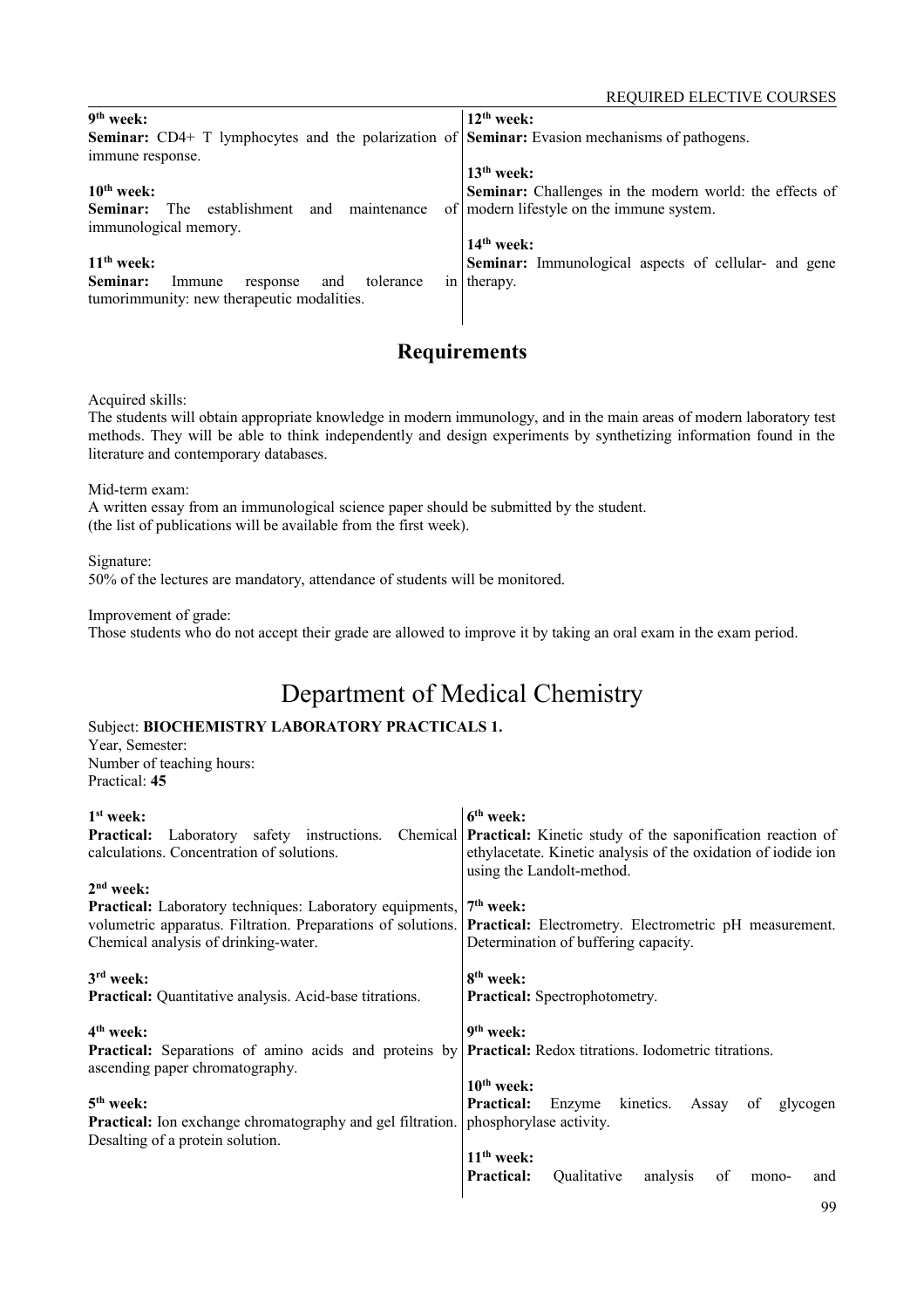| UHAI LEIVIL                                                 |                                                       |
|-------------------------------------------------------------|-------------------------------------------------------|
| disaccharides. Polarimetric analysis of carbohydrates.      | $14th$ week:                                          |
|                                                             | Practical: Analysis of inorganic salts and complexes. |
| $12th$ week:                                                | Complexometric titrations.                            |
| Practical: Quantitative protein analysis. Assay of glucose. |                                                       |
|                                                             | $15th$ week:                                          |
| $13th$ week:                                                | <b>Practical:</b> Practical exam                      |
| Practical: Photometric determination of iron.               |                                                       |
|                                                             |                                                       |
|                                                             |                                                       |

The program consists of laboratory practices. Attendance at laboratory practices is recorded. Students should attend at all the laboratory practices. Upon approval by the laboratory teacher, missed and not accepted practices can be made up by the students on the same week or the next week (if the missed lab is still running). Students will be graded by a laboratory practical exam written on the 15th week and will be assessed as follows\*:

|          | Percentage (%)* Mark |
|----------|----------------------|
| $0 - 56$ | fail $(1)$           |
| 57-65    | pass $(2)$           |
| 66-75    | satisfactory $(3)$   |
| 76-84    | good(4)              |
| 85-100   | excellent $(5)$      |

CHAPTER 11

# Department of Medical Chemistry

### Subject: **ENZYMOLOGY**

Year, Semester: 2<sup>nd</sup> year/1<sup>st</sup> semester Number of teaching hours: Lecture: **15** Practical: **60**

| 3 <sup>rd</sup> week:                                                                                           | 7 <sup>th</sup> week:                                             |
|-----------------------------------------------------------------------------------------------------------------|-------------------------------------------------------------------|
| <b>Lecture:</b> 1. Enzymes as bio-catalysts; the description of <b>Lecture:</b> Transglutaminases.              |                                                                   |
| enzyme action; 2. Michaelis -Menten kinetics; 3. Specific <b>Practical:</b> Investigation of transglutaminases. |                                                                   |
| inhibitors of enzymes, 4. Competitive, non-competitive,                                                         |                                                                   |
| uncompetitive, and mixed type inhibition; 5. The stability $8th$ week:                                          |                                                                   |
| of enzymes, 6. Effect of environmental conditions on <b>Lecture:</b> $\beta$ -galactosidase.                    |                                                                   |
| enzyme activity; 7. Regulation of enzymatic action, 8. <b>Practical:</b> Assay of $\beta$ -galactosidase.       |                                                                   |
| Allosteric and covalent modifications, the kinetics of                                                          |                                                                   |
| allosteric enzymes; 9. Supra-molecular organization of $9th$ week:                                              |                                                                   |
| multienzyme<br>enzymes,                                                                                         | complexes, multienzyme Lecture: Chemical modification of enzymes. |
| conjugates, 10. Protein-protein complexes, <b>Practical:</b> Chemical modification of $\beta$ -galactosidase.   |                                                                   |
| compartmentalization.                                                                                           |                                                                   |
|                                                                                                                 | $10th$ week:                                                      |
| 4 <sup>th</sup> week:                                                                                           | Lecture: Thermodinamics of enzyme action.                         |
| Lecture: Enzymes of lipid and hydrogen peroxide Practical: Thermodinamic investigation                          | $\beta$ -<br>of                                                   |
| degradation.                                                                                                    | galactosidase.                                                    |
| Practical: Assay of enzymes of lipid and hydrogen                                                               |                                                                   |
| peroxide degradation.                                                                                           | $11th$ week:                                                      |
|                                                                                                                 | Lecture: Holiday                                                  |
| 5 <sup>th</sup> week:                                                                                           |                                                                   |
| Lecture: Transaminases.                                                                                         | $12th$ week:                                                      |
| <b>Practical:</b> Investigation of transaminases.                                                               | Lecture: Mitochondrial metabolism.                                |
|                                                                                                                 | Practical: Analysis of mitochondrial metabolism.                  |
| 6 <sup>th</sup> week:                                                                                           |                                                                   |
| Lecture: Proteases.                                                                                             | $13th$ week:                                                      |
| <b>Practical:</b> Assay of proteases.                                                                           | Lecture: Glycogen phosphorylase.                                  |
|                                                                                                                 | <b>Practical:</b> Kinetics of glycogen phosphorylase.             |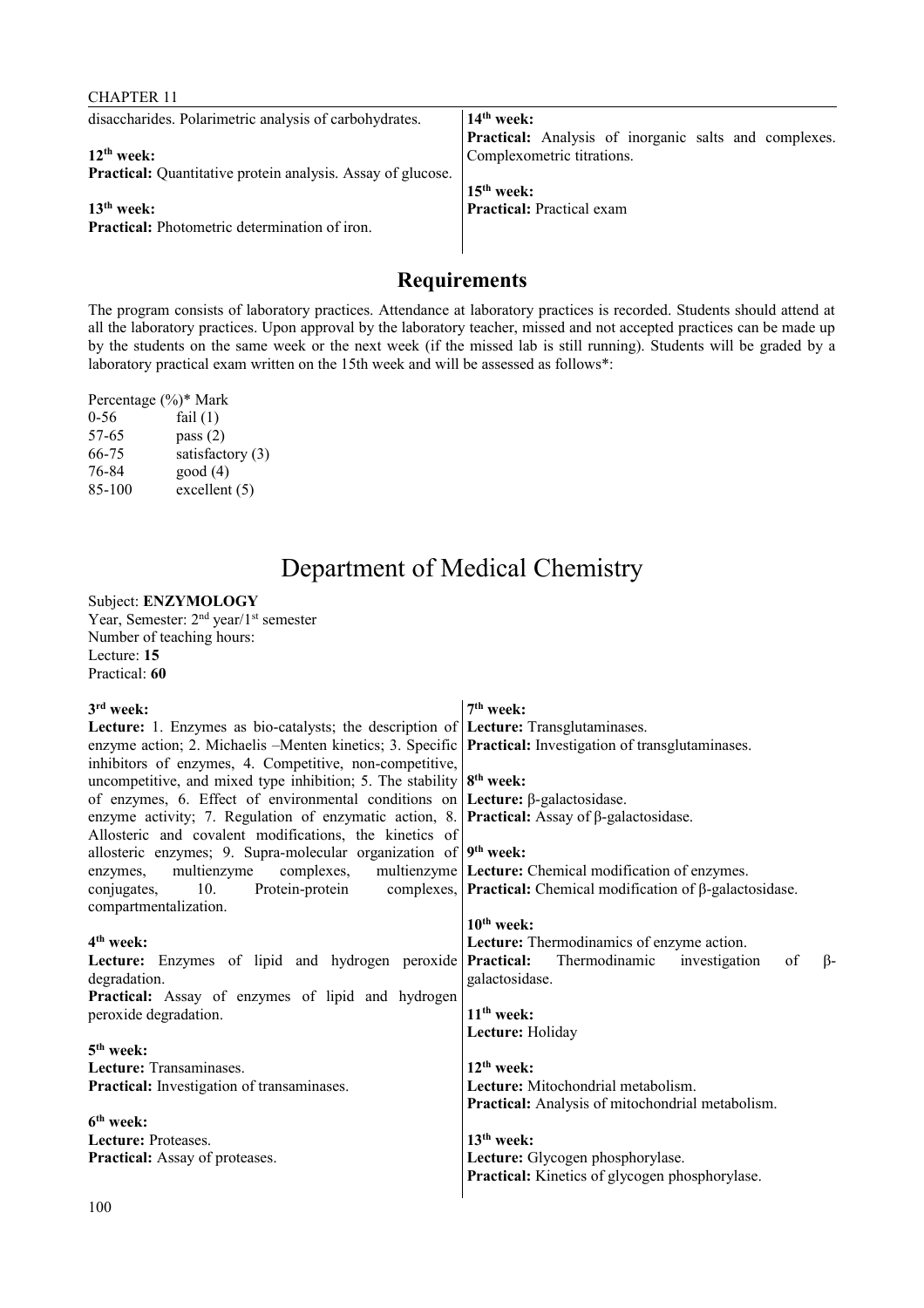**Practical:** Assay of phosphorylase kinase.

#### $14$ <sup>th</sup> week: **Lecture:** Phosphorylase kinase.

## **Requirements**

The course conveys professional knowledge to the students in the field of enzyme assays that increases the practical competence of the students and prepares them for their work at research laboratories. The program consists of lectures and laboratory practices. During the lectures the students learn the basic principles of enzyme kinetics and enzyme regulation, while during the practical classes the students determine the activities of important enzymes and through the evaluation of their results they deepen the theoretical background obtained at the lectures. Attendance of laboratory practices is obligatory and will be recorded. The successful completion of all practical experiments, including the proper discussion of the results, is a strict requirement that will be evaluated based of the students' notebook by the lab instructors. Missed practicals may be made up in an extracurricular time with the instructor. In the absence of a notebook signed by all of the lab instructors the subject will not be accepted. Term mark will be determined by a written test containing one theoretical and one practical question. Theoretical questions include the 10 topics of lectures in the  $3<sup>rd</sup>$  week, practical questions include the 10 titles of the practicals in weeks 4-14. The knowledge of both questions at least at the basic level is required for the passing grade.

Material published on the http://www.medchem.dote.hu web page.

# Department of Medical Microbiology

### Subject: **HUMAN PATHOGENIC BACTERIA**

Year, Semester: 2<sup>nd</sup> year/1<sup>st</sup> semester Number of teaching hours: Lecture: **30**

**1 st week: Lecture:** Gram-positive cocci: Staphylococci

**2 nd week: Lecture:** Streptococci

**3 rd week:** 

**Lecture:** Gram-positive spore-forming rods: Bacillus, Clostridium

#### **4 th week:**

**Lecture:** Non-spore forming anaerobes: Gram-positive: Peptococcus, Peptostreptococcus, Actinomyces, Lactobacillus, Eubacterium, Propionibacterium; Gramnegative: Veillonella, Bacteroides, Fusobacterium, Prevotella, Porphyromonas

#### **5 th week:**

**Lecture:** Gram-positive non spore forming rods: Corynebacterium, Listeria, Erysipelothrix, Gardnerella, Mycobacterium

#### **6 th week:**

**Lecture:** Enterobacteriaceae I: Escherichia, Salmonella, Shigella, Klebsiella, Enterobacter, Serratia, Proteus, Morganella, Providencia, Citrobacter

#### **7 th week:**

**Lecture:** Enterobacteriaceae II: Campylobacter, Helicobacter, Vibro, Yersinia

## **8 th week: Lecture:** Gram-negative cocci: Neisseria, Branhamella

**9 th week: Lecture:** Gram-negative coccobacilli: Haemophilus, Bordetella, Francisella, Brucella, Moraxella, Pasteurella

### **10th week: Lecture:** Gram-negative non fermenting rods: Pseudomonas, Burkholderia, Acinetobacter, Stenotrophomonas, Alcaligenes

**11th week: Lecture:** Spirochaetes: Treponema, Borrellia, Leptospira

**12th week: Lecture:** Obligate intracellular bacteria: Rickettsia, Coxiella, Bartonella, Chlamydia

**13th week: Lecture:** Cell wall free bacteria: Mycoplasma

**14th week: Lecture:** Others: Legionella

#### **15th week:**

**Lecture:** Summary: STD, atypical penumonia, zoonotic diseases, nosocomial and opportunistic infections, transplacentally transmitted infections, food poisoning, meningitis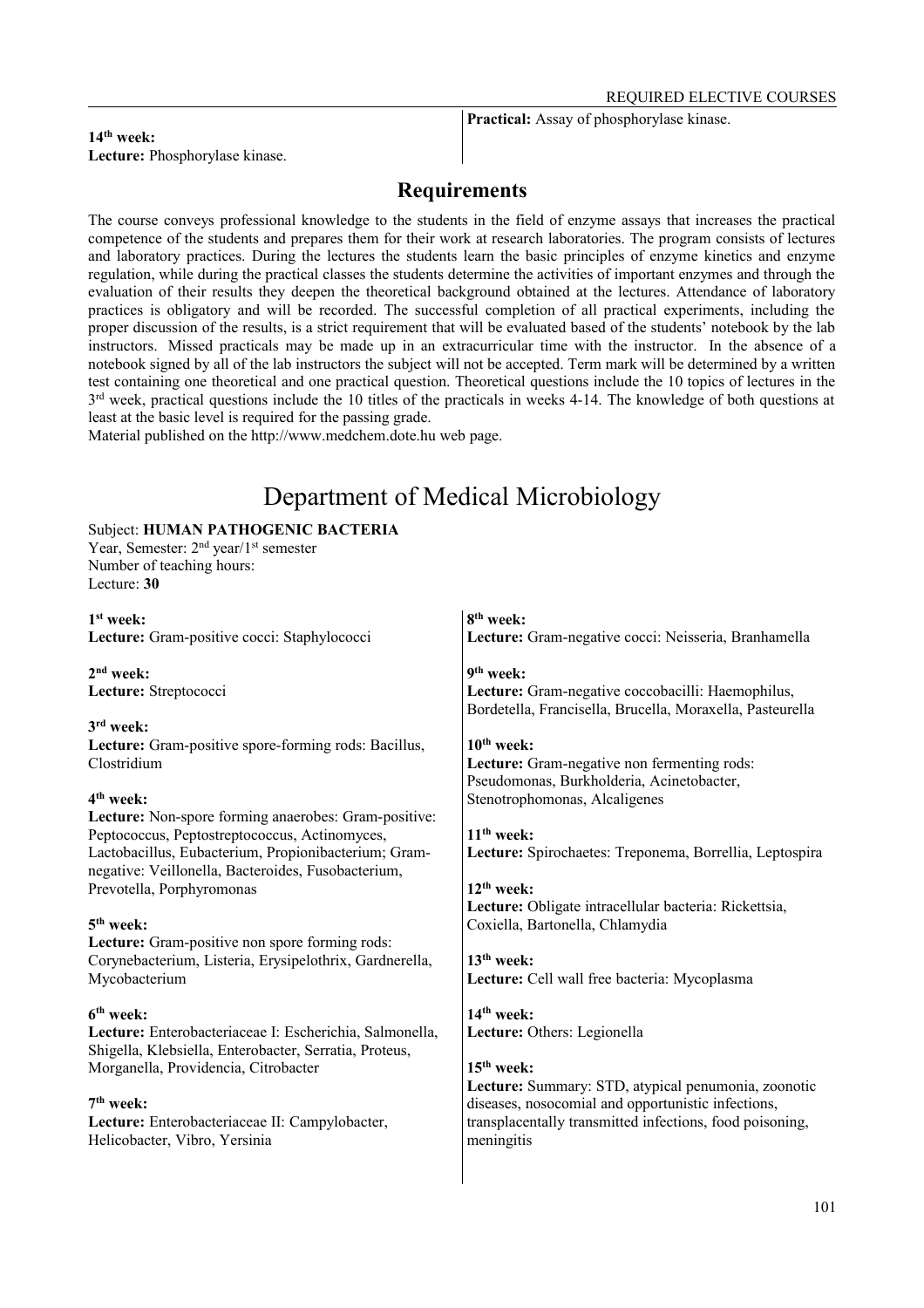*Aim of the course (partial/complete skills and competencies):*

The aim of this course is to provide differentiated professional knowledge and skill about bacteriology. Students will study about newest results of bacteriology and they will be able to use their skills in practice. *Topics:*

Gram-positive cocci: staphylococci, streptococci; Gram-positive spore-forming rods: Bacillus, Clostridium; Grampositive, anaerobic, non spore-forming bacteria: Peptococci, Peptostreptococci, Actinomyces, Mobiluncus, Bifidobacterium, Lactobacillus, Eubacterium, Propionibacterium; Gram-negative, anaerobic, non spore-forming bacteria: Veillonella, Bacteroides, Fusobacterium, Prevotella, Porphyromonas, Leptotrichia; Gram-positive, non sporeforming bacteria: Corynebacterium, Listeria, Erysipelotthrix, Gardnerella, Mycobacteria, Nocardia; Enterobacteriaceae I: E. coli, Salmonella, Shigella, Klebsiella, Enterobacter, Serratia, Proteus, Morganella, Providencia, Citrobacter; Enterobacteriaceae II: Campylobacter, Helicobacter, Vibrionaceae, Aeromonas, Pateruella, Yersinia; Gram-negative cocci: Neisseria, Moraxella; Gram-negative coccobacilli: Haemophilus, Bordetella, Francisella, Brucella; non fermenting Gram-negative rods: Pseudomonas, Burkholderia, Acinetobacter, Stenotrophomonas, Alcaligenes; Spirochetes: Treponema, Borrellia, Leptospira; obligate intracellular bacteria: Rickettsia, Coxiella, Bartonella, Chlamydia; Mycoplasma

#### **Requirements**:

The program consists of lectures and laboratory practices. Attendance at laboratory practices and lectures is recorded. Students should attend 100% of laboratory practices. In exceptional cases, the student may make up **one** missed practice after consultation with the lab teacher.

*Signature of the lecture book:*The Department may refuse to sign the students' lecture book if they are absent from more than one practice in a semester.

#### *Examination:*

Practical exam: Written test at 15th week consists of five diagnostical assay questions (five grade scale).

Three mid-semester tests are written during the semester. Based on the cumulative results of the tests, students are offered an End- Semester-Examination (ESE) grade. Those who are not satisfied with the offered grade or are bellow the passing level, should sit for an end- semester-examination (A –chance) hold in the examination period. The student's test will be assessed on a five-grade scale. The written examination (A and B chance) consists of assay questions. Cchance is an oral examination. A list of questions and the examination rules will be announced during the semester.

## Department of Medical Microbiology

### Subject: **HUMAN PATHOGENIC BACTERIA PRACTICALS**

Year, Semester: 2<sup>nd</sup> year/1<sup>st</sup> semester Number of teaching hours: Practical: **15**

| 1 <sup>st</sup> week:                                                                                                    | $4th$ week:                                                                                                                |
|--------------------------------------------------------------------------------------------------------------------------|----------------------------------------------------------------------------------------------------------------------------|
|                                                                                                                          | <b>Practical:</b> catalase test, coagulase test, detection of <b>Practical:</b> recognition of colony morphology on eozin- |
|                                                                                                                          | clumping factor, slide agglutination, CAMP test, bile test, methylen blue, XLD media, biochemical reactions                |
|                                                                                                                          | optochin sensitivity, recognition of different types of (oxidase, indole, urease, methyl red, Voges-Proskauer              |
| hemolysis and colony morphology on blood agar and reaction, citrate, TSI, fenilalanine deaminase test)<br>chocolate agar |                                                                                                                            |
|                                                                                                                          | $5th$ week:                                                                                                                |
| 2 <sup>nd</sup> week:                                                                                                    | <b>Practical:</b> recognition of colony morphology on CCDA                                                                 |
|                                                                                                                          | <b>Practical:</b> Gram staining, spore staining, anaerobic culture and TCBS media, evaluation of ID32E automatic           |
|                                                                                                                          | techniques, lecitinase test, evaluation of rapid automatic identification, biochemical reactions (catalase, oxidase),      |
| tests, recognition of colony morphology on selective urea breath test                                                    |                                                                                                                            |
| anaerobic media, usage of anaerobic chamber                                                                              |                                                                                                                            |
|                                                                                                                          | $6th$ week:                                                                                                                |
| 3 <sup>rd</sup> week:                                                                                                    | <b>Practical:</b> recognition of colony morphology on specific                                                             |
|                                                                                                                          | <b>Practical:</b> Elek-test, API Listeria test, Ziehl-Neelsen culture media (modified Theyer-Martin), biochemical          |
| staining, recognition of colony morphology                                                                               | on reactions (oxidase), satellite phenomenon, evaluation of                                                                |
| Löwenstein-Jensen media                                                                                                  | <b>API NH</b> test                                                                                                         |
|                                                                                                                          |                                                                                                                            |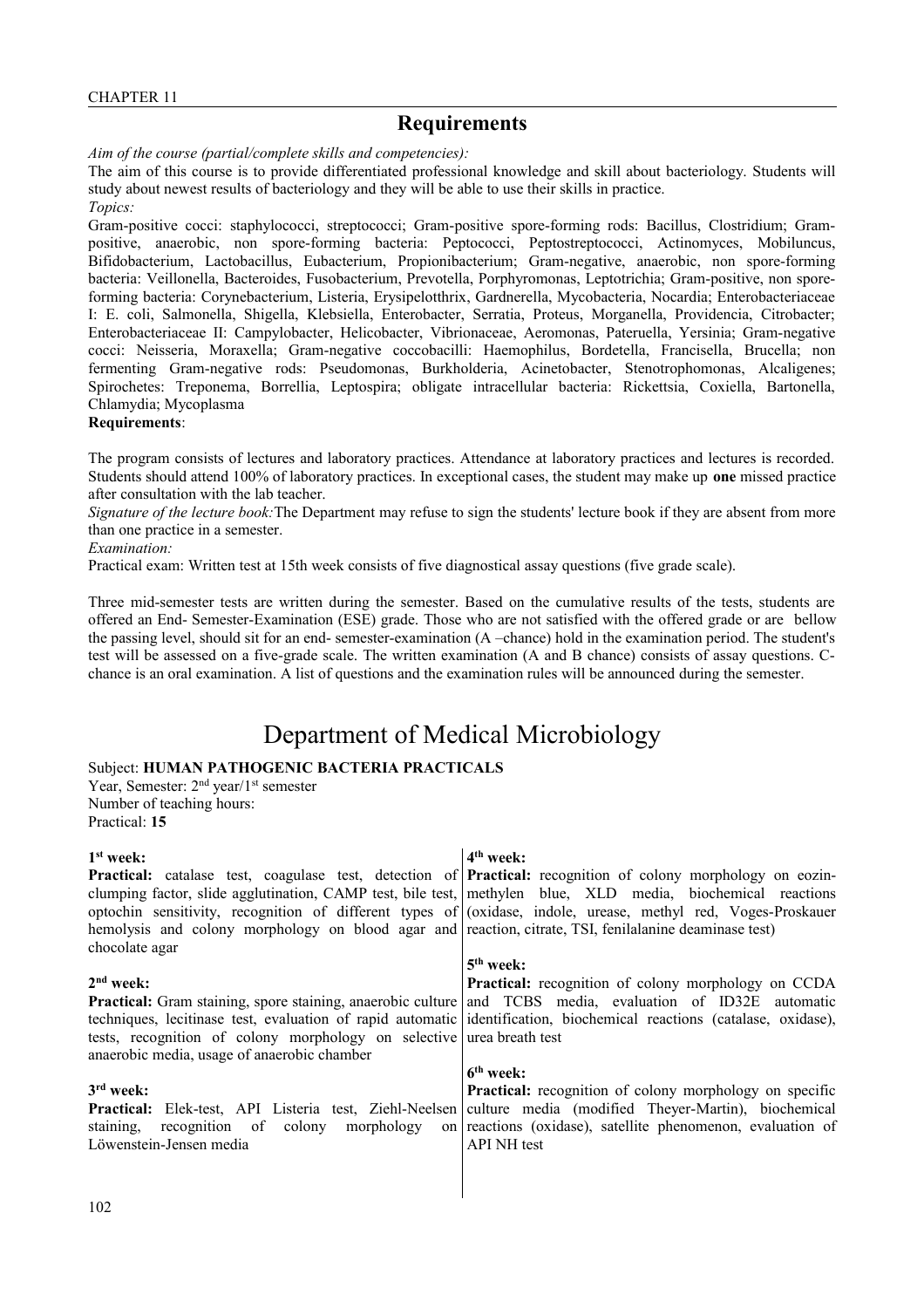### **7 th week:**

**Practical:** recognition of colony morphology on nutrient and eosine-methylene blue agar, biochemical reactions (oxidase, OF), evaluation of Kirby-Bauer disk diffusion test, determination of minimal inhibitory concantration by E-test, Hodge-test, evaluation of ID32 GN automatic identification

### **8 th week:**

**Practical:** serological methodes (agglutination, precipitation, ELISA, Western-blot, complement fixation

**9 th week:** 

Practical: indirect immunfluorescence, evaluation of immunchromatography, evaluation of mycoplasma and ureaplasma identification kits, collection of speciemens

#### **10th week:**

**Practical:** visiting of the bacteriological diagnostical laboratory

## **Requirements**

*Aim of the course (partial/complete skills and competencies):*

The aim of this course is to provide experiences in the laboratory practice. *Topics:*

Topics are related to the theoretical course and cover the practical knowledge about the diagnostic procedures in the bacteriology.

# Department of Medical Microbiology

#### Subject: **HUMAN PATHOGENIC VIRUSES** Year, Semester: 2nd year/2nd semester Number of teaching hours:

Lecture: **30**

#### **1 st week: Lecture:** Influenza viruses.

**2 nd week: Lecture:** Paramyxoviruses (Parainfluenza, Mumps, Morbilli, RS virus

**3 rd week: Lecture:** Rubellavirus. Coronaviruses.

### **4 th week:**

**Lecture:** Hepatitis viruses (Hepatitis A, B, C, D, E viruses)

### **5 th week:**

**Lecture:** Herpesviruses (Herpes simplex viruses, Varicella-zoster virus, Cytomegalovirus, Epstein-Barr virus)

#### **6 th week:**

**Lecture:** Adenovirus.. Parvoviruses. (B19 parvovirus)

#### **7 th week:**

**Lecture:** Picornaviruses (Polio-, Coxackie-, Echo-, Rhinovirus). Reoviridae (rotavirus)

**8 th week: Lecture:** Poxviridae (Variola, Molluscum contagiosum). Rhabdoviridae (Rabies virus)

**9 th week: Lecture:** Slowly developing viral infections (SSPE, PML) . Prions (kuru, Creutzfeldt-Jacob disease)

**10th week: Lecture:** Arboviruses (encephalitis viruses, yellow fever, dengue-fever )

**11th week: Lecture:** Roboviruses (Hantaan virus, arenaviruses, filoviruses)

**12th week: Lecture:** Human tumour viruses (papillomaviruses, oolyomaviruses, HTLV)

**13th week: Lecture:** Human immundeficiencia virus (HIV)

**14th week: Lecture:** Emerging viruses: SARS, avian influenza, Hendra virus, Nipah virus, Menangle virus.

**15th week: Lecture:** Consultation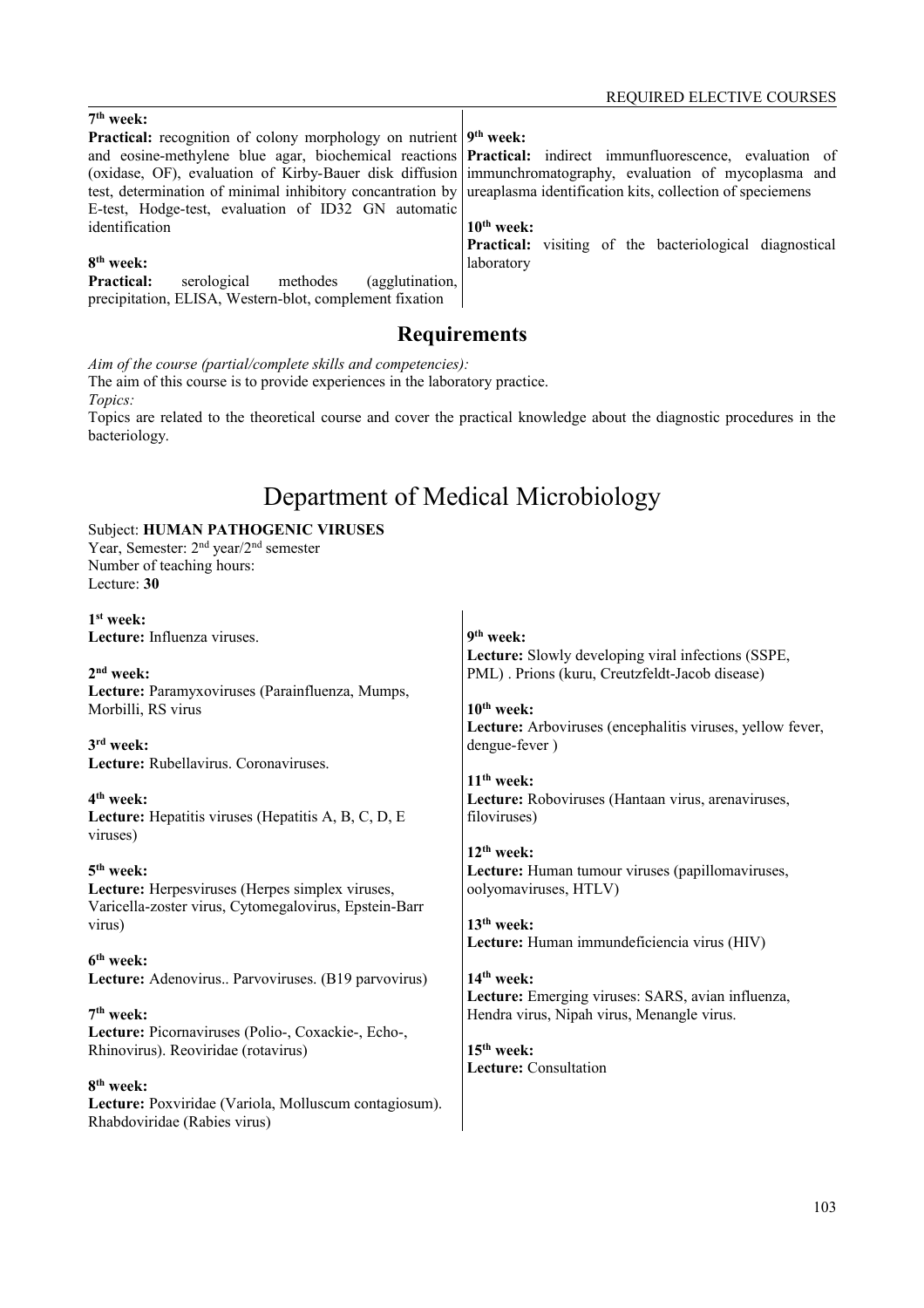*Aim of the course (partial/complete skills and competencies):*

The aim of this course is to provide differentiated professional knowledge and skill about virology. Students will learn about the newest results of virology and they will be able to use their skills in research and diagnostics. *Topics:*

Respiratory pathogens: adenoviruses, rhinoviruses, human influenza viruses, paramyxoviruses, corona viruses. Enteral viruses: hepatitis viruses, rotaviruses, coxsackie viruses, echoviruses, caliciviruses, astroviruses. Central nervous system pathogens: polyoviruses, rhabies. Viruses which cause rash, lesions: morbilli, mumps, rubella, herpes simplex viruses, human herpesvirus 6, parvovirus, variola. Oncogenic viruses: papillomaviruses, polyomaviruses, molluscum contagiosum, Epstein-Barr virus, human herpesvirus 8, human T-cell leukemia/lymphoma viruses. HIV and AIDS. Arbo- and roboviruses. Slow viral infections and prions. Emerging pathogens, recently discovered pathogens: SARS, avian influenza, Hendra virus, Nipah virus, Menangle virus.

#### **Requirements**:

Two mid-semester tests are written during the semester. Based on the cumulative results of the tests, students are offered an End- Semester-Examination (ESE) grade. Those who are not satisfied with the offered grade or are bellow the passing level, should sit for an end- semester-examination (A –chance) hold in the examination period.

# Department of Medical Microbiology

#### Subject: **HUMAN PATHOGENIC VIRUSES PRACTICAL**

Year, Semester: 2nd year/2nd semester Number of teaching hours: Practical: **15**

| $1st$ week:<br>Practical: Serological tests for demonstration of viruses,<br>viral infections: ELISA, VIDAS                                | 8 <sup>th</sup> week:<br><b>Practical:</b> Serological test for demonstration of viruses,<br>viral infections: Immunofluorescence staining |
|--------------------------------------------------------------------------------------------------------------------------------------------|--------------------------------------------------------------------------------------------------------------------------------------------|
| $2nd$ week:<br><b>Practical:</b> Serological tests for demonstration of viruses,<br>viral infections: ELISA, VIDAS                         | 9 <sup>th</sup> week:<br><b>Practical:</b> Serological test for demonstration of viruses,<br>viral infections: Immunofluorescence staining |
| $3rd$ week:<br><b>Practical:</b> Serological tests for demonstration of viruses,<br>viral infections: ELISA, VIDAS                         | $10th$ week:<br><b>Practical: PCR</b>                                                                                                      |
| 4 <sup>th</sup> week:<br><b>Practical:</b> Serological tests for demonstration of viruses,<br>viral infections: Western-blot               | $11th$ week:<br><b>Practical: PCR</b><br>$12th$ week:<br><b>Practical: PCR</b>                                                             |
| 5 <sup>th</sup> week:<br>Practical: Serological tests for demonstration of viruses,<br>viral infections: Western-blot                      | $13th$ week:<br><b>Practical:</b> Real-time PCR                                                                                            |
| $6th$ week:<br><b>Practical:</b> Serological tests for demonstration of viruses,<br>viral infections: Western-blot                         | $14th$ week:<br><b>Practical:</b> Real-time PCR<br>$15th$ week:                                                                            |
| 7 <sup>th</sup> week:<br><b>Practical:</b> Serological test for demonstration of viruses,<br>viral infections: Immunofluorescence staining | <b>Practical: Real-time PCR</b>                                                                                                            |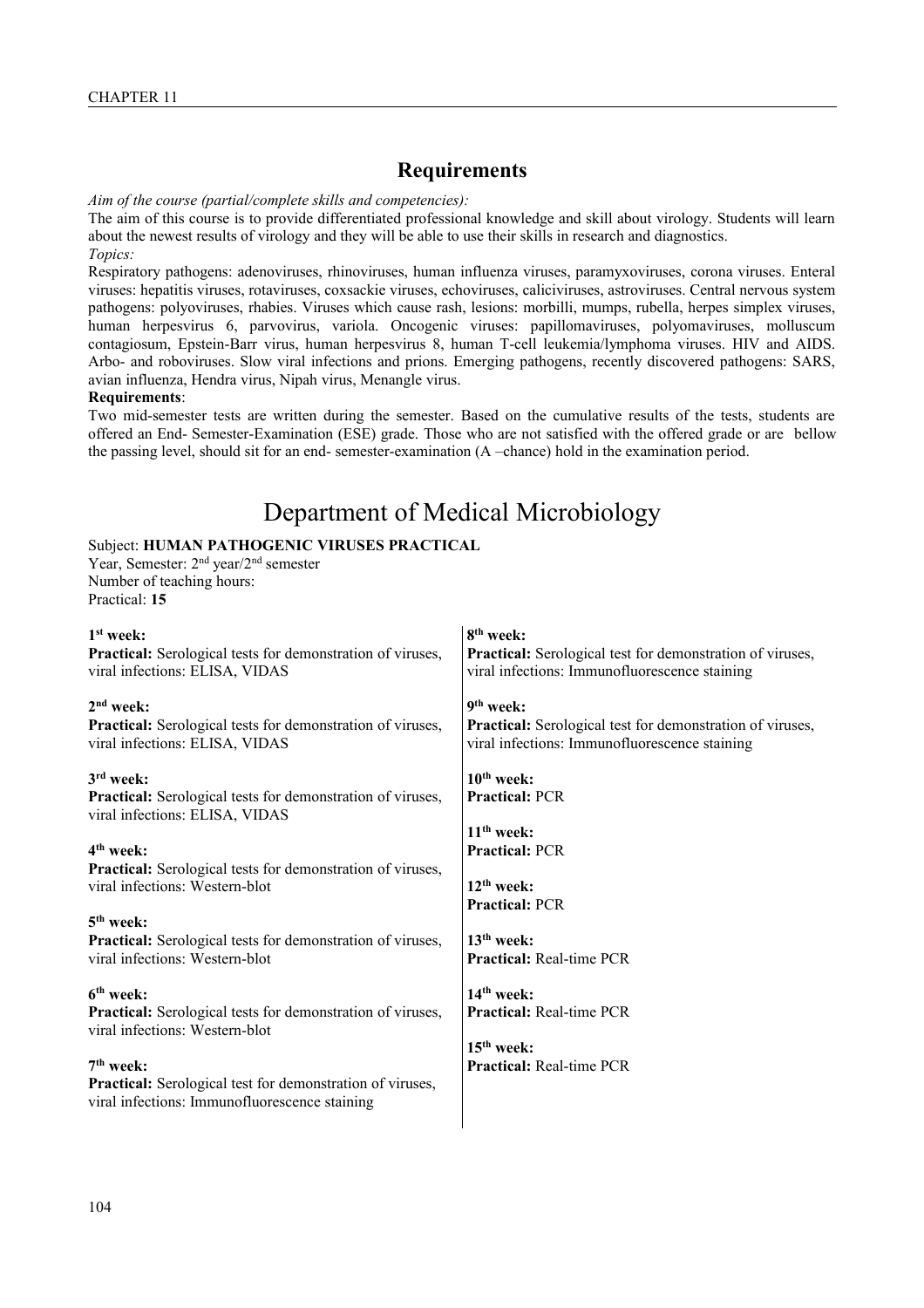*Signature of the lecture book:* The Department may refuse to sign the students' lecture book if they are absent from more than two practices in a semester.

*Examination:* Practical exam. The practical exam consists of five diagnostical assay questions (five grade scale).

## Department of Microbial Biotechnology and Cell Biology

Subject: **CYTOGENETICS** Year, Semester: 2<sup>nd</sup> year/1<sup>st</sup> semester Number of teaching hours:

Lecture: **30**

## Department of Microbial Biotechnology and Cell Biology

Subject: **CYTOGENETICS PRACTICALS** Year, Semester: 2<sup>nd</sup> year/1<sup>st</sup> semester Number of teaching hours: Practical: **30**

## Department of Organic Chemistry

## Subject: **CHEMICAL BASICS OF DRUG EFFECTS**

Year, Semester: 2nd year/2nd semester Number of teaching hours: Lecture: **30**

## Department of Pharmacology and Pharmacotherapy

## Subject: **HUMAN PHARMACOLOGY**

Year, Semester: 1<sup>st</sup> year/2<sup>nd</sup> semester Number of teaching hours: Lecture: **45** Seminar: **15**

#### **1 st week: Lecture:** Lecture 1: Pharmacodynamics. How drug acts at molecular level. Lecture 2: Pharmacodynamics. Targets for drug action. **Seminar:** Seminar 1: Drug discovery and development. Preclinical phase .Seminar 2: Drug development. Clinical phase . **2 nd week: Lecture:** Lecture 3: Pharmacodynamics. Full and partial agonists and antagonists. Lecture 4: Pharmacodynamics. Dose-response relationships. Potency and efficacy. **Seminar:** Seminar 3: Drugs obtained from biotechnology. General principles of biological therapy. Seminar 4: Special aspects of development of drugs for biological Pharmacokinetics Bioavailability, first pass effect. therapies. **3 rd week: Lecture:** Lecture 5: Selectivity and safety. Testing for toxicity. Lecture 6: Margine of safety, therapeutical index. Quantal dose-respose curves. **Seminar:** Lecture 5: Selectivity and safety. Testing for toxicity. Lecture 6: Margine of safety, therapeutical index. Quantal dose-respose curves. Seminar 6: Requirements for drugs and dietary supplements **4 th week:**  Lecture: Lecture 7: Pharmacokinetics. Absorption, transport mechanisms and influencing factors. Lecture 8: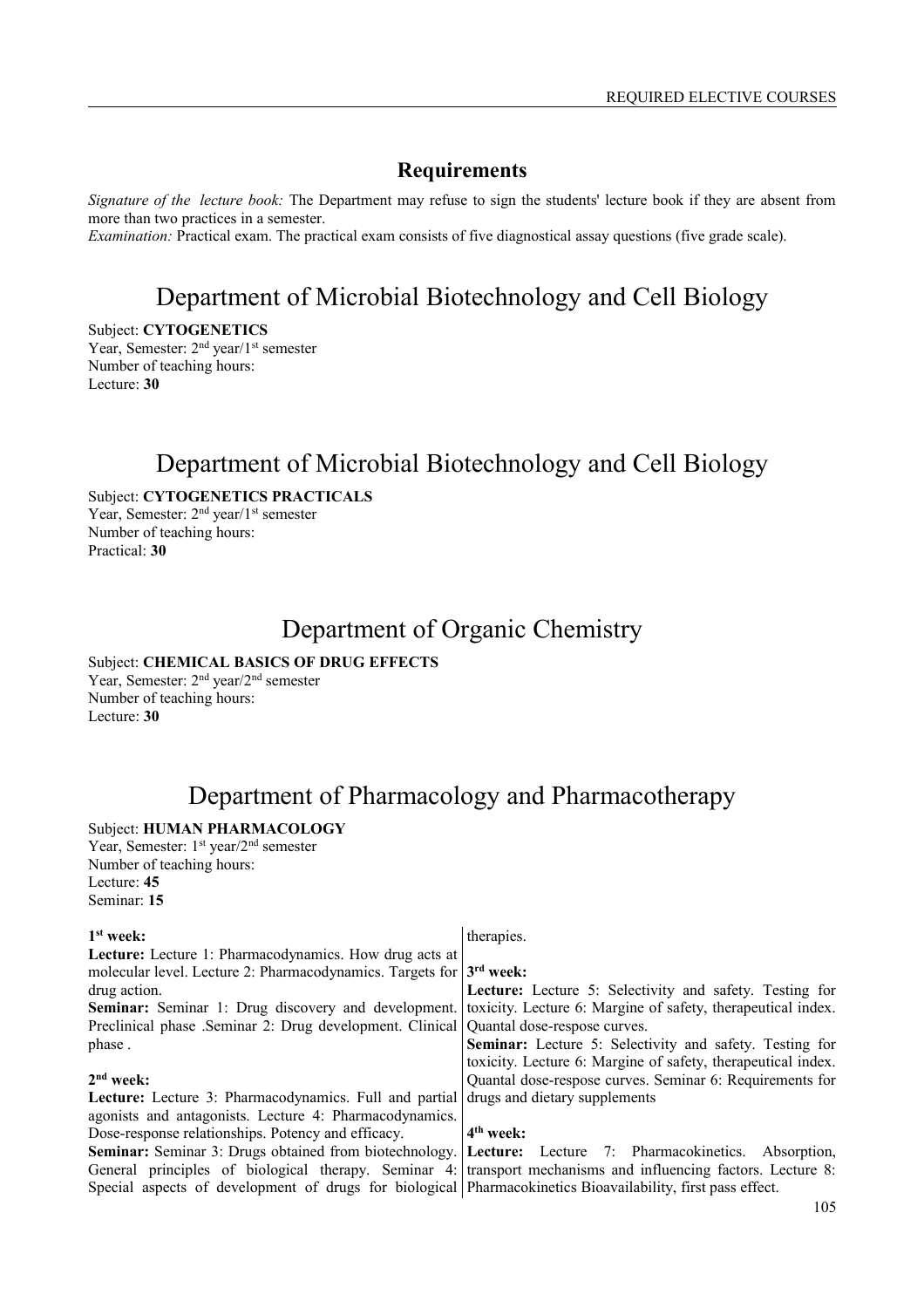#### CHAPTER 11

| Seminar: Seminar 7: Method and measurement in<br>pharmacology. Seminar 8: Animal models of disease.<br>5 <sup>th</sup> week:<br>Lecture: Lecture 9: Pharmacokinetics. Distribution of<br>body<br>the<br>compartments.<br>Lecture<br>10:<br>drugs<br>in                                                                                                                                                                                                                                                                                                                                                                                                                                                                                                                                                                                                                                                                                                                                                     | $10th$ week:<br>Lecture: Lecture 22: Miscellaneous antibacterial agents.<br>Lecture 23: Antifungal agents. Lecture 24: Antiviral drugs.<br>Lecture 25: Drugs act on coagulation cascade.                                                                                                                                                                                                                                                                                                                                                                                                                                                                                                                                                                                                                                                                                     |  |
|------------------------------------------------------------------------------------------------------------------------------------------------------------------------------------------------------------------------------------------------------------------------------------------------------------------------------------------------------------------------------------------------------------------------------------------------------------------------------------------------------------------------------------------------------------------------------------------------------------------------------------------------------------------------------------------------------------------------------------------------------------------------------------------------------------------------------------------------------------------------------------------------------------------------------------------------------------------------------------------------------------|------------------------------------------------------------------------------------------------------------------------------------------------------------------------------------------------------------------------------------------------------------------------------------------------------------------------------------------------------------------------------------------------------------------------------------------------------------------------------------------------------------------------------------------------------------------------------------------------------------------------------------------------------------------------------------------------------------------------------------------------------------------------------------------------------------------------------------------------------------------------------|--|
| Pharmacokinetics Volume of distribution, loading dose.<br>Seminar: Seminar 9: Drug formulas. Seminar 10: How<br>drug formulas influence pharmacokinetics and effects of<br>drugs.<br>6 <sup>th</sup> week:                                                                                                                                                                                                                                                                                                                                                                                                                                                                                                                                                                                                                                                                                                                                                                                                 | $11th$ week:<br>Lecture: Lecture 26: Antiplatelet and fibrinolytic drugs.<br>Enzymes as drugs. Lecture 27: Cytokines in oncology.<br>Lecture 28: Cytokines in hematology. Lecture 29: Insulin<br>and insulin analogs.                                                                                                                                                                                                                                                                                                                                                                                                                                                                                                                                                                                                                                                        |  |
| Lecture: Lecture 11: Pharmacokinetics. Biotransformation 12 <sup>th</sup> week:<br>reactions. Lecture 12:<br>Pharmacokinetics.<br>Phase I<br>Biotransformation Phase II reactions.<br>Seminar: Seminar 11: Drug interactions. Synergism.<br>Seminar 12: Drug interactions. Antagonism.                                                                                                                                                                                                                                                                                                                                                                                                                                                                                                                                                                                                                                                                                                                     | Lecture: Lecture 30: Drugs used in diabetes mellitus type<br>2. Lecture 31: Drugs used in dyslipidemias. Lecture 32:<br>Pharmacotherapy of obesity. Lecture 33: Targets for anti-<br>inflammatory and antiallergic treatment.                                                                                                                                                                                                                                                                                                                                                                                                                                                                                                                                                                                                                                                |  |
| 7 <sup>th</sup> week:<br>Lecture: Lecture 13: Pharmacokinetics. Excretion and ion<br>trap.Lecture 14: Pharmacokinetics. Saturating and non-<br>saturating kinetics in elimination of drugs. Half life.<br>Seminar: Seminar 13: Drugs used in stem cell therapy and<br>bone marrow transplantation. Seminar 14: Calculation of<br>maintenance<br>loading<br>and<br>doses.<br>Pharmacokinetic<br>quantitative relationships and calculations.<br>8 <sup>th</sup> week:<br>Lecture: Lecture 15: Pharmacokinetics. Drug elimination<br>expressed as clearance. Single-compartment modelSeminar<br>15: Written test Lecture 16: Administration schedules.<br>Lecture 17: Effect of repeated dosage.<br>9 <sup>th</sup> week:<br>Lecture: Lecture 18: Combinative therapy. Protocols in<br>cancer chemotherapy. Lecture 19: General principles in<br>chemotherapy. Resistance. Lecture 20: Antibacterial drugs<br>affecting cell wall synthesis. Lecture 21: Antibacterial<br>drugs affecting protein synthesis. | 13 <sup>th</sup> week:<br>Lecture: Lecture 34: Non-steroidal anti-inflammatory<br>drugs I. Lecture 35: Non-steroidal anti-inflammatory drugs<br>II. Lecture 36: Glucocorticosteroids. Lecture<br>37:<br>Monoclonal antibodies as biopharmaceutical drugs.<br>14 <sup>th</sup> week:<br>Lecture: Lecture 38: Pharmacotherapy of rheumathoid<br>arthritis, a model of a chronic autoimmune inflammation.<br>Lecture 39: Monoclonal antibodies in oncology. Lecture<br>40: Gene therapy by antisense drugs. Lecture 41: Gene<br>therapy by drugs developed for gene transfer.<br>15 <sup>th</sup> week:<br>Lecture: Lecture 42: Drug groups affect cholinergic<br>neurotransmission I. Lecture 43: Drug groups affect<br>cholinergic neurotransmission II. Lecture 44: Drug groups<br>act on adrenergic receptors I. Lecture 45: Drug groups act<br>on adrenergic receptors II. |  |
| <b>Requirements</b>                                                                                                                                                                                                                                                                                                                                                                                                                                                                                                                                                                                                                                                                                                                                                                                                                                                                                                                                                                                        |                                                                                                                                                                                                                                                                                                                                                                                                                                                                                                                                                                                                                                                                                                                                                                                                                                                                              |  |

The program consists of lectures and seminars. Attendance at lectures/seminars is highly recommended for acquiring the knowledge required to pass! They are the best source of synthesized and structured information. Some topics and new concepts are not found in your textbook we discussed them only in lectures. Attendance at seminars is recorded and the written test is obligatory. Students should attend at least 80% of seminars.

## Department of Physiology

### Subject: **HOMEOSTASIS**

Year, Semester: 2nd year/2nd semester Number of teaching hours: Lecture: **25**

#### **1 st week:**

**Lecture:** Homeostatic parameters of human body.

#### **2 nd week:**

**Lecture:** Compartmentalization of body fluids.

**3 rd week: Lecture:** Principles in renal physiology. The nephron.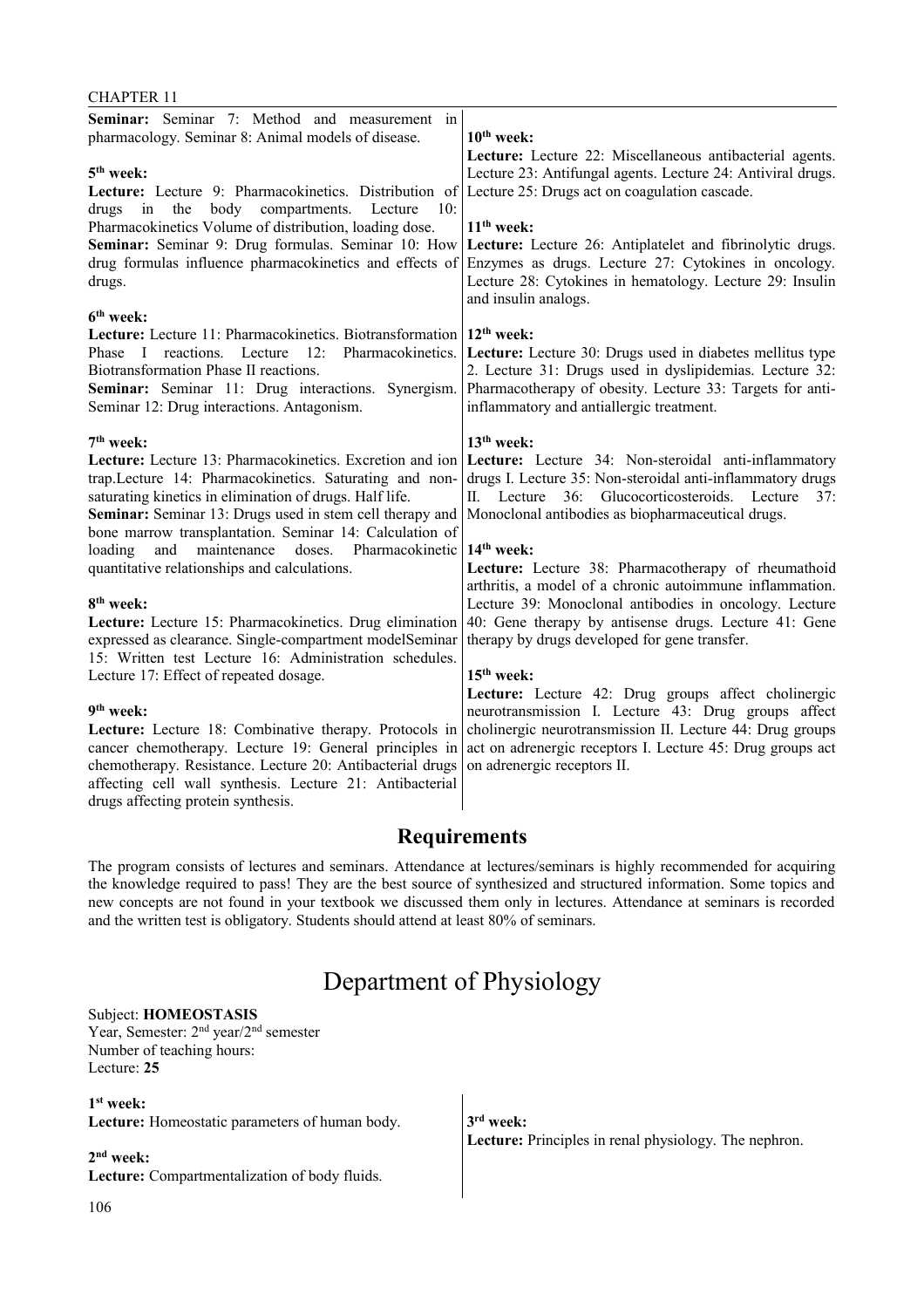| $4th$ week:                                                        | $10th$ week:                                                       |
|--------------------------------------------------------------------|--------------------------------------------------------------------|
| Lecture: Quantitative description of renal function.               | Lecture: Regulation of acid-base balance.                          |
| $5th$ week:                                                        | $11th$ week:                                                       |
| <b>Lecture:</b> Glomerular filtration. Reulation of GFR.           | Lecture: Potassium-homeostasis.                                    |
| 6 <sup>th</sup> week:<br>Lecture: The tubular transport.           | $12th$ week:<br>Lecture: Ca-homeostasis.                           |
| $7th$ week:<br>Lecture: Renal concentrating and diluting function. | $13th$ week:<br><b>Lecture:</b> Regulation of blood glucose level. |
| 8 <sup>th</sup> week:                                              | $14th$ week:                                                       |
| Lecture: Osmoregulation.                                           | Lecture: Endocrine regulation of metabolism.                       |
| 9 <sup>th</sup> week:<br>Lecture: Control of body fluid volume.    | $15th$ week:<br>Lecture: Heat regulation.                          |
|                                                                    |                                                                    |

# **Requirements**

The lecture will not be delivered if 3 or fewer students show up. The course is closed by an oral exam covering the topics of all lectures of the semester The actual information about the course can be read on the web site of Department of Physiology (http://172.17.204.3/index.php?action=setlang&lang=en).

# Department of Physiology

# Subject: **MOLECULAR NEUROBIOLOGY**

Year, Semester: 2nd year/2nd semester Number of teaching hours: Lecture: **30**

| $1st$ week:                                                                   | 9 <sup>th</sup> week:                                                               |
|-------------------------------------------------------------------------------|-------------------------------------------------------------------------------------|
| Lecture: Neurons, glia cells, ion channels.                                   | <b>Lecture:</b> The chemical senses - taste and smell.                              |
| $2nd$ week:                                                                   | $10th$ week:                                                                        |
| Lecture: Basic functions of synapses.                                         | <b>Lecture:</b> Physiology of hearing.                                              |
| $3rd$ week:                                                                   | $11th$ week:                                                                        |
| Lecture: Chemical synapses I.                                                 | Lecture: Motor functions of the spinal cord. Control of<br>motor functions.         |
| 4 <sup>th</sup> week:                                                         |                                                                                     |
| <b>Lecture:</b> Chemical synapses II. Biochemistry of learning<br>and memory. | $12th$ week:<br><b>Lecture:</b> EEG. Control of autonomic functions of the<br>body. |
| 5 <sup>th</sup> week:                                                         |                                                                                     |
| Lecture: Somatic sensations, thermal sensation.                               | $13th$ week:<br>Lecture: Behavioral functions. Sleeping, a wakefulness.             |
| 6 <sup>th</sup> week:                                                         |                                                                                     |
| Lecture: Somatic sensation: Pain.                                             | $14th$ week:<br>Lecture: Learning, memory.                                          |
| $7th$ week:                                                                   |                                                                                     |
| Lecture: Biochemistry of the vision. Test I.                                  | $15th$ week:<br>Lecture: Test II.                                                   |
| 8 <sup>th</sup> week:                                                         |                                                                                     |
| <b>Lecture:</b> Physiology of the vision.                                     |                                                                                     |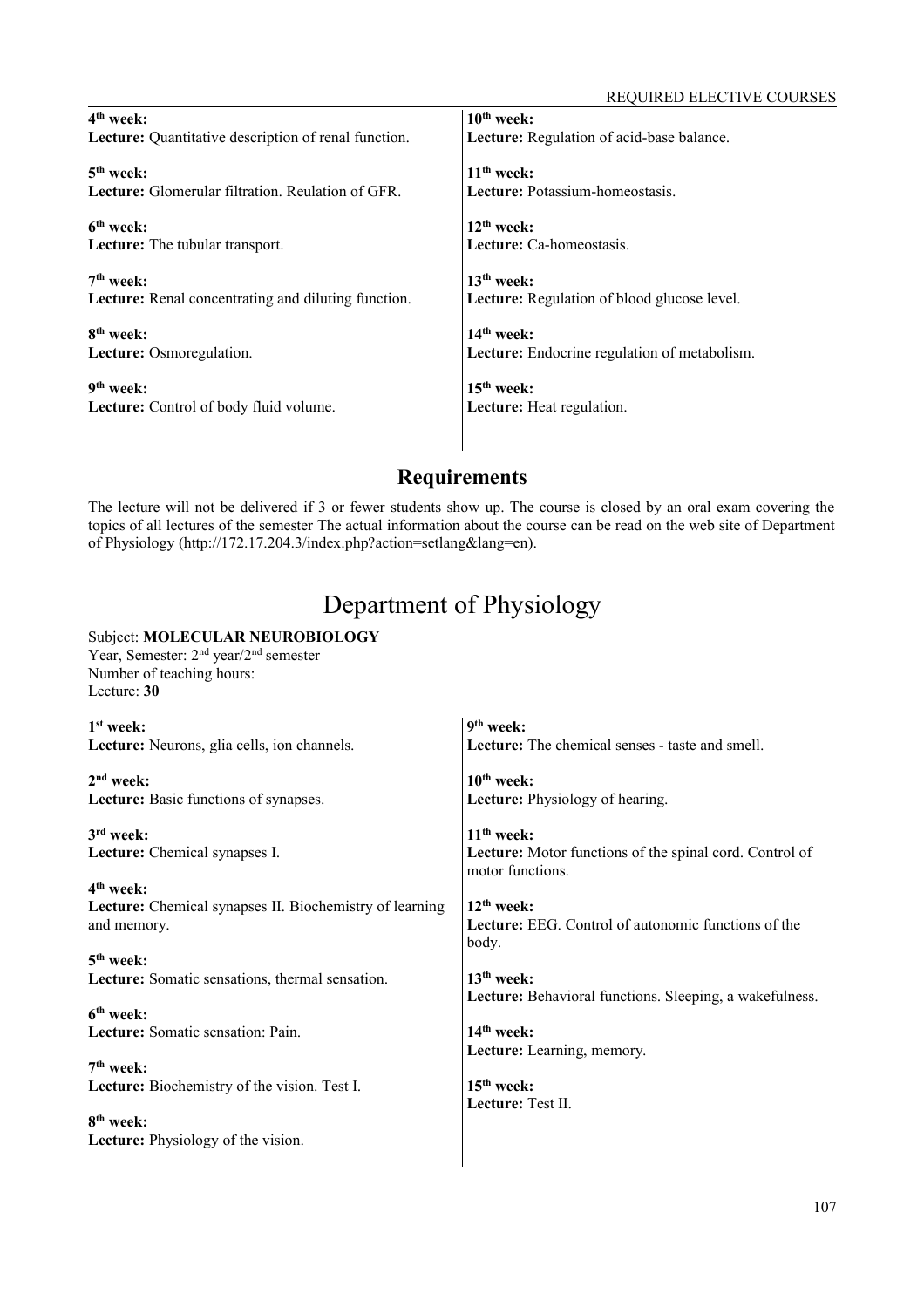#### **Requirements**

Attendance of lectures is compulsory. If one has two or more lecture absences, the end-semester examination (ESE) may not be substituted with the average test score (see later). For continuous updates on all education-related matters, please check the departmental web-site (http://phys.dote.hu).

The knowledge of students will be tested 3 times per semester in the form of a written test (multiple choice questions). Participation on mid-semester written tests is compulsory.

**Examination:** The semester is closed by an oral end-semester exam (ESE) covering the topics of all lectures of the semester. ESE grade based on the average score of mid-semester tests will be offered if one's average score of the three mid-semester tests is above 60%. The grade based on the average score of mid-semester tests is calculated according to the following table:

score grade

0 – 59 %: fail

60 – 69 % pass

 $70 - 79\%$  satisfactory

80 – 89 % good

90 – 100 % excellent

- If one is not satisfied with this result, (s)he may participate in oral ESE during the examination period.

# Institute of Crop Sciences

#### Subject: **PLANT GENETICS II.**

Year, Semester: 1<sup>st</sup> year/2<sup>nd</sup> semester Number of teaching hours: Lecture: **30** Practical: **15**

| $1st$ week:<br>Lecture: Fundamentals of plant genetics<br>Practical: Introduction the lab of the department<br>$2nd$ week:<br>Lecture: The history of plant genetics | 9 <sup>th</sup> week:<br>Lecture: Structural elements of plant genes<br>Practical: Isolation of DNA fragments<br>$10th$ week:                          |
|----------------------------------------------------------------------------------------------------------------------------------------------------------------------|--------------------------------------------------------------------------------------------------------------------------------------------------------|
| Practical: Introduction the experimental field of the                                                                                                                | Lecture: Cloning and genetic engineering                                                                                                               |
| department                                                                                                                                                           | <b>Practical:</b> Gene cloning                                                                                                                         |
| 3rd week:                                                                                                                                                            | $11th$ week:                                                                                                                                           |
| Lecture: The basis of plant biotechnology                                                                                                                            | Lecture: Genetic transformation in crop                                                                                                                |
| Practical: Plant tissue culture techniques                                                                                                                           | Practical: Gel electrophoresis                                                                                                                         |
| 4 <sup>th</sup> week:                                                                                                                                                | $12^{th}$ week:                                                                                                                                        |
| Lecture: The history of plant biotechnology                                                                                                                          | Lecture: Agrobacterium-mediated transformation                                                                                                         |
| Practical: Plant media and growth requirements                                                                                                                       | <b>Practical: PCR (Polymerase Chain Reaction)</b>                                                                                                      |
| 5 <sup>th</sup> week:                                                                                                                                                | $13th$ week:                                                                                                                                           |
| Lecture: Biotechnology of sexual reproduction                                                                                                                        | Lecture: DNA markers and molecular plant breeding                                                                                                      |
| <b>Practical:</b> Callus induction                                                                                                                                   | Practical: RFLP, AFLP                                                                                                                                  |
| $6th$ week:<br>Lecture: Biotechnology of asexual reproduction<br><b>Practical:</b> Elimination of pathogens                                                          | $14th$ week:<br>Lecture: Gene transformation for resistance to biotic and<br>abiotic stresses<br>Practical: Southern blot, Northern blot, Western blot |
| $7th$ week:                                                                                                                                                          | $15th$ week:                                                                                                                                           |
| Lecture: Somatic plant cell genetics                                                                                                                                 | Lecture: Genetically Modified Organism certification                                                                                                   |
| Practical: Methods of micropropagation                                                                                                                               | protocols                                                                                                                                              |
| 8 <sup>th</sup> week:<br>Lecture: Plant regeneration from cultured cells<br><b>Practical:</b> In vitro techniques                                                    | Practical: Genetically Modified Plants in Hungary                                                                                                      |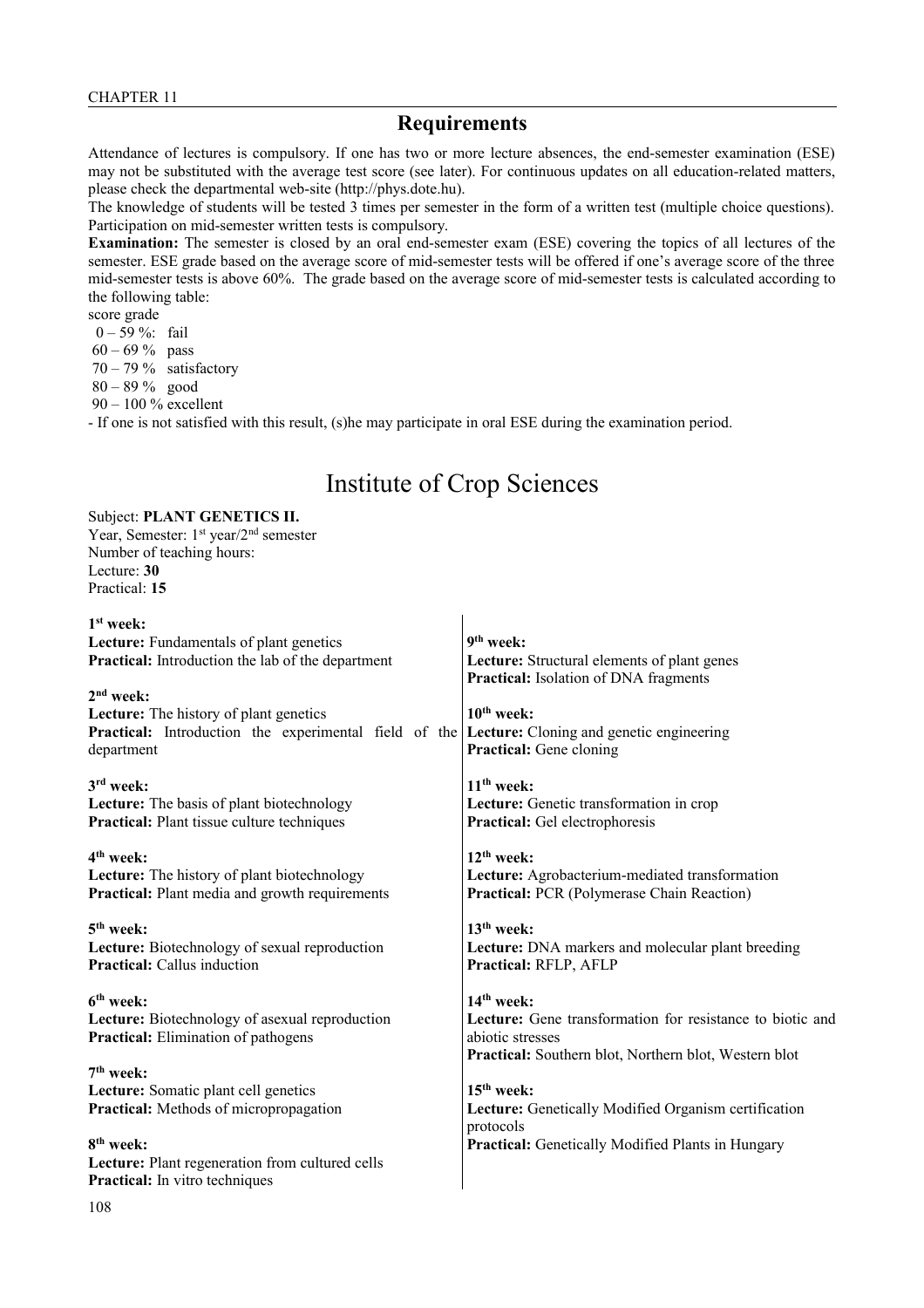# **CHAPTER 12 TITLES OF THESES**

| <b>Institute of Food Science, Quality</b>                       | 12. Title: Identification of genes and proteins which play     |
|-----------------------------------------------------------------|----------------------------------------------------------------|
| <b>Assurance and Microbiology</b>                               | important role in the induction and maintenance of chronic     |
| 1. Title: Phylogenetic correlation between special              | inflammatory pain. Supervisior: Krisztina Hollo MSc, PhD       |
| sequences for studying fungi                                    | Tutor: Krisztina Holló M.Sc., Ph.D.                            |
| 2. Title: Population genetic studies of plant pathogenic        | 13. Title: Correlative physiological and morphological         |
| fungi                                                           | investigation of propriospinal connections in the spinal       |
| Tutor: Erzsébet Karaffa Ph.D.                                   | dorsal horn                                                    |
|                                                                 | Tutor: Zsófia Antal M.D.                                       |
| <b>Department of Biochemical</b>                                |                                                                |
|                                                                 |                                                                |
| <b>Engineering</b>                                              | Department of Inorganic and                                    |
| 1. Title: Galactose and lactose metabolism in filamentous       | <b>Analytical Chemistry</b>                                    |
| fungi                                                           | 1. Title: Application of citrate buffers in clinical analysis  |
| Tutor: Erzsébet Fekete M.Sc., Ph.D.                             | and diagnosis. (A literature survey)                           |
|                                                                 | Tutor: Imre Tóth Ph.D., D.Sc., M.Sc.                           |
| Department of Anatomy, Histology and                            |                                                                |
| <b>Embryology</b>                                               | 2. Title: Experimental methods for the study of redox          |
| 1. Title: Inhibition mediated by GABAA and GABAB                | properties of copper(II) complexes (A literature survey)       |
| receptors in the superficial spinal dorsal horn in health and   | Tutor: Katalin Várnagy Ph.D., M.Sc.                            |
| disease                                                         |                                                                |
| 2. Title: Molecular organization of the endogenous              | 3. Title: The role of oxidation of biomolecules by             |
| cannabinoid signaling apparatus in the superficial spinal       | catalysation of metal ions in the development and onset of     |
| dorsal horn in health and disease                               | neurodegenerative disorders. (A literature survey)             |
| Tutor: Miklós Antal M.D., Ph.D., D.Sc.                          | Tutor: Csilla Kállay M.Sc., Ph.D.                              |
|                                                                 |                                                                |
| 3. Title: Investigation of vestibular plasticity in the frog    | 4. Title: Equilibrium and structural characterization of       |
| 4. Title: Role of the extracellular matrix in the plasticity of | Ga(III) complexes                                              |
| the vestibular system.                                          | 5. Title: Equilibrium and structural characterization of       |
| 5. Title: Termination of the vestibulospinal tract in the rat   | $In (III)$ complexes                                           |
| Tutor: Klára Matesz M.D., Ph.D., D.Sc.                          | Tutor: Ferenc Kálmán Ph.D., M.Sc.                              |
|                                                                 |                                                                |
| 6. Title: Correlation of the number and distribution of         | <b>Department of Biochemistry and</b>                          |
| synapses on the dendritic tree with the postsynaptic            | <b>Molecular Biology</b>                                       |
| potential evoked on the soma: a computer modelling.             | 1. Title: Apoptosis of differentiating adipocytes              |
| 7. Title: The correlation between the location and time         | 2. Title: Development of effective recombinant tissue          |
| course of dendritic synapses and the postsynaptic potential     | transglutaminase production systems. Development of            |
| on the soma in healthy and diseased neurons.                    | assays to test transglutaminase activity. Studying             |
| Tutor: Ervin Wolf M.Sc., Ph.D.                                  | superGTPase tissue transglutaminases.                          |
|                                                                 | Tutor: László Fésüs M.D., Ph.D., D.Sc., M.H.A.Sc.              |
| 8. Title: Dendritic integration of inhibitory and excitatoty    |                                                                |
| cortico-cortical inputsin the primary visual cortex             | 3. Title: Genetic modification of mesenchymal stem cells       |
| 9. Title: Functional mapping of callosal inputs on the          | and differentiation into macrophages.                          |
| dendritic arbour of neurons in the visual cortex                | 4. Title: Investigation of the phagocytosis of apoptotic cells |
| Tutor: Zoltán Kisvárday M.Sc., Ph.D., D.Sc.                     | 5. Title: The anti-inflammatory role of adenosine A2A          |
|                                                                 | receptor.                                                      |
| 10. Title: Investigation of signaling mechanisms that           | 6. Title: The anti-inflammatory role of membrane-bound         |
| regulate cartilage maturation                                   | TNFalpha                                                       |
| Tutor: Róza Zákány M.D., Ph.D.                                  | 7. Title: The potential role of LXR receptor in the            |
|                                                                 | dexamethasone-induced phagocytosis of apoptotic cells.         |
| 11. Title: Investigation of neuronal network development        | 8. Title: The role of adenosine A3 receptor in mediating       |
| in the spinal cord                                              | anti-inflammatory action of apoptotic cells.                   |
| Tutor: Zoltán Mészár M.Sc., Ph.D.                               | 9. Title: The role of transglutaminase 2 in calcium            |
|                                                                 | homeostasis.                                                   |
|                                                                 | Tutor: Zsuzsa Szondy M.D., Ph.D., D.Sc.                        |
|                                                                 |                                                                |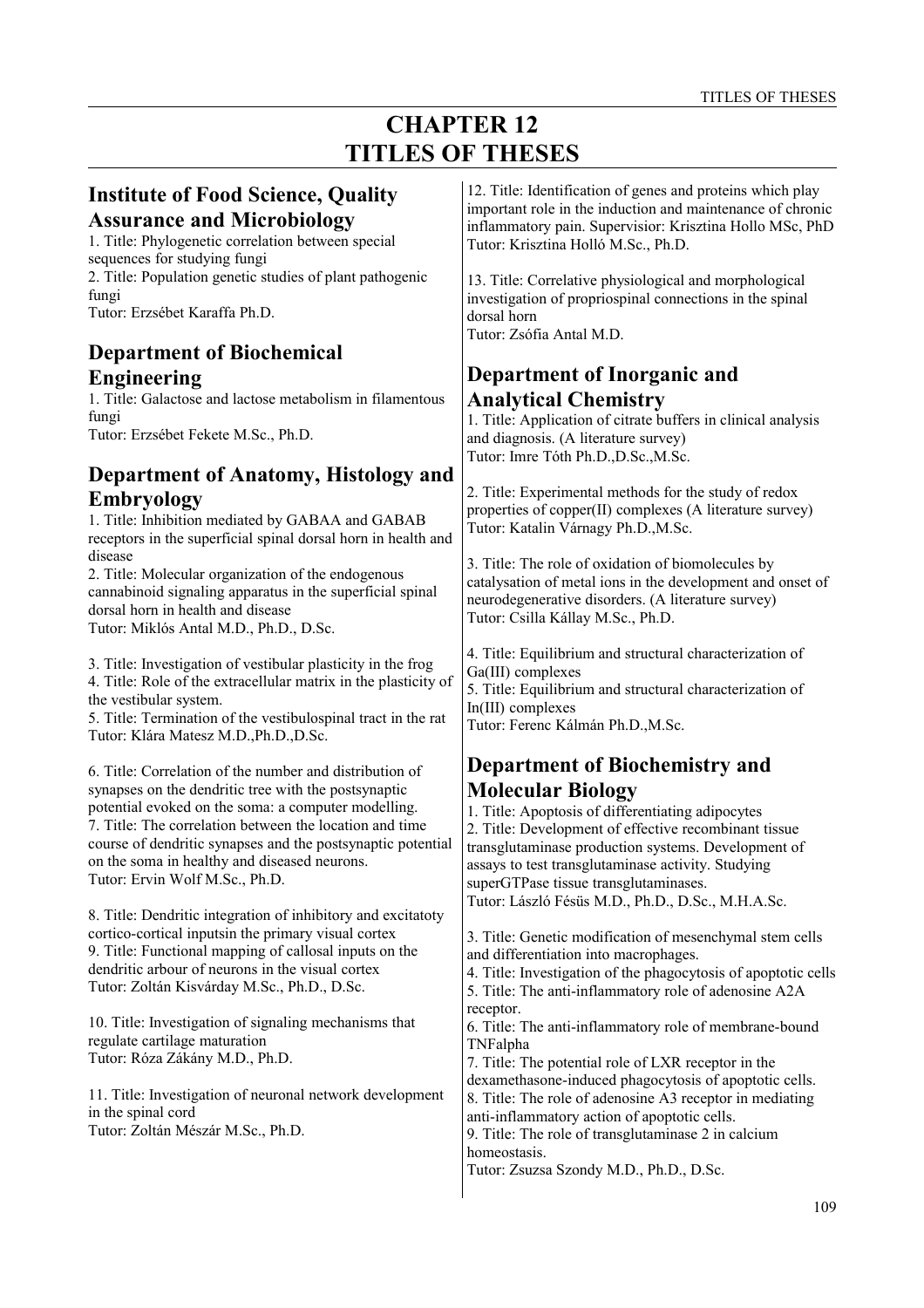| <b>CHAPTER 12</b>                                                                                     |                                                                                                     |
|-------------------------------------------------------------------------------------------------------|-----------------------------------------------------------------------------------------------------|
| 10. Title: The role of retroviral proteases in the retroviral                                         |                                                                                                     |
| life cycle.                                                                                           | <b>Department of Botany</b>                                                                         |
| Tutor: József Tőzsér M.Sc., Ph.D., D.Sc.                                                              | 1. Title: Stress tolerance and resistance mechanisms of                                             |
| 11. Title: The role of tissue transglutaminase in rolling and                                         | higher plants<br>Tutor: Ilona Mészáros M.Sc., Ph.D., C.Sc.                                          |
| adhesion of neutrophil granulocytes                                                                   |                                                                                                     |
| Tutor: Zoltán Balajthy M.Sc., Ph.D.                                                                   | 2. Title: The study of chromatin and microtubule                                                    |
| 12. Title: Saliva biomarkers of oral cancer.                                                          | organization in cells of higher plants<br>Tutor: Csaba Máthé M.Sc., Ph.D.                           |
| Tutor: Beáta Scholtz M.Sc., Ph.D.                                                                     |                                                                                                     |
| 13. Title: Production of dendritic cells and macrophages                                              | 3. Title: Plant bioactive compounds                                                                 |
| from embryonic stem cells.                                                                            | Tutor: Gábor Vasas M.Sc., Ph.D.                                                                     |
| 14. Title: Transcriptional reprogramming of murine                                                    | 4. Title: Role of glycoproteins in infection and                                                    |
| embryonic stem cell progenitors.                                                                      | immunology (bibliographic)                                                                          |
| Tutor: István Szatmári M.Sc., Ph.D.                                                                   | Tutor: János Kerékgyártó M.Sc., Ph.D., C.Sc.                                                        |
| 15. Title: The epigenetic components of transcriptional                                               |                                                                                                     |
| regulation.                                                                                           | <b>Department of Biophysics and Cell</b>                                                            |
| Tutor: Bálint Bálint L. M.D., Ph.D.                                                                   | <b>Biology</b><br>1. Title: Investigation of cell surface distribution of erbB-2                    |
| 16. Title: Identification and regulation of the endogenous                                            | oncoprotein in breast tumor cell lines.                                                             |
| RXR ligand.                                                                                           | 2. Title: Role of tumor stem cells in trastazumab resistant                                         |
| Tutor: Ralph Rühl M.Sc., Ph.D.                                                                        | breast tumors                                                                                       |
| 17. Title: Modification of the enzymatic activity of                                                  | Tutor: János Szöllősi M.Sc., Ph.D., D.Sc.                                                           |
| transglutaminase 2 by site-directed mutagenesis.                                                      | 3. Title: Studying the inactivation of voltage gated                                                |
| Therapeutic utilization of modified transglutaminase 2.                                               | potassium ion channels in heterologous expression                                                   |
| Tutor: Róbert Király M.Sc., Ph.D.                                                                     | systems.<br>Tutor: György Panyi M.D., Ph.D., D.Sc.                                                  |
| 18. Title: Characterization of primary cells from patients                                            |                                                                                                     |
| with high risk for coeliac disese: immunofluorescent                                                  | 4. Title: Epigenetic regulation of nucleosome-DNA                                                   |
| staining, migration assays, mobility assays.<br>19. Title: The effect of auto-antibodies from coeliac | cohesion                                                                                            |
| disease patients on the activity of tissue transglutaminase.                                          | 5. Title: Interactions between ABC transporters and their<br>membrane environment                   |
| Epitope mapping of auto-antibodies, development of a                                                  | Tutor: Gábor Szabó M.D., Ph.D., D.Sc.                                                               |
| specific diagnostic test for coeliac disease, therapeutic                                             |                                                                                                     |
| applications.<br>Tutor: Ilma Korponay-Szabó M.D., Ph.D.                                               | 6. Title: Mathematical analysis and computer modelling of<br>the topology of cell surface proteins. |
|                                                                                                       | 7. Title: Role of MHC in the organization of cell surface                                           |
| 20. Title: Quantitative proteomic analysis of the tear                                                | proteins                                                                                            |
| proteins of diabetic patients.<br>Tutor: Éva Csősz M.Sc., Ph.D.                                       | Tutor: László Mátyus M.D., Ph.D., D.Sc.                                                             |
|                                                                                                       | 8. Title: Examination of the channel function properties of                                         |
| 21. Title: Identification of regulatory SNPs in promoter                                              | the P170 multidrug pump by patch-clamp.                                                             |
| regions of different species by bioinformatic analyses.                                               | Tutor: Zoltán Krasznai M.Sc., Ph.D.                                                                 |
| Tutor: Endre Barta M.Sc., Ph.D.                                                                       | 9. Title: Cytometry of cytotoxic lymphocytes                                                        |
| 22. Title: The role of aim2 protein and native immune                                                 | 10. Title: Physiological roles of the multidrug resistance                                          |
| response in inhibiting cell proliferation                                                             | transporter P-glycoprotein.                                                                         |
| Tutor: Máté Demény M.D., Ph.D.                                                                        | Tutor: Zsolt Bacsó M.D., Ph.D.                                                                      |
| 23. Title: Alterations in structural properties of the                                                | 11. Title: Elucidation of the catalytic mechanism of ABC                                            |
| transcription machinery in relation to disease development                                            | transporters                                                                                        |
| 24. Title: Molecular factors in cell differentiation                                                  | Tutor: Katalin Goda M.Sc., Ph.D.                                                                    |
| 25. Title: Studying the re-programming mechanisms of<br>viral proteins.                               | 12. Title: 3-dimensional reconstruction of chromosome                                               |
| 26. Title: The role of signaling pathway perturbations in                                             | conformations based on whole-genome contact probability                                             |
| cancer development                                                                                    | data                                                                                                |
| Tutor: Mónika Fuxreiter M.Sc., Ph.D.                                                                  |                                                                                                     |
|                                                                                                       |                                                                                                     |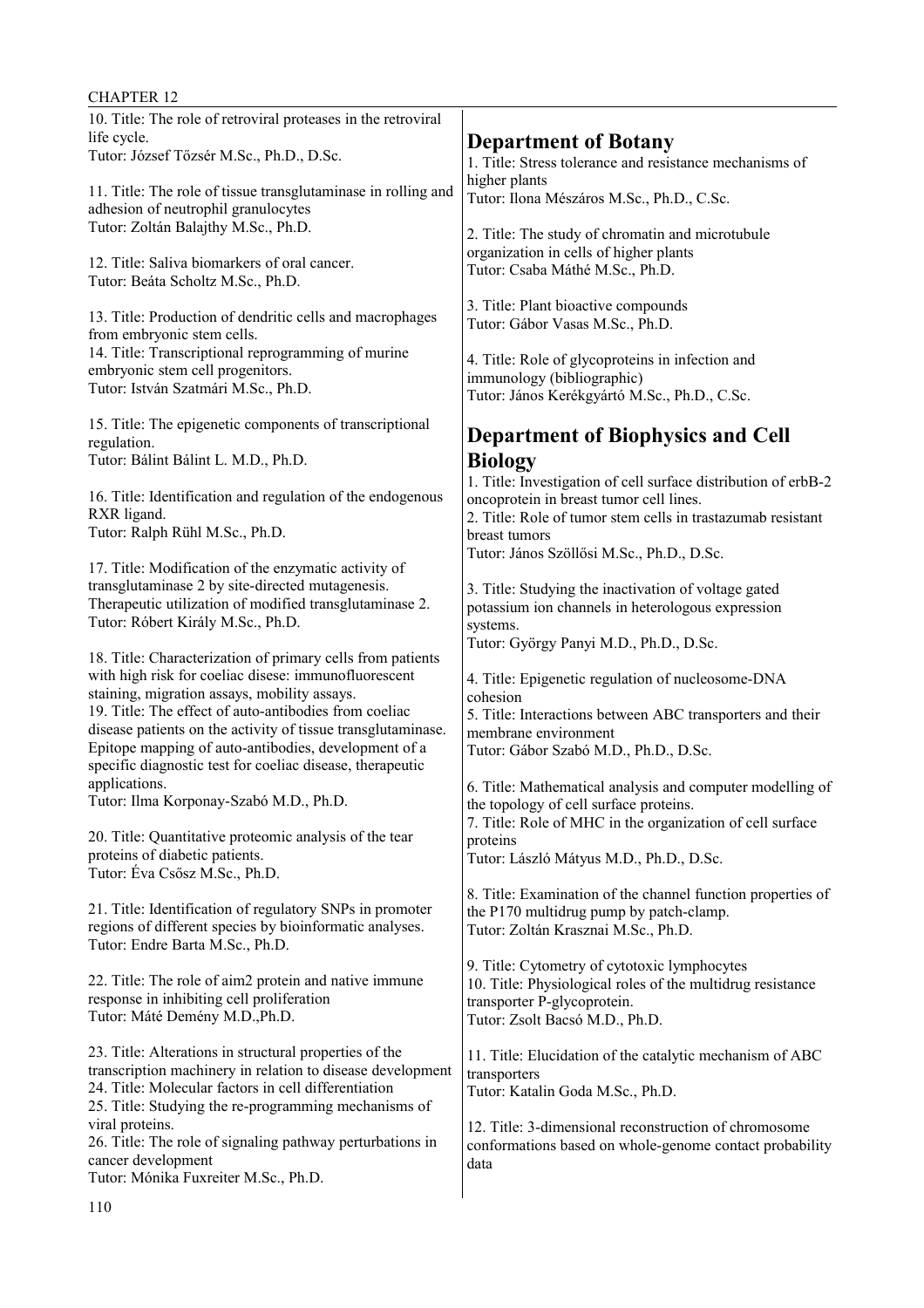| 13. Title: Histone point mutations affecting epigenetic<br>modifications: impact on chromosome architecture<br>Tutor: Lóránt Székvölgyi M.Sc., Ph.D.                                                                                                                      | <b>Department of Human Genetics</b><br>1. Title: Characterization of factor-C protein family using<br>sequence databases.                                                                              |
|---------------------------------------------------------------------------------------------------------------------------------------------------------------------------------------------------------------------------------------------------------------------------|--------------------------------------------------------------------------------------------------------------------------------------------------------------------------------------------------------|
| 14. Title: Biophysical analysis and functional significance<br>of cell surface protein patterns in T cell-mediated immune<br>responses                                                                                                                                    | 2. Title: Expression of WT1 and its splice variants in<br>different diseases studied by real time PCR.<br>3. Title: Study of a gene regulating differentiation in<br>bacteria.                         |
| Tutor: Andrea Dóczy-Bodnár M.Sc., Ph.D.                                                                                                                                                                                                                                   | 4. Title: Study of the WT1 gene in urogenital<br>malformations.                                                                                                                                        |
| 15. Title: Studying nuclear receptor function by modern<br>microsocpy techniques<br>Tutor: György Vámosi M.Sc., Ph.D.                                                                                                                                                     | Tutor: Sándor Biró M.Sc., Ph.D., D.Sc.                                                                                                                                                                 |
| 16. Title: Quantitative investigation of the associations of<br>ErbB proteins using biophysical and molecular biological                                                                                                                                                  | 5. Title: Human disease models in animals and lower<br>eukaryotes (review).<br>Tutor: Zsigmond Fehér M.D., Ph.D.                                                                                       |
| methods<br>17. Title: The correlation between the metastatic potential<br>and chemoresistance of breast tumors with the expression<br>level and association state of ErbB proteins                                                                                        | 6. Title: Isolation of mono-ADP-ribosylated proteins from<br>pro- and eukaryotic cells.<br>Tutor: András Penyige M.Sc., Ph.D.                                                                          |
| Tutor: Péter Nagy M.D., Ph.D.                                                                                                                                                                                                                                             | 7. Title: Chromosome-tracking studies in complex<br>diseases.                                                                                                                                          |
| 18. Title: Molecular mechanisms of anticancer immune<br>therapy.<br>19. Title: Role of molecular interactions between receptor                                                                                                                                            | Tutor: György Vargha M.D., Ph.D.                                                                                                                                                                       |
| tyrosine kinases and integrins in the therapy resistance of<br>tumors.<br>Tutor: György Vereb M.D., Ph.D., D.Sc.                                                                                                                                                          | 8. Title: Global analysis of the human blood plasma<br>interactome in health and disease.<br>9. Title: Use of comparative monoclonal antibody<br>proteomics to detect three dimensional conservation   |
| 20. Title: Comparative study on Kv1.3 channels<br>conjugated with fluorescent proteins                                                                                                                                                                                    | relevant to protein function.<br>Tutor: László Takács M.D., Ph.D., D.Sc., M.H.A.Sc.                                                                                                                    |
|                                                                                                                                                                                                                                                                           |                                                                                                                                                                                                        |
| Tutor: Péter Hajdú M.Sc., Ph.D.                                                                                                                                                                                                                                           | <b>Department of Medical Chemistry</b>                                                                                                                                                                 |
| <b>Department of Immunology</b><br>1. Title: Phenotypic and functional properties of dendritic<br>cells                                                                                                                                                                   | 1. Title: Ser/Thr-specific protein phosphatases in the<br>control of signal transduction of mammalian cells<br>Tutor: Pál Gergely M.Sc., Ph.D., D.Sc., M.H.A.Sc.                                       |
| Tutor: Éva Rajnavölgyi M.Sc., Ph.D., D.Sc.                                                                                                                                                                                                                                | 2. Title: Molecular biology of protein phosphatases.<br>Tutor: Viktor Dombrádi M.Sc., Ph.D., D.Sc.                                                                                                     |
| 2. Title: Functional properties of proteins of SLAM<br>receptor family in dendritic cells<br>3. Title: Identification and functional analysis of adaptor<br>proteins in dendritic cells                                                                                   | 3. Title: Interaction of protein phosphatase 1 catalytic<br>subunit with regulatory proteins<br>Tutor: Ferenc Erdődi M.Sc., Ph.D., D.Sc.                                                               |
| Tutor: Árpád Lányi M.Sc., Ph.D.<br>4. Title: Investigation of effects of adjuvant factors<br>released by allergenic materials on epithelial cells<br>5. Title: Role of reactive oxygen species generated by<br>pollen grains in the pathomechanisms of allergic reactions | 4. Title: Mechanism of oxidative stress-induced cell death<br>5. Title: Mesenchymal Stem Cell differentiation<br>6. Title: Regulation of cell death pathways<br>Tutor: László Virág M.D., Ph.D., D.Sc. |
| Tutor: Attila Bácsi M.Sc., Ph.D.                                                                                                                                                                                                                                          | 7. Title: Scaffolding proteins in the endothelium                                                                                                                                                      |
| 6. Title: Cellular interactions between dendritic cells and<br>CD1 specific T-lymphocytes<br>Tutor: Péter Gogolák M.Sc., Ph.D.                                                                                                                                            | Tutor: Csilla Csortos M.Sc., Ph.D.<br>8. Title: Functional study of the PPP family of plant<br>protein phosphatases                                                                                    |
| 7. Title: Study of non-apoptotic cytotoxic processes during                                                                                                                                                                                                               | Tutor: Ilona Farkas M.Sc., Ph.D.                                                                                                                                                                       |
| immune response, new way of killing apoptosis resistant<br>tumor cells<br>Tutor: Gábor Koncz M.Sc., Ph.D.                                                                                                                                                                 | 9. Title: Investigation of small molecules that influence<br>metabolism.<br>Tutor: Péter Bay M.Sc., Ph.D.                                                                                              |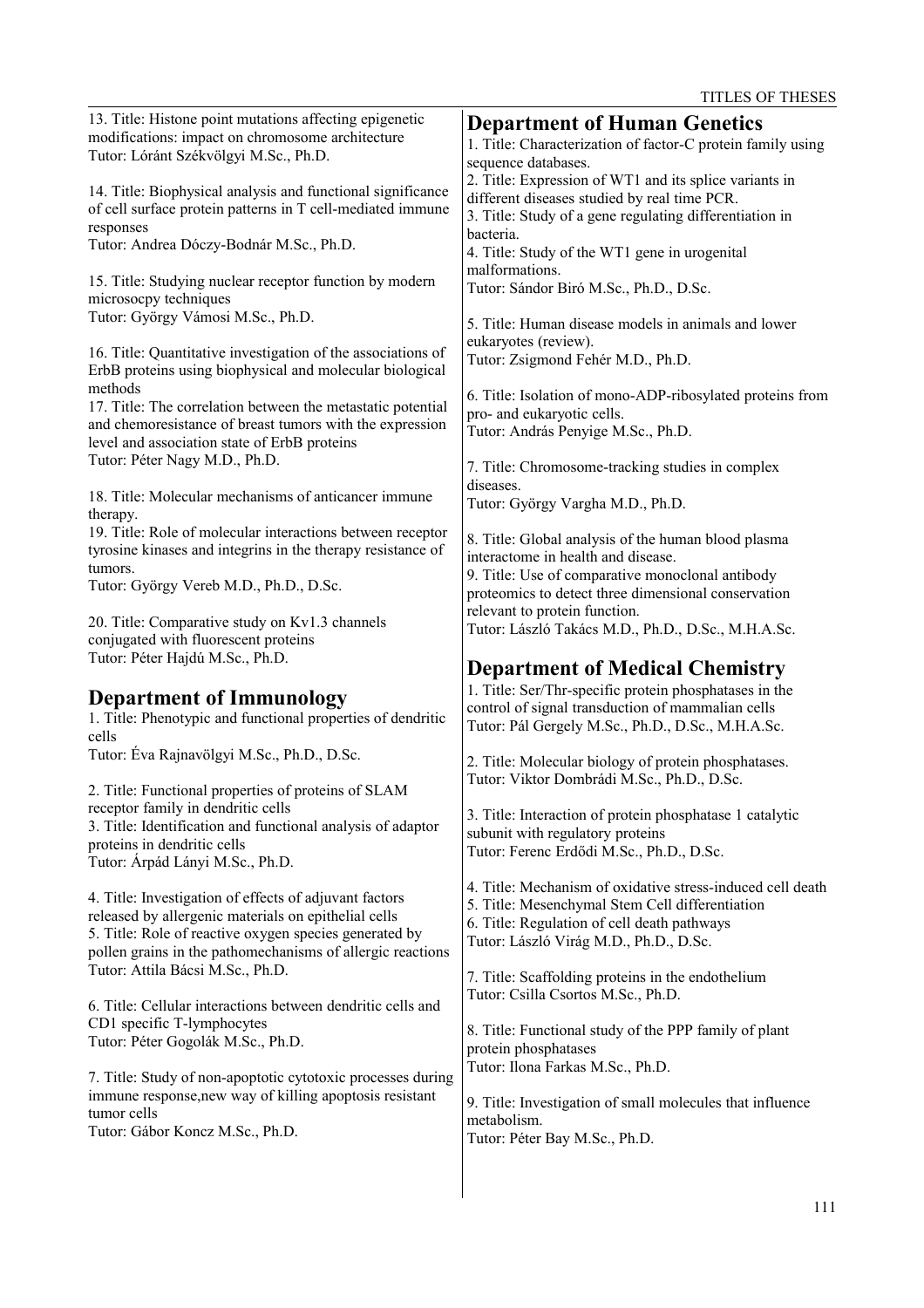| 10. Title: Identification of adenosine receptor 2A<br>interacting proteins in macrophages<br>Tutor: Endre Kókai M.Sc., Ph.D.                             | 6. Title: Effects of human papillomavirus oncoproteins on<br>the activity of cytoplasmic kinases in keratinocytes<br>Tutor: Anita Szalmás M.Sc., Ph.D.                         |
|----------------------------------------------------------------------------------------------------------------------------------------------------------|--------------------------------------------------------------------------------------------------------------------------------------------------------------------------------|
| 11. Title: Study of the regulation of neurotransmitter<br>release<br>Tutor: Beáta Lontay M.Sc., Ph.D.                                                    | 7. Title: Molecular epidemiology of aminoglycoside<br>resistance in nosocomial Gram negative bacteria<br>Tutor: Gábor Kardos M.D., Ph.D.                                       |
| 12. Title: Interaction of protein phosphatases with<br>inhibitory molecules<br>Tutor: Andrea Kiss M.Sc., Ph.D.                                           | 8. Title: Intratypical variation of human papillomaviruses<br>Tutor: György Veress M.Sc., Ph.D.                                                                                |
| 13. Title: High-Throughput Screening<br>Tutor: Csaba Hegedűs M.D., M.Sc., Ph.D.                                                                          | 9. Title: Epidemiological characterisation of clinical<br>MRSA isolates<br>Tutor: Zsuzsanna Dombrádi M.Sc., Ph.D.                                                              |
| 14. Title: Molecular biology of calcineurin<br>Tutor: Éva Bakó M.Sc., Ph.D.                                                                              | 10. Title: Prevalance of multidrug-resistant Acinetobacter<br>baumanii in bloodstream infection<br>Tutor: Anita Kozák M.D.                                                     |
| <b>Department of Nuclear Medicine</b>                                                                                                                    |                                                                                                                                                                                |
| 1. Title: Development of E-learning material for nuclear                                                                                                 | <b>Department of Pharmacology and</b>                                                                                                                                          |
| medicina<br>Tutor: József Varga M.Sc., Ph.D.                                                                                                             | Pharmacotherapy<br>1. Title: Cardiovascular risk factors<br>2. Title: Metabolic link between obesity and insulin                                                               |
| 2. Title: Posttherapeutic I-131 whole body SPECT/CT in<br>patients with thyroid cancer<br>3. Title: The role of Tc99m-Tektrotyd SPECT/CT to              | resistance<br>Tutor: Zoltán Szilvássy M.D., Ph.D., D.Sc.                                                                                                                       |
| evaluate metastatic neuroendocrine tumors                                                                                                                | 3. Title: Optional title in pharmacology                                                                                                                                       |
| Tutor: Ildikó Garai M.D., Ph.D.                                                                                                                          | 4. Title: Pharmacological and clinical significance of                                                                                                                         |
| 4. Title: Monte Carlo based simulation of data aquisition of<br>PET scanners                                                                             | adenosine receptor antagonists<br>Tutor: József Szentmiklósi M.D., Ph.D.                                                                                                       |
| Tutor: Sándor Attila Kis M.Sc., Ph.D.                                                                                                                    | 5. Title: New trends in the treatment of diabetes                                                                                                                              |
| 5. Title: Localisation of anatomical regions on CT scans<br>with machine learning methods<br>Tutor: Zoltán Barta M.D.                                    | 6. Title: Optional title in pharmacology<br>7. Title: Pharmacology of herbal remedies<br>8. Title: Possible pharmacological exploitations of TRPV1<br>receptors                |
| 6. Title: Screening of thyroid malignancy with<br>scintigraphic methods (Tc99m pertechnetate and MIBI)<br>Tutor: Orsolya Sántha M.D.                     | Tutor: Róbert Pórszász M.D., Ph.D., MBA<br>9. Title: Effect of colony stimulating factors or other drugs<br>on bone marrow-derived cell lines                                  |
| <b>Department of Medical Microbiology</b><br>1. Title: Antimicrobial cell-mediated immunity measured<br>by mRNA tests<br>Tutor: József Kónya M.D., Ph.D. | 10. Title: How insulin resistance influences drug effects<br>11. Title: Selected topic in field experimental hemato-<br>oncology<br>Tutor: Ilona Benkő M.D., Ph.D.             |
| 2. Title: Evaluation of in vitro efficacy of different new<br>antibiotics against multiresistant bacteria<br>Tutor: Judit Szabó M.D., Ph.D.              | 12. Title: Investigation of insulin resistance and its<br>cardiovascular complications<br>13. Title: Pharmacology of neurogenic inflammation<br>Tutor: Barna Peitl M.D., Ph.D. |
| 3. Title: Role of HPV in head and neck cancers<br>Tutor: Krisztina Szarka M.Sc., Ph.D.                                                                   | 14. Title: Optional title on cancer chemotherapy<br>Tutor: Attila Megyeri M.D., Ph.D.                                                                                          |
| 4. Title: Evaluation of fungicidal effect of antifungal<br>agents using time-kill curves<br>5. Title: New and older agents in antifungal chemotherapy    | 15. Title: Optional title in pharmacology<br>Tutor: Ágnes Cseppentő M.D.                                                                                                       |
| Tutor: László Majoros M.D., Ph.D.                                                                                                                        | 16. Title: Optional title on antibacterial chemotherapy<br>Tutor: Zsuzsanna Gál M.Sc., Ph.D.                                                                                   |

 $\begin{array}{c} \hline \end{array}$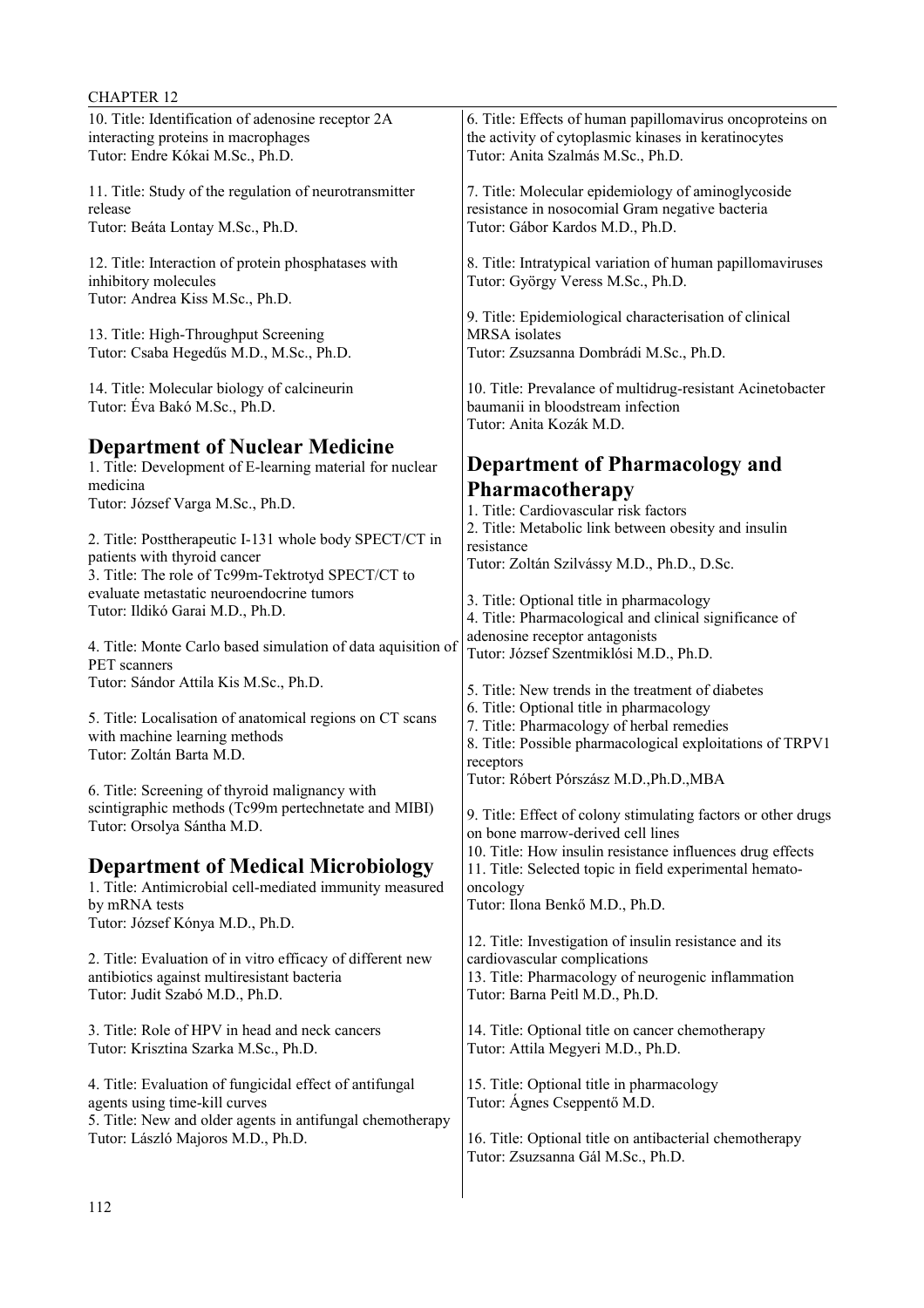| <b>Department of Physiology</b>                                                                                                                                                                                   | 6. Title: Differential roles of protein kinase C isozymes in                                                                                                                                 |
|-------------------------------------------------------------------------------------------------------------------------------------------------------------------------------------------------------------------|----------------------------------------------------------------------------------------------------------------------------------------------------------------------------------------------|
| 1. Title: Alterations of $[Ca2x]$ ; in pathological conditions                                                                                                                                                    | different cellular functions                                                                                                                                                                 |
| Tutor: László Csernoch M.Sc., Ph.D., D.Sc.                                                                                                                                                                        | 7. Title: Studies on the vanilloid (capsaicin) receptor                                                                                                                                      |
| 2. Title: Electrophysiological properties of mammalian<br>cardiac tissues<br>3. Title: Regional differences in the electrophysiological<br>properties of cardiomyocytes<br>Tutor: Péter Nánási M.D., Ph.D., D.Sc. | Tutor: Tamás Bíró M.D., Ph.D., D.Sc.<br>8. Title: Expression and significance of the TASK channels<br>in physiological and pathological conditions<br>Tutor: János Magyar M.D., Ph.D., D.Sc. |
| 4. Title: Significance of the alterations of the intracellular                                                                                                                                                    | 9. Title: Studies on ion channels incorporated into artificial                                                                                                                               |
| ion concentrations in the functional properties of neurones.                                                                                                                                                      | membranes                                                                                                                                                                                    |
| Tutor: Géza Szűcs M.D., Ph.D., D.Sc.                                                                                                                                                                              | Tutor: István Jóna M.Sc., Ph.D., D.Sc.                                                                                                                                                       |
| 5. Title: Role of afterdepolarization mechanisms in the<br>arrhythmogenesis<br>Tutor: Tamás Bányász M.D., Ph.D.                                                                                                   |                                                                                                                                                                                              |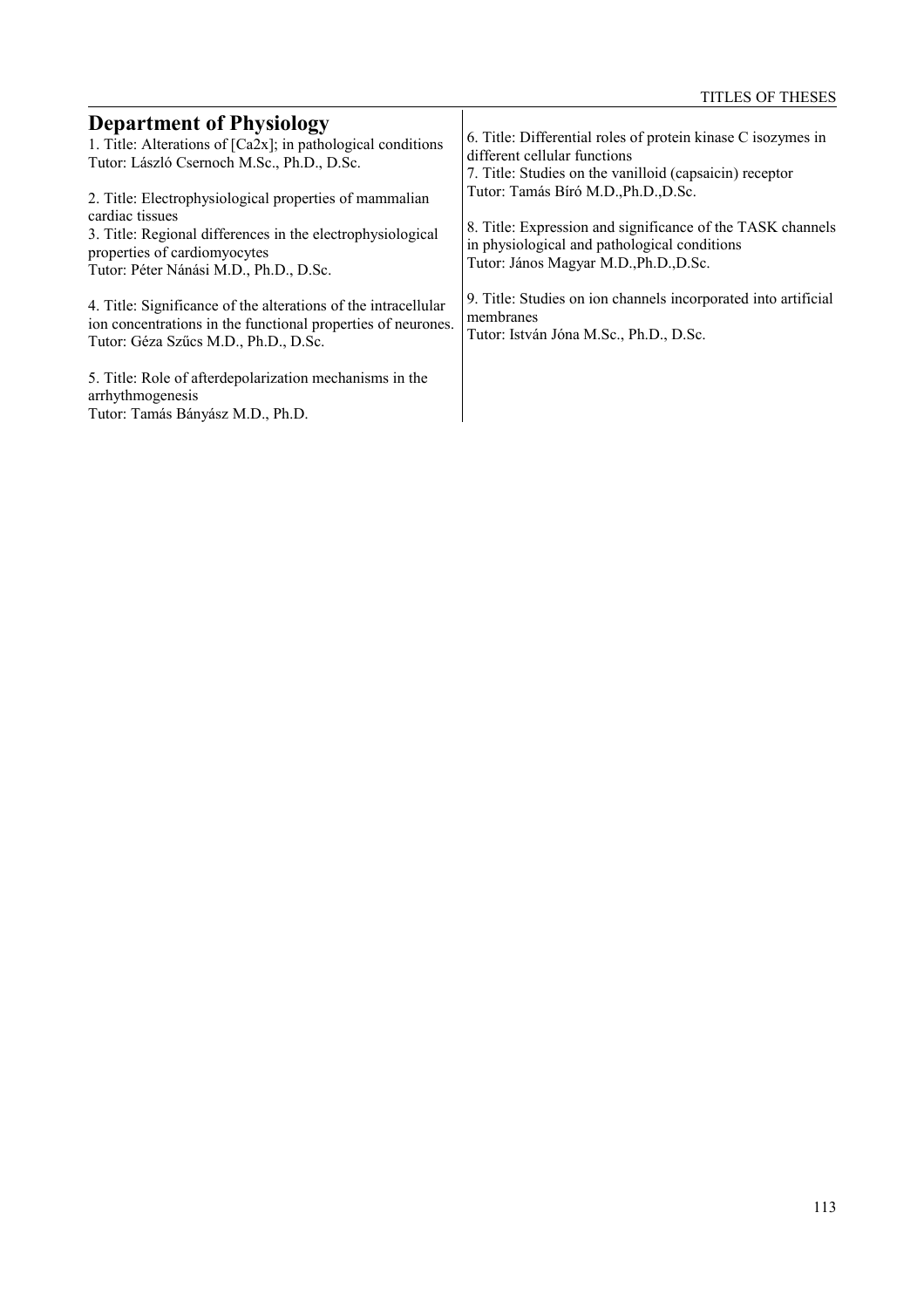# **CHAPTER 13 LIST OF TEXTBOOKS**

## **1 st year**

### **Methods in Molecular Biology:**

J. Sambrook, E. F. Fritsch, T. Maniatis: Molecular Cloning, A laboratory manual. 3rd edition. Cold Spring Harbor Laboratory Press, 2001. Department of Medical Chemistry: Department of Medical Chemistry. URL: http://www.medchem.dote.hu R. A. Meyers (ed.): Molecular Biology and Biotechnology. A comprehensive desk reference, 1995.

## **Human Physiology I. :**

A. Fonyó: Principles of Medical Physiology. Medicina Publishing House, Hungary, 2002. ISBN: 963- 242-726-2. Physiology Practice. A Laboratory Guide. revised edition.2000. Physiology Practice. Exercise Book. revised edition.2000.

## **Molecular Immunology:**

Janeway CA and Travers P: Immunobiology. Garland Science, . Fred S. Rosen: Case studies in immunology. 3rd.2001. Abbul K. Abbas, Andrew H. Lichtman, Shiv Pillai: Basic Immunology. Fourth Edition. Elsevier, . ISBN: 978-1-4557-0707-2.

# **Biophysics:**

Damjanovich S., J. Fidy, J. Szöllősi : Medical Biophysics. 1st edition. Medicina, 2009. ISBN: 978 963 226 249 9.

#### **Molecular Genetics:**

Hartl D. L.: Essential Genetics: A Genomics Perspective. 5th edition. Jones & Bartlett Publishers, 2011. ISBN: 9780-7637-7364-9.

Practical Courses in Genetics.

University Medical School of Debrecen, 2002.

: www.genetics.dote.hu . URL: http://www.genetics.dote.hu/

Robert L. Nussbaum, Roderick R. McInnes, Huntington F. Willard, Ada Hamosh: Thompson and Thompson Genetics in Medicine.

7th edition. Saunders Elsevier, 2007. ISBN: 978-1-4160- 3080-5.

Tom Strachan, Andrew P. Read: Human Molecular **Genetics** 

3rd. Garland Science, 2004. ISBN: 0-8153-4184-9.

Thomas D. Gelehrter, Francis S. Collins, David Ginsburg: Principles of Medical Genetics.

2nd. Williams and Wilkins, 1998. ISBN: 0-683-03445-6.

## **Medical Genome Biology:**

Campbell, A. M., Heyer, L. J.: Discovering genomics, proteomics and bioinformatics. Pearson Education Inc. , . ISBN: 0-8053-4722-4. : www.genetics.dote.hu . URL: http://www.genetics.dote.hu/

#### **Radioisotope Techniques In Biomedicine Practicals:**

J. Magill, J. Galy: Radioactivity Radionuclides Radiation. Springer, 2005.

## **Radioisotope Techniques in Biomedicine:**

J. Magill, J. Galy: Radioactivity Radionuclides Radiation. Springer, 2005.

# **Biochemistry of Metabolism :**

Thomas M. Devlin: Textbook of Biochemistry with Clinical Correlations. 6th edition. Wiley-Liss, 2006.

## **Physiology of Prokaryotes, Molecular Virology:**

Dimmock, N., Easton, A., Leppard, K.: Introduction to Modern Virology. 6th edition. Wiley-Blackwell, 2007. White D.: The Physiology and Biochemistry of Prokaryotes. 3rd edition. Oxford University Press, 2006. Alan J. Cann: Principles of Molecular Virology. 5th edition. Elsevier Ltd., 2012. Carter, J., Saunders, V: Virology: Principles and Applications. Wiley, 2007.

#### **Methods in Molecular Biology Practicals:**

J. Sambrook, E. F. Fritsch, T. Maniatis: Molecular Cloning, A laboratory manual. 3rd edition. Cold Spring Harbor Laboratory Press, 2001. Department of Medical Chemistry: Department of Medical Chemistry. URL: http://www.medchem.dote.hu

R. A. Meyers (ed.): Molecular Biology and Biotechnology. A comprehensive desk reference, 1995.

# **Human Physiology Practicals:**

A. Fonyó: Principles of Medical Physiology. Medicina Publishing House, Hungary, 2002. ISBN: 963- 242-726-2. Physiology Practice. Exercise Book.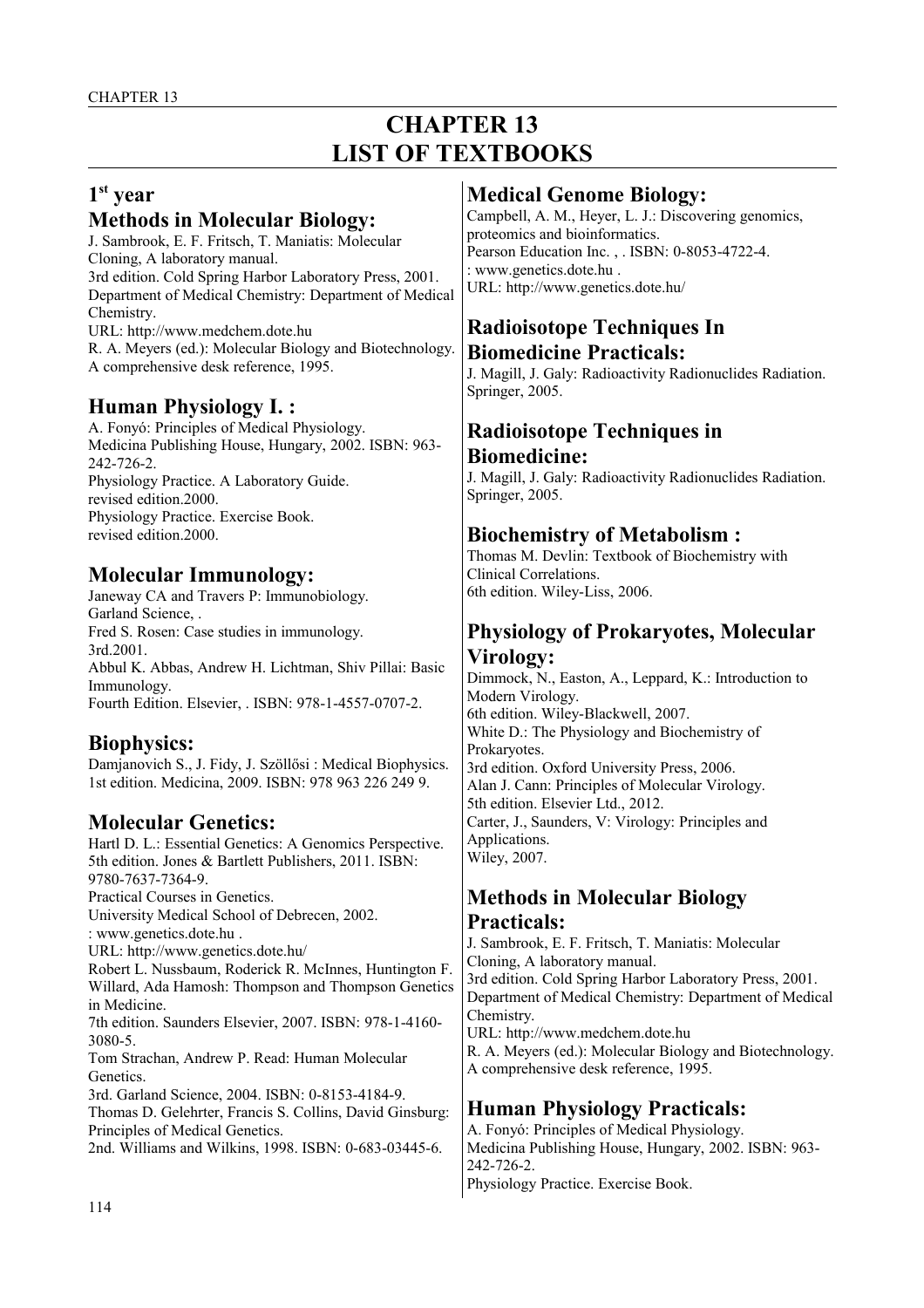revised edition. 2000. Physiology Practice. A Laboratory Guide. revised edition. 2000.

### **Cell Biology:**

Alberts et al.: Essential Cell Biology. 3rd edition. Garland Public Inc., 2004. ISBN: 0-8153- 3481-8. Lodish et al.: Molecular Cell Biology. 4th edition.. Alberts et al.: Molecular Biology of the Cell. 5th edition. Garland Public Inc., 2007.

# **Biostatistics:**

Wayne W. Daniel: Biostatistics. A foundation for Analysis in the Health Sciences. John Wiley & Sons, . ISBN: 0-471-16386-4.

# **Human Physiology II. :**

A. Fonyó: Principles of Medical Physiology. Medicina Publishing House, Hungary, 2002. ISBN: 963- 242-726-2. Physiology Practice. A Laboratory Guide. revised edition.2000. Physiology Practice. Exercise Book. revised edition.2000.

# **Plant Molecular Biology :**

Taiz, L., Zeiger, E.: Plant Physiology. Sinauer Associates, Inc., Publishers, Sunderland, Massachusetts, 2003. Selected thematic reviews from Progress in Botany. Annual Review of Plant Biology. Tansley reviews of New Phytologist.

# **Advanced Methods in Neurobiology:**

Advanced Methods in Neurobiology, Lecture Notes.

# **Animal Genetics II.:**

Falconer, D.S. : Introduction to Quantitative Genetics. 3rd edition. Longman Scientific and Technical,1989, . Mrode, R.A.: Linear Models for the Prediction of Animal Breeding Experiments. CAB International,1996, . Lynch, M., Walsh, B. : Genetics and Analysis of Quantitative Traits. Sinauer Associates,1998, .

# **Cell Biology Practice:**

Cell Biology Laboratory Manual. Department of Biophysics and Cell Biology, 2003. Lodish et al.: Molecular Cell Biology. 4th edition.. Alberts et al.: Molecular Biology of the Cell. 5th edition. Garland Public Inc., 2007.

# **Evaluation of measurements: Mathematical Methods:**

R. R. Sokal, F. J. Rohlf: Introduction to Biostatistics. 2nd edition. Dover Publications, 2009.

# **Evolutionary Biology:**

Ridley, M: Evolution. 2**nd** edition. Oxford UP, 2004. Avise, J.C.: Phylogeography. The History and Formation of Species. Harward UP, 2000. Futuyma, D. J: Evolution. Sinauer Ass., 2005.

# **Human Pharmacology:**

Humphrey Rang, Maureen Dale, James Ritter, Rod Flower, Graeme Henderson: Rang & Dale's Pharmacology. 7th edition. Elsevier, 2011. ISBN: 978-0-7020-3471-8. Katzung, B. G.: Basic and Clinical Pharmacology. 11th edition. McGraw-Hill Medical, 2009. ISBN: 0-071- 60405-7. Katzung, B.G., Trevor, A.J.: Pharmacology: Examination and Board Review. 6th edition. Appleton and Lange, Stamford, CT, 2002.

# **Immunological Methods in Molecular Biology:**

Janeway CA and Travers P.: Immunbiology. Garland Science, . Abbul K. Abbas, Andrew H. Lichtman, Shiv Pillai: Basic Immunology. Fourth Edition. Elsevier, . ISBN: 978-1-4557-0707-2. Peter Parham: The Immune System. 3rd Edition. Garland Science, 2009. ISBN: ISBN: 0-8153- 4146-6.

# **Molecular Ecology:**

Avise, J.C.: Phylogeography. The History and Formation of Species. Harward UP, 2000. T. Beebee and G. Rowe: An introduction to molecular ecology. 2nd edition. Oxford University Press, 2008, .

T. Beebee and G. Rowe: An introduction to molecular ecology.

2nd edition. Oxford University Press, 2008, .

# **New System Biology Paradigms in Immunology:**

Janeway CA and Travers P.: Immunbiology. Garland Science, . Fred S. Rosen: Case Studies in immunology. 3rd edition.2001.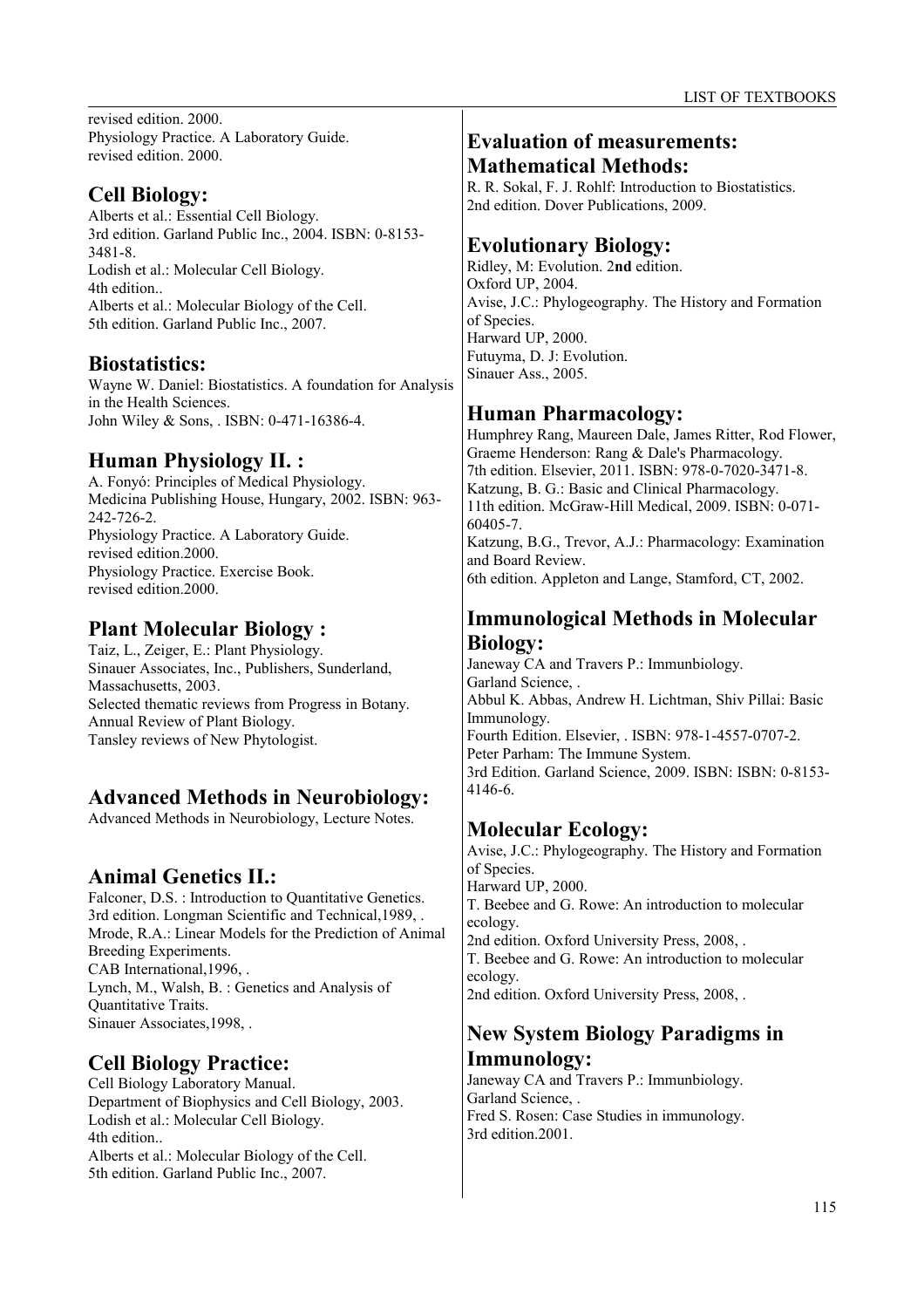| <b>Physical Principles of Techniques Used</b>              | Foods. Quality Optimization and Process Assessment         |
|------------------------------------------------------------|------------------------------------------------------------|
|                                                            | CRC Press, 1999, .                                         |
| in Cell Biology:                                           | Jim Smith - Lily Hong-Shum: Food Additives Databook.       |
| Damjanovich S., J. Fidy, J. Szöllősi : Medical Biophysics. |                                                            |
|                                                            | Blackwell Publishing, 2003,.                               |
| 1st edition. Medicina, 2009. ISBN: 978 963 226 249 9.      | Clare M. Hasler: Regulation of Functional Foods and        |
|                                                            | Nutraceuticals.                                            |
|                                                            |                                                            |
| $2nd$ year                                                 | Blackwell Publishing, 2005, .                              |
| <b>Plant Microtechniques II.:</b>                          | Sarad R. Parekh: The GMO Handbook.                         |
|                                                            | Humana Press, 2004, .                                      |
| Hawes C, Satiat-Jeunemaitre B, Eds : Plant cell biology- a |                                                            |
| practical appoach.                                         |                                                            |
| Oxford Univ. Press., 2000.                                 | <b>Human Pathogenic Bacteria:</b>                          |
|                                                            | Warren Levinson: Medical Microbiology and                  |
|                                                            |                                                            |
| <b>Deterministic and Stochastic Models of</b>              | Immunology.                                                |
|                                                            | 11th edition. The McGraw-Hill Comp, 2010.                  |
| <b>Evolution:</b>                                          | P. R. Murray, K. S. Rosenthal, M. A. Pfaller: Medical      |
| Nei, M.: Molecular Population Genetics and Evolution.      | Microbiology.                                              |
|                                                            |                                                            |
| . North-Holland, Amsterdam and New York. 1975, .           | 7 th edition. Elsevier Inc., 2013.                         |
| Tavaré, S.: Ancestral Inference in Population Genetics.    |                                                            |
| Tavaré, S. and Zeitouni, O: The Comparative Method in      |                                                            |
|                                                            | <b>Human Pathogenic Bacteria Practicals:</b>               |
| Evolutionary Biology.                                      | Warren Levinson: Medical Microbiology and                  |
| Springer, pp. 3-188. 2004, .                               | Immunology.                                                |
| Akin, E.: Geometry of Population Genetics.                 |                                                            |
| Springer, 1979, .                                          | 11th edition. The McGraw-Hill Comp, 2010.                  |
|                                                            | P. R. Murray, K. S. Rosenthal, M. A. Pfaller: Medical      |
| Akin, E: Hopf Bifurcation in the Two Locus Genetic         | Microbiology.                                              |
| Model. (Memoirs of the American Mathematical Society).     | 7 th edition. Elsevier Inc., 2013.                         |
| American Mathematical Society. 1983, .                     |                                                            |
| Shahshahani, S: A new mathematical framework for the       |                                                            |
|                                                            | <b>Impaired Signal Transduction in the</b>                 |
| study of linkage and selection. (Memoirs of the American   |                                                            |
| Mathematical Society).                                     | <b>Immune System:</b>                                      |
| American Mathematical Society. 1979, .                     | Abbul K. Abbas, Andrew H. Lichtman, Shiv Pillai: Basic     |
|                                                            |                                                            |
|                                                            | Immunology.                                                |
| Enzymology:                                                | Fourth Edition. Elsevier, . ISBN: 978-1-4557-0707-2.       |
| N.C. Price, L. Stevens: Fundamentals of Enzymology.        |                                                            |
|                                                            |                                                            |
| 3rd edition.1999.                                          | <b>Molecular Biogeography and</b>                          |
| J.A. Goodrich, J.F. Kugel: Binding and Kinetics for        |                                                            |
| Molecular Biologists.                                      | Phylogeography:                                            |
| Cold Spring Harbor Laboratory Press, 2007.                 | Avise, J.C.: Phylogeography. The History and Formation     |
|                                                            | of Species.                                                |
| T. Keleti: Basic Enzyme Kinetics.                          | Harward UP, 2000.                                          |
| Akadémiai Kiadó, 1990.,.                                   |                                                            |
| P. Friedrich: Supramolecular Enzyme Organization:          | Lomolino, M.V., Brown, J.H. and Riddle, B.R.::             |
| Quaternary Structure and Beyond.                           | Biogeography.                                              |
|                                                            | 3rd edition Sinauer Ass., 2005, .                          |
| Pergamon Press, 1984., .                                   | Futuyma, D. J.: Evolutionary Biology.                      |
| Department of Medical Chemistry: Department of Medical     |                                                            |
| Chemistry.                                                 | 3rd edition, Sinauer Ass., 2006, .                         |
|                                                            | Hein, J; Schierup, M. H., and Wiuf, C. : Gene Genealogies, |
| URL: http://www.medchem.dote.hu                            | Variation and Evolution – A Primer in Coalescent Theory.   |
|                                                            |                                                            |
| <b>Food Biochemistry:</b>                                  | Oxford University Press, 2005, .                           |
|                                                            | Hewitt, G.M: The genetic legacy of the Quaternary ice      |
| Ronald H. Schmidt - Gary E. Rodrick: Food Safety           | ages.                                                      |
| Handbook.                                                  | Nature 405: 907-913. 2000, .                               |
| John Wiley & Sons, Inc., 2003, .                           |                                                            |
|                                                            | Ridley, M: Evolution. 2nd edition.                         |
| P. A. Luning – F. Devlieghere – R. Verhé: Safety in the    | Oxford UP, 2004.                                           |
| agri-food chain.                                           |                                                            |
| Wageningen Academic, 2007, .                               |                                                            |
| Owen R. Fennema: Food chemistry.                           | <b>Molecular Evolution:</b>                                |
|                                                            | Gaur, D., Li, W-H.: Fundamentals of Molecular Evolution.   |
| Marcel Dekker, Inc., 2007, .                               | 2nd. Sinauer Associates, 2000, .                           |
| Colin F. Moffat - Kevin J. Whittle: Environmental          |                                                            |
| Contaminants in Food.                                      | Ridley, M.: Evolution.                                     |
| CRC Press, 1999, .                                         | 2nd edition, Oxford UP, 2004, .                            |
|                                                            |                                                            |
| Fernanda A. R. Oliveira - Jorge C. Oliveira: Processing    |                                                            |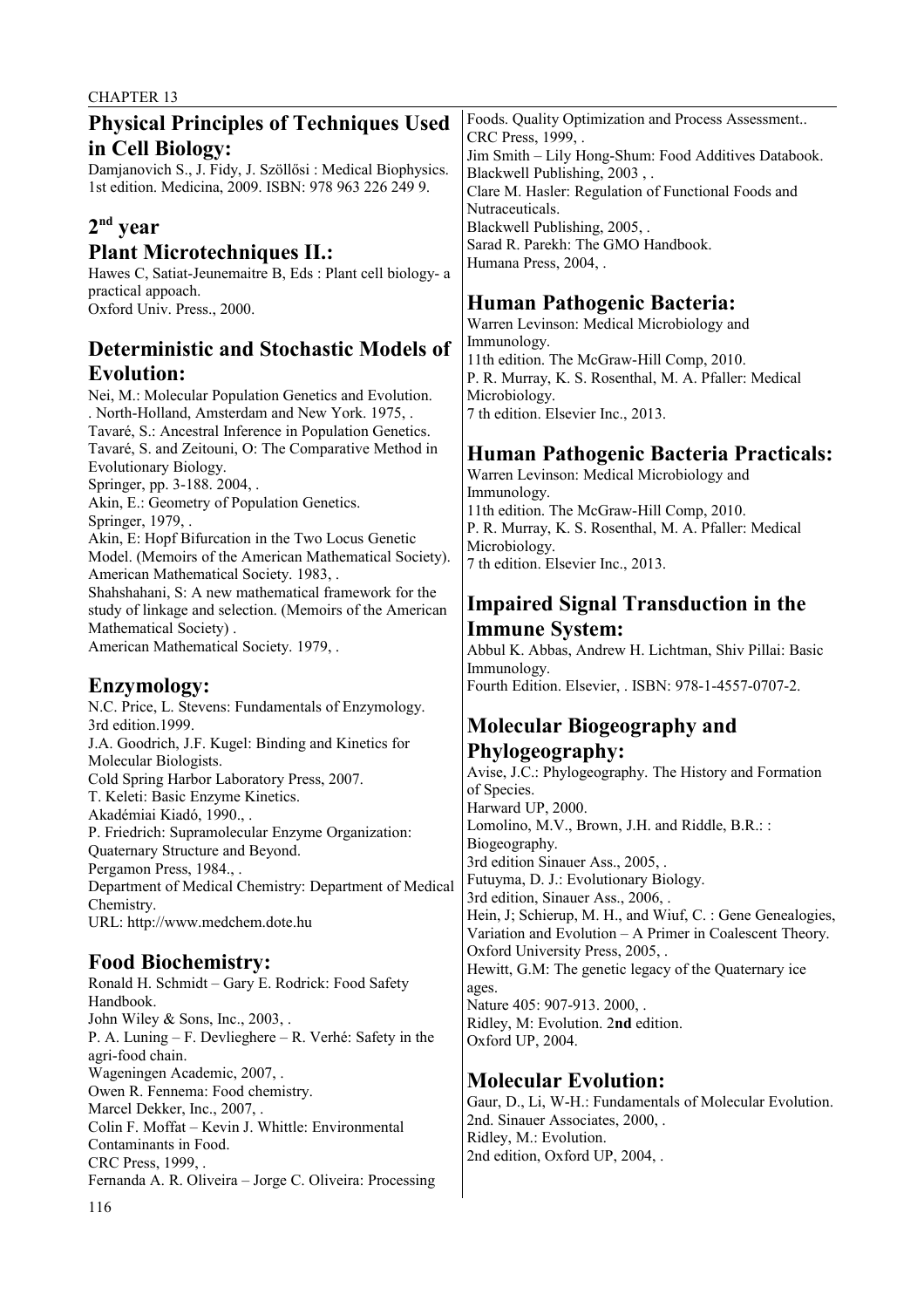# **Molecular Phylogenetics:**

Futuyma, D. J.: Evolutionary Biology. 3rd edition, Sinauer Ass., 2006, . Lemey P, Salemi M, Vandamme A-M. (eds): : The Phylogenetic Handbook: A Practical Approach to Phylogenetic Analysis and Hypothesis Testing. 2nd edition. Cambridge University Press, 2009, . Avise JC: Molecular Markers: Natural History, and Evolution. Sinauer Associates, 2004, . Felsenstein J.: Inferring Phylogenies. Sinauer Associates, 2003, . Graur D & Li W-H: Fundamentals of Molecular Evolution. 2nd sub edition, Sinauer Associates, 2000, . Nei M & Kumar S: Molecular Evolution and Phylogenetics. Oxford University Press, 2000 , .

# **Biodiversity:**

Gaston, K.J. and Spicer, J.I.: Biodiversity. An introduction.. Oxford: Blackwell Science, 1998, . Lévêque, C. and Mounolou, J-C.: Biodiversity. Wiley, 2004, . Rosenzweig, M. L.: Species Diversity in Space and Time. Cambridge University Press, 1995, .

# **Scientific Communication:**

Hall GM : How to Write a Paper. 3rd edition. BMJ Publishing Group, 2003. Davis M.: Scientific Papers and Presentations. 2nd edition. Academic Press, 2004. McMillan VE.: Writing Papers in the Biological Sciences. 4th edition. Bedford/St. Martin's, 2006.

# **Human Histology and Embryology II.:**

Ross, M.H., Romrell, L.J., Kaye, G.I.: Histology. A Text and Atlas. 5th edition. Lippincott Williams & Wilkins, 2006. ISBN: 0-781-75056-3. T. W. Sadler: Langman's Medical Embriology. 12th edition. Lippincott Williams &Wilkins, 2012. ISBN: 978-1-4511-4461-1.

# **Experimental Design and Evaluation:**

T.R. Morris: Experimental Design and Analysis in Animal Sciences. CABI Publishing, . R.C. Campbell: Statistics for Biologist. Cambridge University Press, .

# **Plant Cell Biology:**

Alberts B et al.: Molecular Biology of The Cell. 5th edition. Garland Sci., 2008. Buchanan BB, Gruissem W, Jones RL: Biochemistry and Molecular Biologyof Plants. ASPB Books, . Fosket DE, Morejohn, LC : Structural and functional

organization of tubulin. Annu. Rev. Plant Physiol. Plant Mol. Biol.

Greenberg JT: Programmed cell death in plant-pathogen interactions. Annu. Rev. Plant Physiol Plant Mol. Biol. .

Kuriyama H, Fukuda H : Developmental programmed cell death in plants. Curr. Op. Plant Biol. .

# **Evolutionary Genetics:**

Fox, C.W. and Wolf, J.B.: Evolutionary Genetics: Concepts and Case Studies. . Oxford University Press, 2006, . Ridley, M.: Evolution. 2nd edition, Oxford UP, 2004, .

# **Cell Cycle and Its Regulation:**

Alberts et al.: Essential Cell Biology. 3rd edition. Garland Public Inc., 2004. ISBN: 0-8153- 3481-8. G.S. Stein, A.B. Pardie: Cell Cycle and Growth Control: Biomolecular Regulation and Cancer, 2**nd** edition. 2nd. Wiley-Liss, 2004. Lodish et al.: Molecular Cell Biology. 4th edition..

# **Methodology in Molecular Genetics:**

J. Sambrook, E. F. Fritsch, T. Maniatis: Molecular Cloning, A laboratory manual. 3rd edition. Cold Spring Harbor Laboratory Press, 2001. Tom Strachan, Andrew P. Read: Human Molecular Genetics. 3rd. Garland Science, 2004. ISBN: 0-8153-4184-9. Watson, JD, Gilman, M, Wikowski, J, Zoller, M: Recombinant DNA. Second edition. Scientific American Books, 1993. ISBN: 0-7167-2282-8. : www.genetics.dote.hu . URL: http://www.genetics.dote.hu/

# **Basis of Conventional and Biological Immunotherapies:**

Janeway CA and Travers P.: Immunbiology. Garland Science, . Peter Parham: The Immune System. 3rd Edition. Garland Science, 2009. ISBN: ISBN: 0-8153- 4146-6.

# **Biochemistry of Oxidative Stress:**

Department of Medical Chemistry: online textbook. URL: http://medchem.unideb.hu/hu

# **Bio Inorganic Chemistry:**

Gergely, P.: Introduction to Bioinorganic Chemistry for Medical Students. Medical and Health Science Center, University of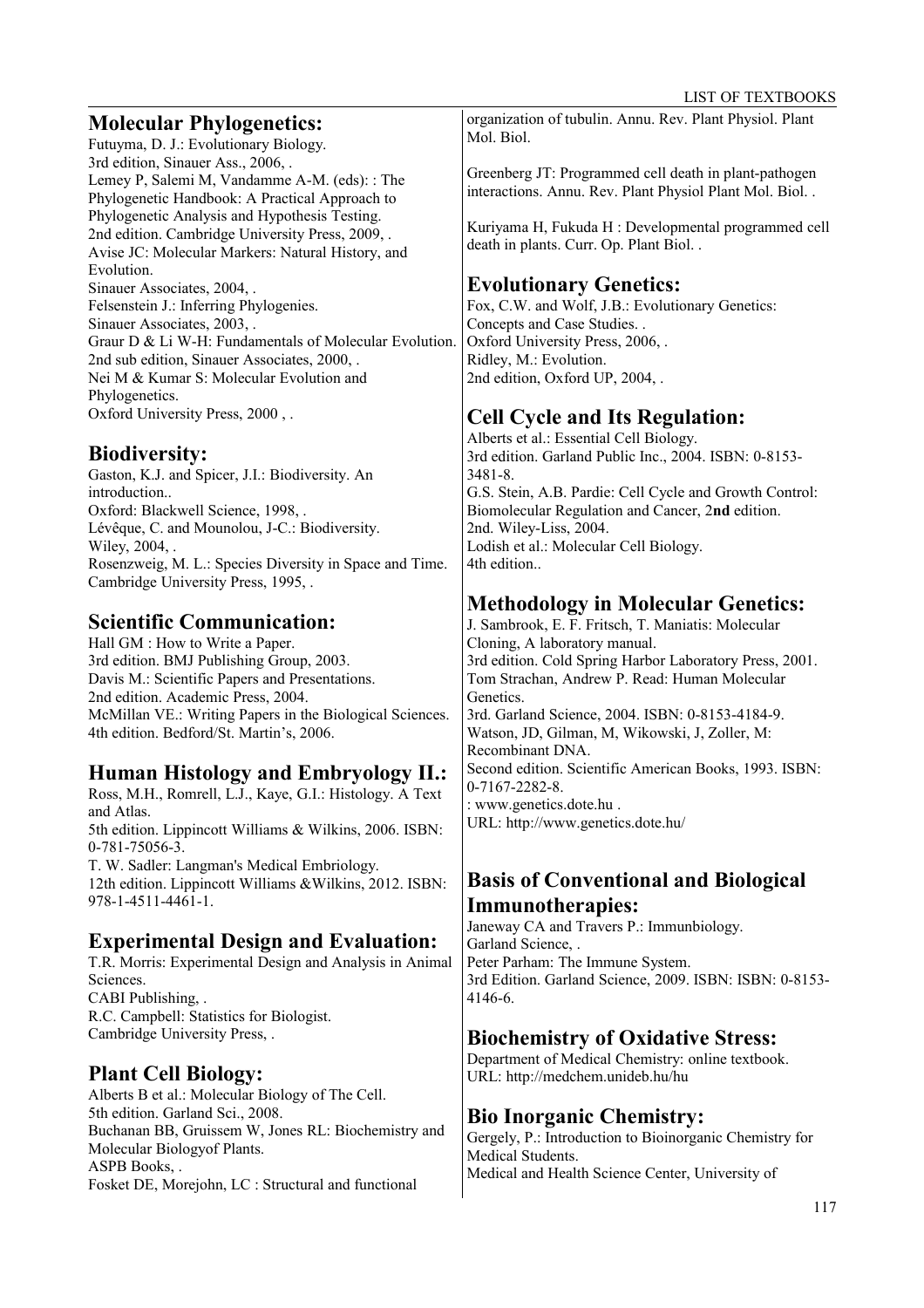Debrecen, 2008.

#### **Signalling Pathways in the Cells :**

Alberts et al.: Essential Cell Biology. 3rd edition. Garland Public Inc., 2004. ISBN: 0-8153- 3481-8. : Cell Signalling Biology. URL: http://www.biochemj.org/csb/

## **Evolution of Microbes:**

Miller, R., Day, M. (eds.): Microbial evolution – gene establishment, survival, and exchange. ASM Press, 2004.

#### **Pharmacology of System of Organs:**

Humphrey Rang, Maureen Dale, James Ritter, Rod Flower, Graeme Henderson: Rang & Dale's Pharmacology. 7th edition. Elsevier, 2011. ISBN: 978-0-7020-3471-8. Katzung, B. G.: Basic and Clinical Pharmacology. 11th edition. McGraw-Hill Medical, 2009. ISBN: 0-071- 60405-7.

Trevor, A. J., Katzung B. G., Masters S. B. : Katzung & Trevor's Pharmacology: Examination & Board Review. 9th edition. McGraw-Hill Medical, 2010. ISBN: 0-071- 70155-9.

#### **Cardiorespiratory Physiology:**

A. Fonyó: Principles of Medical Physiology. Medicina Publishing House, Hungary, 2002. ISBN: 963- 242-726-2.

#### **Neuroendocrine Regulation of Feeding and Energy Balance:**

A. Fonyó: Principles of Medical Physiology. Medicina Publishing House, Hungary, 2002. ISBN: 963- 242-726-2. R. M. Berne, M. N. Levy, B. M. Koeppen, B. A. Stanton: Physiology.

5th edition. V.C. Mosby Co., 2003.

#### **Agricultural Mycology:**

Agrios, G.N.: Plant Pathology. 5th edition. Academic Press. , 2005. Kirk, P.M., Cannon, P.F., Minter, D.W. and Stalpers, J.A. (Eds.): Dictionary of the Fungi. 10th edition. CABI Publishing, 2008.

#### **Post-translational Modification of Proteins:**

Christopher T. Walsh: Posttranslational Modification of Proteins. Expanding Nature's Inventory. . Roberts and Company Publishers, 2006. ISBN: ISBN 0- 9747077-3-2. J. Aradi, P. Bagossi, Z. Balajthy, M. Balázs, C. Csortos, V. Dombrádi, I. Farkas, L. Fésüs, P. Gergely, L. Nagy, M.

Punyiczki, B. Scholtz, J. Tőzsér, L. Virág: Biochemistry and Molecular Biology. I.

Fésüs László: Molecular Biology . Fourth Edition.2004.

#### **Functional Neuroanatomy:**

Haines, D.E.: Fundamental Neuroscience Haines. 3rd edition. Churchill Livingstone, 2006. ISBN: 0-443- 06751-1. Snell, R.E.: Clinical Neuroanatomy for Medical Students. 5th edition. Lippincott Williams & Wilkins, . ISBN: 0- 7817-2831-2. L. Komáromy: The Dissection of the Brain. A Topographical and Technical Guide Medicina, . ISBN: 9-632-26050-3. Moore K.L., A.F. Dalley, Anne MR Agur: Clinically Oriented Anatomy. 6th edition. Lippincott Williams & Wilkins, 2009. ISBN: 978-1-60547-652-0. Sobotta: Atlas of Human Anatomy I.-II.. 14th edition. Urban & Schwarzenberg, . ISBN: 978-0-443- 10349-0. Ross, M.H., Romrell, L.J., Kaye, G.I.: Histology. A Text and Atlas. 5th edition. Lippincott Williams & Wilkins, 2006. ISBN: 0-781-75056-3. T. W. Sadler: Langman's Medical Embriology. 12th edition. Lippincott Williams &Wilkins, 2012. ISBN: 978-1-4511-4461-1. **Homeostasis:** A. Fonyó: Principles of Medical Physiology. Medicina Publishing House, Hungary, 2002. ISBN: 963- 242-726-2. **Human Molecular Genetics:** www.genetics.dote.hu URL: http://www.genetics.dote.hu/ Tom Strachan, Andrew P. Read: Human Molecular Genetics. 3rd. Garland Science, 2004. ISBN: 0-8153-4184-9. Robert L. Nussbaum, Roderick R. McInnes, Huntington F. Willard, Ada Hamosh: Thompson and Thompson Genetics

in Medicine. 7th edition. Saunders Elsevier, 2007. ISBN: 978-1-4160- 3080-5.

Thomas D. Gelehrter, Francis S. Collins, David Ginsburg: Principles of Medical Genetics. 2nd. Williams and Wilkins, 1998. ISBN: 0-683-03445-6.

# **Human Pathogenic Viruses:**

Warren Levinson: Medical Microbiology and Immunology. 11th edition. The McGraw-Hill Comp, 2010. P. R. Murray, K. S. Rosenthal, M. A. Pfaller: Medical Microbiology. 7 th edition. Elsevier Inc., 2013.

#### **Human Pathogenic Viruses Practical:**

Warren Levinson: Medical Microbiology and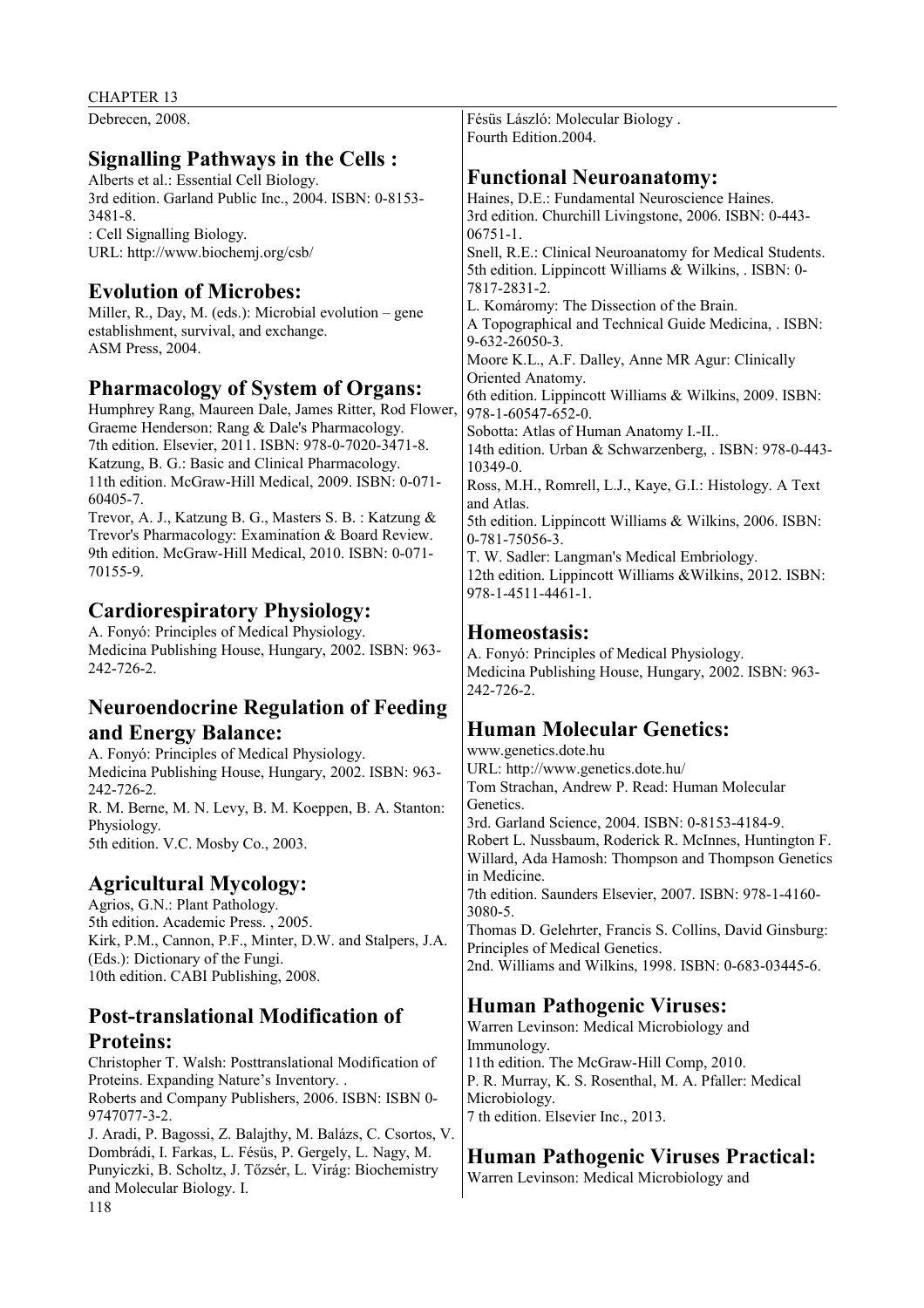#### Immunology.

11th edition. The McGraw-Hill Comp, 2010. P. R. Murray, K. S. Rosenthal, M. A. Pfaller: Medical Microbiology. 7 th edition. Elsevier Inc., 2013.

# **Molecular Neurobiology:**

A. Fonyó: Principles of Medical Physiology. Medicina Publishing House, Hungary, 2002. ISBN: 963- 242-726-2. Matthews, G. G.: Neurobiology: molecules, cells and systems. 2nd edition. Blackwell Science Inc, 2001.

#### **Behavioural Ecology:**

Bolhuis, J. J. & Giraldeau, L.-A: The behaviour of animals: mechanism, function and evolution. Blackwell Publishers, 2004, . Roff, D. A.: The evolution of life histories. Chapman & Hall, New York, 1992, . Nelson, R. J.: An Introduction To Behavioral Endocrinology. Sinauer Associates, 2004, .

## **Clinically Oriented Anatomy of the Brainstem:**

Haines, D.E.: Fundamental Neuroscience Haines. 3rd edition. Churchill Livingstone, 2006. ISBN: 0-443- 06751-1.

# **Human Histology and Embryology I.:**

M.H. Ross: Histology. A Text and Atlas. 5th edition. Lippincott Williams &Wilkins, 2006. ISBN: 0- 781-75056-3. T. W. Sadler: Langman's Medical Embriology. 12th edition. Lippincott Williams &Wilkins, 2012. ISBN: 978-1-4511-4461-1.

## **Selected problems of the neural control: Modelling of single neurons and neural networks:**

Christof Koch and Idan Segev: Methods in Neuronal Modeling, From Synapses to Networks. MIT Press, Cambridge, Massachusetts, and London, England, 1991., . ISBN: ISBN 0-262-61071-X .

## **Functional anatomy of the visual system:**

Eric R. Kandel, MD (winner of the Nobel Prize in 2000); James H. Schwartz, MD, PhD; Thomas M. Jessell, PhD; Steven A. Siegelbaum, PhD; and A. J. Hudspeth, PhD: Principles of Neural Science .

Fifth Edition .2012. ISBN: 13: 978-0071390118. Gordon M. Shepherd : The Synaptic Organization of the Brain.

Edition: 5.2003. ISBN: -10: 019515956X.

#### **Histochemistry, Histotechniques:**

A.G.E. Pearse: Histochemistry- Theoretical and Applied. Vol 1-2. 4th ed. Churchill Livingstone, 1980, 1985, . P. J. Stoward, A.G.E. Pearse: Histochemistry-Theoretical and Applied. Vol 3. . Churchill Livingstone, 1992., .

# **Plant Microtechniques I.:**

Hawes C, Satiat-Jeunemaitre B, Eds : Plant cell biology- a practical appoach. Oxford Univ. Press., 2000. Robards AW : Botanical microscopy. Oxford Science Publications,1985, . Buchanan BB, Gruissem W, Jones RL: Biochemistry and Molecular Biologyof Plants. ASPB Books, . Fosket DE, Morejohn, LC : Structural and functional organization of tubulin. Annu. Rev. Plant Physiol. Plant Mol. Biol.

Greenberg JT: Programmed cell death in plant-pathogen interactions. Annu. Rev. Plant Physiol Plant Mol. Biol. .

Kuriyama H, Fukuda H : Developmental programmed cell death in plants. Curr. Op. Plant Biol. .

# **Phylogeny of the Animal Kingdom:**

Ridley, M: Evolution. 2**nd** edition. Oxford UP, 2004. Nielsen, C.: Animal Evolution. Interrelationships of Living Phyla. Oxford University Press, 1996, . Albert, Victor : Parsimony, Phylogeny, and Genomics. Oxford University Press, 2006, . Minelli, A.: Perspectives in Animal Phylogeny and **Evolution** Oxford University Press, 2009, . Skelton, P., Smith, A., Monks, N.: Cladistics. Cambridge University Press, 2002, .

# **Genetics of Prokaryotes:**

Practical Courses in Genetics. University Medical School of Debrecen, 2002. : www.genetics.dote.hu . URL: http://www.genetics.dote.hu/ Hartl D. L.: Essential Genetics: A Genomics Perspective. 5th edition. Jones & Bartlett Publishers, 2011. ISBN: 9780-7637-7364-9. Streips, U.N., Yasbin, R.E.: Modern Bacterial Genetics. 2nd edition. Wiley-Liss, 2002. ISBN: ISBN 0-471-38665-  $\Omega$ Benjamin Lewin: Genes IX.

9th edition. Jones and Bartlett Publishers, 2008. ISBN: 978-0-7637-4063.

# **Human Pathogenic Eukaryotic Microorganisms:**

Warren Levinson: Medical Microbiology and